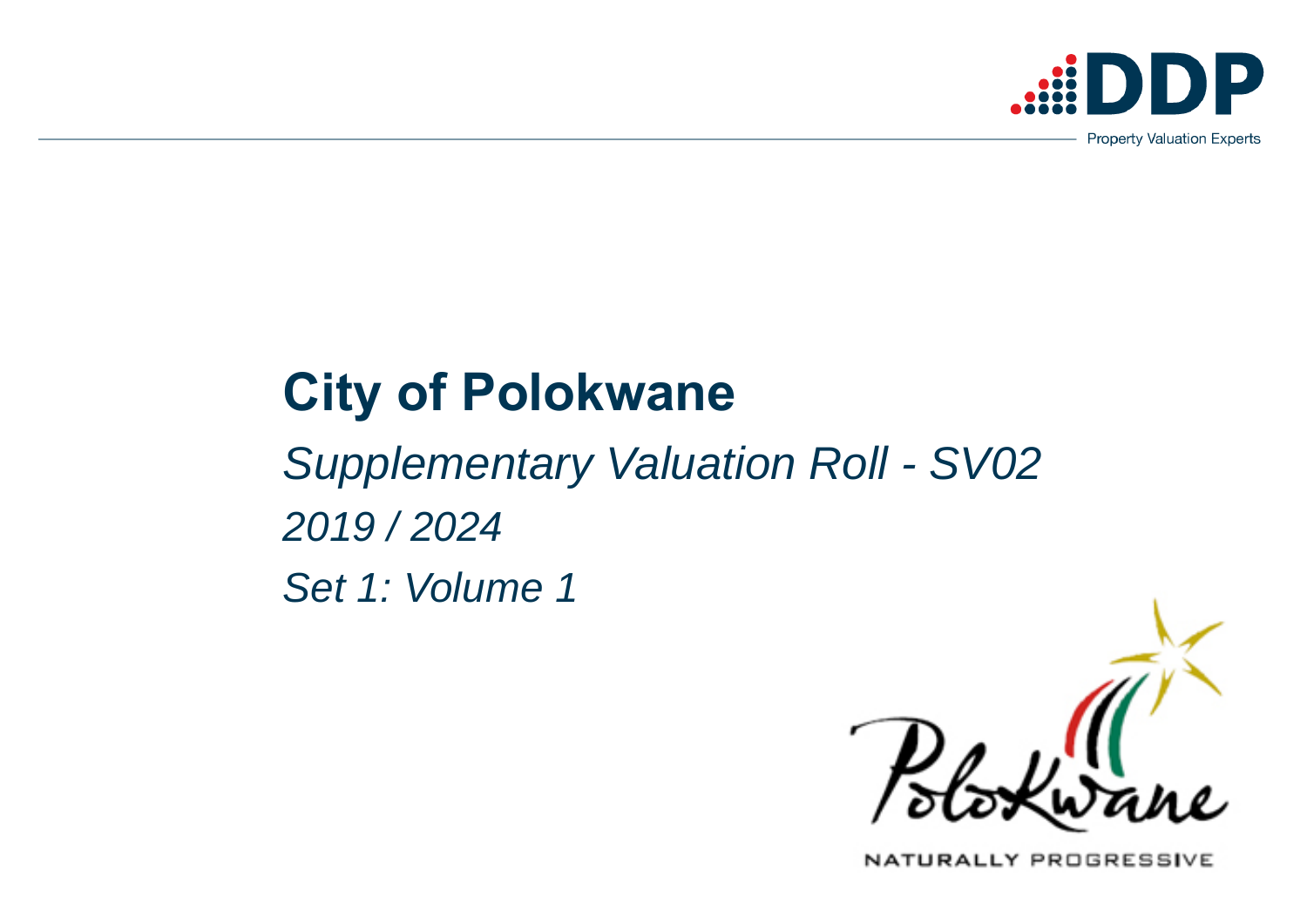I, **Tinus Nel** with identity number 550129 5112 082 hereby certify that I have, in accordance with the provisions of the Local Government: Municipal Property Rates Act, 2004 (Act No 6 of 2004), hereinafter referred to as the "Act", to the best of my skills and knowledge and without fear, favour or prejudice, prepared the **Supplementary Valuation Roll (SV02) for the period 1**  July 2019 to 30 June 2024 for the City of Polokwane in terms of the provisions of the Act. In the discharge of my duties as municipal valuer I have complied with Sections 43 and 44 of the Act.

Certified at **Pretoria** on **2 March 2020**.

Professional Registration Number with the South African Council for the Property Valuers Profession: **2046/2** Category of Professional Registration: **Professional Valuer**.

\_\_\_\_\_\_\_\_\_\_\_\_\_\_\_\_\_\_\_\_\_\_\_

Signature of Municipal Valuer

Directors: Adv. M.D. Xulu (Chairman) | T. Geyser (CEO) | M.J. De Beer (MD) | J. Voges | V. Riba

Company: DDP Valuers (RF) (Pty) Ltd Reg No 2000/030732/07 | VAT No 4390213272 DDP is a 69% black owned, 44% black female owned, Level 1 B-BBEE Contributor



Menlyn Square Office Park | North West Suite | 1st Floor | East Block | 134 Aramist Avenue | Menlyn | Pretoria 0181 | PO Box 40408 | Moreleta Park 0044 | Tel: 0800 060 200 | E-mail: info@ddp.co.za | www.ddp.co.za | @DDP Ex

## **Certification by Municipal Valuer** *(Section 34 (c) of Act 6 of 2004)*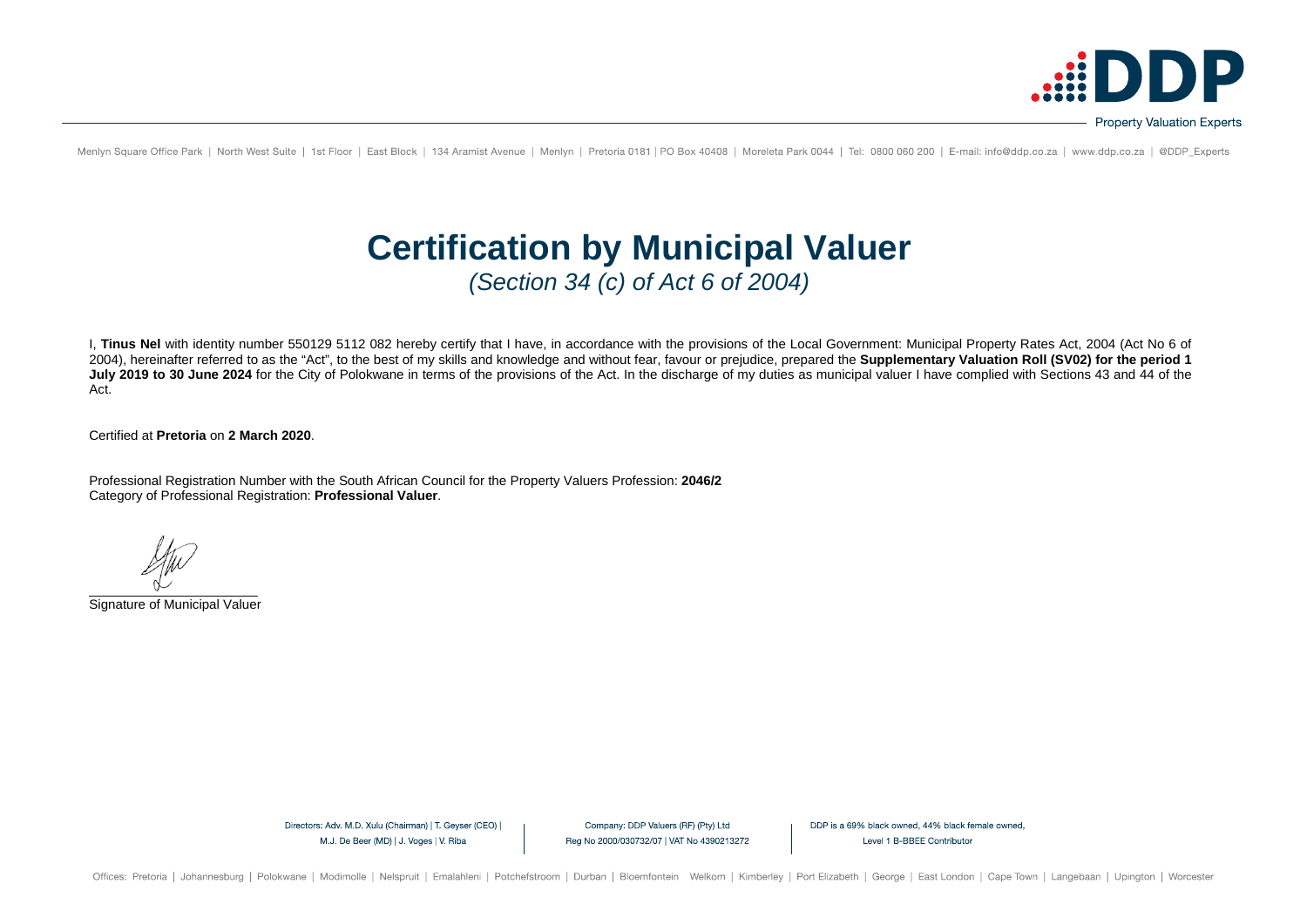|          |                       | Registered or other description of the property |               |         |       |                |                                                                                    | Category determined in terms of                     |                                       | <b>Extent of the</b> | <b>Market value of</b> | <b>Remarks</b>                                                                                        |
|----------|-----------------------|-------------------------------------------------|---------------|---------|-------|----------------|------------------------------------------------------------------------------------|-----------------------------------------------------|---------------------------------------|----------------------|------------------------|-------------------------------------------------------------------------------------------------------|
|          | <b>Town Allotment</b> | <b>Suburb</b>                                   | <b>Erf Nr</b> | Portion | Unit  | <b>Section</b> | <b>Full Names of Owner(s)</b>                                                      | <b>Section 8 of the Act</b>                         | Physical address of the property      | property (HA)        | the property           |                                                                                                       |
| ANNADALE |                       |                                                 | 00000008      | 00000   | 00000 | 0000           | ERF 842 TZANEEN PTY LTD                                                            | <b>RESIDENTIAL PROPERTIES</b>                       | <b>BULUWAYO STREET</b><br>15          | 0.1734               |                        | SECT 78(1)(e) - SUBSTANTIALLY INCORRECTLY VALUED<br>800 000 DURING THE LAST GENERAL VALUATION         |
| ANNADALE |                       |                                                 | 00000010      | 00001   | 00000 | 0000           | PHOPHI MAGDALENA DICHABA                                                           | <b>RESIDENTIAL PROPERTIES</b>                       | <b>BULUWAYO STREET</b><br>19A         | 0.142                |                        | 740 000 SECT 78(1)(e) - SUBSTANTIALLY INCORRECTLY VALUED<br>DURING THE LAST GENERAL VALUATION         |
| ANNADALE |                       |                                                 | 00000011      | 00000   | 00000 | 0000           | BESTER LINDA / BESTER ADRIAAN CORNELIUS CHRISTOFFEL                                | <b>RESIDENTIAL PROPERTIES</b>                       | 21A<br><b>BULUWAYO STREET</b>         | 0.1428               |                        | 730 000 SECT 78(1)(e) - SUBSTANTIALLY INCORRECTLY VALUED<br>DURING THE LAST GENERAL VALUATION         |
| ANNADALE |                       |                                                 | 00000011      | 00001   | 00000 | 0000           | PRINSLOO MATHYSINA CHRISTINA HELENA BARENDINA                                      | <b>RESIDENTIAL PROPERTIES</b>                       | <b>BULUWAYO STREET</b><br>21          | 0.1427               |                        | 990 000 SECT 78(1)(e) - SUBSTANTIALLY INCORRECTLY VALUED<br>DURING THE LAST GENERAL VALUATION         |
| ANNADALE |                       |                                                 | 00000068      | 00000   | 00000 | 0000           | HOLTZKAMPF JOHAN                                                                   | RESIDENTIAL PROPERTIES                              | <b>BUSH STREET</b><br>17              | 0.0952               |                        | 850 000 SECT 78(1)(e) - SUBSTANTIALLY INCORRECTLY VALUED<br>DURING THE LAST GENERAL VALUATION         |
| ANNADALE |                       |                                                 | 00000068      | 00002   | 00000 | 0000           | AASEKOAMENG MORONGWA PAULINA / MASEKOAMENG MAGOGO<br><b>SCHOEMAN</b>               | <b>RESIDENTIAL PROPERTIES</b>                       | <b>BUSH STREET</b><br>17A             | 0.0952               |                        | 910 000 SECT 78(1)(e) - SUBSTANTIALLY INCORRECTLY VALUED<br>DURING THE LAST GENERAL VALUATION         |
| ANNADALE |                       |                                                 | 00000071      | 00000   | 00000 | 0000           | TOIT PIETRONELLA CHRSTINA DU                                                       | <b>RESIDENTIAL PROPERTIES</b>                       | DOORNKRAAL STREET<br>18               | 0.1428               |                        | 590 000 SECT 78(1)(e) - SUBSTANTIALLY INCORRECTLY VALUED<br>590 000 DURING THE LAST GENERAL VALUATION |
| ANNADALE |                       |                                                 | 00000072      | 00000   | 00000 | 0000           | <b>LEANTI BELEGGINGS PTY LTD</b>                                                   | <b>RESIDENTIAL PROPERTIES</b>                       | 20<br>DOORNKRAAL STREET               | 0.2855               |                        | SECT 78(1)(e) - SUBSTANTIALLY INCORRECTLY VALUED<br>4 600 000 DURING THE LAST GENERAL VALUATION       |
| ANNADALE |                       |                                                 | 00000073      | 00000   | 00000 | 0000           | PRETORIUS DAWID MATHEYS                                                            | RESIDENTIAL PROPERTIES                              | 22<br>DOORNKRAAL STREET               | 0.2855               |                        | 1 500 000 SECT 78(1)(e) - SUBSTANTIALLY INCORRECTLY VALUED                                            |
| ANNADALE |                       |                                                 | 00000075      | 00002   | 00000 | 0000           | WYK KAREN ELIZABETH VAN WYK FRANCOIS PETRUS VAN / WYK<br>FRANCOIS PETRUS VAN       | <b>RESIDENTIAL PROPERTIES</b>                       | 18A<br><b>BLAAUWBERG STREET</b>       | 0.0952               |                        | 650 000 SECT 78(1)(e) - SUBSTANTIALLY INCORRECTLY VALUED<br>DURING THE LAST GENERAL VALUATION         |
| ANNADALE |                       |                                                 | 00000079      | 00001   | 00000 | 0000           | HEYMAN HENDRIKA MARIA                                                              | RESIDENTIAL PROPERTIES                              | <b>DOORNKRAAL STREET</b><br>34        | 0.1428               |                        | 810 000 SECT 78(1)(e) - SUBSTANTIALLY INCORRECTLY VALUED                                              |
| ANNADALE |                       |                                                 | 00000080      | 00000   | 00000 | 0000           | SANTOS AGOSTINHO PESTANA                                                           | <b>BUSINESS AND COMMERCIAL</b><br><b>PROPERTIES</b> | 36<br>DOORNKRAAL STREET               | 0.2855               |                        | 8 100 000 SECT 78(1)(e) - SUBSTANTIALLY INCORRECTLY VALUED<br>DURING THE LAST GENERAL VALUATION       |
| ANNADALE |                       |                                                 | 00000085      | 00000   | 00007 | 0000           | MEINTJES VIVIAN HENRY                                                              | <b>RESIDENTIAL PROPERTIES</b>                       | <b>SS VILIZE</b><br>UNIT <sub>7</sub> | 0.0141               |                        | 550 000 SECT 78(1)(e) - SUBSTANTIALLY INCORRECTLY VALUED<br>DURING THE LAST GENERAL VALUATION         |
| ANNADALE |                       |                                                 | 00000085      | 00000   | 00008 | 0000           | MEINTJES VIVIAN HENRY                                                              | <b>RESIDENTIAL PROPERTIES</b>                       | <b>SS VILIZE</b><br>UNIT 8            | 0.0134               |                        | 520 000 SECT 78(1)(e) - SUBSTANTIALLY INCORRECTLY VALUED                                              |
| ANNADALE |                       |                                                 | 00000085      | 00001   | 00000 | 0000           | MEINTJES VIVIAN HENRY                                                              | <b>BUSINESS AND COMMERCIAL</b><br><b>PROPERTIES</b> | DOORNKRAALSTRAAT<br>46A               | 0.0819               |                        | SECT 78(1)(e) - SUBSTANTIALLY INCORRECTLY VALUED<br>1 000 000 DURING THE LAST GENERAL VALUATION       |
| ANNADALE |                       |                                                 | 00000098      | 00000   | 00000 | 0000           | BEZUIDENHOUT JOHANNES IZAK HUGO BEZUIDENHOUT JULIE-ANN /<br>BEZUIDENHOUT JULIE-ANN | <b>RESIDENTIAL PROPERTIES</b>                       | <b>KLIPDAM STREET</b><br>19           | 0.0952               |                        | 1 200 000 SECT 78(1)(e) - SUBSTANTIALLY INCORRECTLY VALUED<br>DURING THE LAST GENERAL VALUATION       |
| ANNADALE |                       |                                                 | 00000112      | 00001   | 00000 | 0000           | BOOYZEN ANNA MARIA / BOOYZEN STEFANUS FRANCOIS                                     | RESIDENTIAL PROPERTIES                              | 100A<br>DOORNKRAAL STREET             | 0.1428               |                        | 1 300 000 SECT 78(1)(e) - SUBSTANTIALLY INCORRECTLY VALUED                                            |
| ANNADALE |                       |                                                 | 00000156      | 00000   | 00000 | 0000           | EDWABA RUTH RAISIBE / THOVHAKALE ROLTER.                                           | <b>RESIDENTIAL PROPERTIES</b>                       | 61<br>DOORNKRAAL STREET               | 0.0951               |                        | 910 000 SECT 78(1)(e) - SUBSTANTIALLY INCORRECTLY VALUED<br>DURING THE LAST GENERAL VALUATION         |
| ANNADALE |                       |                                                 | 00000183      | 00000   | 00000 | 0000           | AFRIKAANSE BAPTISTE KERK-PIETERSBURG                                               | RESIDENTIAL PROPERTIES                              | DOORNKRAAL STREET<br>115              | 0.4529               |                        | 810 000 SECT 78(1)(e) - SUBSTANTIALLY INCORRECTLY VALUED<br>DURING THE LAST GENERAL VALUATION         |
| ANNADALE |                       |                                                 | 00000218      | 00000   | 00000 | 0000           | BOTHA MHONA / BOTHA CORNELIUS FREDERIK VAN DER NEST                                | <b>RESIDENTIAL PROPERTIES</b>                       | 58<br>PIETERSBURG STREET              | 0.1407               |                        | 880 000 SECT 78(1)(e) - SUBSTANTIALLY INCORRECTLY VALUED                                              |
| ANNADALE |                       |                                                 | 00000218      | 00001   | 00000 | 0000           | DUVENHAGE JAN PETRUS / DEVENHAGE CHATARINA JOHANNA                                 | <b>RESIDENTIAL PROPERTIES</b>                       | PIETERSBURG STREET<br>58A             | 0.1448               |                        | SECT 78(1)(e) - SUBSTANTIALLY INCORRECTLY VALUED<br>990 000 DURING THE LAST GENERAL VALUATION         |
| ANNADALE |                       |                                                 | 00000221      | 00001   | 00000 | 0000           | PLESSIS PIETER DANIEL FRANS DU                                                     | <b>RESIDENTIAL PROPERTIES</b>                       | 64A<br>PIETERSBURG STREET             | 0.1428               |                        | 990 000 SECT 78(1)(e) - SUBSTANTIALLY INCORRECTLY VALUED                                              |
| ANNADALE |                       |                                                 | 00000231      | 00001   | 00000 | 0000           | REPUBLIEK VAN SUID-AFRIKA                                                          | <b>RESIDENTIAL PROPERTIES</b>                       | <b>TULI STREET</b><br>9               | 0.2482               |                        | SECT 78(1)(e) - SUBSTANTIALLY INCORRECTLY VALUED<br>5 000 000 DURING THE LAST GENERAL VALUATION       |



## *SV02 - Supplementary Valuation roll for the period 1 July 2019 - 30 June 2024*

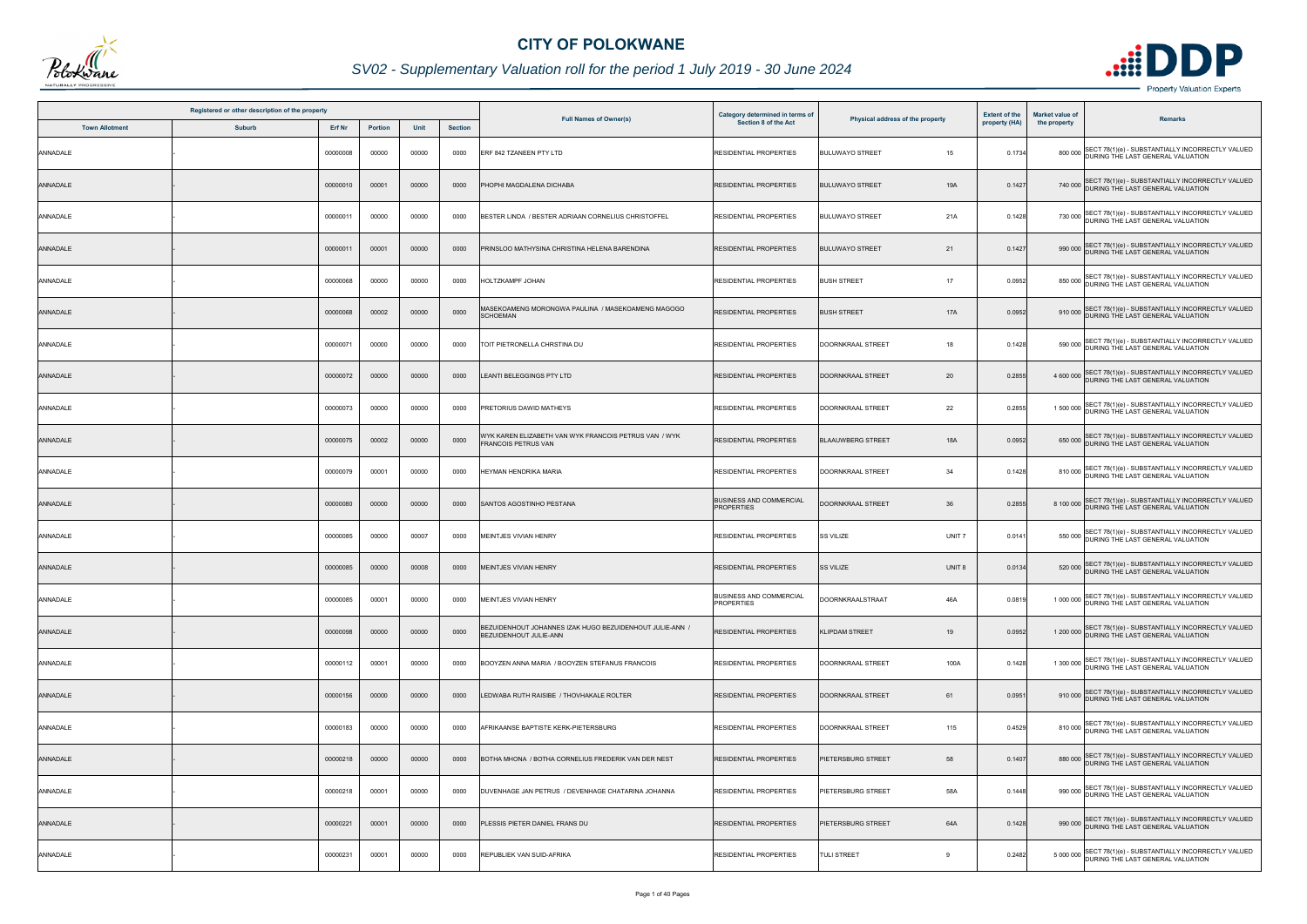

## *SV02 - Supplementary Valuation roll for the period 1 July 2019 - 30 June 2024*

|               | Registered or other description of the property<br><b>Town Allotment</b><br><b>Suburb</b> |               |         |       |                | <b>Full Names of Owner(s)</b>                                                    | Category determined in terms of                     | Physical address of the property    | <b>Extent of the</b> | <b>Market value of</b> | <b>Remarks</b>                                                                                  |
|---------------|-------------------------------------------------------------------------------------------|---------------|---------|-------|----------------|----------------------------------------------------------------------------------|-----------------------------------------------------|-------------------------------------|----------------------|------------------------|-------------------------------------------------------------------------------------------------|
|               |                                                                                           | <b>Erf Nr</b> | Portion | Unit  | <b>Section</b> |                                                                                  | <b>Section 8 of the Act</b>                         |                                     | property (HA)        | the property           |                                                                                                 |
| ANNADALE      |                                                                                           | 00000235      | 00000   | 00000 | 0000           | <b>BIERMANN JOHANNA WILHELMINA ELIZABETHA</b>                                    | <b>RESIDENTIAL PROPERTIES</b>                       | PIETERSBURG STREET<br>92            | 0.1304               | 900 000                | SECT 78(1)(e) - SUBSTANTIALLY INCORRECTLY VALUED<br>DURING THE LAST GENERAL VALUATION           |
| ANNADALE      |                                                                                           | 00000295      | 00000   | 00000 | 0000           | MACARIO PROP INV CC                                                              | BUSINESS AND COMMERCIAL<br><b>PROPERTIES</b>        | PIETERSBURG STREET<br>81            | 0.2855               |                        | 1 700 000 SECT 78(1)(e) - SUBSTANTIALLY INCORRECTLY VALUED                                      |
| ANNADALE      |                                                                                           | 00000346      | 00000   | 00000 | 0000           | KRUGER PAULUS STEPHANUS / KRUGER PAULUS STEPHANUS                                | <b>RESIDENTIAL PROPERTIES</b>                       | 52<br><b>SPOORWEG STREET</b>        | 0.1475               |                        | 1 600 000 SECT 78(1)(e) - SUBSTANTIALLY INCORRECTLY VALUED<br>DURING THE LAST GENERAL VALUATION |
| ANNADALE      |                                                                                           | 00000351      | 00001   | 00000 | 0000           | NIEKERK JOSEPH LAWRENCE VAN                                                      | RESIDENTIAL PROPERTIES                              | <b>HILL STREET</b><br>4A            | 0.0714               |                        | SECT 78(1)(e) - SUBSTANTIALLY INCORRECTLY VALUED<br>800 000 DURING THE LAST GENERAL VALUATION   |
| ANNADALE      |                                                                                           | 00000353      | 00000   | 00000 | 0000           | ERIBA MATEMA SALPHY LERIBA SAMPOPELA SAMUEL / LERIBA<br>SAMPOPELA SAMUEL         | <b>RESIDENTIAL PROPERTIES</b>                       | 66<br><b>RAILWAY STREET</b>         | 0.1428               |                        | 600 000 SECT 78(1)(e) - SUBSTANTIALLY INCORRECTLY VALUED                                        |
| ANNADALE      |                                                                                           | 00000356      | 00001   | 00000 | 0000           | CHOKOE HUNADI SOPHIA CHOKOE PHUTHEGO SOLOMON / CHOKOE<br><b>PHUTHEGO SOLOMON</b> | RESIDENTIAL PROPERTIES                              | <b>KLIPDAM STREET</b><br>3          | 0.1428               |                        | SECT 78(1)(e) - SUBSTANTIALLY INCORRECTLY VALUED<br>1 000 000 DURING THE LAST GENERAL VALUATION |
| ANNADALE      |                                                                                           | 00000365      | 00000   | 00000 | 0000           | PONTSHO MANAGEMENT TRUST                                                         | <b>RESIDENTIAL PROPERTIES</b>                       | 90A<br><b>RAILWAY STREET</b>        | 0.1428               |                        | SECT 78(1)(e) - SUBSTANTIALLY INCORRECTLY VALUED<br>900 000 DURING THE LAST GENERAL VALUATION   |
| ANNADALE      |                                                                                           | 00000370      | 00001   | 00000 | 0000           | <b>BOSVELD PROP TRUST</b>                                                        | <b>RESIDENTIAL PROPERTIES</b>                       | <b>RAILWAY STREET</b><br>100A       | 0.1428               |                        | 2 200 000 SECT 78(1)(e) - SUBSTANTIALLY INCORRECTLY VALUED<br>DURING THE LAST GENERAL VALUATION |
| ANNADALE      |                                                                                           | 00000383      | 00000   | 00000 | 0000           | HELENJOE DEVELOPERS CC                                                           | RESIDENTIAL PROPERTIES                              | PIETERSBURG STREET<br>69            | 0.571                |                        | 8 000 000 SECT 78(1)(e) - SUBSTANTIALLY INCORRECTLY VALUED                                      |
| ANNADALE      |                                                                                           | 00000395      | 00003   | 00000 | 0000           | ERF 842 TZANEEN PTY LTD                                                          | <b>RESIDENTIAL PROPERTIES</b>                       | 3A<br><b>BULUWAYO STREET</b>        | 0.0869               |                        | 710 000 SECT 78(1)(e) - SUBSTANTIALLY INCORRECTLY VALUED<br>DURING THE LAST GENERAL VALUATION   |
| ANNADALE      |                                                                                           | 00000510      | 00000   | 00000 | 0000           | BOLDPROPS 95 PTY LTD                                                             | <b>BUSINESS AND COMMERCIAL</b><br><b>PROPERTIES</b> | <b>WITKLIP STREET</b><br>12         | 0.1591               |                        | 3 750 000 SECT 78(1)(e) - SUBSTANTIALLY INCORRECTLY VALUED<br>DURING THE LAST GENERAL VALUATION |
| <b>BENDOR</b> |                                                                                           | 00000021      | 00000   | 00000 | 0000           | BOTHA PIETER BAREND FRANCOIS                                                     | <b>RESIDENTIAL PROPERTIES</b>                       | BEN FLEUR ROAD<br>$\overline{1}$    | 0.2016               |                        | 3 600 000 SECT 78(1)(e) - SUBSTANTIALLY INCORRECTLY VALUED                                      |
| <b>BENDOR</b> |                                                                                           | 00000029      | 00000   | 00000 | 0000           | VYK WILLEM VAN                                                                   | <b>RESIDENTIAL PROPERTIES</b>                       | <b>ARNOTHA STREET</b><br>99         | 0.2337               |                        | SECT 78(1)(e) - SUBSTANTIALLY INCORRECTLY VALUED<br>3 100 000 DURING THE LAST GENERAL VALUATION |
| <b>BENDOR</b> |                                                                                           | 00000034      | 00000   | 00000 | 0000           | RAMAPELA MUSIWA MATILDAH / RAMAPELA MORAKA JOSEPH                                | <b>RESIDENTIAL PROPERTIES</b>                       | <b>ARNOTHA STREET</b><br>109        | 0.1407               |                        | 2 100 000 SECT 78(1)(e) - SUBSTANTIALLY INCORRECTLY VALUED                                      |
| <b>BENDOR</b> |                                                                                           | 00000038      | 00000   | 00000 | 0000           | <b>MARITZ MARIANA</b>                                                            | <b>RESIDENTIAL PROPERTIES</b>                       | <b>WESSEL STREET</b><br>143         | 0.1338               | 1 500 000              | SECT 78(1)(e) - SUBSTANTIALLY INCORRECTLY VALUED<br>DURING THE LAST GENERAL VALUATION           |
| <b>BENDOR</b> |                                                                                           | 00000040      | 00000   | 00000 | 0000           | ESSD PROP DEV CC                                                                 | <b>RESIDENTIAL PROPERTIES</b>                       | 147<br><b>WESSEL STREET</b>         | 0.1317               |                        | 1 300 000 SECT 78(1)(e) - SUBSTANTIALLY INCORRECTLY VALUED<br>DURING THE LAST GENERAL VALUATION |
| <b>BENDOR</b> |                                                                                           | 00000043      | 00000   | 00000 | 0000           | RATSHATSHA CONSTRUCTION & PROJECTS CC                                            | <b>RESIDENTIAL PROPERTIES</b>                       | <b>BRAAM ROAD</b><br>3              | 0.1632               |                        | SECT 78(1)(e) - SUBSTANTIALLY INCORRECTLY VALUED<br>2 100 000 DURING THE LAST GENERAL VALUATION |
| <b>BENDOR</b> |                                                                                           | 00000045      | 00000   | 00000 | 0000           | PROVINCIAL GOVERNMENT OF NORTHERN PROVINCE                                       | <b>RESIDENTIAL PROPERTIES</b>                       | <b>BRAAM ROAD</b><br>$\overline{7}$ | 0.1632               |                        | 1 500 000 SECT 78(1)(e) - SUBSTANTIALLY INCORRECTLY VALUED                                      |
| <b>BENDOR</b> |                                                                                           | 00000050      | 00000   | 00000 | 0000           | MOLEPO THEMA ATTLEE / MOLEPO MPHALLWA SOPHIA                                     | <b>RESIDENTIAL PROPERTIES</b>                       | <b>UITSPAN DRIVE</b><br>141         | 0.1609               |                        | 1 900 000 SECT 78(1)(e) - SUBSTANTIALLY INCORRECTLY VALUED                                      |
| <b>BENDOR</b> |                                                                                           | 00000084      | 00000   | 00000 | 0000           | PIENAAR MARIA JOHANNA PIENAAR WILLEM BOTHA / PIENAAR WILLEM<br>BOTHA             | RESIDENTIAL PROPERTIES                              | 10<br><b>BRAAM ROAD</b>             | 0.1530               |                        | 1 500 000 SECT 78(1)(e) - SUBSTANTIALLY INCORRECTLY VALUED                                      |
| <b>BENDOR</b> |                                                                                           | 00000212      | 00000   | 00000 | 0000           | VELLOEN MARIA JACOBA / VELLOEN PETERUS CORNELIUS                                 | <b>RESIDENTIAL PROPERTIES</b>                       | <b>SCHALK DRIVE</b><br>66           | 0.2137               |                        | 2 300 000 SECT 78(1)(e) - SUBSTANTIALLY INCORRECTLY VALUED                                      |
| <b>BENDOR</b> |                                                                                           | 00000473      | 00000   | 00000 | 0000           | MATHLAKO DINEO                                                                   | RESIDENTIAL PROPERTIES                              | <b>LEONARD STREET</b><br>12         | 0.2316               |                        | 1 800 000 SECT 78(1)(e) - SUBSTANTIALLY INCORRECTLY VALUED                                      |
| <b>BENDOR</b> |                                                                                           | 00000519      | 00000   | 00000 | 0000           | SEKOKOTLA CONSTRUCTION CC                                                        | <b>RESIDENTIAL PROPERTIES</b>                       | THE CRESCENT DRIVE<br>22            | 0.1771               |                        | SECT 78(1)(e) - SUBSTANTIALLY INCORRECTLY VALUED<br>1 900 000 DURING THE LAST GENERAL VALUATION |

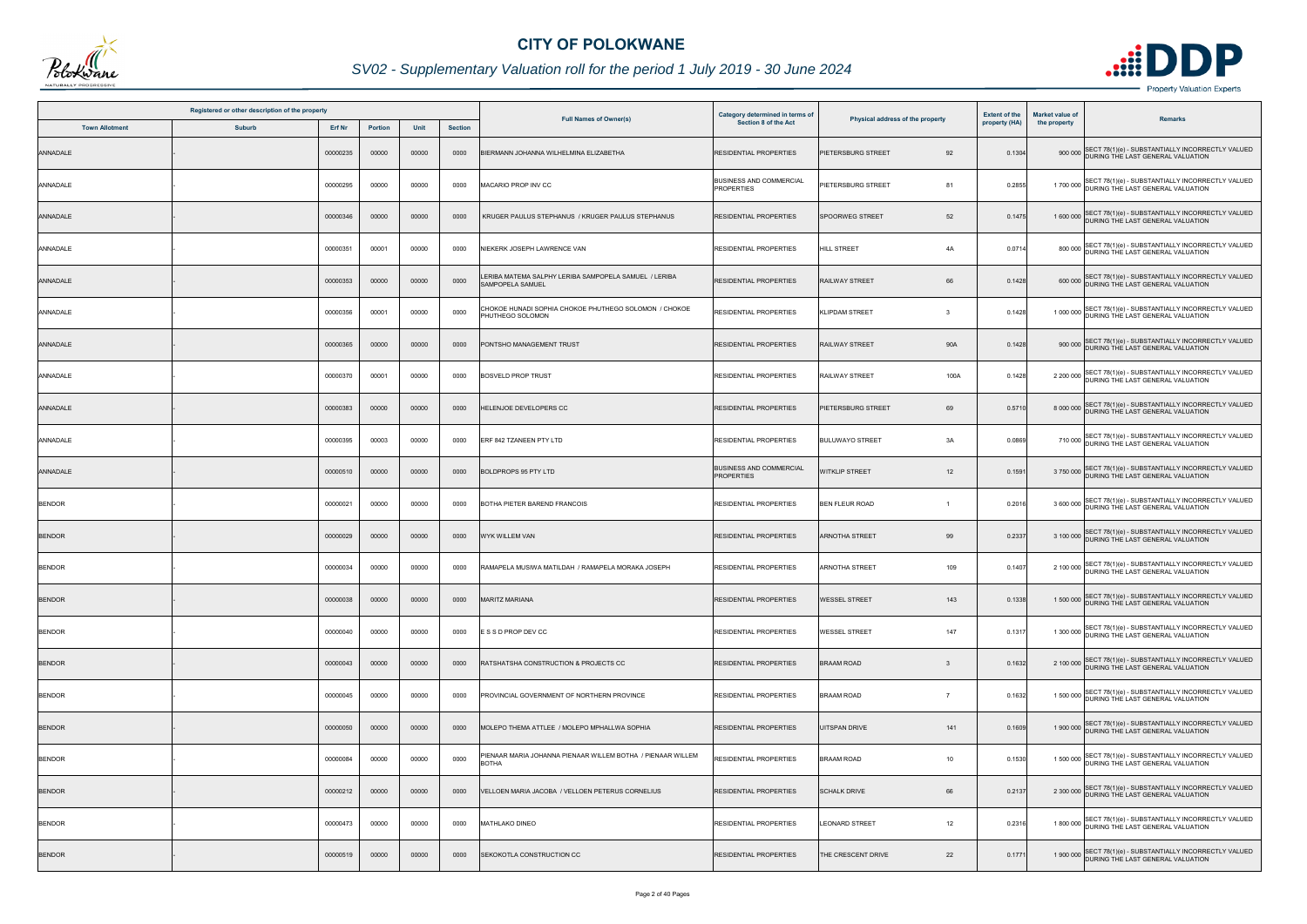

## *SV02 - Supplementary Valuation roll for the period 1 July 2019 - 30 June 2024*

|                       | Registered or other description of the property |          |         |       |                | <b>Full Names of Owner(s)</b>                                                            | Category determined in terms of | Physical address of the property           | <b>Extent of the</b> | <b>Market value of</b> | <b>Remarks</b>                                                                                                                                     |
|-----------------------|-------------------------------------------------|----------|---------|-------|----------------|------------------------------------------------------------------------------------------|---------------------------------|--------------------------------------------|----------------------|------------------------|----------------------------------------------------------------------------------------------------------------------------------------------------|
| <b>Town Allotment</b> | <b>Suburb</b>                                   | Erf Nr   | Portion | Unit  | <b>Section</b> |                                                                                          | <b>Section 8 of the Act</b>     |                                            | property (HA)        | the property           |                                                                                                                                                    |
| <b>BENDOR</b>         |                                                 | 00000575 | 00000   | 00000 | 0000           | AABALE ALLAN MABALE HILLARIA NKHENSANI / MABALE HILLARIA<br>VKHENSANI                    | RESIDENTIAL PROPERTIES          | DE VILLIERS AVENUE<br>47                   | 0.1645               |                        | SECT 78(1)(e) - SUBSTANTIALLY INCORRECTLY VALUED<br>1 500 000 DURING THE LAST GENERAL VALUATION                                                    |
| <b>BENDOR</b>         |                                                 | 00000687 | 00003   | 00000 | 0000           | RENSBERG HENDRIK NICHOLAS JANSE VAN                                                      | RESIDENTIAL PROPERTIES          | <b>OUTSPAN DRIVE</b><br>198                | 0.0803               |                        | SECT 78(1)(d) - OF WHICH THE MARKET VALUE HAS<br>1 600 000 SUBSTANTIALLY INCREASED OR DECREASED FOR ANY<br>REASON AFTER THE LAST GENERAL VALUATION |
| <b>BENDOR</b>         |                                                 | 00000776 | 00000   | 00000 | 0000           | NEDERDUITSE GEREFORMEERDE KERK VAN TRANSVAAL-BENDORPARK                                  | PLACES OF WORSHIP               | <b>ANTON STREET</b><br>6                   | 1.0243               |                        | 6 900 000 SECT 78(1)(g) - OF WHICH THE CATEGORY HAS CHANGED                                                                                        |
| <b>BENDOR EXT 007</b> |                                                 | 00000815 | 00000   | 00000 | 0000           | KACHELHOFFER MATTHYS JAKOBUS / KACHELHOFFER VANESSA                                      | <b>RESIDENTIAL PROPERTIES</b>   | GENERAL WYNAND MALAN CRESCENT 24           | 0.1536               |                        | 2 100 000 SECT 78(1)(e) - SUBSTANTIALLY INCORRECTLY VALUED                                                                                         |
| BENDOR EXT 008        |                                                 | 00000968 | 00000   | 00000 | 0000           | CALDEIRA NOE RODRIGUES CALDEIRA MARIA INES BARROS / CALDEIRA<br><b>MARIA INES BARROS</b> | RESIDENTIAL PROPERTIES          | <b>WESSEL STREET</b><br>121                | 0.113                |                        | 3 100 000 SECT 78(1)(e) - SUBSTANTIALLY INCORRECTLY VALUED<br>DURING THE LAST GENERAL VALUATION                                                    |
| BENDOR EXT 008        |                                                 | 00000977 | 00000   | 00000 | 0000           | CAHN RUBEN IMMANUEL CAHN GERTRUIDA MARI  / CAHN GERTRUIDA MARI  RESIDENTIAL PROPERTIES   |                                 | <b>CAREL STREET</b><br>11                  | 0.111                |                        | SECT 78(1)(e) - SUBSTANTIALLY INCORRECTLY VALUED<br>1800 000 DURING THE LAST GENERAL VALUATION                                                     |
| BENDOR EXT 008        |                                                 | 00000996 | 00000   | 00000 | 0000           | SEDIKELA STEELWORK STEPHEN / SEDIKELA MOKGANYETSI PATRICIA                               | RESIDENTIAL PROPERTIES          | 12<br><b>CAREL STREET</b>                  | 0.1376               |                        | SECT 78(1)(e) - SUBSTANTIALLY INCORRECTLY VALUED<br>1800 000 DURING THE LAST GENERAL VALUATION                                                     |
| <b>BENDOR EXT 008</b> |                                                 | 00001008 | 00001   | 00000 | 0000           | <b>ENSLIN ADELE</b>                                                                      | <b>RESIDENTIAL PROPERTIES</b>   | <b>CATHARINA STREET</b><br><b>9A</b>       | 0.0559               |                        | 1 400 000 SECT 78(1)(e) - SUBSTANTIALLY INCORRECTLY VALUED<br>DURING THE LAST GENERAL VALUATION                                                    |
| BENDOR EXT 008        |                                                 | 00001009 | 00000   | 00000 | 0000           | TOIT MARILIZE DU SNYMAN ELIZABETH / SNYMAN ELIZABETH                                     | <b>RESIDENTIAL PROPERTIES</b>   | <b>CATHARINA STREET</b><br>7A              | 0.0565               |                        | 1 600 000 SECT 78(1)(e) - SUBSTANTIALLY INCORRECTLY VALUED                                                                                         |
| <b>BENDOR EXT 008</b> |                                                 | 00001058 | 00000   | 00000 | 0000           | CREMONA DARIO                                                                            | <b>RESIDENTIAL PROPERTIES</b>   | <b>WESSEL STREET</b><br>131                | 0.1170               |                        | 2 500 000 SECT 78(1)(e) - SUBSTANTIALLY INCORRECTLY VALUED<br>DURING THE LAST GENERAL VALUATION                                                    |
| BENDOR EXT 010        |                                                 | 00001068 | 00000   | 00000 | 0000           | KUSCHKE RUDIGER HERMAN                                                                   | <b>RESIDENTIAL PROPERTIES</b>   | <b>GENERAL MULLER STREET</b><br>101        | 0.0580               |                        | 1 650 000 SECT 78(1)(e) - SUBSTANTIALLY INCORRECTLY VALUED<br>DURING THE LAST GENERAL VALUATION                                                    |
| BENDOR EXT 010        |                                                 | 00001078 | 00000   | 00000 | 0000           | PATEL SUMEIYA                                                                            | <b>RESIDENTIAL PROPERTIES</b>   | <b>CHRISTINA STREET</b><br>6               | 0.1080               |                        | 3 000 000 SECT 78(1)(e) - SUBSTANTIALLY INCORRECTLY VALUED                                                                                         |
| BENDOR EXT 010        |                                                 | 00001079 | 00000   | 00000 | 0000           | WYK JAN HENDRIK LOUIS / WYK HENRIETTA FRANCINA VAN                                       | <b>RESIDENTIAL PROPERTIES</b>   | <b>CHRISTINA STREET</b><br>8               | 0.1080               |                        | SECT 78(1)(e) - SUBSTANTIALLY INCORRECTLY VALUED<br>3 000 000 DURING THE LAST GENERAL VALUATION                                                    |
| BENDOR EXT 010        |                                                 | 00001100 | 00000   | 00000 | 0000           | LEKGANYANE ENGENAS JOSEPH                                                                | <b>RESIDENTIAL PROPERTIES</b>   | <b>ELIZABETH STREET</b><br>10              | 0.0562               |                        | 2 100 000 SECT 78(1)(e) - SUBSTANTIALLY INCORRECTLY VALUED                                                                                         |
| BENDOR EXT 010        |                                                 | 00001111 | 00001   | 00000 | 0000           | MERWE SCHALK MUNNIK VAN DER                                                              | <b>RESIDENTIAL PROPERTIES</b>   | <b>ALBERT STREET</b>                       | 0.0760               |                        | SECT 78(1)(e) - SUBSTANTIALLY INCORRECTLY VALUED<br>2 000 000 DURING THE LAST GENERAL VALUATION                                                    |
| BENDOR EXT 011        |                                                 | 00001231 | 00001   | 00000 | 0000           | BOSHOFF HENDRIK PETRUS GROVE CATHERINE FRANCES / GROVE<br>CATHERINE FRANCES              | <b>RESIDENTIAL PROPERTIES</b>   | <b>LE ROY CRESCENT</b><br>53               | 0.0581               |                        | 1 700 000 SECT 78(1)(e) - SUBSTANTIALLY INCORRECTLY VALUED                                                                                         |
| BENDOR EXT 011        |                                                 | 00001263 | 00005   | 00000 | 0000           | ANDREW BRENT FAMILY TRUST                                                                | <b>RESIDENTIAL PROPERTIES</b>   | LE ROY CRESCENT<br>48                      | 0.0855               |                        | 3 000 000 SECT 78(1)(e) - SUBSTANTIALLY INCORRECTLY VALUED                                                                                         |
| BENDOR EXT 016        |                                                 | 00001269 | 00000   | 00000 | 0000           | J W DREYER TRUST                                                                         | <b>RESIDENTIAL PROPERTIES</b>   | <b>BENDOR DRIVE</b><br>70                  | 0.0516               |                        | 1 300 000 SECT 78(1)(e) - SUBSTANTIALLY INCORRECTLY VALUED                                                                                         |
| BENDOR EXT 017        |                                                 | 00001748 | 00000   | 00000 | 0000           | MINNAAR JOHANNA GERTRUIDA                                                                | <b>RESIDENTIAL PROPERTIES</b>   | 605<br><b>MUNNIK AVENUE</b>                | 0.1053               |                        | 2 400 000 SECT 78(1)(e) - SUBSTANTIALLY INCORRECTLY VALUED<br>DURING THE LAST GENERAL VALUATION                                                    |
| BENDOR EXT 017        |                                                 | 00001752 | 00000   | 00000 | 0000           | CRAFFORD THOMAS STEFAN                                                                   | <b>RESIDENTIAL PROPERTIES</b>   | <b>MUNNIK AVENUE</b><br>613                | 0.0425               |                        | 990 000 SECT 78(1)(e) - SUBSTANTIALLY INCORRECTLY VALUED                                                                                           |
| BENDOR EXT 017        |                                                 | 00001752 | 00001   | 00000 | 0000           | WOOD ILSE                                                                                | <b>RESIDENTIAL PROPERTIES</b>   | <b>MUNNIK AVENUE</b><br>613A               | 0.0527               |                        | 1 200 000 SECT 78(1)(e) - SUBSTANTIALLY INCORRECTLY VALUED<br>DURING THE LAST GENERAL VALUATION                                                    |
| BENDOR EXT 017        |                                                 | 00001757 | 00000   | 00000 | 0000           | BECKER MARTHA MARIA                                                                      | <b>RESIDENTIAL PROPERTIES</b>   | 623<br><b>MUNNIK AVENUE</b>                | 0.0394               |                        | 870 000 SECT 78(1)(e) - SUBSTANTIALLY INCORRECTLY VALUED                                                                                           |
| BENDOR EXT 018        |                                                 | 00001342 | 00000   | 00000 | 0000           | BOTHA ANDROE HENDRINA                                                                    | RESIDENTIAL PROPERTIES          | <b>CORNHALL CRESCENT</b><br>$\overline{1}$ | 0.0423               |                        | SECT 78(1)(e) - SUBSTANTIALLY INCORRECTLY VALUED<br>1 200 000 DURING THE LAST GENERAL VALUATION                                                    |

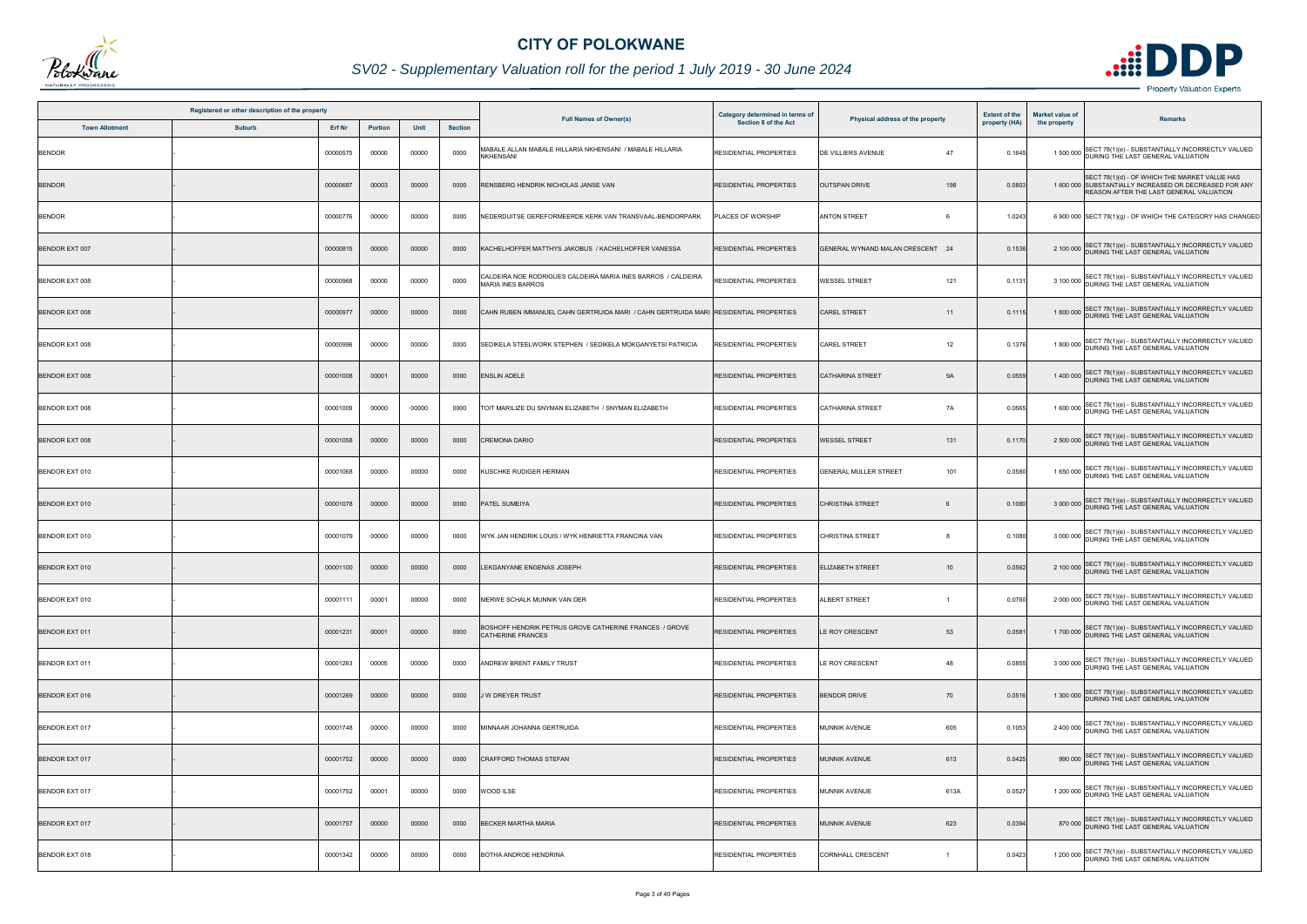

## *SV02 - Supplementary Valuation roll for the period 1 July 2019 - 30 June 2024*

|                       | Registered or other description of the property |               |         |       | <b>Full Names of Owner(s)</b> | Category determined in terms of                                                   | Physical address of the property                    | <b>Extent of the</b>                     | <b>Market value of</b> | <b>Remarks</b> |                                                                                                  |
|-----------------------|-------------------------------------------------|---------------|---------|-------|-------------------------------|-----------------------------------------------------------------------------------|-----------------------------------------------------|------------------------------------------|------------------------|----------------|--------------------------------------------------------------------------------------------------|
| <b>Town Allotment</b> | <b>Suburb</b>                                   | <b>Erf Nr</b> | Portion | Unit  | <b>Section</b>                |                                                                                   | <b>Section 8 of the Act</b>                         |                                          | property (HA)          | the property   |                                                                                                  |
| BENDOR EXT 021        |                                                 | 00003232      | 00000   | 00000 | 0000                          | MPYA KOENA STEPHEN MPYA JOYCE LETHABO / MPYA JOYCE LETHABO                        | RESIDENTIAL PROPERTIES                              | <b>WARDLE WAY</b><br>28                  | 0.0489                 | 1 200 000      | SECT 78(1)(e) - SUBSTANTIALLY INCORRECTLY VALUED<br>DURING THE LAST GENERAL VALUATION            |
| BENDOR EXT 021        |                                                 | 00003266      | 00000   | 00000 | 0000                          | SATHEKGE JACOB MABITSELA                                                          | RESIDENTIAL PROPERTIES                              | CHAPMAN CLOSE<br>6                       | 0.0360                 |                | 1 200 000 SECT 78(1)(e) - SUBSTANTIALLY INCORRECTLY VALUED                                       |
| BENDOR EXT 023        |                                                 | 00003379      | 00000   | 00000 | 0000                          | <b>MAJA RAESIBE ARGARET</b>                                                       | <b>RESIDENTIAL PROPERTIES</b>                       | <b>HILLARY DRIVE</b><br>198              | 0.0380                 |                | 420 000 SECT 78(1)(e) - SUBSTANTIALLY INCORRECTLY VALUED<br>DURING THE LAST GENERAL VALUATION    |
| BENDOR EXT 030        |                                                 | 00002888      | 00000   | 00000 | 0000                          | OMBARD CORNELIUS JOHANNES LOMBARD STEFNIE MAGDALENA /<br>OMBARD STEFNIE MAGDALENA | RESIDENTIAL PROPERTIES                              | <b>QUIN STREET</b><br>$\overline{7}$     | 0.0819                 |                | SECT 78(1)(e) - SUBSTANTIALLY INCORRECTLY VALUED<br>1 500 000 DURING THE LAST GENERAL VALUATION  |
| BENDOR EXT 030        |                                                 | 00002892      | 00000   | 00000 | 0000                          | ON-POINT ENGINEERS PTY LTD                                                        | <b>RESIDENTIAL PROPERTIES</b>                       | <b>QUIN STREET</b><br>6                  | 0.0747                 |                | 2 200 000 SECT 78(1)(e) - SUBSTANTIALLY INCORRECTLY VALUED                                       |
| BENDOR EXT 030        |                                                 | 00002904      | 00000   | 00000 | 0000                          | VHITE SONJA / WHITE THOMAS RONALD                                                 | <b>RESIDENTIAL PROPERTIES</b>                       | <b>KEINA STREET</b><br>$\overline{4}$    | 0.0668                 |                | SECT 78(1)(e) - SUBSTANTIALLY INCORRECTLY VALUED<br>1800 000 DURING THE LAST GENERAL VALUATION   |
| BENDOR EXT 030        |                                                 | 00002906      | 00000   | 00000 | 0000                          | PROLEUS INV PTY LTD                                                               | BUSINESS AND COMMERCIAL<br><b>PROPERTIES</b>        | PIERRE STREET<br>10 <sup>1</sup>         | 0.0408                 |                | 2 400 000 SECT 78(1)(e) - SUBSTANTIALLY INCORRECTLY VALUED                                       |
| BENDOR EXT 030        |                                                 | 00002954      | 00000   | 00000 | 0000                          | BENDOR 30 ERF 2954 CC                                                             | <b>BUSINESS AND COMMERCIAL</b><br><b>PROPERTIES</b> | NEETHLING STREET<br>-5                   | 0.0400                 |                | 2 200 000 SECT 78(1)(e) - SUBSTANTIALLY INCORRECTLY VALUED<br>DURING THE LAST GENERAL VALUATION  |
| <b>BENDOR EXT 035</b> |                                                 | 00002010      | 00000   | 00000 | 0000                          | MTEBULE FLORENCE MAMSIE MTEBULE THEMBA DON / MTEBULE THEMBA<br>DON                | <b>RESIDENTIAL PROPERTIES</b>                       | <b>CHARDONNAY STREET</b><br>26           | 0.0655                 |                | 1 500 000 SECT 78(1)(e) - SUBSTANTIALLY INCORRECTLY VALUED                                       |
| BENDOR EXT 035        |                                                 | 00002030      | 00000   | 00000 | 0000                          | MALAHLELA MAPULA MARIA / MALAHLELA MAKATA ANDRIES                                 | <b>RESIDENTIAL PROPERTIES</b>                       | 21<br><b>CHARDONNAY STREET</b>           | 0.0763                 |                | 1 500 000 SECT 78(1)(e) - SUBSTANTIALLY INCORRECTLY VALUED<br>DURING THE LAST GENERAL VALUATION  |
| <b>BENDOR EXT 035</b> |                                                 | 00003114      | 00007   | 00000 | 0000                          | EYSER KAREN TERRESA GEYSER GERALD HENRY / GEYSER GERALD<br><b>IENRY</b>           | RESIDENTIAL PROPERTIES                              | NEDERBURG STREET<br>31A                  | 0.0705                 |                | 1 600 000 SECT 78(1)(e) - SUBSTANTIALLY INCORRECTLY VALUED<br>DURING THE LAST GENERAL VALUATION  |
| <b>BENDOR EXT 045</b> |                                                 | 00002859      | 00000   | 00002 | 0000                          | KLERK NICOLEEN LORRAINE DE KLERK JACOB DE / KLERK JACOB DE                        | <b>RESIDENTIAL PROPERTIES</b>                       | <b>SS LATIFRONS</b><br>UNIT <sub>2</sub> | 0.0310                 |                | 2 000 000 SECT 78(1)(e) - SUBSTANTIALLY INCORRECTLY VALUED                                       |
| <b>BENDOR EXT 052</b> |                                                 | 00003098      | 00000   | 00000 | 0000                          | COLLINS JENNIFER JOAN COLLINS LOURENS MARTINUS / COLLINS<br>OURENS MARTINUS       | <b>RESIDENTIAL PROPERTIES</b>                       | <b>TANGERINE STREET</b><br>-5            | 0.0400                 |                | SECT 78(1)(e) - SUBSTANTIALLY INCORRECTLY VALUED<br>780 000 DURING THE LAST GENERAL VALUATION    |
| BENDOR EXT 063        |                                                 | 00003446      | 00000   | 00000 | 0000                          | JONAS TSHIKUNDAMALEMA FAMILY TRUST                                                | <b>RESIDENTIAL PROPERTIES</b>                       | <b>BIRREA STREET</b><br>-7               | 0.0857                 |                | 2 300 000 SECT 78(1)(e) - SUBSTANTIALLY INCORRECTLY VALUED                                       |
| <b>BENDOR EXT 064</b> |                                                 | 00003698      | 00000   | 00000 | 0000                          | <b>MAPUDI PHASHA FAMILY TRUST</b>                                                 | <b>RESIDENTIAL PROPERTIES</b>                       | <b>CANTHIUM STREET</b>                   | 0.0845                 | 1700 000       | SECT 78(1)(e) - SUBSTANTIALLY INCORRECTLY VALUED<br>DURING THE LAST GENERAL VALUATION            |
| BENDOR EXT 068        |                                                 | 00007417      | 00000   | 00000 | 0000                          | DELTA PROP FUND LTD                                                               | <b>BUSINESS AND COMMERCIAL</b><br><b>PROPERTIES</b> | 32<br><b>DIMITRI CRESCENT</b>            | 0.3335                 |                | 29 500 000 SECT 78(1)(e) - SUBSTANTIALLY INCORRECTLY VALUED<br>DURING THE LAST GENERAL VALUATION |
| BENDOR EXT 072        |                                                 | 00003474      | 00000   | 00000 | 0000                          | SEKLERAS (EDMS) BPK                                                               | RESIDENTIAL PROPERTIES                              | <b>CUPIDUS CRESCENT</b><br>3             | 0.0901                 |                | SECT 78(1)(e) - SUBSTANTIALLY INCORRECTLY VALUED<br>3 600 000 DURING THE LAST GENERAL VALUATION  |
| BENDOR EXT 072        |                                                 | 00003508      | 00000   | 00000 | 0000                          | WORKUMER VIVO TRUST                                                               | <b>RESIDENTIAL PROPERTIES</b>                       | 23<br><b>WOODII STREET</b>               | 0.0754                 |                | 3 000 000 SECT 78(1)(e) - SUBSTANTIALLY INCORRECTLY VALUED                                       |
| <b>BENDOR EXT 072</b> |                                                 | 00003509      | 00000   | 00000 | 0000                          | <b>GROENEWALD SARIETTE</b>                                                        | <b>RESIDENTIAL PROPERTIES</b>                       | 25<br><b>WOODII STREET</b>               | 0.0750                 |                | 2 800 000 SECT 78(1)(e) - SUBSTANTIALLY INCORRECTLY VALUED                                       |
| BENDOR EXT 072        |                                                 | 00003512      | 00000   | 00000 | 0000                          | GOPO NOTHANDO LILIAN QUEEN GOPO TREVOR / GOPO TREVOR                              | <b>RESIDENTIAL PROPERTIES</b>                       | 21<br>DR MOOLMAN DRIVE                   | 0.0811                 |                | 3 400 000 SECT 78(1)(e) - SUBSTANTIALLY INCORRECTLY VALUED                                       |
| BENDOR EXT 072        |                                                 | 00003513      | 00000   | 00000 | 0000                          | EEDEN JOHANN ANDRE VAN                                                            | <b>RESIDENTIAL PROPERTIES</b>                       | <b>WOODII STREET</b><br>22               | 0.0929                 |                | 4 400 000 SECT 78(1)(e) - SUBSTANTIALLY INCORRECTLY VALUED<br>DURING THE LAST GENERAL VALUATION  |
| BENDOR EXT 072        |                                                 | 00003525      | 00000   | 00000 | 0000                          | SUTTON CHRISTOPHER JOHN                                                           | RESIDENTIAL PROPERTIES                              | DR MOOLMAN DRIVE<br>40                   | 0.1137                 |                | 3 100 000 SECT 78(1)(e) - SUBSTANTIALLY INCORRECTLY VALUED                                       |
| BENDOR EXT 074        |                                                 | 00003761      | 00000   | 00000 | 0000                          | DADA MOHAMED EKRAM                                                                | <b>RESIDENTIAL PROPERTIES</b>                       | DR MOOLMAN DRIVE<br>23                   | 0.0865                 |                | SECT 78(1)(e) - SUBSTANTIALLY INCORRECTLY VALUED<br>4 500 000 DURING THE LAST GENERAL VALUATION  |

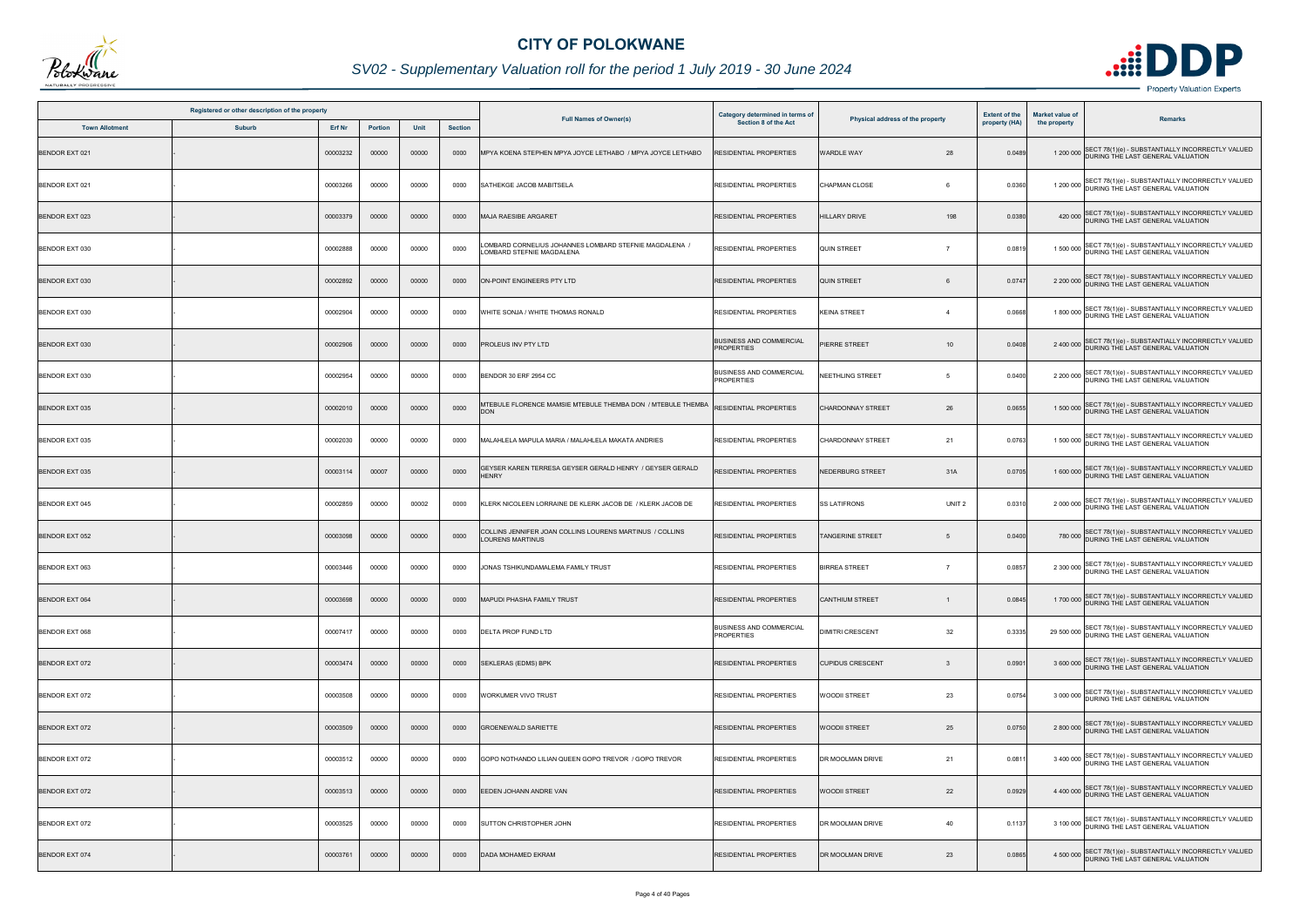

## *SV02 - Supplementary Valuation roll for the period 1 July 2019 - 30 June 2024*

|                       | Registered or other description of the property |          |                |       |                |                                                                                          | <b>Category determined in terms of</b> |                                     | <b>Extent of the</b> | <b>Market value of</b> |                                                                                                 |
|-----------------------|-------------------------------------------------|----------|----------------|-------|----------------|------------------------------------------------------------------------------------------|----------------------------------------|-------------------------------------|----------------------|------------------------|-------------------------------------------------------------------------------------------------|
| <b>Town Allotment</b> | <b>Suburb</b>                                   | Erf Nr   | <b>Portion</b> | Unit  | <b>Section</b> | <b>Full Names of Owner(s)</b>                                                            | <b>Section 8 of the Act</b>            | Physical address of the property    | property (HA)        | the property           | <b>Remarks</b>                                                                                  |
| BENDOR EXT 074        |                                                 | 00003775 | 00000          | 00000 | 0000           | MARISSA BOTHA TRUST                                                                      | RESIDENTIAL PROPERTIES                 | <b>LANATUS STREET</b><br>24         | 0.0700               |                        | SECT 78(1)(e) - SUBSTANTIALLY INCORRECTLY VALUED<br>2 500 000 DURING THE LAST GENERAL VALUATION |
| <b>BENDOR EXT 075</b> |                                                 | 00003615 | 00000          | 00000 | 0000           | EFAWANE LESEGO FLECIA NONYANA KAGISO ROBERT / NONYANA<br><b>AGISO ROBERT</b>             | RESIDENTIAL PROPERTIES                 | <b>FUCHS CRESCENT</b><br>29         | 0.054                |                        | 1 500 000 SECT 78(1)(e) - SUBSTANTIALLY INCORRECTLY VALUED                                      |
| BENDOR EXT 075        |                                                 | 00003651 | 00000          | 00000 | 0000           | AASENYA MMAMPHO ADELAIDE MASENYA MANGOLO / MASENYA<br><b>MANGOLO</b>                     | RESIDENTIAL PROPERTIES                 | 22<br><b>FUCHS CRESCENT</b>         | 0.0590               |                        | 1 600 000 SECT 78(1)(e) - SUBSTANTIALLY INCORRECTLY VALUED<br>DURING THE LAST GENERAL VALUATION |
| <b>BENDOR EXT 077</b> |                                                 | 00003716 | 00000          | 00000 | 0000           | BALOYI MUSA BRIAN BALOYI KHAWURISA LIZZY / BALOYI KHAWURISA LIZZY RESIDENTIAL PROPERTIES |                                        | <b>SEKOATI STREET</b>               | 0.1290               |                        | 2 100 000 SECT 78(1)(e) - SUBSTANTIALLY INCORRECTLY VALUED<br>DURING THE LAST GENERAL VALUATION |
| BENDOR EXT 077        |                                                 | 00003735 | 00000          | 00000 | 0000           | PHALAFALA SEBONI JOHANNA PHALAFALA MATEE THOMAS / PHALAFALA<br>MATEE THOMAS              | RESIDENTIAL PROPERTIES                 | <b>NEMAKONDE STREET</b><br>8        | 0.1290               |                        | 1 900 000 SECT 78(1)(e) - SUBSTANTIALLY INCORRECTLY VALUED<br>DURING THE LAST GENERAL VALUATION |
| <b>BENDOR EXT 077</b> |                                                 | 00003744 | 00000          | 00000 | 0000           | AMPEDI MAMETJA EVELYN RAMPEDI MANKOPANE PHILLIP / RAMPEDI<br><b>IANKOPANE PHILLIP</b>    | <b>RESIDENTIAL PROPERTIES</b>          | <b>SEKOATI STREET</b><br>10         | 0.1625               |                        | 1 800 000 SECT 78(1)(e) - SUBSTANTIALLY INCORRECTLY VALUED<br>DURING THE LAST GENERAL VALUATION |
| BENDOR EXT 080        |                                                 | 00003965 | 00000          | 00000 | 0000           | MUVHANGO THIVHAKONI EDWARD                                                               | <b>RESIDENTIAL PROPERTIES</b>          | ROBUSTA AVENUE<br>37                | 0.0710               |                        | 2 200 000 SECT 78(1)(e) - SUBSTANTIALLY INCORRECTLY VALUED                                      |
| <b>BENDOR EXT 080</b> |                                                 | 00003992 | 00000          | 00000 | 0000           | LOUANE KELEABETSWE CLEMENTINE TLOUANE CHOENE PETER /<br>LOUANE CHOENE PETER              | <b>RESIDENTIAL PROPERTIES</b>          | <b>ALBIDA AVENUE</b><br>43          | 0.0932               |                        | SECT 78(1)(e) - SUBSTANTIALLY INCORRECTLY VALUED<br>2 000 000 DURING THE LAST GENERAL VALUATION |
| BENDOR EXT 080        |                                                 | 00004033 | 00000          | 00000 | 0000           | SINGO THIEMULI MAXWELL                                                                   | RESIDENTIAL PROPERTIES                 | <b>ALBIDA AVENUE</b><br>6           | 0.0655               |                        | 2 000 000 SECT 78(1)(e) - SUBSTANTIALLY INCORRECTLY VALUED                                      |
| BENDOR EXT 080        |                                                 | 00004050 | 00000          | 00000 | 0000           | <b>ISSER ANNELIZE</b>                                                                    | RESIDENTIAL PROPERTIES                 | <b>FLORIBUNDA AVENUE</b>            | 0.0855               |                        | 2 400 000 SECT 78(1)(e) - SUBSTANTIALLY INCORRECTLY VALUED<br>DURING THE LAST GENERAL VALUATION |
| BENDOR EXT 082        |                                                 | 00004275 | 00000          | 00000 | 0000           | KEKANA LOKWE REBOTILE                                                                    | RESIDENTIAL PROPERTIES                 | <b>DIVINE CRESCENT</b><br>43        | 0.071                |                        | 1 400 000 SECT 78(1)(e) - SUBSTANTIALLY INCORRECTLY VALUED                                      |
| <b>BENDOR EXT 084</b> |                                                 | 00004081 | 00000          | 00000 | 0000           | MASHILO MARGARET MAKHANANA MASHILO MOTHIBEDI SIMON / MASHILO<br>MOTHIBEDI SIMON          | <b>RESIDENTIAL PROPERTIES</b>          | <b>BUFFALO THORN CRESCENT</b><br>17 | 0.1070               |                        | 3 800 000 SECT 78(1)(e) - SUBSTANTIALLY INCORRECTLY VALUED                                      |
| <b>BENDOR EXT 084</b> |                                                 | 00004131 | 00000          | 00000 | 0000           | <b>MIK FAMILIE TRUST</b>                                                                 | <b>RESIDENTIAL PROPERTIES</b>          | ROOIBOS CLOSE<br>3                  | 0.1006               |                        | 2 100 000 SECT 78(1)(e) - SUBSTANTIALLY INCORRECTLY VALUED                                      |
| BENDOR EXT 085        | <b>BENDOR PARK</b>                              | 00004299 | 00000          | 00000 | 0000           | NKUNA THULANI ROLLINS                                                                    | <b>RESIDENTIAL PROPERTIES</b>          | PROMAFCO AVENUE<br>11               | 0.0678               |                        | 1 600 000 SECT 78(1)(e) - SUBSTANTIALLY INCORRECTLY VALUED                                      |
| BENDOR EXT 085        | <b>BENDOR PARK</b>                              | 00004302 | 00000          | 00000 | 0000           | TSHIVHASE RUDZANI STEVEN                                                                 | <b>RESIDENTIAL PROPERTIES</b>          | PROMAFCO AVENUE<br>5                | 0.0636               |                        | SECT 78(1)(e) - SUBSTANTIALLY INCORRECTLY VALUED<br>1 600 000 DURING THE LAST GENERAL VALUATION |
| <b>BENDOR EXT 087</b> |                                                 | 00004404 | 00000          | 00000 | 0000           | BRANCON NAGE JOHANNAH BRANCON ISAAC SAKKIE / BRANCON ISAAC<br><b>SAKKIE</b>              | RESIDENTIAL PROPERTIES                 | 20<br><b>HIDEAWAY CLOSE</b>         | 0.0803               |                        | 2 900 000 SECT 78(1)(e) - SUBSTANTIALLY INCORRECTLY VALUED                                      |
| BENDOR EXT 087        |                                                 | 00004497 | 00000          | 00000 | 0000           | MHLARI TSAKANI MCCREATH                                                                  | RESIDENTIAL PROPERTIES                 | <b>FERN CLOSE</b><br>6              | 0.0400               |                        | 2 400 000 SECT 78(1)(e) - SUBSTANTIALLY INCORRECTLY VALUED                                      |
| BENDOR EXT 091        |                                                 | 00004609 | 00000          | 00000 | 0000           | <b>IKOE PHUTI MARCUS NKOE SALPHINA MMUTLANA / NKOE SALPHINA</b><br>MMUTLANA              | <b>RESIDENTIAL PROPERTIES</b>          | <b>ALOE ROAD</b><br>25              | 0.0708               |                        | 2 800 000 SECT 78(1)(e) - SUBSTANTIALLY INCORRECTLY VALUED                                      |
| BENDOR EXT 091        |                                                 | 00004625 | 00000          | 00000 | 0000           | MAPHANGA RAPELA REGINA                                                                   | RESIDENTIAL PROPERTIES                 | <b>ALOE ROAD</b><br>76              | 0.0765               |                        | 2 800 000 SECT 78(1)(e) - SUBSTANTIALLY INCORRECTLY VALUED                                      |
| BENDOR EXT 092        |                                                 | 00004802 | 00000          | 00000 | 0000           | NELWAMONDO MIKATEKO GAIL NELWAMONDO TSHILIDZI / NELWAMONDO<br><b>SHILIDZI</b>            | RESIDENTIAL PROPERTIES                 | <b>5TH AVENUE</b><br>13             | 0.0685               |                        | 2 600 000 SECT 78(1)(e) - SUBSTANTIALLY INCORRECTLY VALUED                                      |
| BENDOR EXT 095        |                                                 | 00004939 | 00000          | 00000 | 0000           | <b>MAHLO TSHUPYA RICHAD</b>                                                              | RESIDENTIAL PROPERTIES                 | 37<br><b>EAGLES CREST BOULEVARD</b> | 0.0728               |                        | 1 800 000 SECT 78(1)(e) - SUBSTANTIALLY INCORRECTLY VALUED<br>DURING THE LAST GENERAL VALUATION |
| <b>BENDOR EXT 095</b> |                                                 | 00004942 | 00000          | 00000 | 0000           | MATHIVHA AMBANI BERNARD                                                                  | RESIDENTIAL PROPERTIES                 | 43<br>EAGLES CREST BOULEVARD        | 0.0728               |                        | 2 000 000 SECT 78(1)(e) - SUBSTANTIALLY INCORRECTLY VALUED                                      |
| BENDOR EXT 095        |                                                 | 00004961 | 00000          | 00000 | 0000           | ANGA LESIBA MICHAEL LANGA RAESIBE WELHEMINA / LANGA RAESIBE<br>VELHEMINA                 | RESIDENTIAL PROPERTIES                 | EAGLES CREST BOULEVARD<br>81        | 0.0736               |                        | SECT 78(1)(e) - SUBSTANTIALLY INCORRECTLY VALUED<br>2 000 000 DURING THE LAST GENERAL VALUATION |

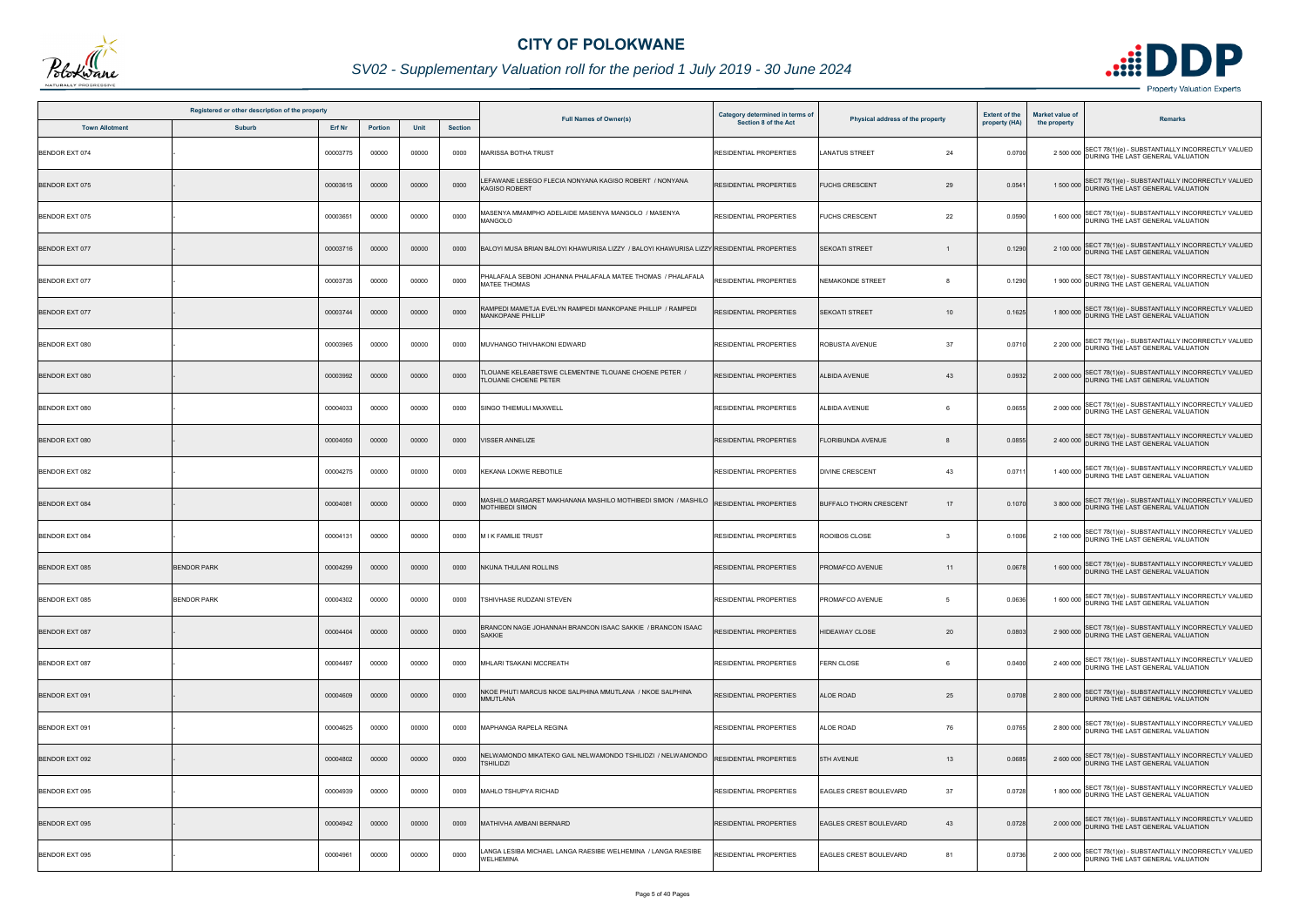

## *SV02 - Supplementary Valuation roll for the period 1 July 2019 - 30 June 2024*

| Registered or other description of the property<br><b>Suburb</b><br><b>Town Allotment</b> |                    |          |                |       |                | Category determined in terms of<br><b>Full Names of Owner(s)</b>                        |                               | <b>Extent of the</b>                            | <b>Market value of</b> |              |                                                                                                 |
|-------------------------------------------------------------------------------------------|--------------------|----------|----------------|-------|----------------|-----------------------------------------------------------------------------------------|-------------------------------|-------------------------------------------------|------------------------|--------------|-------------------------------------------------------------------------------------------------|
|                                                                                           |                    | Erf Nr   | <b>Portion</b> | Unit  | <b>Section</b> |                                                                                         | Section 8 of the Act          | Physical address of the property                | property (HA)          | the property | <b>Remarks</b>                                                                                  |
| <b>BENDOR EXT 095</b>                                                                     |                    | 00004978 | 00000          | 00000 | 0000           | MUKHITHI TSHIMANGADZO                                                                   | <b>RESIDENTIAL PROPERTIES</b> | EAGLES CREST BOULEVARD<br>115                   | 0.0704                 |              | SECT 78(1)(e) - SUBSTANTIALLY INCORRECTLY VALUED<br>1 800 000 DURING THE LAST GENERAL VALUATION |
| BENDOR EXT 095                                                                            |                    | 00004998 | 00000          | 00000 | 0000           | AMBUWANI RUDZANI VINCENT RAMBUWANI TSHIMANGADZO MERCY /<br>RAMBUWANI TSHIMANGADZO MERCY | RESIDENTIAL PROPERTIES        | 17<br><b>TAWNY HAWK CRESCENT</b>                | 0.0768                 |              | 2 300 000 SECT 78(1)(e) - SUBSTANTIALLY INCORRECTLY VALUED                                      |
| <b>BENDOR EXT 095</b>                                                                     |                    | 00005017 | 00000          | 00000 | 0000           | ATENT LUXURY PTY LTD                                                                    | <b>RESIDENTIAL PROPERTIES</b> | <b>BATELEUR STREET</b><br>9                     | 0.0704                 |              | 1 800 000 SECT 78(1)(e) - SUBSTANTIALLY INCORRECTLY VALUED<br>DURING THE LAST GENERAL VALUATION |
| BENDOR EXT 095                                                                            |                    | 00005038 | 00000          | 00000 | 0000           | MASHEGO THABISHI JEREMIAH                                                               | RESIDENTIAL PROPERTIES        | 35<br><b>TAWNY HAWK CRESCENT</b>                | 0.0787                 |              | SECT 78(1)(e) - SUBSTANTIALLY INCORRECTLY VALUED<br>1 900 000 DURING THE LAST GENERAL VALUATION |
| <b>BENDOR EXT 095</b>                                                                     |                    | 00005056 | 00000          | 00000 | 0000           | MORULA CONSULTING ENGINEERS & PROJECT MANAGERS CC                                       | <b>RESIDENTIAL PROPERTIES</b> | 74<br><b>EAGLES CREST BOULEVARD</b>             | 0.0704                 |              | 2 000 000 SECT 78(1)(e) - SUBSTANTIALLY INCORRECTLY VALUED                                      |
| BENDOR EXT 095                                                                            |                    | 00005078 | 00000          | 00000 | 0000           | PETJE KGOAGELO TEBOGO RAMAESELA                                                         | RESIDENTIAL PROPERTIES        | 32<br><b>TAWNY HAWK CRESCENT</b>                | 0.0704                 |              | SECT 78(1)(e) - SUBSTANTIALLY INCORRECTLY VALUED<br>2 200 000 DURING THE LAST GENERAL VALUATION |
| BENDOR EXT 097                                                                            |                    | 00005162 | 00000          | 00000 | 0000           | MTSHALI NOZIPHO CYNTHIA CEBISILE                                                        | <b>RESIDENTIAL PROPERTIES</b> | <b>MATADI STREET</b><br>17                      | 0.0800                 |              | 2 400 000 SECT 78(1)(e) - SUBSTANTIALLY INCORRECTLY VALUED<br>DURING THE LAST GENERAL VALUATION |
| BENDOR EXT 098                                                                            |                    | 00005247 | 00000          | 00000 | 0000           | NEL SUSANNA JACOBA PETRONELLA NEL FRANCOIS / NEL FRANCOIS                               | RESIDENTIAL PROPERTIES        | <b>NUMBI STREET</b>                             | 0.1067                 |              | SECT 78(1)(e) - SUBSTANTIALLY INCORRECTLY VALUED<br>2700 000 DURING THE LAST GENERAL VALUATION  |
| <b>BENDOR EXT 098</b>                                                                     |                    | 00005307 | 00000          | 00000 | 0000           | CONRADIE SUNE                                                                           | <b>RESIDENTIAL PROPERTIES</b> | <b>INGWE STREET</b><br>18                       | 0.1053                 |              | 3 500 000 SECT 78(1)(e) - SUBSTANTIALLY INCORRECTLY VALUED                                      |
| BENDOR EXT 100                                                                            | <b>BENDOR PARK</b> | 00007341 | 00000          | 00240 | 0000           | MNISI GOODMAN                                                                           | <b>RESIDENTIAL PROPERTIES</b> | <b>UNIT 240</b><br>SS BENDOR EXTENSION 100 EAST | 0.0068                 |              | 580 000 SECT 78(1)(c) - SUBDIVIDED OR CONSOLIDATED AFTER<br>THE LAST GENERAL VALUATION          |
| <b>BENDOR EXT 100</b>                                                                     | <b>BENDOR PARK</b> | 00007341 | 00000          | 00241 | 0000           | NKADIMENG NGWANAMAEPA CYNTHIA                                                           | RESIDENTIAL PROPERTIES        | <b>UNIT 241</b><br>SS BENDOR EXTENSION 100 EAST | 0.0100                 |              | 850 000 SECT 78(1)(c) - SUBDIVIDED OR CONSOLIDATED AFTER<br>THE LAST GENERAL VALUATION          |
| BENDOR EXT 100                                                                            | <b>BENDOR PARK</b> | 00007341 | 00000          | 00242 | 0000           | BUYISONTO HLUPHEKA NEWTON                                                               | <b>RESIDENTIAL PROPERTIES</b> | <b>UNIT 242</b><br>SS BENDOR EXTENSION 100 EAST | 0.0067                 |              | 570 000 SECT 78(1)(c) - SUBDIVIDED OR CONSOLIDATED AFTER<br>THE LAST GENERAL VALUATION          |
| BENDOR EXT 100                                                                            | <b>BENDOR PARK</b> | 00007341 | 00000          | 00243 | 0000           | PROVINCIAL GOVERNMENT OF LIMPOPO                                                        | <b>RESIDENTIAL PROPERTIES</b> | SS BENDOR EXTENSION 100 EAST<br><b>UNIT 243</b> | 0.0068                 |              | SECT 78(1)(c) - SUBDIVIDED OR CONSOLIDATED AFTER<br>580 000 THE LAST GENERAL VALUATION          |
| BENDOR EXT 101                                                                            |                    | 00005734 | 00000          | 00000 | 0000           | N K S PROP DEVELOPERS PTY LTD                                                           | <b>RESIDENTIAL PROPERTIES</b> | 25<br><b>KINGSWAY WEST</b>                      | 0.0621                 |              | 470 000 SECT 78(1)(c) - SUBDIVIDED OR CONSOLIDATED AFTER<br>THE LAST GENERAL VALUATION          |
| <b>BENDOR EXT 101</b>                                                                     |                    | 00005751 | 00000          | 00000 | 0000           | TSIKANA MMAPULA WINNIE                                                                  | <b>RESIDENTIAL PROPERTIES</b> | <b>WINDSOR AVENUE</b><br>15                     | 0.0622                 |              | SECT 78(1)(c) - SUBDIVIDED OR CONSOLIDATED AFTER<br>470 000 THE LAST GENERAL VALUATION          |
| BENDOR EXT 101                                                                            |                    | 00005879 | 00000          | 00000 | 0000           | MOTHEMELA TAU PETER / MOTHEMELA MMAKWENA EUNICE                                         | <b>RESIDENTIAL PROPERTIES</b> | <b>CATHEDRAL LANE</b><br>29                     | 0.0499                 |              | 370 000 SECT 78(1)(c) - SUBDIVIDED OR CONSOLIDATED AFTER<br>THE LAST GENERAL VALUATION          |
| BENDOR EXT 101                                                                            |                    | 00005948 | 00000          | 00000 | 0000           | LADI PHASOANE JACOBOS TLADI RAISIBE FLORINAH / TLADI RAISIBE<br><b>LORINAH</b>          | RESIDENTIAL PROPERTIES        | <b>AMBER CRESCENT</b><br>39                     | 0.0501                 |              | SECT 78(1)(e) - SUBSTANTIALLY INCORRECTLY VALUED<br>2 600 000 DURING THE LAST GENERAL VALUATION |
| BENDOR EXT 101                                                                            |                    | 00005963 | 00000          | 00000 | 0000           | HLAPA FORTUNATE MAHLATSE                                                                | <b>RESIDENTIAL PROPERTIES</b> | <b>AMBER CRESCENT</b><br>9                      | 0.0507                 |              | 380 000 SECT 78(1)(e) - SUBSTANTIALLY INCORRECTLY VALUED<br>DURING THE LAST GENERAL VALUATION   |
| BENDOR EXT 101                                                                            |                    | 00006025 | 00000          | 00000 | 0000           | NUBICA HOLDINGS PTY LTD                                                                 | <b>RESIDENTIAL PROPERTIES</b> | 26<br><b>BUSHWILLOW STREET</b>                  | 0.0711                 |              | 530 000 SECT 78(1)(c) - SUBDIVIDED OR CONSOLIDATED AFTER<br>THE LAST GENERAL VALUATION          |
| BENDOR EXT 101                                                                            |                    | 00006126 | 00000          | 00000 | 0000           | MESONG FIRE & SAFETY EQUIPMENT CC                                                       | <b>RESIDENTIAL PROPERTIES</b> | 72<br><b>KINGSWAY WEST</b>                      | 0.0705                 |              | 530 000 SECT 78(1)(c) - SUBDIVIDED OR CONSOLIDATED AFTER<br>THE LAST GENERAL VALUATION          |
| <b>BENDOR EXT 101</b>                                                                     |                    | 00006142 | 00000          | 00000 | 0000           | MUSOLWA TSHEKO CALIAS                                                                   | <b>RESIDENTIAL PROPERTIES</b> | 46<br><b>KINGSWAY</b>                           | 0.0878                 |              | 3 100 000 SECT 78(1)(e) - SUBSTANTIALLY INCORRECTLY VALUED                                      |
| BENDOR EXT 101                                                                            |                    | 00006144 | 00000          | 00000 | 0000           | MASINGI THEMBA FRANK / HLONGWANE LESEGO BLESSING                                        | <b>RESIDENTIAL PROPERTIES</b> | PRINCETON ROAD<br>$\overline{4}$                | 0.0700                 |              | 530 000 SECT 78(1)(c) - SUBDIVIDED OR CONSOLIDATED AFTER<br>THE LAST GENERAL VALUATION          |
| <b>BENDOR EXT 101</b>                                                                     |                    | 00006177 | 00000          | 00000 | 0000           | MANAMELA MPHO OCTAVIA / MANAMELA KOENA PHILLIP                                          | <b>RESIDENTIAL PROPERTIES</b> | <b>WINDSOR AVENUE</b><br>36                     | 0.0632                 |              | SECT 78(1)(c) - SUBDIVIDED OR CONSOLIDATED AFTER<br>470 000 THE LAST GENERAL VALUATION          |

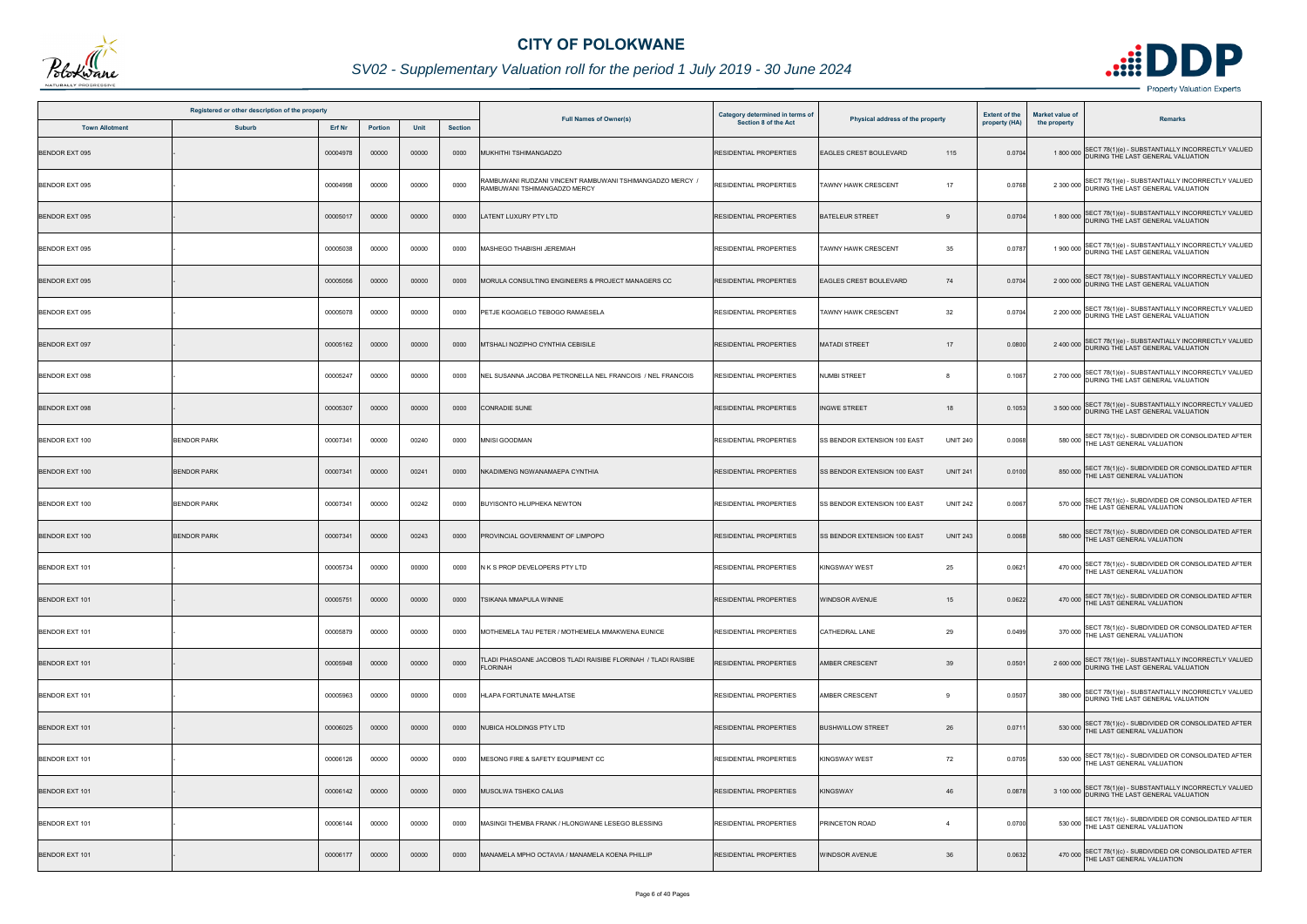

## *SV02 - Supplementary Valuation roll for the period 1 July 2019 - 30 June 2024*

|                               | Registered or other description of the property |          |                |       |                |                                                                                            | Category determined in terms of                     |                                                       | <b>Extent of the</b> | <b>Market value of</b> | <b>Remarks</b>                                                                                  |
|-------------------------------|-------------------------------------------------|----------|----------------|-------|----------------|--------------------------------------------------------------------------------------------|-----------------------------------------------------|-------------------------------------------------------|----------------------|------------------------|-------------------------------------------------------------------------------------------------|
| <b>Town Allotment</b>         | <b>Suburb</b>                                   | Erf Nr   | <b>Portion</b> | Unit  | <b>Section</b> | <b>Full Names of Owner(s)</b>                                                              | Section 8 of the Act                                | Physical address of the property                      | property (HA)        | the property           |                                                                                                 |
| BENDOR EXT 101                |                                                 | 00006201 | 00000          | 00000 | 0000           | MDUNGAZI NHLAMULO OLUDIPE COLLINS                                                          | RESIDENTIAL PROPERTIES                              | 30<br><b>SOLOMON ROAD</b>                             | 0.0509               |                        | SECT 78(1)(e) - SUBSTANTIALLY INCORRECTLY VALUED<br>1700 000 DURING THE LAST GENERAL VALUATION  |
| <b>BENDOR EXT 101</b>         |                                                 | 00006278 | 00000          | 00000 | 0000           | MASINDENI DIMAKATSO ROSELINA                                                               | <b>RESIDENTIAL PROPERTIES</b>                       | <b>HILLSIDE AVENUE</b><br>51                          | 0.041                |                        | 2 000 000 SECT 78(1)(e) - SUBSTANTIALLY INCORRECTLY VALUED                                      |
| BENDOR EXT 110                |                                                 | 00006853 | 00000          | 00003 | 0000           | <b>HOMEFRONT TRADING 434 PTY LTD</b>                                                       | <b>BUSINESS AND COMMERCIAL</b><br><b>PROPERTIES</b> | SS NO 6 ISMINI<br>UNIT <sub>3</sub>                   | 0.0107               |                        | 1 500 000 SECT 78(1)(e) - SUBSTANTIALLY INCORRECTLY VALUED<br>DURING THE LAST GENERAL VALUATION |
| BENDOR EXT 110                |                                                 | 00006854 | 00000          | 00000 | 0000           | <b>GLACIER VIEW PROP 49 CC</b>                                                             | <b>BUSINESS AND COMMERCIAL</b><br><b>PROPERTIES</b> | <b>ISMINI AVENUE</b><br>$\overline{4}$                | 0.0902               |                        | SECT 78(1)(e) - SUBSTANTIALLY INCORRECTLY VALUED<br>7 100 000 DURING THE LAST GENERAL VALUATION |
| BENDOR EXT 110                |                                                 | 00006858 | 00000          | 00001 | 0000           | EYESIZWE CONSULTANTS CC                                                                    | <b>BUSINESS AND COMMERCIAL</b><br><b>PROPERTIES</b> | UNIT <sub>1</sub><br>SS PETROS MOKONE BUILDING        | 0.0094               |                        | 1 300 000 SECT 78(1)(e) - SUBSTANTIALLY INCORRECTLY VALUED                                      |
| BENDOR EXT 110                |                                                 | 00006858 | 00000          | 00003 | 0000           | C B SYSTEMS PROP PTY LTD                                                                   | <b>BUSINESS AND COMMERCIAL</b><br><b>PROPERTIES</b> | UNIT <sub>3</sub><br><b>SS PETROS MOKONE BUILDING</b> | 0.0087               |                        | 1 200 000 SECT 78(1)(e) - SUBSTANTIALLY INCORRECTLY VALUED<br>DURING THE LAST GENERAL VALUATION |
| DALMADA AGRICULTURAL HOLDINGS |                                                 | 00000075 | 00000          | 00000 | 0000           | DALMADA WATERKOOPERASIE LTD                                                                | <b>AGRICULTURAL PROPERTIES</b>                      | DALMADA AH LS<br>75                                   | 10.6118              |                        | 2 100 000 SECT 78(1)(e) - SUBSTANTIALLY INCORRECTLY VALUED                                      |
| <b>IVY PARK</b>               |                                                 | 00000005 | 00000          | 00000 | 0000           | SEMENYA FAMILY TRUST                                                                       | <b>BUSINESS AND COMMERCIAL</b><br><b>PROPERTIES</b> | LANGENHOVEN STREET<br>44                              | 0.1654               |                        | SECT 78(1)(e) - SUBSTANTIALLY INCORRECTLY VALUED<br>3400 000 DURING THE LAST GENERAL VALUATION  |
| <b>IVY PARK</b>               |                                                 | 00000197 | 00000          | 00000 | 0000           | AUDAU HUMBULANI DAVID MUDAU TAKALANI ANNAH / MUDAU TAKALANI<br>HANNA                       | RESIDENTIAL PROPERTIES                              | VAN BRUGGEN STREET<br>12                              | 0.1100               |                        | 3 200 000 SECT 78(1)(e) - SUBSTANTIALLY INCORRECTLY VALUED                                      |
| <b>IVY PARK EXT 007</b>       |                                                 | 00000935 | 00000          | 00000 | 0000           | <b>VORTHERN MUSLIM SCHOOL</b>                                                              | PUBLIC BENEFIT ORGANISATION                         | <b>PRETORIAWEG</b>                                    | 1.571                |                        | 21 200 000 SECT 78(1)(g) - OF WHICH THE CATEGORY HAS CHANGED                                    |
| <b>IVY PARK EXT 017</b>       |                                                 | 00001164 | 00000          | 00000 | 0000           | MATLALA IRENE RANGATE                                                                      | <b>RESIDENTIAL PROPERTIES</b>                       | <b>THYME STREET</b><br>34                             | 0.0350               |                        | 670 000 SECT 78(1)(e) - SUBSTANTIALLY INCORRECTLY VALUED                                        |
| <b>IVY PARK EXT 020</b>       |                                                 | 00001387 | 00000          | 00000 | 0000           | MOLOPE ANNA MABORE                                                                         | <b>RESIDENTIAL PROPERTIES</b>                       | <b>QUEEN STREET</b><br>63                             | 0.0492               |                        | 930 000 SECT 78(1)(e) - SUBSTANTIALLY INCORRECTLY VALUED<br>DURING THE LAST GENERAL VALUATION   |
| IVY PARK EXT 020              |                                                 | 00001465 | 00000          | 00000 | 0000           | MAGUVHE MPHO RACHEL                                                                        | RESIDENTIAL PROPERTIES                              | <b>MONARCH STREET</b><br>40                           | 0.0333               |                        | 850 000 SECT 78(1)(e) - SUBSTANTIALLY INCORRECTLY VALUED                                        |
| <b>IVY PARK EXT 021</b>       |                                                 | 00001546 | 00000          | 00000 | 0000           | MALEKA MAMPONE MORRIS MALEKA MODIEGI NGWAMOKOU / MALEKA<br>MODIEGI NGWAMOKOU               | RESIDENTIAL PROPERTIES                              | <b>GOVERNOR STREET</b><br>64                          | 0.0499               |                        | 1 100 000 SECT 78(1)(e) - SUBSTANTIALLY INCORRECTLY VALUED<br>DURING THE LAST GENERAL VALUATION |
| IVY PARK EXT 021              |                                                 | 00001576 | 00000          | 00000 | 0000           | NCHABELENG TAMPE FRANS NCHABELENG THIPAMASEGA LEAH /<br><b>VCHABELENG THIPAMASEGA LEAH</b> | RESIDENTIAL PROPERTIES                              | <b>GOVERNOR STREET</b><br>$\overline{4}$              | 0.0528               |                        | SECT 78(1)(e) - SUBSTANTIALLY INCORRECTLY VALUED<br>920 000 DURING THE LAST GENERAL VALUATION   |
| <b>IVY PARK EXT 021</b>       |                                                 | 00001682 | 00000          | 00000 | 0000           | MATLEBYANE SARAH MAMOGO                                                                    | RESIDENTIAL PROPERTIES                              | 28<br><b>PARAMOUNT STREET</b>                         | 0.0334               |                        | 1 000 000 SECT 78(1)(e) - SUBSTANTIALLY INCORRECTLY VALUED<br>DURING THE LAST GENERAL VALUATION |
| <b>IVY PARK EXT 021</b>       |                                                 | 00001684 | 00000          | 00000 | 0000           | SELEPE DORIS                                                                               | RESIDENTIAL PROPERTIES                              | 32<br>PARAMOUNT STREET                                | 0.0334               |                        | 980 000 SECT 78(1)(e) - SUBSTANTIALLY INCORRECTLY VALUED<br>DURING THE LAST GENERAL VALUATION   |
| <b>IVY PARK EXT 021</b>       |                                                 | 00001719 | 00000          | 00000 | 0000           | MOILA MOEAHABO PHILLIP MOILA THEMBELIHLE PATRICIA / MOILA<br><b>THEMBELIHLE PATRICIA</b>   | <b>RESIDENTIAL PROPERTIES</b>                       | 17<br><b>GOVERNOR STREET</b>                          | 0.0334               |                        | 721 000 SECT 78(1)(e) - SUBSTANTIALLY INCORRECTLY VALUED<br>DURING THE LAST GENERAL VALUATION   |
| IVY PARK EXT 022              |                                                 | 00001751 | 00000          | 00000 | 0000           | NKUNA MIRINGO RIETH                                                                        | <b>RESIDENTIAL PROPERTIES</b>                       | <b>HIMATION AVENUE</b><br>38                          | 0.0350               |                        | 1 100 000 SECT 78(1)(e) - SUBSTANTIALLY INCORRECTLY VALUED                                      |
| <b>IVY PARK EXT 022</b>       |                                                 | 00001828 | 00000          | 00000 | 0000           | BALOYI KHAZAMULA RONALD                                                                    | <b>RESIDENTIAL PROPERTIES</b>                       | <b>ROBE STREET</b><br>26                              | 0.0350               |                        | 860 000 SECT 78(1)(e) - SUBSTANTIALLY INCORRECTLY VALUED                                        |
| <b>IVY PARK EXT 022</b>       |                                                 | 00001842 | 00000          | 00000 | 0000           | MOYAGABO GROUP PTY LTD                                                                     | <b>RESIDENTIAL PROPERTIES</b>                       | <b>HIMATION AVENUE</b><br>5                           | 0.0377               |                        | 1 100 000 SECT 78(1)(e) - SUBSTANTIALLY INCORRECTLY VALUED                                      |
| <b>IVY PARK EXT 022</b>       |                                                 | 00001859 | 00000          | 00000 | 0000           | MOTHAPO MATIADI KATE / MOTHAPO MOCHEKO EDWARD                                              | <b>RESIDENTIAL PROPERTIES</b>                       | <b>SCHENTI CRESCENT</b><br>47                         | 0.0365               |                        | 730 000 SECT 78(1)(e) - SUBSTANTIALLY INCORRECTLY VALUED<br>DURING THE LAST GENERAL VALUATION   |
| IVY PARK EXT 032              |                                                 | 00002011 | 00000          | 00000 | 0000           | LEDWABA RAMADIMETJA SHEILA                                                                 | <b>RESIDENTIAL PROPERTIES</b>                       | ROMANOV STREET<br>22                                  | 0.0375               |                        | 270 000 SECT 78(1)(e) - SUBSTANTIALLY INCORRECTLY VALUED<br>DURING THE LAST GENERAL VALUATION   |

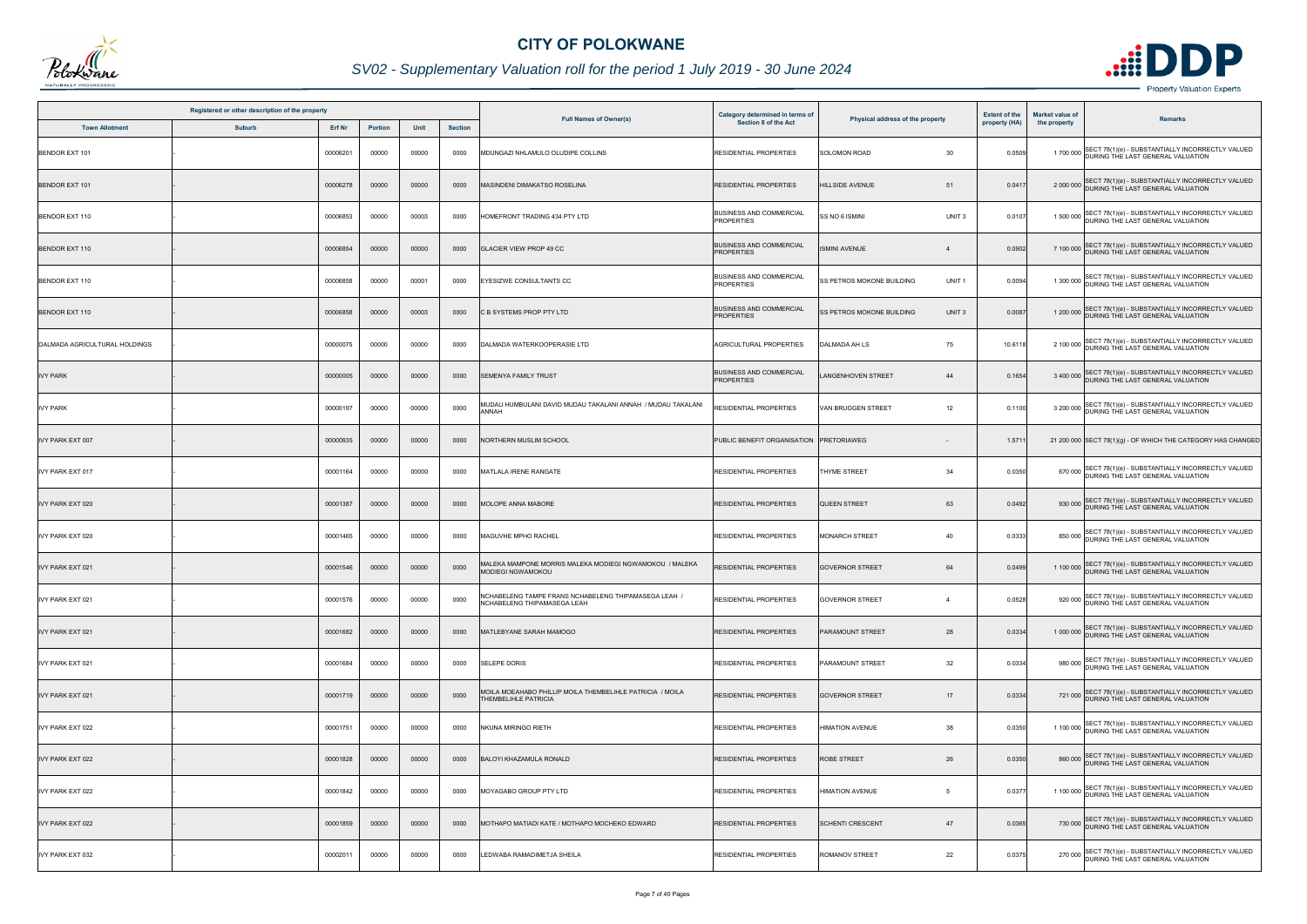

## *SV02 - Supplementary Valuation roll for the period 1 July 2019 - 30 June 2024*

|                                      | Registered or other description of the property |          |                | Category determined in terms of<br><b>Full Names of Owner(s)</b><br>Section 8 of the Act | Physical address of the property | <b>Extent of the</b>                                                            | <b>Market value of</b>                              | <b>Remarks</b>                             |               |              |                                                                                                       |
|--------------------------------------|-------------------------------------------------|----------|----------------|------------------------------------------------------------------------------------------|----------------------------------|---------------------------------------------------------------------------------|-----------------------------------------------------|--------------------------------------------|---------------|--------------|-------------------------------------------------------------------------------------------------------|
| <b>Town Allotment</b>                | <b>Suburb</b>                                   | Erf Nr   | <b>Portion</b> | Unit                                                                                     | <b>Section</b>                   |                                                                                 |                                                     |                                            | property (HA) | the property |                                                                                                       |
| <b>IVY PARK EXT 032</b>              |                                                 | 00002077 | 00000          | 00000                                                                                    | 0000                             | MAPULANE MAWETHU GLEMAR                                                         | <b>RESIDENTIAL PROPERTIES</b>                       | 93<br><b>ROMANOV STREET</b>                | 0.0375        |              | SECT 78(1)(e) - SUBSTANTIALLY INCORRECTLY VALUED<br>1 100 000 DURING THE LAST GENERAL VALUATION       |
| <b>IVY PARK EXT 034</b>              |                                                 | 00002129 | 00000          | 00000                                                                                    | 0000                             | MONYEPAO MMALEBEULA DINAH                                                       | RESIDENTIAL PROPERTIES                              | <b>MYOPIC STREET</b><br>$\mathbf{1}$       | 0.0478        |              | 860 000 SECT 78(1)(e) - SUBSTANTIALLY INCORRECTLY VALUED<br>DURING THE LAST GENERAL VALUATION         |
| <b>IVY PARK EXT 034</b>              |                                                 | 00002138 | 00000          | 00000                                                                                    | 0000                             | MATE SIBONGILE MATE LOYISO VICTOR / MATE LOYISO VICTOR                          | <b>RESIDENTIAL PROPERTIES</b>                       | <b>MYOPIC STREET</b><br>19                 | 0.0330        |              | 670 000 SECT 78(1)(e) - SUBSTANTIALLY INCORRECTLY VALUED<br>DURING THE LAST GENERAL VALUATION         |
| <b>IVY PARK EXT 034</b>              |                                                 | 00002182 | 00000          | 00000                                                                                    | 0000                             | MPYA MAFOLANE JIM MPYA MOTLATSO CANDICE / MPYA MOTLATSO<br><b>ANDICE</b>        | RESIDENTIAL PROPERTIES                              | PARAGON STREET<br>19                       | 0.0374        |              | SECT 78(1)(e) - SUBSTANTIALLY INCORRECTLY VALUED<br>1 000 000 DURING THE LAST GENERAL VALUATION       |
| <b>IVY PARK EXT 034</b>              |                                                 | 00002197 | 00000          | 00000                                                                                    | 0000                             | <b>DR R TRU J W DREYER TRUST</b>                                                | <b>RESIDENTIAL PROPERTIES</b>                       | <b>PARAGON STREET</b>                      | 0.2436        |              | 1 100 000 SECT 78(1)(e) - SUBSTANTIALLY INCORRECTLY VALUED                                            |
| <b>IVY PARK EXT 034</b>              |                                                 | 00002238 | 00000          | 00000                                                                                    | 0000                             | MATSAPOLA KGABELA PHILIMON MATSAPOLA EUNICE MASIPA /<br>MATSAPOLA EUNICE MASIPA | RESIDENTIAL PROPERTIES                              | <b>VAST STREET</b><br>33                   | 0.0351        |              | SECT 78(1)(e) - SUBSTANTIALLY INCORRECTLY VALUED<br>520 000 DURING THE LAST GENERAL VALUATION         |
| <b>IVY PARK EXT 034</b>              |                                                 | 00002241 | 00000          | 00000                                                                                    | 0000                             | BALOYI WINGLY RHULANI                                                           | <b>RESIDENTIAL PROPERTIES</b>                       | 27<br><b>VAST STREET</b>                   | 0.0351        |              | 850 000 SECT 78(1)(e) - SUBSTANTIALLY INCORRECTLY VALUED<br>DURING THE LAST GENERAL VALUATION         |
| IVY PARK EXT 034                     |                                                 | 00002273 | 00000          | 00000                                                                                    | 0000                             | PHOSHOKO PHELADI EMMA                                                           | <b>RESIDENTIAL PROPERTIES</b>                       | <b>VAST STREET</b><br>46                   | 0.0363        |              | SECT 78(1)(e) - SUBSTANTIALLY INCORRECTLY VALUED<br>1 000 000 DURING THE LAST GENERAL VALUATION       |
| <b>IVYDALE AGRICULTURAL HOLDINGS</b> |                                                 | 00000065 | 00000          | 00000                                                                                    | 0000                             | GANI MOHAMED AMIN                                                               | <b>RESIDENTIAL PROPERTIES</b>                       | 65<br><b>HOEWE IVYDALE</b>                 | 2.797         |              | 3 200 000 SECT 78(1)(e) - SUBSTANTIALLY INCORRECTLY VALUED                                            |
| IVYDALE AGRICULTURAL HOLDINGS        |                                                 | 00000123 | 00000          | 00000                                                                                    | 0000                             | AHMED MUTALIEB AZIZ ISMAIL FAMILY TRUST                                         | <b>RESIDENTIAL PROPERTIES</b>                       | HOEWE IVYDALE<br>123                       | 4.2786        |              | 3 500 000 SECT 78(1)(e) - SUBSTANTIALLY INCORRECTLY VALUED<br>DURING THE LAST GENERAL VALUATION       |
| <b>IVYDALE AGRICULTURAL HOLDINGS</b> |                                                 | 00000125 | 00000          | 00000                                                                                    | 0000                             | ISMAIL FAMILY TRUST                                                             | RESIDENTIAL PROPERTIES                              | <b>HOEWE IVYDALE</b><br>125                | 4.2827        |              | 3 500 000 SECT 78(1)(e) - SUBSTANTIALLY INCORRECTLY VALUED<br>DURING THE LAST GENERAL VALUATION       |
|                                      | STERKLOOP 688 LS                                | 00000688 | 00060          | 00000                                                                                    | 0000                             | DOLLIS HILL EIENDOMME CC                                                        | <b>BUSINESS AND COMMERCIAL</b><br><b>PROPERTIES</b> | STERKLOOP 688 LS<br><b>PTN 60</b>          | 3.8489        |              | 3 800 000 SECT 78(1)(e) - SUBSTANTIALLY INCORRECTLY VALUED<br>DURING THE LAST GENERAL VALUATION       |
|                                      | <b>STERKLOOP 688 LS</b>                         | 00000688 | 00391          | 00000                                                                                    | 0000                             | PEOPLECOR CONSULTING SERVICES PTY LTD                                           | <b>RESIDENTIAL PROPERTIES</b>                       | STERKLOOP 688 LS<br><b>PTN 391</b>         | 1.3784        |              | SECT 78(1)(e) - SUBSTANTIALLY INCORRECTLY VALUED<br>800 000 DURING THE LAST GENERAL VALUATION         |
| LS                                   | STERKLOOP 688 LS                                | 00000688 | 00393          | 00000                                                                                    | 0000                             | GOLDEX 947                                                                      | <b>RESIDENTIAL PROPERTIES</b>                       | STERKLOOP 688 LS<br><b>PTN 393</b>         | 1.3163        |              | 1 300 000 SECT 78(1)(e) - SUBSTANTIALLY INCORRECTLY VALUED                                            |
| <b>LS</b>                            | LEEUWKUIL 691 LS                                | 00000691 | 00023          | 00000                                                                                    | 0000                             | LANGE ANDRIES LUCAS DE                                                          | <b>RESIDENTIAL PROPERTIES</b>                       | <b>PTN 23</b><br>LEEUWKUIL 691 LS          | 1.8970        |              | SECT 78(1)(e) - SUBSTANTIALLY INCORRECTLY VALUED<br>2 100 000 DURING THE LAST GENERAL VALUATION       |
| LS                                   | WELTEVREDEN 746 LS                              | 00000746 | 00011          | 00000                                                                                    | 0000                             | REPUBLIEK VAN SUID-AFRIKA                                                       | PUBLIC SERVICE PURPOSES                             | <b>WELTEVREDEN 746 LS</b><br><b>PTN 11</b> | 0.1982        |              | 730 000 SECT 78(1)(e) - SUBSTANTIALLY INCORRECTLY VALUED<br>730 000 DURING THE LAST GENERAL VALUATION |
| <b>LS</b>                            | <b>TWEEFONTEIN 915 LS</b>                       | 00000915 | 00234          | 00000                                                                                    | 0000                             | PIETERSE HERMANUS JACOBUS                                                       | <b>RESIDENTIAL PROPERTIES</b>                       | TWEEFONTEIN 915 LS<br><b>PTN 234</b>       | 0.9915        |              | SECT 78(1)(e) - SUBSTANTIALLY INCORRECTLY VALUED<br>4 200 000 DURING THE LAST GENERAL VALUATION       |
|                                      | TWEEFONTEIN 915 LS                              | 00000915 | 00235          | 00000                                                                                    | 0000                             | WALT FAMILIE TRUST                                                              | <b>RESIDENTIAL PROPERTIES</b>                       | TWEEFONTEIN 915 LS<br><b>PTN 235</b>       | 1.1478        |              | 4 700 000 SECT 78(1)(e) - SUBSTANTIALLY INCORRECTLY VALUED<br>DURING THE LAST GENERAL VALUATION       |
| <b>LS</b>                            | <b>TWEEFONTEIN 915 LS</b>                       | 00000915 | 00318          | 00000                                                                                    | 0000                             | J J J VAN RENSBURG FAMILIE TRUST                                                | <b>RESIDENTIAL PROPERTIES</b>                       | <b>PTN 318</b><br>TWEEFONTEIN 915 LS       | 0.8599        |              | 4 500 000 SECT 78(1)(e) - SUBSTANTIALLY INCORRECTLY VALUED<br>DURING THE LAST GENERAL VALUATION       |
|                                      | TWEEFONTEIN 915 LS                              | 00000915 | 00431          | 00000                                                                                    | 0000                             | <b>YSOCON PROP PTY LTD</b>                                                      | <b>AGRICULTURAL PROPERTIES</b>                      | <b>PTN 431</b><br>TWEEFONTEIN 915 LS       | 15.9247       |              | 23 900 000 SECT 78(1)(c) - SUBDIVIDED OR CONSOLIDATED AFTER<br>THE LAST GENERAL VALUATION             |
| <b>LS</b>                            | <b>BASKOPPIE 997 LS</b>                         | 00000997 | 00080          | 00000                                                                                    | 0000                             | STEYN PIETER HERMANUS                                                           | <b>RESIDENTIAL PROPERTIES</b>                       | <b>BASKOPPIE 997 LS</b><br><b>PTN 80</b>   | 3.6801        |              | 920 000 SECT 78(1)(e) - SUBSTANTIALLY INCORRECTLY VALUED<br>DURING THE LAST GENERAL VALUATION         |
|                                      | MYNGENOEGEN 1048 LS                             | 00001048 | 00083          | 00000                                                                                    | 0000                             | SHILUBANE OUBAAS SELBY DELTON / SHILUBANE MOSIBUDI KABELO<br>MIRANDA            | RESIDENTIAL PROPERTIES                              | <b>PTN 83</b><br>MYNGENOEGEN 1048 LS       | 1.9998        |              | 800 000 SECT 78(1)(e) - SUBSTANTIALLY INCORRECTLY VALUED<br>DURING THE LAST GENERAL VALUATION         |
|                                      | PALMIETFONTEIN 1049 LS                          | 00001049 | 00079          | 00000                                                                                    | 0000                             | RATANANG FAMILY TRUST                                                           | <b>RESIDENTIAL PROPERTIES</b>                       | PALMIETFONTEIN 1049 LS<br><b>PTN 79</b>    | 3.4765        |              | SECT 78(1)(e) - SUBSTANTIALLY INCORRECTLY VALUED<br>610 000 DURING THE LAST GENERAL VALUATION         |

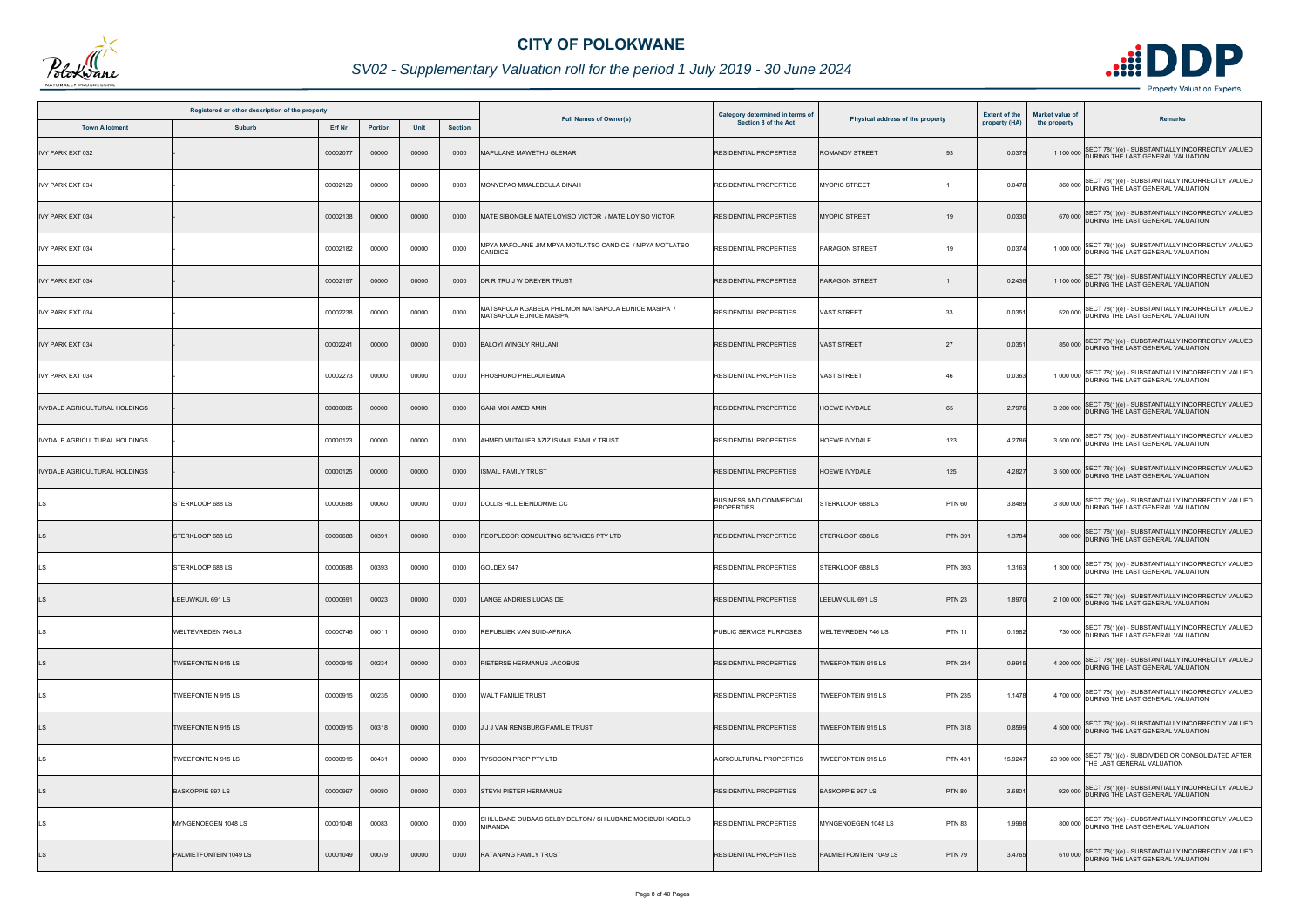

## *SV02 - Supplementary Valuation roll for the period 1 July 2019 - 30 June 2024*

|                       | Registered or other description of the property |               |                |       |                | <b>Full Names of Owner(s)</b>          | Category determined in terms of                     |                                  | <b>Extent of the</b> | <b>Market value of</b> |                                                                                                       |
|-----------------------|-------------------------------------------------|---------------|----------------|-------|----------------|----------------------------------------|-----------------------------------------------------|----------------------------------|----------------------|------------------------|-------------------------------------------------------------------------------------------------------|
| <b>Town Allotment</b> | <b>Suburb</b>                                   | <b>Erf Nr</b> | <b>Portion</b> | Unit  | <b>Section</b> |                                        | <b>Section 8 of the Act</b>                         | Physical address of the property | property (HA)        | the property           | <b>Remarks</b>                                                                                        |
| MANKWENG UNIT G       |                                                 | 00000620      | 00000          | 00000 | 0000           | <b>MAFOKOANE H M &amp; MAILULA E T</b> | RESIDENTIAL PROPERTIES                              | MANKWENG-G<br>620                | 0.0272               |                        | SECT 78(1)(e) - SUBSTANTIALLY INCORRECTLY VALUED<br>30 000 DURING THE LAST GENERAL VALUATION          |
| MANKWENG UNIT G       |                                                 | 00000790      | 00000          | 00000 | 0000           | MAMABOLONZ&MS                          | <b>RESIDENTIAL PROPERTIES</b>                       | MANKWENG-G<br>790                | 0.0258               |                        | 30 000 SECT 78(1)(e) - SUBSTANTIALLY INCORRECTLY VALUED<br>DURING THE LAST GENERAL VALUATION          |
| MANKWENG-A            |                                                 | 00000045      | 00000          | 00000 | 0000           | MAMABOLO MALEPO SARAH                  | RESIDENTIAL PROPERTIES                              | MANKWENG-A<br>45                 | 0.2007               |                        | 350 000 SECT 78(1)(e) - SUBSTANTIALLY INCORRECTLY VALUED<br>DURING THE LAST GENERAL VALUATION         |
| <b>MANKWENG-A</b>     |                                                 | 00000049      | 00000          | 00000 | 0000           | MASWANGANYE MDUNGASE ELIAZER           | RESIDENTIAL PROPERTIES                              | <b>MANKWENG-A</b><br>49          | 0.2007               |                        | 770 000 SECT 78(1)(e) - SUBSTANTIALLY INCORRECTLY VALUED<br>DURING THE LAST GENERAL VALUATION         |
| <b>MANKWENG-A</b>     |                                                 | 00000054      | 00000          | 00000 | 0000           | MANALE C M                             | <b>RESIDENTIAL PROPERTIES</b>                       | MANKWENG-A<br>54                 | 0.2007               |                        | 320 000 SECT 78(1)(e) - SUBSTANTIALLY INCORRECTLY VALUED<br>320 000 DURING THE LAST GENERAL VALUATION |
| <b>MANKWENG-A</b>     |                                                 | 00000101      | 00000          | 00000 | 0000           | SEHLAPELO M A                          | <b>RESIDENTIAL PROPERTIES</b>                       | <b>MANKWENG-A</b><br>101         | 0.1264               |                        | 330 000 SECT 78(1)(e) - SUBSTANTIALLY INCORRECTLY VALUED<br>DURING THE LAST GENERAL VALUATION         |
| <b>MANKWENG-A</b>     |                                                 | 00000176      | 00000          | 00000 | 0000           | MODIBA MODIBA EZEKIEL                  | <b>RESIDENTIAL PROPERTIES</b>                       | MANKWENG-A<br>176                | 0.1672               |                        | 400 000 SECT 78(1)(e) - SUBSTANTIALLY INCORRECTLY VALUED<br>400 000 DURING THE LAST GENERAL VALUATION |
| <b>MANKWENG-A</b>     |                                                 | 00000246      | 00000          | 00000 | 0000           | TEFFO RAMOKONE MARTINA                 | <b>RESIDENTIAL PROPERTIES</b>                       | <b>MANKWENG-A</b><br>246         | 0.0557               |                        | 560 000 SECT 78(1)(e) - SUBSTANTIALLY INCORRECTLY VALUED                                              |
| MANKWENG-A            |                                                 | 00000250      | 00000          | 00000 | 0000           | MALATJI MOGALE PHINEAS                 | <b>RESIDENTIAL PROPERTIES</b>                       | <b>MANKWENG-A</b><br>250         | 0.0557               |                        | 310 000 SECT 78(1)(e) - SUBSTANTIALLY INCORRECTLY VALUED<br>DURING THE LAST GENERAL VALUATION         |
| <b>MANKWENG-A</b>     |                                                 | 00000288      | 00000          | 00000 | 0000           | MAHLALELA MANTWA ROSA                  | <b>RESIDENTIAL PROPERTIES</b>                       | 288<br><b>MANKWENG-A</b>         | 0.0557               |                        | 310 000 SECT 78(1)(e) - SUBSTANTIALLY INCORRECTLY VALUED<br>DURING THE LAST GENERAL VALUATION         |
| MANKWENG-A            |                                                 | 00000383      | 00000          | 00000 | 0000           | MASHIANE SYDWELL KUKELE                | RESIDENTIAL PROPERTIES                              | <b>MANKWENG-A</b><br>383         | 0.0892               |                        | 330 000 SECT 78(1)(e) - SUBSTANTIALLY INCORRECTLY VALUED<br>DURING THE LAST GENERAL VALUATION         |
| <b>MANKWENG-A</b>     |                                                 | 00000384      | 00000          | 00000 | 0000           | MASHIANE S K                           | <b>RESIDENTIAL PROPERTIES</b>                       | <b>MANKWENG-A</b><br>384         | 0.0892               |                        | 300 000 SECT 78(1)(e) - SUBSTANTIALLY INCORRECTLY VALUED<br>DURING THE LAST GENERAL VALUATION         |
| <b>MANKWENG-A</b>     |                                                 | 00000387      | 00000          | 00000 | 0000           | SEABIRE                                | <b>RESIDENTIAL PROPERTIES</b>                       | MANKWENG-A<br>387                | 0.0557               |                        | 340 000 SECT 78(1)(e) - SUBSTANTIALLY INCORRECTLY VALUED                                              |
| <b>MANKWENG-A</b>     |                                                 | 00000388      | 00000          | 00000 | 0000           | MAOASHA MATLOU JOHANNA                 | <b>RESIDENTIAL PROPERTIES</b>                       | <b>MANKWENG-A</b><br>388         | 0.0557               |                        | 80 000 SECT 78(1)(e) - SUBSTANTIALLY INCORRECTLY VALUED<br>DURING THE LAST GENERAL VALUATION          |
| <b>MANKWENG-A</b>     |                                                 | 00000390      | 00000          | 00000 | 0000           | MATSEBA RAMOKGOPA MOTSENELA            | <b>RESIDENTIAL PROPERTIES</b>                       | 390<br><b>MANKWENG-A</b>         | 0.0557               |                        | SECT 78(1)(e) - SUBSTANTIALLY INCORRECTLY VALUED<br>530 000 DURING THE LAST GENERAL VALUATION         |
| <b>MANKWENG-A</b>     |                                                 | 00000392      | 00000          | 00000 | 0000           | MOHLALA MAKWENG JANE                   | <b>RESIDENTIAL PROPERTIES</b>                       | MANKWENG-A<br>392                | 0.0557               |                        | 300 000 SECT 78(1)(e) - SUBSTANTIALLY INCORRECTLY VALUED<br>DURING THE LAST GENERAL VALUATION         |
| <b>MANKWENG-A</b>     |                                                 | 00000393      | 00000          | 00000 | 0000           | <b>MOTHIBA S R</b>                     | RESIDENTIAL PROPERTIES                              | MANKWENG-A<br>393                | 0.0557               |                        | 300 000 SECT 78(1)(e) - SUBSTANTIALLY INCORRECTLY VALUED                                              |
| <b>MANKWENG-A</b>     |                                                 | 00000406      | 00000          | 00000 | 0000           | SEBE KGABATHOLE DANIEL                 | <b>RESIDENTIAL PROPERTIES</b>                       | MANKWENG-A<br>406                | 0.0558               |                        | 300 000 SECT 78(1)(e) - SUBSTANTIALLY INCORRECTLY VALUED<br>DURING THE LAST GENERAL VALUATION         |
| <b>MANKWENG-A</b>     |                                                 | 00000407      | 00000          | 00000 | 0000           | <b>MOTHUDI MOSIMA IRIS</b>             | RESIDENTIAL PROPERTIES                              | 407<br><b>MANKWENG-A</b>         | 0.0557               |                        | 310 000 SECT 78(1)(e) - SUBSTANTIALLY INCORRECTLY VALUED<br>DURING THE LAST GENERAL VALUATION         |
| <b>MANKWENG-A</b>     |                                                 | 00000419      | 00000          | 00000 | 0000           | MOLOKOMME MASHALA MARIA                | <b>RESIDENTIAL PROPERTIES</b>                       | MANKWENG-A<br>419                | 0.0557               |                        | 370 000 SECT 78(1)(e) - SUBSTANTIALLY INCORRECTLY VALUED<br>DURING THE LAST GENERAL VALUATION         |
| <b>MANKWENG-A</b>     |                                                 | 00000434      | 00000          | 00000 | 0000           | <b>TSOLO BUTANA RUFUS</b>              | <b>RESIDENTIAL PROPERTIES</b>                       | <b>MANKWENG-A</b><br>434         | 0.0557               |                        | 380 000 SECT 78(1)(e) - SUBSTANTIALLY INCORRECTLY VALUED<br>DURING THE LAST GENERAL VALUATION         |
| <b>MANKWENG-A</b>     |                                                 | 00000556      | 00000          | 00000 | 0000           | <b>BOPANE MATOME S</b>                 | <b>RESIDENTIAL PROPERTIES</b>                       | MANKWENG-A<br>556                | 0.0911               |                        | 520 000 SECT 78(1)(e) - SUBSTANTIALLY INCORRECTLY VALUED                                              |
| MANKWENG-A            |                                                 | 00000580      | 00000          | 00000 | 0000           | BOPAPE MAHLAUME MOSES                  | <b>BUSINESS AND COMMERCIAL</b><br><b>PROPERTIES</b> | MANKWENG-A<br>580                | 0.0632               |                        | 1 800 000 SECT 78(1)(e) - SUBSTANTIALLY INCORRECTLY VALUED                                            |

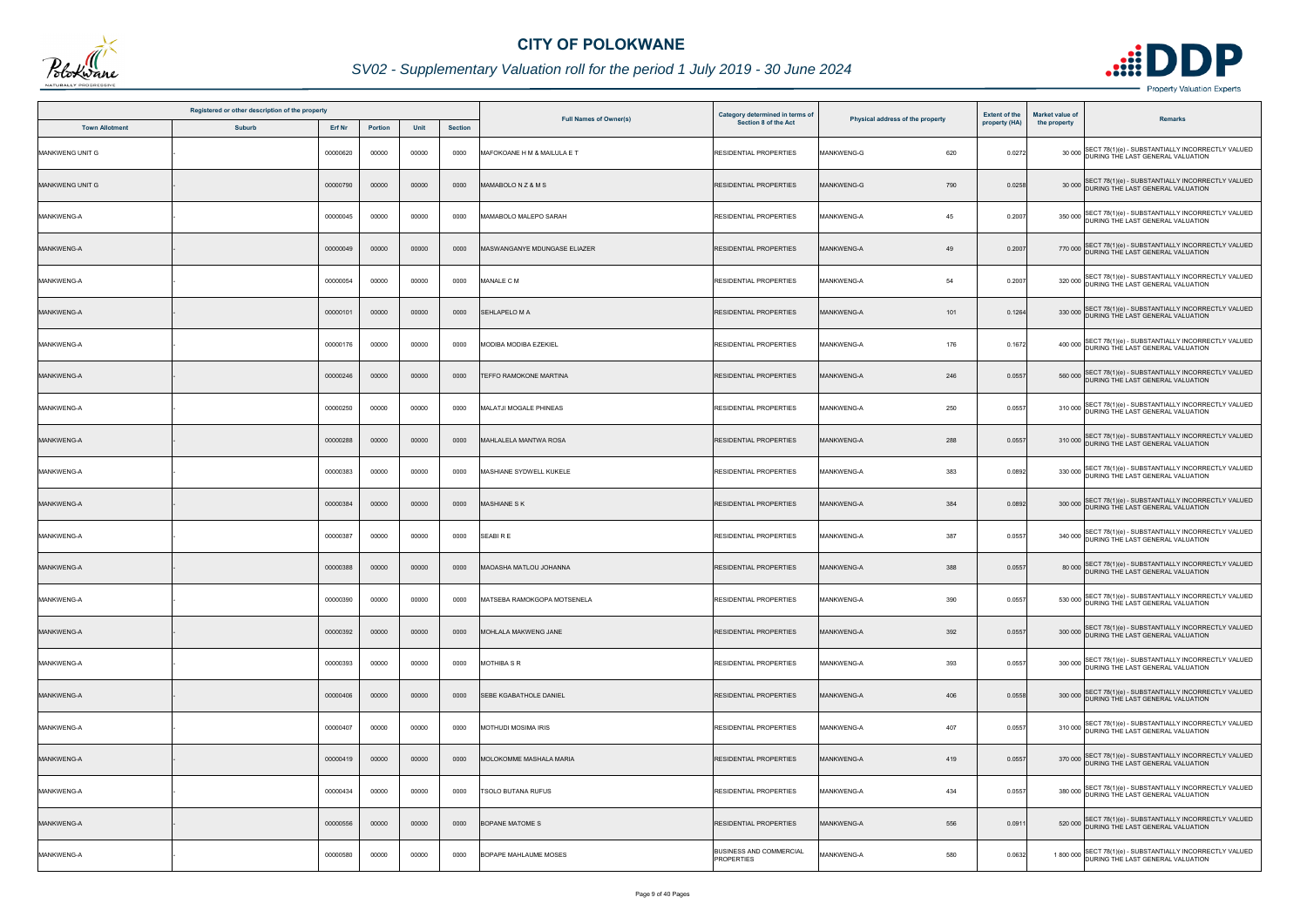

## *SV02 - Supplementary Valuation roll for the period 1 July 2019 - 30 June 2024*

| Registered or other description of the property<br>Erf Nr<br>Unit<br><b>Suburb</b><br><b>Town Allotment</b><br><b>Portion</b> |  |          |       |       |                |                                                                                    | Category determined in terms of                     |                                  | <b>Extent of the</b> | <b>Market value of</b> |                                                                                                 |
|-------------------------------------------------------------------------------------------------------------------------------|--|----------|-------|-------|----------------|------------------------------------------------------------------------------------|-----------------------------------------------------|----------------------------------|----------------------|------------------------|-------------------------------------------------------------------------------------------------|
|                                                                                                                               |  |          |       |       | <b>Section</b> | <b>Full Names of Owner(s)</b>                                                      | Section 8 of the Act                                | Physical address of the property | property (HA)        | the property           | Remarks                                                                                         |
| <b>MANKWENG-A</b>                                                                                                             |  | 00000590 | 00000 | 00000 | 0000           | NATIONAL GOVENRMENT OF THE REPUBLIC OF SOUTH AFRICA                                | <b>BUSINESS AND COMMERCIAL</b><br><b>PROPERTIES</b> | MANKWENG-A<br>590                | 0.2404               |                        | SECT 78(1)(e) - SUBSTANTIALLY INCORRECTLY VALUED<br>5 100 000 DURING THE LAST GENERAL VALUATION |
| MANKWENG-A                                                                                                                    |  | 00000591 | 00000 | 00000 | 0000           | NATIONAL GOVERNMENT OF THE REPUBLIC OF SOUTH AFRICA                                | BUSINESS AND COMMERCIAL<br><b>PROPERTIES</b>        | <b>MANKWENG-A</b><br>591         | 2.7927               |                        | 3 200 000 SECT 78(1)(e) - SUBSTANTIALLY INCORRECTLY VALUED                                      |
| <b>MANKWENG-A</b>                                                                                                             |  | 00000606 | 00000 | 00000 | 0000           | IANAKA SETH PAUL                                                                   | <b>BUSINESS AND COMMERCIAL</b><br><b>PROPERTIES</b> | MANKWENG-A<br>606                | 0.0557               |                        | 190 000 SECT 78(1)(e) - SUBSTANTIALLY INCORRECTLY VALUED<br>DURING THE LAST GENERAL VALUATION   |
| <b>MANKWENG-A</b>                                                                                                             |  | 00000614 | 00003 | 00000 | 0000           | M RAYYAN TRADING CC                                                                | <b>BUSINESS AND COMMERCIAL</b><br><b>PROPERTIES</b> | <b>MANKWENG-A</b><br>614         | 0.0500               |                        | SECT 78(1)(e) - SUBSTANTIALLY INCORRECTLY VALUED<br>1900 000 DURING THE LAST GENERAL VALUATION  |
| <b>MANKWENG-A</b>                                                                                                             |  | 00000620 | 00000 | 00000 | 0000           | LITTLE EXTRA PROP PTY LTD                                                          | <b>BUSINESS AND COMMERCIAL</b><br><b>PROPERTIES</b> | <b>MANKWENG-A</b><br>620         | 0.0787               |                        | 380 000 SECT 78(1)(e) - SUBSTANTIALLY INCORRECTLY VALUED<br>DURING THE LAST GENERAL VALUATION   |
| <b>MANKWENG-A</b>                                                                                                             |  | 00000625 | 00000 | 00000 | 0000           | MOKONE RAMY SUSAN                                                                  | <b>RESIDENTIAL PROPERTIES</b>                       | MANKWENG-A<br>625                | 0.2007               |                        | 530 000 SECT 78(1)(e) - SUBSTANTIALLY INCORRECTLY VALUED<br>DURING THE LAST GENERAL VALUATION   |
| <b>MANKWENG-A</b>                                                                                                             |  | 00000657 | 00000 | 00000 | 0000           | <b>IAMAREGANE S R</b>                                                              | <b>RESIDENTIAL PROPERTIES</b>                       | 657<br><b>MANKWENG-A</b>         | 0.1988               |                        | 400 000 SECT 78(1)(e) - SUBSTANTIALLY INCORRECTLY VALUED<br>DURING THE LAST GENERAL VALUATION   |
| <b>MANKWENG-A</b>                                                                                                             |  | 00000766 | 00000 | 00000 | 0000           | MANAMELA MAFENYA THOMAS                                                            | RESIDENTIAL PROPERTIES                              | 766<br><b>MANKWENG-A</b>         | 0.1410               |                        | SECT 78(1)(e) - SUBSTANTIALLY INCORRECTLY VALUED<br>400 000 DURING THE LAST GENERAL VALUATION   |
| <b>MANKWENG-A</b>                                                                                                             |  | 00000787 | 00000 | 00000 | 0000           | LEKALAKALA MATSWELE WINNIE                                                         | <b>RESIDENTIAL PROPERTIES</b>                       | 787<br>MANKWENG-A                | 0.108                |                        | 450 000 SECT 78(1)(e) - SUBSTANTIALLY INCORRECTLY VALUED                                        |
| <b>MANKWENG-B</b>                                                                                                             |  | 00000064 | 00000 | 00000 | 0000           | MODIBA MATSWAPE HELLEN                                                             | <b>RESIDENTIAL PROPERTIES</b>                       | 64<br><b>MANKWENG-B</b>          | 0.0742               |                        | 320 000 SECT 78(1)(e) - SUBSTANTIALLY INCORRECTLY VALUED<br>DURING THE LAST GENERAL VALUATION   |
| <b>MANKWENG-B</b>                                                                                                             |  | 00000066 | 00000 | 00000 | 0000           | MOKOENA ELLIOT MATANTELE                                                           | RESIDENTIAL PROPERTIES                              | 66<br><b>MANKWENG-B</b>          | 0.0600               |                        | 290 000 SECT 78(1)(e) - SUBSTANTIALLY INCORRECTLY VALUED<br>DURING THE LAST GENERAL VALUATION   |
| MANKWENG-B                                                                                                                    |  | 00000071 | 00000 | 00000 | 0000           | TSHOEU MAREDI BENNETH                                                              | <b>RESIDENTIAL PROPERTIES</b>                       | <b>MANKWENG-B</b><br>71          | 0.0600               |                        | 330 000 SECT 78(1)(e) - SUBSTANTIALLY INCORRECTLY VALUED<br>DURING THE LAST GENERAL VALUATION   |
| MANKWENG-B                                                                                                                    |  | 00000076 | 00000 | 00000 | 0000           | <b>I E MALAHLELA</b>                                                               | <b>RESIDENTIAL PROPERTIES</b>                       | <b>MANKWENG-B</b><br>76          | 0.0705               |                        | 370 000 SECT 78(1)(e) - SUBSTANTIALLY INCORRECTLY VALUED<br>DURING THE LAST GENERAL VALUATION   |
| <b>MANKWENG-B</b>                                                                                                             |  | 00000251 | 00000 | 00000 | 0000           | RAPHESU MOSIMA RACHEL                                                              | <b>RESIDENTIAL PROPERTIES</b>                       | 251<br><b>MANKWENG-B</b>         | 0.0600               |                        | 70 000 SECT 78(1)(e) - SUBSTANTIALLY INCORRECTLY VALUED<br>DURING THE LAST GENERAL VALUATION    |
| <b>MANKWENG-B</b>                                                                                                             |  | 00000426 | 00000 | 00000 | 0000           | SEABELA WILLIAM PHEAGANE                                                           | <b>RESIDENTIAL PROPERTIES</b>                       | 426<br><b>MANKWENG-B</b>         | 0.0600               |                        | SECT 78(1)(e) - SUBSTANTIALLY INCORRECTLY VALUED<br>280 000 DURING THE LAST GENERAL VALUATION   |
| <b>MANKWENG-B</b>                                                                                                             |  | 00000432 | 00000 | 00000 | 0000           | MAKWELA FREDDY MATHIBELA                                                           | <b>RESIDENTIAL PROPERTIES</b>                       | 432<br><b>MANKWENG-B</b>         | 0.0983               |                        | 270 000 SECT 78(1)(e) - SUBSTANTIALLY INCORRECTLY VALUED<br>DURING THE LAST GENERAL VALUATION   |
| <b>MANKWENG-B</b>                                                                                                             |  | 00000447 | 00000 | 00000 | 0000           | <b>PHOSHOKO MATOME JOHANNES</b>                                                    | <b>RESIDENTIAL PROPERTIES</b>                       | <b>MANKWENG-B</b><br>447         | 0.0540               |                        | 300 000 SECT 78(1)(e) - SUBSTANTIALLY INCORRECTLY VALUED<br>DURING THE LAST GENERAL VALUATION   |
| <b>MANKWENG-B</b>                                                                                                             |  | 00000450 | 00000 | 00000 | 0000           | MOGASHOA JOHANNES MADITSI                                                          | RESIDENTIAL PROPERTIES                              | <b>MANKWENG-B</b><br>450         | 0.0600               |                        | 260 000 SECT 78(1)(e) - SUBSTANTIALLY INCORRECTLY VALUED<br>DURING THE LAST GENERAL VALUATION   |
| <b>MANKWENG-B</b>                                                                                                             |  | 00000454 | 00000 | 00000 | 0000           | <b>LEKGEMA SARAH MARIA</b>                                                         | <b>RESIDENTIAL PROPERTIES</b>                       | 454<br><b>MANKWENG-B</b>         | 0.0600               |                        | 290 000 SECT 78(1)(e) - SUBSTANTIALLY INCORRECTLY VALUED<br>DURING THE LAST GENERAL VALUATION   |
| <b>MANKWENG-B</b>                                                                                                             |  | 00000463 | 00000 | 00000 | 0000           | MAILULA EVELYN TLODUPYANE                                                          | <b>RESIDENTIAL PROPERTIES</b>                       | 463<br><b>MANKWENG-B</b>         | 0.0540               |                        | 390 000 SECT 78(1)(e) - SUBSTANTIALLY INCORRECTLY VALUED<br>DURING THE LAST GENERAL VALUATION   |
| <b>MANKWENG-B</b>                                                                                                             |  | 00000468 | 00000 | 00000 | 0000           | MATHOSA MONENE FLORENCE JULIANA MATHOSA MAPUDI WILLIAM /<br>MATHOSA MAPUDI WILLIAM | RESIDENTIAL PROPERTIES                              | 468<br><b>MANKWENG-B</b>         | 0.0600               |                        | 300 000 SECT 78(1)(e) - SUBSTANTIALLY INCORRECTLY VALUED                                        |
| <b>MANKWENG-B</b>                                                                                                             |  | 00000469 | 00000 | 00000 | 0000           | MUSI TABEA MMAPHALE                                                                | <b>RESIDENTIAL PROPERTIES</b>                       | 469<br><b>MANKWENG-B</b>         | 0.0600               |                        | 440 000 SECT 78(1)(e) - SUBSTANTIALLY INCORRECTLY VALUED<br>DURING THE LAST GENERAL VALUATION   |
| <b>MANKWENG-B</b>                                                                                                             |  | 00000493 | 00000 | 00000 | 0000           | MAUNATLALA MATHIPA JACKSON                                                         | <b>RESIDENTIAL PROPERTIES</b>                       | <b>MANKWENG-B</b><br>493         | 0.0636               |                        | SECT 78(1)(e) - SUBSTANTIALLY INCORRECTLY VALUED<br>370 000 DURING THE LAST GENERAL VALUATION   |

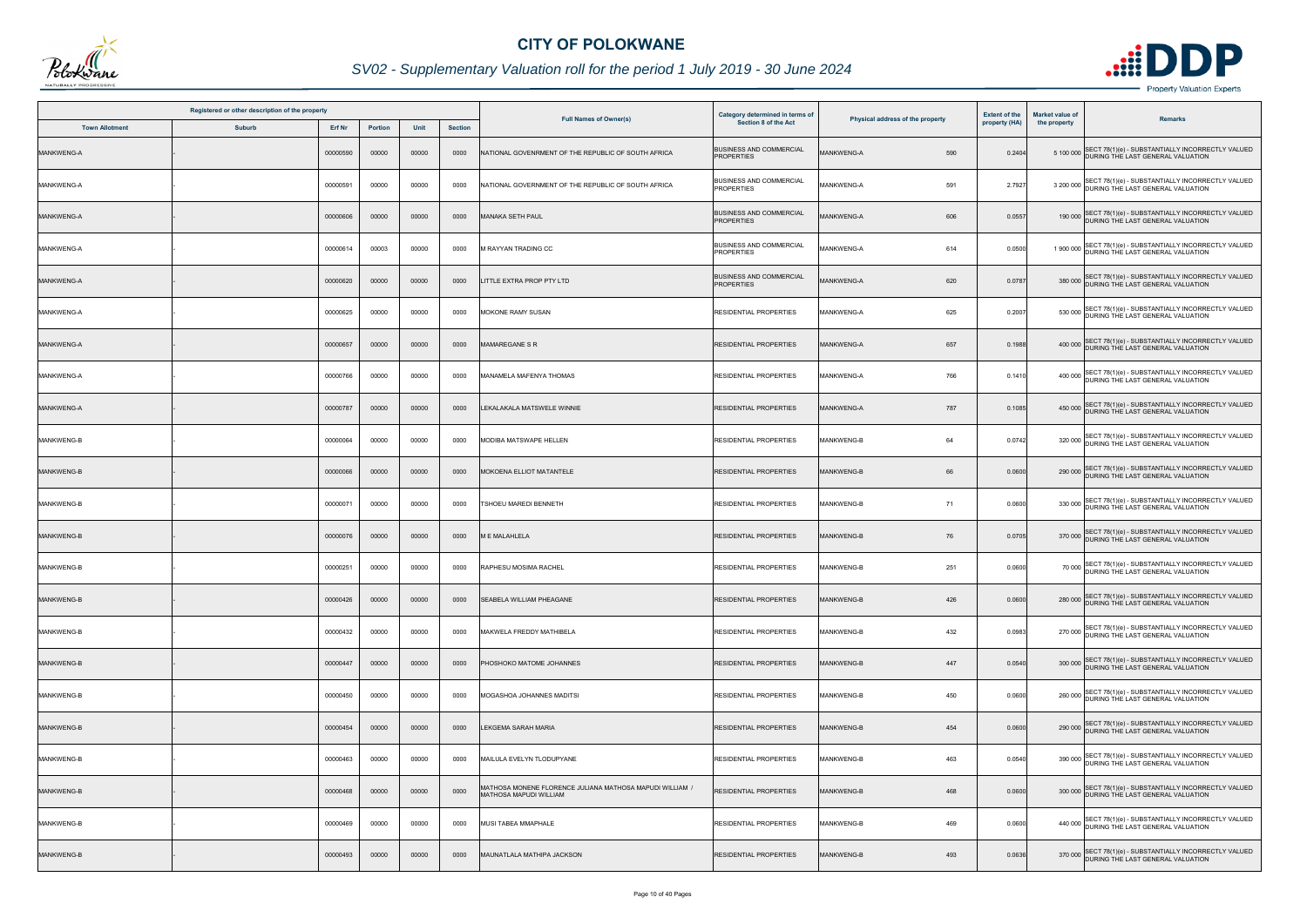

## *SV02 - Supplementary Valuation roll for the period 1 July 2019 - 30 June 2024*

|                       | Registered or other description of the property |               |         |       |                |                                                                            | Category determined in terms of                     |                                     | <b>Extent of the</b> | <b>Market value of</b> |                                                                                                       |
|-----------------------|-------------------------------------------------|---------------|---------|-------|----------------|----------------------------------------------------------------------------|-----------------------------------------------------|-------------------------------------|----------------------|------------------------|-------------------------------------------------------------------------------------------------------|
| <b>Town Allotment</b> | <b>Suburb</b>                                   | <b>Erf Nr</b> | Portion | Unit  | <b>Section</b> | <b>Full Names of Owner(s)</b>                                              | <b>Section 8 of the Act</b>                         | Physical address of the property    | property (HA)        | the property           | <b>Remarks</b>                                                                                        |
| <b>MANKWENG-B</b>     |                                                 | 00000496      | 00000   | 00000 | 0000           | <b>MOTHIBA LESIBA JACOB</b>                                                | <b>RESIDENTIAL PROPERTIES</b>                       | <b>MANKWENG-B</b><br>496            | 0.0540               |                        | SECT 78(1)(e) - SUBSTANTIALLY INCORRECTLY VALUED<br>240 000 DURING THE LAST GENERAL VALUATION         |
| <b>MANKWENG-B</b>     |                                                 | 00000503      | 00000   | 00000 | 0000           | MAKANATLENG LENAKE ESTHER                                                  | <b>RESIDENTIAL PROPERTIES</b>                       | 503<br><b>MANKWENG-B</b>            | 0.0600               |                        | 390 000 SECT 78(1)(e) - SUBSTANTIALLY INCORRECTLY VALUED<br>DURING THE LAST GENERAL VALUATION         |
| <b>MANKWENG-B</b>     |                                                 | 00000510      | 00000   | 00000 | 0000           | RAMOHLALE MOGAOLO W                                                        | <b>RESIDENTIAL PROPERTIES</b>                       | <b>MANKWENG-B</b><br>510            | 0.0600               |                        | 410 000 SECT 78(1)(e) - SUBSTANTIALLY INCORRECTLY VALUED<br>DURING THE LAST GENERAL VALUATION         |
| <b>MANKWENG-B</b>     |                                                 | 00000520      | 00000   | 00000 | 0000           | MONYEPAO MARUPENG MARCUS                                                   | <b>RESIDENTIAL PROPERTIES</b>                       | <b>MANKWENG-B</b><br>520            | 0.0600               |                        | 290 000 SECT 78(1)(e) - SUBSTANTIALLY INCORRECTLY VALUED<br>DURING THE LAST GENERAL VALUATION         |
| <b>MANKWENG-B</b>     |                                                 | 00000543      | 00000   | 00000 | 0000           | MALATJI SHADI RUTH                                                         | <b>RESIDENTIAL PROPERTIES</b>                       | MANKWENG-B<br>543                   | 0.0600               |                        | 210 000 SECT 78(1)(e) - SUBSTANTIALLY INCORRECTLY VALUED<br>DURING THE LAST GENERAL VALUATION         |
| <b>MANKWENG-B</b>     |                                                 | 00000573      | 00000   | 00000 | 0000           | SEHLAPELO NKANKA N                                                         | <b>RESIDENTIAL PROPERTIES</b>                       | <b>MANKWENG-B</b><br>573            | 0.0600               |                        | 270 000 SECT 78(1)(e) - SUBSTANTIALLY INCORRECTLY VALUED<br>DURING THE LAST GENERAL VALUATION         |
| <b>MANKWENG-B</b>     |                                                 | 00000651      | 00000   | 00000 | 0000           | NATTY TJIANE MOKABA FAMILY TRUST                                           | <b>RESIDENTIAL PROPERTIES</b>                       | MANKWENG-B<br>651                   | 0.0558               |                        | 600 000 SECT 78(1)(e) - SUBSTANTIALLY INCORRECTLY VALUED<br>600 000 DURING THE LAST GENERAL VALUATION |
| MANKWENG-C            |                                                 | 00000486      | 00000   | 00000 | 0000           | MAMPA SESHWAHLA PHILLIP MAMPA SEPONONO RAISIBE / MAMPA<br>SEPONONO RAISIBE | <b>RESIDENTIAL PROPERTIES</b>                       | <b>MANKWENG-C</b><br>486            | 0.0450               |                        | SECT 78(1)(e) - SUBSTANTIALLY INCORRECTLY VALUED<br>530 000 DURING THE LAST GENERAL VALUATION         |
| MANKWENG-C            |                                                 | 00001254      | 00003   | 00000 | 0000           | NORTHERN PROVINCE GOVERNMENT                                               | BUSINESS AND COMMERCIAL<br><b>PROPERTIES</b>        | MANKWENG-C<br>1254                  | 0.6859               |                        | 1 000 SECT 78(1)(e) - SUBSTANTIALLY INCORRECTLY VALUED                                                |
| <b>MANKWENG-E</b>     |                                                 | 00000493      | 00000   | 00000 | 0000           | NKOANA MOKGADI ANNA NKOANA MAX PASEKA / NKOANA MAX PASEKA                  | RESIDENTIAL PROPERTIES                              | MANKWENG-E<br>493                   | 0.0448               |                        | 50 000 SECT 78(1)(e) - SUBSTANTIALLY INCORRECTLY VALUED<br>DURING THE LAST GENERAL VALUATION          |
| <b>NIRVANA</b>        |                                                 | 00000007      | 00000   | 00000 | 0000           | KALLA SULEMAN GANI MOHAMED                                                 | RESIDENTIAL PROPERTIES                              | <b>ROSHNI AVENUE</b><br>249         | 0.1190               |                        | 1 700 000 SECT 78(1)(e) - SUBSTANTIALLY INCORRECTLY VALUED                                            |
| <b>NIRVANA</b>        |                                                 | 00000009      | 00000   | 00000 | 0000           | HAROUN MOTI FAMILY TRUST                                                   | <b>RESIDENTIAL PROPERTIES</b>                       | <b>ROSHNI AVENUE</b><br>245         | 0.1190               |                        | 3 800 000 SECT 78(1)(e) - SUBSTANTIALLY INCORRECTLY VALUED                                            |
| <b>NIRVANA</b>        |                                                 | 00000032      | 00000   | 00000 | 0000           | <b>GANI AMEER</b>                                                          | <b>RESIDENTIAL PROPERTIES</b>                       | KHAYYAM AVENUE<br>249               | 0.0833               |                        | 1 100 000 SECT 78(1)(e) - SUBSTANTIALLY INCORRECTLY VALUED                                            |
| <b>NIRVANA</b>        |                                                 | 00000047      | 00000   | 00000 | 0000           | <b>ANVER FAIZAL</b>                                                        | <b>RESIDENTIAL PROPERTIES</b>                       | <b>ROSHNI AVENUE</b><br>254         | 0.0833               |                        | 1 800 000 SECT 78(1)(e) - SUBSTANTIALLY INCORRECTLY VALUED                                            |
| <b>NIRVANA</b>        |                                                 | 00000074      | 00000   | 00000 | 0000           | DHIRA MOHAMMED SUFIYAN GULAMAHMED                                          | <b>RESIDENTIAL PROPERTIES</b>                       | 256<br>KHAYYAM AVENUE               | 0.0496               |                        | SECT 78(1)(e) - SUBSTANTIALLY INCORRECTLY VALUED<br>1400 000 DURING THE LAST GENERAL VALUATION        |
| <b>NIRVANA</b>        |                                                 | 00000147      | 00000   | 00000 | 0000           | KALLA MOHAMMED FEROZE                                                      | <b>RESIDENTIAL PROPERTIES</b>                       | THE CRESCENT DRIVE<br>210           | 0.1168               |                        | 1 100 000 SECT 78(1)(e) - SUBSTANTIALLY INCORRECTLY VALUED<br>DURING THE LAST GENERAL VALUATION       |
| <b>NIRVANA</b>        |                                                 | 00000363      | 00000   | 00000 | 0000           | DOUBLE SEVEN THREE INV PTY LTD                                             | <b>BUSINESS AND COMMERCIAL</b><br><b>PROPERTIES</b> | THE CRESCENT DRIVE<br>132           | 0.0543               |                        | 2 200 000 SECT 78(1)(e) - SUBSTANTIALLY INCORRECTLY VALUED                                            |
| NIRVANA EXT 001       |                                                 | 00000479      | 00000   | 00000 | 0000           | HASSIM MOHAMED ICBAL                                                       | <b>RESIDENTIAL PROPERTIES</b>                       | <b>MUGAL AVENUE</b><br>$\mathbf{3}$ | 0.0707               |                        | 1 300 000 SECT 78(1)(e) - SUBSTANTIALLY INCORRECTLY VALUED<br>DURING THE LAST GENERAL VALUATION       |
| NIRVANA EXT 001       |                                                 | 00000616      | 00000   | 00000 | 0000           | MOTALA DAWOOD YUSUF                                                        | <b>RESIDENTIAL PROPERTIES</b>                       | <b>SRINAGAR AVENUE</b><br>28        | 0.0595               |                        | 1 400 000 SECT 78(1)(e) - SUBSTANTIALLY INCORRECTLY VALUED<br>DURING THE LAST GENERAL VALUATION       |
| NIRVANA EXT 001       |                                                 | 00000659      | 00042   | 00000 | 0000           | <b>NASK TRUST</b>                                                          | <b>RESIDENTIAL PROPERTIES</b>                       | <b>SRINAGAR AVENUE</b><br>11        | 0.1190               |                        | 1 700 000 SECT 78(1)(e) - SUBSTANTIALLY INCORRECTLY VALUED                                            |
| NIRVANA EXT 001       |                                                 | 00000660      | 00006   | 00000 | 0000           | BHAM EBRAHIM CASSIM BHAM FERHANA / BHAM FERHANA                            | <b>RESIDENTIAL PROPERTIES</b>                       | <b>BANGALORE AVENUE</b><br>11       | 0.0600               |                        | 1 000 000 SECT 78(1)(e) - SUBSTANTIALLY INCORRECTLY VALUED<br>DURING THE LAST GENERAL VALUATION       |
| NIRVANA EXT 001       |                                                 | 00000661      | 00016   | 00000 | 0000           | KARA MICHELLE DAWN KARA PRADEEP / KARA PRADEEP                             | <b>RESIDENTIAL PROPERTIES</b>                       | 64<br><b>TRURO AVENUE</b>           | 0.0533               |                        | 1 200 000 SECT 78(1)(e) - SUBSTANTIALLY INCORRECTLY VALUED                                            |
| NIRVANA EXT 001       |                                                 | 00000665      | 00000   | 00000 | 0000           | ANVER BROTHERS PROP HOLDINGS PTY LTD                                       | <b>BUSINESS AND COMMERCIAL</b><br><b>PROPERTIES</b> | <b>TABRIZ STREET</b><br>48          | 0.3129               |                        | SECT 78(1)(e) - SUBSTANTIALLY INCORRECTLY VALUED<br>1800 000 DURING THE LAST GENERAL VALUATION        |

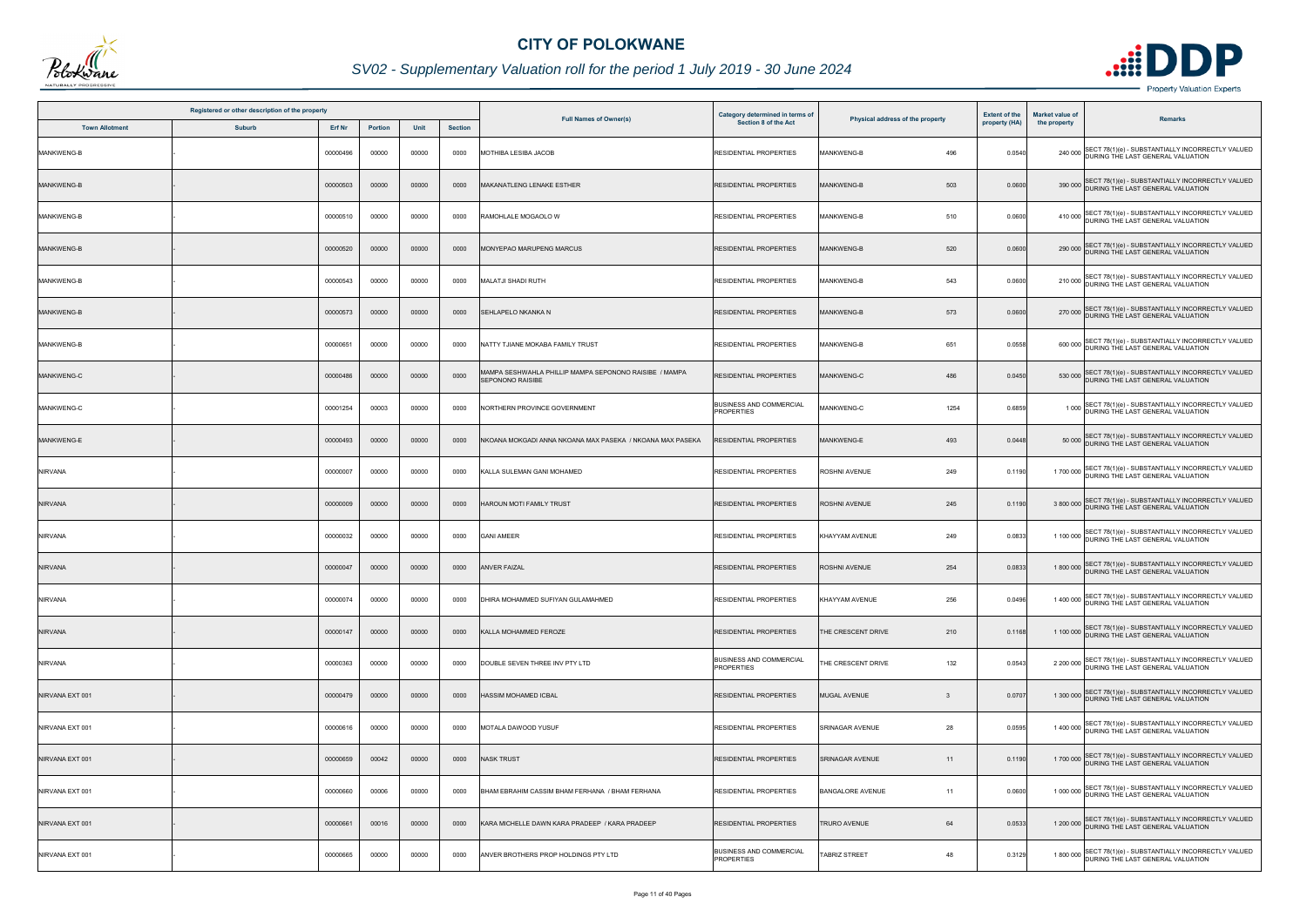

## *SV02 - Supplementary Valuation roll for the period 1 July 2019 - 30 June 2024*

|                 | Registered or other description of the property<br>Erf Nr<br><b>Town Allotment</b><br><b>Suburb</b><br><b>Portion</b><br>Unit |          |       |       |                |                                                                           | Category determined in terms of |                                         | <b>Extent of the</b> | <b>Market value of</b> |                                                                                                 |
|-----------------|-------------------------------------------------------------------------------------------------------------------------------|----------|-------|-------|----------------|---------------------------------------------------------------------------|---------------------------------|-----------------------------------------|----------------------|------------------------|-------------------------------------------------------------------------------------------------|
|                 |                                                                                                                               |          |       |       | <b>Section</b> | <b>Full Names of Owner(s)</b>                                             | Section 8 of the Act            | Physical address of the property        | property (HA)        | the property           | <b>Remarks</b>                                                                                  |
| NIRVANA EXT 001 |                                                                                                                               | 00000690 | 00000 | 00000 | 0000           | SALOJEE MOHAMED NASIM                                                     | <b>RESIDENTIAL PROPERTIES</b>   | <b>JAIPUR AVENUE</b>                    | 0.061                |                        | 1 400 000 SECT 78(1)(e) - SUBSTANTIALLY INCORRECTLY VALUED<br>DURING THE LAST GENERAL VALUATION |
| NIRVANA EXT 001 |                                                                                                                               | 00000777 | 00000 | 00000 | 0000           | JUNORA BELEGGINGS CC                                                      | INDUSTRIAL PROPERTIES           | <b>MANGAAN STREET</b><br>11             | 0.2351               |                        | 1 900 000 SECT 78(1)(e) - SUBSTANTIALLY INCORRECTLY VALUED<br>DURING THE LAST GENERAL VALUATION |
| NIRVANA EXT 001 |                                                                                                                               | 00000800 | 00000 | 00000 | 0000           | <b>GANI SULIMAN MOOSA</b>                                                 | RESIDENTIAL PROPERTIES          | <b>MONSOON STREET</b><br>$\overline{2}$ | 0.2501               |                        | 1 700 000 SECT 78(1)(e) - SUBSTANTIALLY INCORRECTLY VALUED<br>DURING THE LAST GENERAL VALUATION |
| NIRVANA EXT 001 |                                                                                                                               | 00000810 | 00000 | 00000 | 0000           | ALLY ZUBEIDA                                                              | RESIDENTIAL PROPERTIES          | <b>MONSOON STREET</b><br>19             | 0.1800               |                        | 2 000 000 SECT 78(1)(e) - SUBSTANTIALLY INCORRECTLY VALUED                                      |
| NIRVANA EXT 001 |                                                                                                                               | 00000836 | 00001 | 00000 | 0000           | SALOOJEE ZULIEKA                                                          | <b>RESIDENTIAL PROPERTIES</b>   | <b>JAIPUR AVENUE</b><br>10              | 0.0612               |                        | 1 400 000 SECT 78(1)(e) - SUBSTANTIALLY INCORRECTLY VALUED                                      |
| NIRVANA EXT 001 |                                                                                                                               | 00000837 | 00000 | 00000 | 0000           | AHMOD JOOSUB-TRUSTEES                                                     | RESIDENTIAL PROPERTIES          | <b>MONSOON STREET</b><br>11             | 0.1800               |                        | 940 000 SECT 78(1)(e) - SUBSTANTIALLY INCORRECTLY VALUED<br>DURING THE LAST GENERAL VALUATION   |
| NIRVANA EXT 001 |                                                                                                                               | 00000857 | 00000 | 00000 | 0000           | PEMA GOOLAM PEMA VERONICA JEAN DEBRA / PEMA VERONICA JEAN<br><b>DEBRA</b> | RESIDENTIAL PROPERTIES          | 28<br><b>AGRA STREET</b>                | 0.1139               |                        | 1 500 000 SECT 78(1)(e) - SUBSTANTIALLY INCORRECTLY VALUED                                      |
| NIRVANA EXT 001 |                                                                                                                               | 00000871 | 00036 | 00000 | 0000           | THULARE PATLI DONALD                                                      | <b>RESIDENTIAL PROPERTIES</b>   | <b>TRURO AVENUE</b><br>21               | 0.0528               |                        | SECT 78(1)(e) - SUBSTANTIALLY INCORRECTLY VALUED<br>650 000 DURING THE LAST GENERAL VALUATION   |
| NIRVANA EXT 001 |                                                                                                                               | 00000871 | 00057 | 00000 | 0000           | MOHAMED HAJRA                                                             | <b>RESIDENTIAL PROPERTIES</b>   | <b>LAWTON ROAD</b><br>42                | 0.1207               |                        | 1 500 000 SECT 78(1)(e) - SUBSTANTIALLY INCORRECTLY VALUED                                      |
| NIRVANA EXT 002 |                                                                                                                               | 00001169 | 00000 | 00000 | 0000           | MOTALA BIBI AAYESHA                                                       | <b>RESIDENTIAL PROPERTIES</b>   | 29<br><b>DEHLI STREET</b>               | 0.0990               |                        | 1 100 000 SECT 78(1)(e) - SUBSTANTIALLY INCORRECTLY VALUED<br>DURING THE LAST GENERAL VALUATION |
| NIRVANA EXT 002 |                                                                                                                               | 00001170 | 00000 | 00000 | 0000           | MOTALA SHABBIER AHMED YUSUF                                               | RESIDENTIAL PROPERTIES          | <b>DEHLI STREET</b><br>27               | 0.1018               |                        | 1 300 000 SECT 78(1)(e) - SUBSTANTIALLY INCORRECTLY VALUED<br>DURING THE LAST GENERAL VALUATION |
| NIRVANA EXT 002 |                                                                                                                               | 00001173 | 00000 | 00000 | 0000           | RHEMTULA AQEEL FEISAL / RHEMTULA ZEENAT                                   | <b>RESIDENTIAL PROPERTIES</b>   | <b>DEHLI STREET</b><br>19               | 0.1018               |                        | 2 500 000 SECT 78(1)(e) - SUBSTANTIALLY INCORRECTLY VALUED                                      |
| NIRVANA EXT 002 |                                                                                                                               | 00001176 | 00000 | 00000 | 0000           | RAVAT SHAUKAT ALLY                                                        | <b>RESIDENTIAL PROPERTIES</b>   | <b>DEHLI STREET</b><br>11               | 0.1018               |                        | 1 700 000 SECT 78(1)(e) - SUBSTANTIALLY INCORRECTLY VALUED<br>DURING THE LAST GENERAL VALUATION |
| NIRVANA EXT 002 |                                                                                                                               | 00001198 | 00000 | 00000 | 0000           | KHAN ZUBAIR                                                               | <b>RESIDENTIAL PROPERTIES</b>   | <b>DUBAI STREET</b><br>23               | 0.1018               |                        | 1 400 000 SECT 78(1)(e) - SUBSTANTIALLY INCORRECTLY VALUED<br>DURING THE LAST GENERAL VALUATION |
| NIRVANA EXT 002 |                                                                                                                               | 00001204 | 00000 | 00000 | 0000           | <b>MANAMELA HARRY PILETJI</b>                                             | <b>RESIDENTIAL PROPERTIES</b>   | <b>DUBAI STREET</b><br>$\overline{4}$   | 0.0738               |                        | SECT 78(1)(e) - SUBSTANTIALLY INCORRECTLY VALUED<br>1 300 000 DURING THE LAST GENERAL VALUATION |
| NIRVANA EXT 002 |                                                                                                                               | 00001212 | 00000 | 00000 | 0000           | ABOO HASHIM ABDOOL SATAR                                                  | <b>RESIDENTIAL PROPERTIES</b>   | <b>DUBAI STREET</b><br>20               | 0.0980               |                        | 1 800 000 SECT 78(1)(e) - SUBSTANTIALLY INCORRECTLY VALUED<br>DURING THE LAST GENERAL VALUATION |
| NIRVANA EXT 002 |                                                                                                                               | 00001233 | 00000 | 00000 | 0000           | AHMED ABDUL SATTAR                                                        | <b>RESIDENTIAL PROPERTIES</b>   | 62<br><b>DUBAI STREET</b>               | 0.1613               |                        | 3 400 000 SECT 78(1)(e) - SUBSTANTIALLY INCORRECTLY VALUED                                      |
| NIRVANA EXT 002 |                                                                                                                               | 00001236 | 00000 | 00000 | 0000           | <b>BHAM IBRAHIM</b>                                                       | RESIDENTIAL PROPERTIES          | <b>DUBAI STREET</b><br>24               | 0.1029               |                        | 2 300 000 SECT 78(1)(e) - SUBSTANTIALLY INCORRECTLY VALUED<br>DURING THE LAST GENERAL VALUATION |
| NIRVANA EXT 002 |                                                                                                                               | 00001237 | 00000 | 00000 | 0000           | MODAN AYESHA MAHOMED SADEK                                                | <b>RESIDENTIAL PROPERTIES</b>   | <b>CRESCENT AVENUE</b><br>181           | 0.1137               |                        | 1 500 000 SECT 78(1)(e) - SUBSTANTIALLY INCORRECTLY VALUED                                      |
| NIRVANA EXT 002 |                                                                                                                               | 00001241 | 00007 | 00000 | 0000           | PATEL MAKBUL HUSSAUN YAKUB                                                | <b>RESIDENTIAL PROPERTIES</b>   | 51<br><b>DUBAI STREET</b>               | 0.1212               |                        | 2 000 000 SECT 78(1)(e) - SUBSTANTIALLY INCORRECTLY VALUED                                      |
| NIRVANA EXT 002 |                                                                                                                               | 00001242 | 00005 | 00000 | 0000           | RAISONNE INV CC                                                           | <b>RESIDENTIAL PROPERTIES</b>   | <b>DUBAI STREET</b><br>48               | 0.1234               |                        | 2 200 000 SECT 78(1)(e) - SUBSTANTIALLY INCORRECTLY VALUED                                      |
| NIRVANA EXT 002 |                                                                                                                               | 00001242 | 00009 | 00000 | 0000           | CHAYA SHAMOON CHAYA NADIA / CHAYA NADIA                                   | RESIDENTIAL PROPERTIES          | 56<br><b>DUBAI STREET</b>               | 0.1313               |                        | 2 800 000 SECT 78(1)(e) - SUBSTANTIALLY INCORRECTLY VALUED                                      |
| NIRVANA EXT 003 |                                                                                                                               | 00001055 | 00000 | 00000 | 0000           | WORD OF LIFE BIBLE CHURCH                                                 | PLACES OF WORSHIP               | JERICHO AVENUE<br>24                    | 0.0707               |                        | SECT 78(1)(e) - SUBSTANTIALLY INCORRECTLY VALUED<br>1 100 000 DURING THE LAST GENERAL VALUATION |

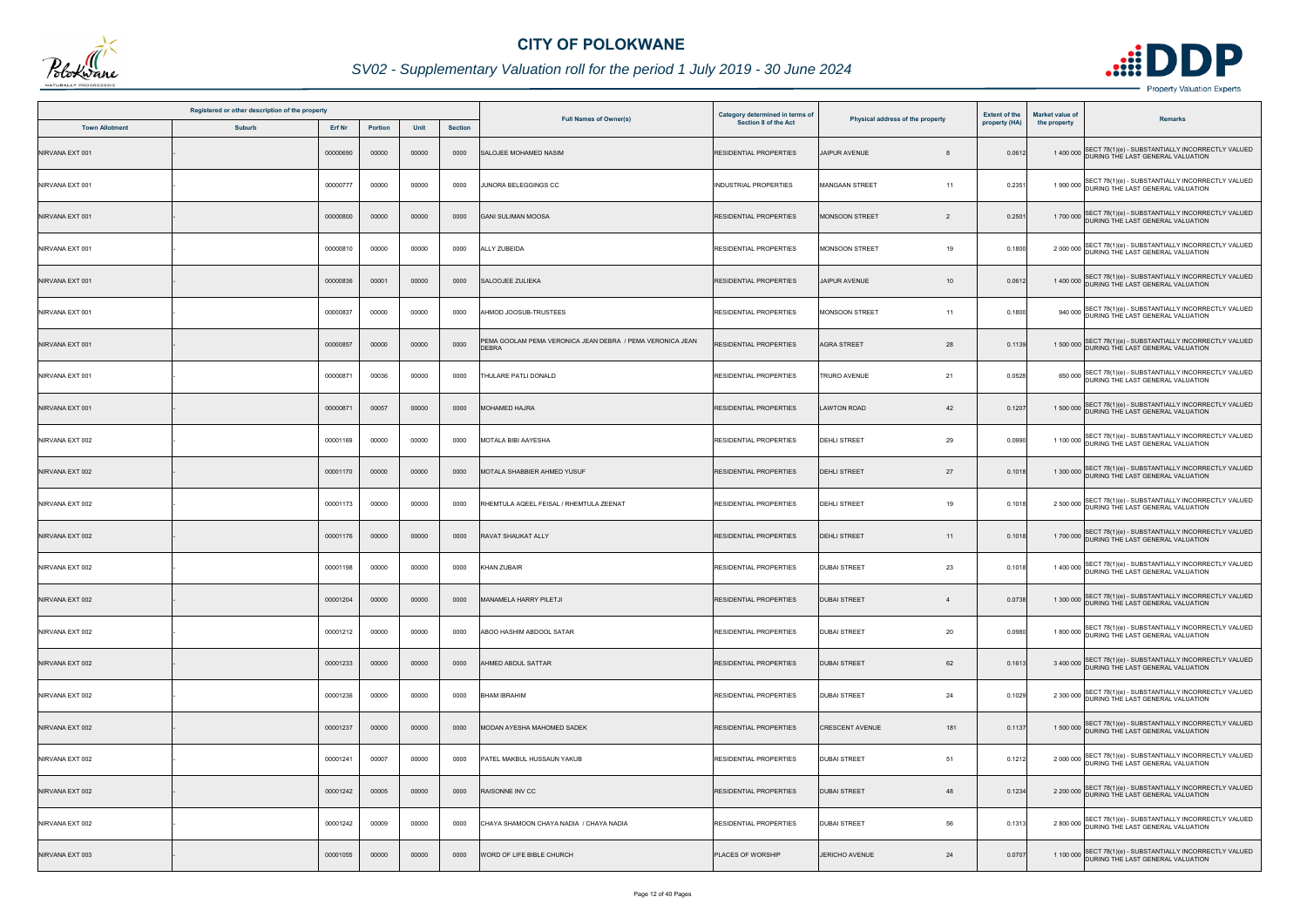

## *SV02 - Supplementary Valuation roll for the period 1 July 2019 - 30 June 2024*

| Registered or other description of the property |               |          |         |       |                |                                                                                           | Category determined in terms of                     |                                   | <b>Extent of the</b> | <b>Market value of</b> | <b>Remarks</b>                                                                                   |
|-------------------------------------------------|---------------|----------|---------|-------|----------------|-------------------------------------------------------------------------------------------|-----------------------------------------------------|-----------------------------------|----------------------|------------------------|--------------------------------------------------------------------------------------------------|
| <b>Town Allotment</b>                           | <b>Suburb</b> | Erf Nr   | Portion | Unit  | <b>Section</b> | <b>Full Names of Owner(s)</b>                                                             | Section 8 of the Act                                | Physical address of the property  | property (HA)        | the property           |                                                                                                  |
| NIRVANA EXT 003                                 |               | 00001119 | 00000   | 00000 | 0000           | MOENG ERROL TUKISO MODIBA THABITHA PAULINA MOTATSHO / MODIBA<br>THABITHA PAULINA MOTATSHO | RESIDENTIAL PROPERTIES                              | <b>BANGALORI AVENUE</b><br>45     | 0.0522               |                        | 1 100 000 SECT 78(1)(e) - SUBSTANTIALLY INCORRECTLY VALUED<br>DURING THE LAST GENERAL VALUATION  |
| NIRVANA EXT 003                                 |               | 00001121 | 00000   | 00000 | 0000           | MABADA CAROLINE AZWITAMISI LETSOALO MOTSOKE BETTY / LETSOALO<br>MOTSOKE BETTY             | RESIDENTIAL PROPERTIES                              | <b>BANGALORI AVENUE</b><br>41     | 0.0548               |                        | 1 100 000 SECT 78(1)(e) - SUBSTANTIALLY INCORRECTLY VALUED                                       |
| NIRVANA EXT 003                                 |               | 00001128 | 00000   | 00000 | 0000           | MONAMA MAPULA ELIZABETH FLORENCE MONAMA SATHEKGE SAMUEL /<br>MONAMA SATHEKGE SAMUEL       | RESIDENTIAL PROPERTIES                              | <b>BOMBAY DRIVE</b><br>9          | 0.0647               |                        | 950 000 SECT 78(1)(e) - SUBSTANTIALLY INCORRECTLY VALUED<br>DURING THE LAST GENERAL VALUATION    |
| <b>PIETERSBURG</b>                              |               | 00000031 | 00001   | 00000 | 0000           | <b>IQRA PROP PTY LTD</b>                                                                  | <b>BUSINESS AND COMMERCIAL</b><br><b>PROPERTIES</b> | <b>GROBLER STREET</b>             | 0.1428               |                        | 8 300 000 SECT 78(1)(e) - SUBSTANTIALLY INCORRECTLY VALUED                                       |
| <b>PIETERSBURG</b>                              |               | 00000040 | 00000   | 00000 | 0000           | BUCAN OFFICE EQUIPMENT SERVICES PTY LTD                                                   | BUSINESS AND COMMERCIAL<br><b>PROPERTIES</b>        | <b>BOK STREET</b><br>53           | 0.1011               |                        | 4 300 000 SECT 78(1)(e) - SUBSTANTIALLY INCORRECTLY VALUED<br>DURING THE LAST GENERAL VALUATION  |
| PIETERSBURG                                     |               | 00000058 | 00001   | 00000 | 0000           | PROVINCIAL GOVERNMENT OF THE LIMPOPO PROVINCE                                             | <b>BUSINESS AND COMMERCIAL</b><br><b>PROPERTIES</b> | PRESIDENT KRUGER STREET<br>42     | 0.0714               |                        | 13 400 000 SECT 78(1)(e) - SUBSTANTIALLY INCORRECTLY VALUED<br>DURING THE LAST GENERAL VALUATION |
| PIETERSBURG                                     |               | 00000060 | 00000   | 00000 | 0000           | DELTA PROP FUND LTD                                                                       | <b>BUSINESS AND COMMERCIAL</b><br><b>PROPERTIES</b> | 37<br><b>KERK STREET</b>          | 0.2855               |                        | 178 000 000 SECT 78(1)(e) - SUBSTANTIALLY INCORRECTLY VALUED                                     |
| PIETERSBURG                                     |               | 00000098 | 00002   | 00000 | 0000           | MATHOPO NGAKO HOSIAH                                                                      | <b>BUSINESS AND COMMERCIAL</b><br><b>PROPERTIES</b> | <b>BOK STREET</b><br>34           | 0.071                |                        | 1 000 000 SECT 78(1)(e) - SUBSTANTIALLY INCORRECTLY VALUED<br>DURING THE LAST GENERAL VALUATION  |
| <b>PIETERSBURG</b>                              |               | 00000100 | 00003   | 00000 | 0000           | IZAK VAN DER WALT TRUST                                                                   | BUSINESS AND COMMERCIAL<br><b>PROPERTIES</b>        | PRESIDENT KRUGER STREET<br>29     | 0.0714               |                        | 890 000 SECT 78(1)(e) - SUBSTANTIALLY INCORRECTLY VALUED<br>DURING THE LAST GENERAL VALUATION    |
| <b>PIETERSBURG</b>                              |               | 00000111 | 00002   | 00000 | 0000           | ERF 112 PIETERSBURG BELEGGINGS CC                                                         | <b>BUSINESS AND COMMERCIAL</b><br><b>PROPERTIES</b> | 19A<br><b>SCHOEMAN STREET</b>     | 0.0958               |                        | 3 500 000 SECT 78(1)(e) - SUBSTANTIALLY INCORRECTLY VALUED<br>DURING THE LAST GENERAL VALUATION  |
| PIETERSBURG                                     |               | 00000113 | 00001   | 00000 | 0000           | LOUWFUT 1043 BELEGGINGS CC                                                                | <b>BUSINESS AND COMMERCIAL</b><br><b>PROPERTIES</b> | <b>SCHOEMAN STREET</b><br>15A     | 0.0714               |                        | 2 300 000 SECT 78(1)(e) - SUBSTANTIALLY INCORRECTLY VALUED<br>DURING THE LAST GENERAL VALUATION  |
| <b>PIETERSBURG</b>                              |               | 00000114 | 00001   | 00000 | 0000           | THOMAS GROBLER GESINSTRUST                                                                | <b>BUSINESS AND COMMERCIAL</b><br><b>PROPERTIES</b> | <b>LANDDROS MARE STREET</b><br>14 | 0.0714               |                        | 2 300 000 SECT 78(1)(e) - SUBSTANTIALLY INCORRECTLY VALUED                                       |
| <b>PIETERSBURG</b>                              |               | 00000120 | 00001   | 00000 | 0000           | KANIVEST 3032 CC                                                                          | <b>BUSINESS AND COMMERCIAL</b><br><b>PROPERTIES</b> | <b>LANDDROS MARE STREET</b><br>13 | 0.0714               |                        | 2 200 000 SECT 78(1)(e) - SUBSTANTIALLY INCORRECTLY VALUED                                       |
| <b>PIETERSBURG</b>                              |               | 00000133 | 00001   | 00000 | 0000           | LOUIS TRICHARDT BOUSENTRUM PTY LTD                                                        | <b>BUSINESS AND COMMERCIAL</b><br><b>PROPERTIES</b> | <b>KERK STREET</b><br>23A         | 0.0714               |                        | 1 000 000 SECT 78(1)(e) - SUBSTANTIALLY INCORRECTLY VALUED                                       |
| <b>PIETERSBURG</b>                              |               | 00000138 | 00004   | 00000 | 0000           | SANTOS AGOSTINHO PESTANA                                                                  | <b>BUSINESS AND COMMERCIAL</b><br><b>PROPERTIES</b> | <b>KERKSTRAAT</b><br>$\sim$       | 0.1427               |                        | SECT 78(1)(e) - SUBSTANTIALLY INCORRECTLY VALUED<br>4700 000 DURING THE LAST GENERAL VALUATION   |
| <b>PIETERSBURG</b>                              |               | 00000151 | 00000   | 00000 | 0000           | <b>A J LEWIS INV PTY LTD</b>                                                              | <b>BUSINESS AND COMMERCIAL</b><br><b>PROPERTIES</b> | <b>SCHOEMAN STREET</b><br>83      | 0.2855               |                        | 3 900 000 SECT 78(1)(e) - SUBSTANTIALLY INCORRECTLY VALUED                                       |
| PIETERSBURG                                     |               | 00000156 | 00001   | 00000 | 0000           | EAST & WEST INV PTY LTD                                                                   | <b>BUSINESS AND COMMERCIAL</b><br><b>PROPERTIES</b> | 73<br><b>SCHOEMAN STREET</b>      | 0.0923               |                        | 5 750 000 SECT 78(1)(e) - SUBSTANTIALLY INCORRECTLY VALUED                                       |
| PIETERSBURG                                     |               | 00000157 | 00000   | 00000 | 0000           | <b>LATIFRONS PTY LTD</b>                                                                  | <b>BUSINESS AND COMMERCIAL</b><br><b>PROPERTIES</b> | <b>MARK STREET</b><br>84          | 0.1428               |                        | 11 600 000 SECT 78(1)(e) - SUBSTANTIALLY INCORRECTLY VALUED<br>DURING THE LAST GENERAL VALUATION |
| PIETERSBURG                                     |               | 00000159 | 00000   | 00000 | 0000           | MUSLOOK PROP INV CC                                                                       | <b>BUSINESS AND COMMERCIAL</b><br><b>PROPERTIES</b> | LANDDROS MARE STREET<br>79A       | 0.1428               |                        | 8 600 000 SECT 78(1)(e) - SUBSTANTIALLY INCORRECTLY VALUED                                       |
| PIETERSBURG                                     |               | 00000167 | 00000   | 00000 | 0000           | MOOLGEM PTY LTD                                                                           | <b>BUSINESS AND COMMERCIAL</b><br><b>PROPERTIES</b> | <b>MARK STREET</b><br>79          | 0.2426               |                        | 9 500 000 SECT 78(1)(e) - SUBSTANTIALLY INCORRECTLY VALUED                                       |
| PIETERSBURG                                     |               | 00000167 | 00002   | 00000 | 0000           | AFRICAN SPIRIT TRADING 121 PTY LTD                                                        | <b>BUSINESS AND COMMERCIAL</b><br><b>PROPERTIES</b> | <b>MARKSTRAAT</b>                 | 0.087                |                        | 5 300 000 SECT 78(1)(e) - SUBSTANTIALLY INCORRECTLY VALUED                                       |
| <b>PIETERSBURG</b>                              |               | 00000168 | 00000   | 00000 | 0000           | ASHFAM INV CC                                                                             | <b>BUSINESS AND COMMERCIAL</b><br><b>PROPERTIES</b> | GENERAL JOUBERT STREET<br>74      | 0.1428               |                        | 10 300 000 SECT 78(1)(e) - SUBSTANTIALLY INCORRECTLY VALUED<br>DURING THE LAST GENERAL VALUATION |
| PIETERSBURG                                     |               | 00000170 | 00002   | 00000 | 0000           | FARRIED & HANIF INV CC                                                                    | <b>BUSINESS AND COMMERCIAL</b><br><b>PROPERTIES</b> | GENERAL JOUBERT STREET<br>81A     | 0.0696               |                        | SECT 78(1)(e) - SUBSTANTIALLY INCORRECTLY VALUED<br>3400 000 DURING THE LAST GENERAL VALUATION   |

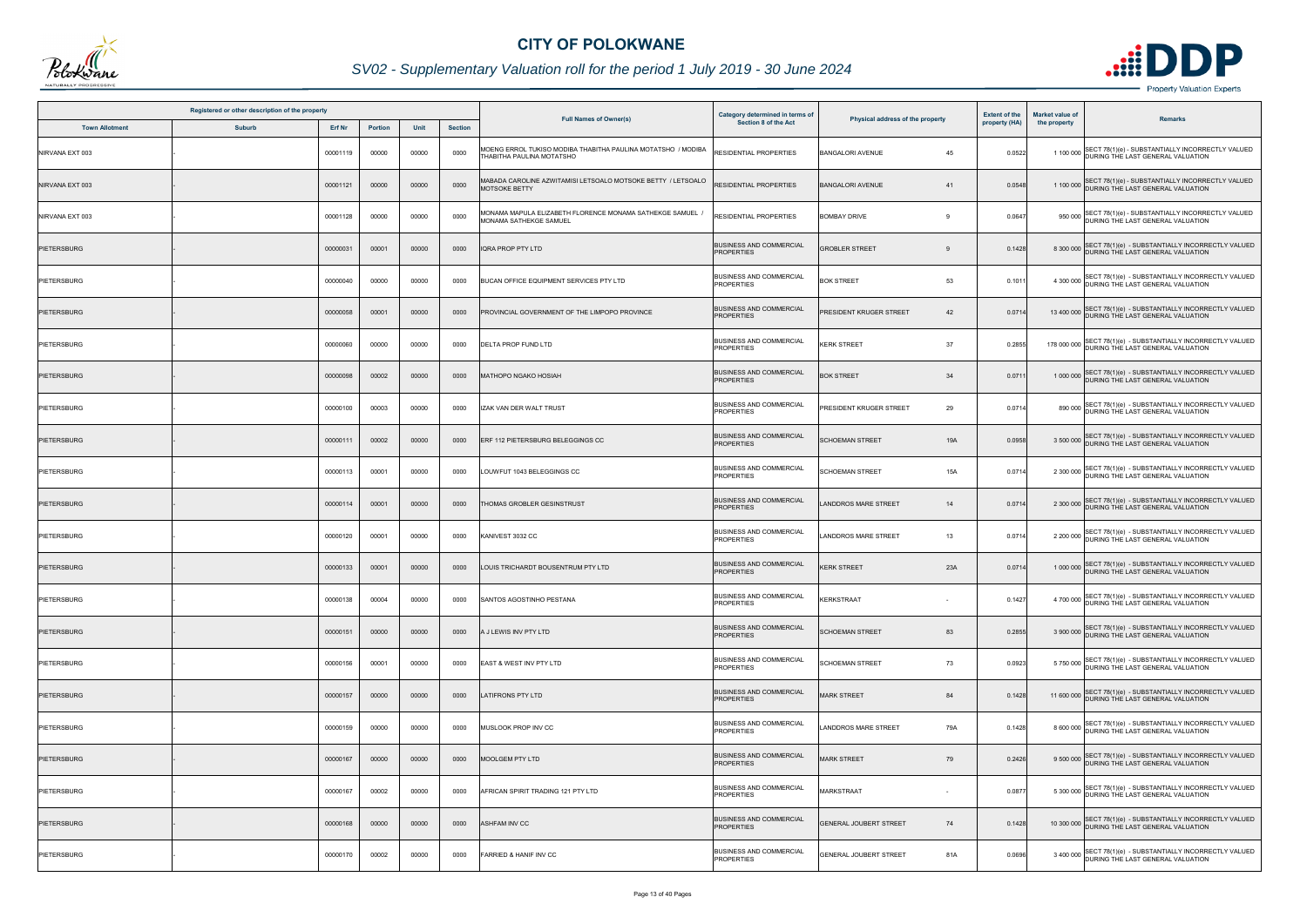

## *SV02 - Supplementary Valuation roll for the period 1 July 2019 - 30 June 2024*

|                       | Registered or other description of the property |          |                |       |                |                                                                                | Category determined in terms of                     |                                          | <b>Extent of the</b> | <b>Market value of</b> |                                                                                                  |
|-----------------------|-------------------------------------------------|----------|----------------|-------|----------------|--------------------------------------------------------------------------------|-----------------------------------------------------|------------------------------------------|----------------------|------------------------|--------------------------------------------------------------------------------------------------|
| <b>Town Allotment</b> | <b>Suburb</b>                                   | Erf Nr   | <b>Portion</b> | Unit  | <b>Section</b> | <b>Full Names of Owner(s)</b>                                                  | Section 8 of the Act                                | Physical address of the property         | property (HA)        | the property           | <b>Remarks</b>                                                                                   |
| PIETERSBURG           |                                                 | 00000184 | 00001          | 00000 | 0000           | EVLON ENGINE REBUILDERS CC                                                     | <b>BUSINESS AND COMMERCIAL</b><br><b>PROPERTIES</b> | <b>BOK STREET</b><br>78                  | 0.1428               |                        | SECT 78(1)(e) - SUBSTANTIALLY INCORRECTLY VALUED<br>4 500 000 DURING THE LAST GENERAL VALUATION  |
| PIETERSBURG           |                                                 | 00000187 | 00001          | 00000 | 0000           | SHOP NINETEEN PROP PTY LTD                                                     | <b>BUSINESS AND COMMERCIAL</b><br><b>PROPERTIES</b> | <b>DEVENISH STREET</b><br>$\overline{7}$ | 0.0714               |                        | 2 800 000 SECT 78(1)(e) - SUBSTANTIALLY INCORRECTLY VALUED                                       |
| PIETERSBURG           |                                                 | 00000195 | 00004          | 00000 | 0000           | <b>MUSLOOK PROP INV CC</b>                                                     | <b>BUSINESS AND COMMERCIAL</b><br><b>PROPERTIES</b> | LANDDROS MARESTRAAT<br>68                | 0.1904               |                        | 5 500 000 SECT 78(1)(e) - SUBSTANTIALLY INCORRECTLY VALUED<br>DURING THE LAST GENERAL VALUATION  |
| PIETERSBURG           |                                                 | 00000219 | 00003          | 00000 | 0000           | ERF 219 PIETERSBURG CC                                                         | <b>BUSINESS AND COMMERCIAL</b><br><b>PROPERTIES</b> | PRESIDENT KRUGER STREET<br>68A           | 0.0714               |                        | 1400 000 SECT 78(1)(e) - SUBSTANTIALLY INCORRECTLY VALUED                                        |
| <b>PIETERSBURG</b>    |                                                 | 00000223 | 00002          | 00000 | 0000           | SOUTH AFRICAN MUNICIPAL WORKERS' UNION                                         | <b>BUSINESS AND COMMERCIAL</b><br><b>PROPERTIES</b> | <b>BOK STREET</b><br>72                  | 0.0792               |                        | 1 800 000 SECT 78(1)(e) - SUBSTANTIALLY INCORRECTLY VALUED                                       |
| PIETERSBURG           |                                                 | 00000229 | 00002          | 00000 | 0000           | PHASHA PROP INV CC                                                             | <b>BUSINESS AND COMMERCIAL</b><br><b>PROPERTIES</b> | <b>DAHL STREET</b><br>72                 | 0.0714               |                        | 1 300 000 SECT 78(1)(e) - SUBSTANTIALLY INCORRECTLY VALUED                                       |
| <b>PIETERSBURG</b>    |                                                 | 00000229 | 00003          | 00000 | 0000           | PHASHA PROP INV CC                                                             | <b>BUSINESS AND COMMERCIAL</b><br><b>PROPERTIES</b> | 71<br><b>BOK STREET</b>                  | 0.0714               |                        | 1400 000 SECT 78(1)(e) - SUBSTANTIALLY INCORRECTLY VALUED                                        |
| PIETERSBURG           |                                                 | 00000296 | 00001          | 00000 | 0000           | STARKOWITZ CHARLES                                                             | <b>BUSINESS AND COMMERCIAL</b><br><b>PROPERTIES</b> | 94A<br><b>BOK STREET</b>                 | 0.0714               |                        | SECT 78(1)(e) - SUBSTANTIALLY INCORRECTLY VALUED<br>1400 000 DURING THE LAST GENERAL VALUATION   |
| PIETERSBURG           |                                                 | 00000299 | 00001          | 00000 | 0000           | <b>ILK AGENCIES CC</b>                                                         | <b>BUSINESS AND COMMERCIAL</b><br><b>PROPERTIES</b> | <b>BOK STREET</b><br>88                  | 0.1428               |                        | 5 200 000 SECT 78(1)(e) - SUBSTANTIALLY INCORRECTLY VALUED                                       |
| <b>PIETERSBURG</b>    |                                                 | 00000305 | 00002          | 00000 | 0000           | DOUBLE SEVEN THREE INV PTY LTD                                                 | <b>BUSINESS AND COMMERCIAL</b><br><b>PROPERTIES</b> | 87A<br><b>BOK STREET</b>                 | 0.0714               |                        | 2 400 000 SECT 78(1)(e) - SUBSTANTIALLY INCORRECTLY VALUED<br>DURING THE LAST GENERAL VALUATION  |
| <b>PIETERSBURG</b>    |                                                 | 00000306 | 00003          | 00000 | 0000           | MAGID GANI PROP CC                                                             | <b>BUSINESS AND COMMERCIAL</b><br><b>PROPERTIES</b> | <b>DAHL STREET</b><br>86A                | 0.0714               |                        | 1 600 000 SECT 78(1)(e) - SUBSTANTIALLY INCORRECTLY VALUED<br>DURING THE LAST GENERAL VALUATION  |
| PIETERSBURG           |                                                 | 00000312 | 00004          | 00000 | 0000           | ABREU MARIA RITA AFONSO DOS RAMOS                                              | <b>BUSINESS AND COMMERCIAL</b><br><b>PROPERTIES</b> | <b>DAHL STREET</b><br>97                 | 0.1428               |                        | 4 800 000 SECT 78(1)(g) - OF WHICH THE CATEGORY HAS CHANGED                                      |
| <b>PIETERSBURG</b>    |                                                 | 00000316 | 00003          | 00000 | 0000           | LIN LISA JEN CHU LIN PAI-CHENG / LIN PAI-CHENG                                 | <b>BUSINESS AND COMMERCIAL</b><br><b>PROPERTIES</b> | <b>BOOM STREET</b><br>90A                | 0.0714               |                        | 700 000 SECT 78(1)(e) - SUBSTANTIALLY INCORRECTLY VALUED<br>DURING THE LAST GENERAL VALUATION    |
| PIETERSBURG           |                                                 | 00000321 | 00000          | 00000 | 0000           | <b>SZARKA SANDOR</b>                                                           | <b>RESIDENTIAL PROPERTIES</b>                       | <b>ONDER STREET</b><br>104A              | 0.0726               |                        | 810 000 SECT 78(1)(g) - OF WHICH THE CATEGORY HAS CHANGED                                        |
| <b>PIETERSBURG</b>    |                                                 | 00000321 | 00002          | 00000 | 0000           | ANVER FAMILY PROP HOLDING TRUST                                                | <b>BUSINESS AND COMMERCIAL</b><br><b>PROPERTIES</b> | <b>BOOM STREET</b><br>103                | 0.0844               |                        | SECT 78(1)(e) - SUBSTANTIALLY INCORRECTLY VALUED<br>700 000 DURING THE LAST GENERAL VALUATION    |
| <b>PIETERSBURG</b>    |                                                 | 00000328 | 00003          | 00000 | 0000           | RAMASHALA MATSOBANE ISAIH RAMASHALA MMAKOLOI ANNA /<br>RAMASHALA MMAKOLOI ANNA | <b>RESIDENTIAL PROPERTIES</b>                       | <b>ONDER STREET</b><br>90B               | 0.0714               |                        | 730 000 SECT 78(1)(e) - SUBSTANTIALLY INCORRECTLY VALUED<br>DURING THE LAST GENERAL VALUATION    |
| <b>PIETERSBURG</b>    |                                                 | 00000329 | 00002          | 00000 | 0000           | MOTHAU'S GENERAL DEALER CC                                                     | <b>BUSINESS AND COMMERCIAL</b><br><b>PROPERTIES</b> | <b>BOOM STREET</b><br>87A                | 0.0714               |                        | SECT 78(1)(e) - SUBSTANTIALLY INCORRECTLY VALUED<br>1 500 000 DURING THE LAST GENERAL VALUATION  |
| PIETERSBURG           |                                                 | 00000334 | 00002          | 00000 | 0000           | <b>KERULEE PTY LTD</b>                                                         | <b>RESIDENTIAL PROPERTIES</b>                       | <b>ONDER STREET</b><br>101A              | 0.0714               |                        | 700 000 SECT 78(1)(e) - SUBSTANTIALLY INCORRECTLY VALUED<br>DURING THE LAST GENERAL VALUATION    |
| PIETERSBURG           |                                                 | 00000341 | 00001          | 00000 | 0000           | <b>FAROUK ANVER CC</b>                                                         | <b>BUSINESS AND COMMERCIAL</b><br><b>PROPERTIES</b> | <b>BUITE STREET</b><br>88A               | 0.0714               |                        | 740 000 SECT 78(1)(e) - SUBSTANTIALLY INCORRECTLY VALUED                                         |
| PIETERSBURG           |                                                 | 00000368 | 00000          | 00000 | 0000           | 91380 WYNBERG PROP PTY LTD                                                     | <b>BUSINESS AND COMMERCIAL</b><br><b>PROPERTIES</b> | 58<br><b>SCHOEMAN STREET</b>             | 0.2855               |                        | 29 000 000 SECT 78(1)(e) - SUBSTANTIALLY INCORRECTLY VALUED                                      |
| PIETERSBURG           |                                                 | 00000375 | 00000          | 00000 | 0000           | LAND- & LANDBOUBANK VAN SUID-AFRIKA                                            | <b>BUSINESS AND COMMERCIAL</b><br><b>PROPERTIES</b> | <b>SCHOEMAN STREET</b><br>44             | 0.2855               |                        | 34 700 000 SECT 78(1)(e) - SUBSTANTIALLY INCORRECTLY VALUED<br>DURING THE LAST GENERAL VALUATION |
| <b>PIETERSBURG</b>    |                                                 | 00000376 | 00002          | 00000 | 0000           | ACQUI 17 PTY LTD                                                               | <b>BUSINESS AND COMMERCIAL</b><br><b>PROPERTIES</b> | <b>SCHOEMAN STREET</b><br>42             | 0.0714               |                        | 4 300 000 SECT 78(1)(e) - SUBSTANTIALLY INCORRECTLY VALUED<br>DURING THE LAST GENERAL VALUATION  |
| PIETERSBURG           |                                                 | 00000385 | 00001          | 00000 | 0000           | <b>GADDA LANDGOED PTY LTD</b>                                                  | <b>BUSINESS AND COMMERCIAL</b><br><b>PROPERTIES</b> | 23<br>HANS VAN RENSBURG STREET           | 0.1428               |                        | SECT 78(1)(e) - SUBSTANTIALLY INCORRECTLY VALUED<br>2 800 000 DURING THE LAST GENERAL VALUATION  |

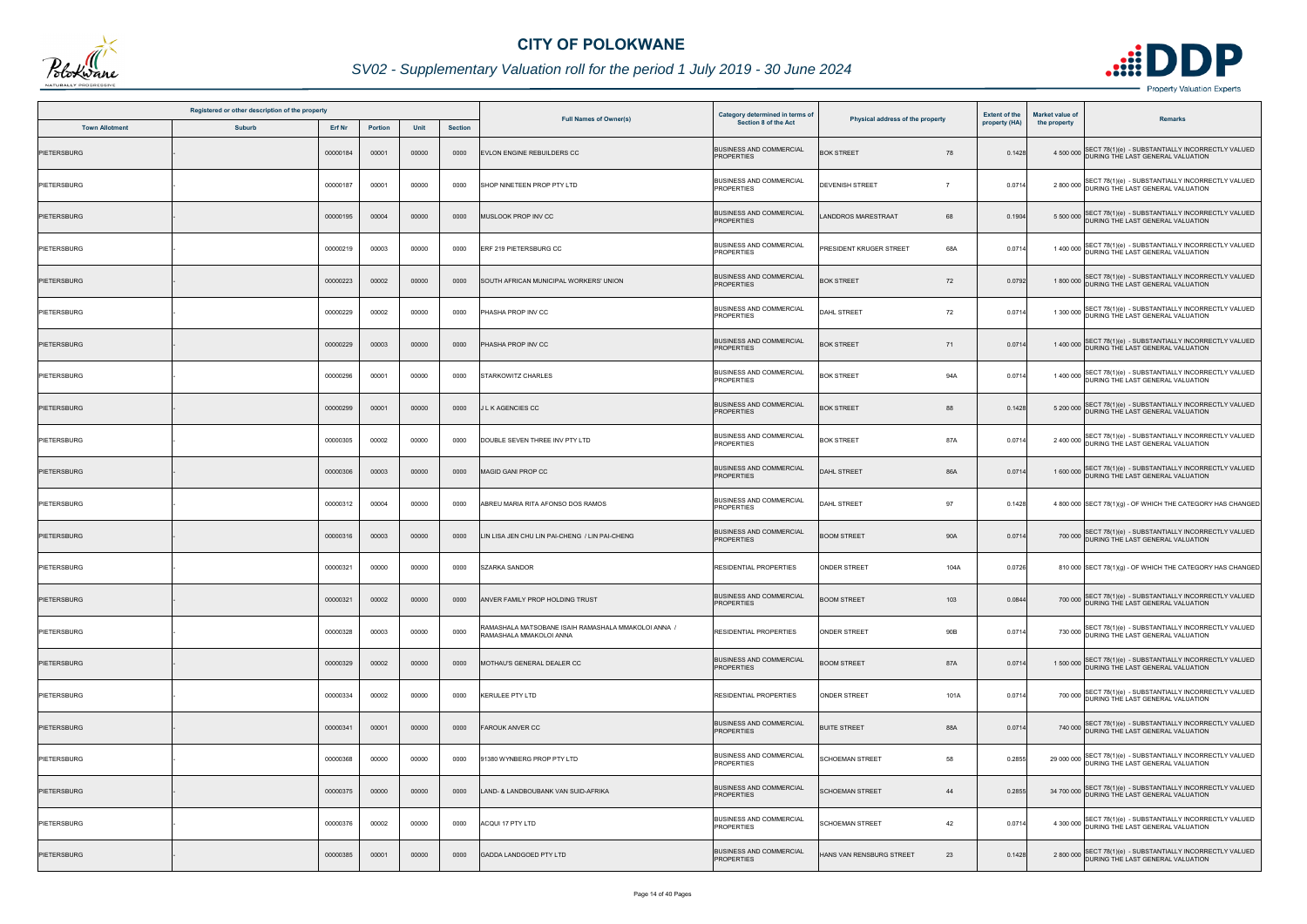

## *SV02 - Supplementary Valuation roll for the period 1 July 2019 - 30 June 2024*

|                       | Registered or other description of the property |          |         |       |                | Category determined in terms of                                                     |                                                     | <b>Extent of the</b>                         | <b>Market value of</b> |              |                                                                                                  |
|-----------------------|-------------------------------------------------|----------|---------|-------|----------------|-------------------------------------------------------------------------------------|-----------------------------------------------------|----------------------------------------------|------------------------|--------------|--------------------------------------------------------------------------------------------------|
| <b>Town Allotment</b> | <b>Suburb</b>                                   | Erf Nr   | Portion | Unit  | <b>Section</b> | <b>Full Names of Owner(s)</b>                                                       | <b>Section 8 of the Act</b>                         | Physical address of the property             | property (HA)          | the property | <b>Remarks</b>                                                                                   |
| PIETERSBURG           |                                                 | 00000451 | 00003   | 00000 | 0000           | PROROGO TRUST                                                                       | <b>BUSINESS AND COMMERCIAL</b><br><b>PROPERTIES</b> | LANDDROS MARE STREET<br>9A                   | 0.071                  |              | SECT 78(1)(e) - SUBSTANTIALLY INCORRECTLY VALUED<br>4 800 000 DURING THE LAST GENERAL VALUATION  |
| <b>PIETERSBURG</b>    |                                                 | 00000454 | 00000   | 00000 | 0000           | PREEZ ETIENNE DU                                                                    | <b>BUSINESS AND COMMERCIAL</b><br><b>PROPERTIES</b> | <b>LANDDROS MARE STREET</b><br>-5            | 0.1428                 |              | 3 600 000 SECT 78(1)(e) - SUBSTANTIALLY INCORRECTLY VALUED                                       |
| PIETERSBURG           |                                                 | 00000454 | 00001   | 00000 | 0000           | ERASMUS MARTHA MAGDALENA CAROLINA                                                   | <b>RESIDENTIAL PROPERTIES</b>                       | <b>MARK STREET</b><br>6                      | 0.1427                 |              | 2 000 000 SECT 78(1)(g) - OF WHICH THE CATEGORY HAS CHANGED                                      |
| <b>PIETERSBURG</b>    |                                                 | 00000456 | 00001   | 00000 | 0000           | CRIMSON KING PROP 280 PTY LTD                                                       | <b>BUSINESS AND COMMERCIAL</b><br><b>PROPERTIES</b> | <b>GENL JOUBERT STREET</b><br><b>9A</b>      | 0.0714                 |              | SECT 78(1)(e) - SUBSTANTIALLY INCORRECTLY VALUED<br>1 000 000 DURING THE LAST GENERAL VALUATION  |
| PIETERSBURG           |                                                 | 00000456 | 00002   | 00000 | 0000           | CRIMSON KING PROP 280 PTY LTD                                                       | <b>RESIDENTIAL PROPERTIES</b>                       | <b>GENL JOUBERT STREET</b><br>-9             | 0.071                  |              | 1 300 000 SECT 78(1)(e) - SUBSTANTIALLY INCORRECTLY VALUED<br>DURING THE LAST GENERAL VALUATION  |
| PIETERSBURG           |                                                 | 00000459 | 00000   | 00000 | 0000           | TLADI MOLAPO MALEBO PHELADI                                                         | <b>BUSINESS AND COMMERCIAL</b><br><b>PROPERTIES</b> | <b>KERK STREET</b><br>$\overline{4}$         | 0.0892                 |              | 1 580 000 SECT 78(1)(e) - SUBSTANTIALLY INCORRECTLY VALUED                                       |
| PIETERSBURG           |                                                 | 00000498 | 00000   | 00000 | 0000           | PROVINCIAL GOVERNMENT OF THE LIMPOPO PROVINCE                                       | <b>BUSINESS AND COMMERCIAL</b><br><b>PROPERTIES</b> | HANS VAN RENSBURG STREET<br>46               | 0.2855                 |              | 49 300 000 SECT 78(1)(e) - SUBSTANTIALLY INCORRECTLY VALUED<br>DURING THE LAST GENERAL VALUATION |
| <b>PIETERSBURG</b>    |                                                 | 00000509 | 00000   | 00000 | 0000           | WETERMAN ROMUALDUS ALOYSIUS                                                         | <b>RESIDENTIAL PROPERTIES</b>                       | <b>EXCELSIOR STREET</b><br>25A               | 0.1428                 |              | 1 700 000 SECT 78(1)(e) - SUBSTANTIALLY INCORRECTLY VALUED                                       |
| PIETERSBURG           |                                                 | 00000514 | 00000   | 00000 | 0000           | DUBA MOSE JACOB DUBA SEJAMPHAGO THABITHA / DUBA SEJAMPHAGO<br>THABITHA              | <b>BUSINESS AND COMMERCIAL</b><br><b>PROPERTIES</b> | <b>BICCARD STREET</b><br>97                  | 0.142                  |              | 2 500 000 SECT 78(1)(e) - SUBSTANTIALLY INCORRECTLY VALUED                                       |
| <b>PIETERSBURG</b>    |                                                 | 00000526 | 00000   | 00000 | 0000           | MILE INV 207 PTY LTD                                                                | <b>BUSINESS AND COMMERCIAL</b><br><b>PROPERTIES</b> | <b>JORISSEN STREET</b><br>26                 | 0.151                  |              | 9 600 000 SECT 78(1)(e) - SUBSTANTIALLY INCORRECTLY VALUED<br>DURING THE LAST GENERAL VALUATION  |
| PIETERSBURG           |                                                 | 00000526 | 00001   | 00000 | 0000           | DELTA PROP FUND LTD                                                                 | <b>BUSINESS AND COMMERCIAL</b><br><b>PROPERTIES</b> | 26A<br><b>JORISSEN STREET</b>                | 0.1344                 |              | 23 300 000 SECT 78(1)(e) - SUBSTANTIALLY INCORRECTLY VALUED<br>DURING THE LAST GENERAL VALUATION |
| <b>PIETERSBURG</b>    |                                                 | 00000584 | 00000   | 00000 | 0000           | BLUE MOONLIGHT PROP 165 PTY LTD                                                     | <b>BUSINESS AND COMMERCIAL</b><br><b>PROPERTIES</b> | <b>BICCARD STREET</b><br>24                  | 0.131                  |              | 2 400 000 SECT 78(1)(e) - SUBSTANTIALLY INCORRECTLY VALUED                                       |
| PIETERSBURG           |                                                 | 00000587 | 00001   | 00008 | 0000           | NOW SUBDIVIDED INTO UNIT 14-17                                                      | <b>CROSS REFERENCE</b>                              | <b>SS BICCARD HEIGHTS</b><br>UNIT 8          | 0.0249                 |              | SECT 78(1)(c) - SUBDIVIDED OR CONSOLIDATED AFTER<br>THE LAST GENERAL VALUATION                   |
| PIETERSBURG           |                                                 | 00000587 | 00002   | 00000 | 0000           | N J MOREMI INCORPORATED                                                             | <b>RESIDENTIAL PROPERTIES</b>                       | <b>BICCARD STREET</b><br>10 <sup>10</sup>    | 0.107                  |              | 1 800 000 SECT 78(1)(e) - SUBSTANTIALLY INCORRECTLY VALUED                                       |
| PIETERSBURG           |                                                 | 00000595 | 00002   | 00000 | 0000           | MATAKA RAPHEPHENG EPHRAIM                                                           | <b>BUSINESS AND COMMERCIAL</b><br><b>PROPERTIES</b> | <b>VOORTREKKER STREET</b><br>87              | 0.1290                 |              | SECT 78(1)(e) - SUBSTANTIALLY INCORRECTLY VALUED<br>1800 000 DURING THE LAST GENERAL VALUATION   |
| <b>PIETERSBURG</b>    |                                                 | 00000610 | 00003   | 00000 | 0000           | HONEY POT INV 99 CC                                                                 | <b>RESIDENTIAL PROPERTIES</b>                       | 25<br><b>VOORTREKKER STREET</b>              | 0.1834                 |              | 1 900 000 SECT 78(1)(e) - SUBSTANTIALLY INCORRECTLY VALUED                                       |
| PIETERSBURG           |                                                 | 00000623 | 00003   | 00000 | 0000           | OLWAGEN JAN DANIEL                                                                  | <b>RESIDENTIAL PROPERTIES</b>                       | 82<br><b>VOORTREKKER STREET</b>              | 0.1784                 |              | 2 200 000 SECT 78(1)(e) - SUBSTANTIALLY INCORRECTLY VALUED                                       |
| <b>PIETERSBURG</b>    |                                                 | 00000624 | 00000   | 00000 | 0000           | KRUGER LOWE DANIEL KRUGER ALETTA LINDA / KRUGER ALETTA LINDA                        | RESIDENTIAL PROPERTIES                              | <b>VOORTREKKER STREET</b><br>78              | 0.0667                 |              | 1 300 000 SECT 78(1)(e) - SUBSTANTIALLY INCORRECTLY VALUED<br>DURING THE LAST GENERAL VALUATION  |
| PIETERSBURG           |                                                 | 00000624 | 00004   | 00013 | 0000           | MASHILO LAMBRECHTS & ASSOCIATES CC                                                  | <b>RESIDENTIAL PROPERTIES</b>                       | <b>SS VOORTREKKER PARK</b><br><b>UNIT 13</b> | 0.0173                 |              | 1 500 000 SECT 78(1)(e) - SUBSTANTIALLY INCORRECTLY VALUED                                       |
| PIETERSBURG           |                                                 | 00000628 | 00000   | 00000 | 0000           | EVANGELICAL LUTHERAN CHURCH IN SOUTH AFRICA NORTHERN DIOCESE RESIDENTIAL PROPERTIES |                                                     | <b>VOORTREKKER STREET</b><br>64              | 0.1427                 |              | 1 500 000 SECT 78(1)(e) - SUBSTANTIALLY INCORRECTLY VALUED                                       |
| PIETERSBURG           |                                                 | 00000661 | 00001   | 00000 | 0000           | LUMAR ENGINEERINGS CONSULTANTS CC                                                   | <b>RESIDENTIAL PROPERTIES</b>                       | 34A<br><b>BODENSTEIN STREET</b>              | 0.1455                 |              | 2 400 000 SECT 78(1)(e) - SUBSTANTIALLY INCORRECTLY VALUED                                       |
| <b>PIETERSBURG</b>    |                                                 | 00000667 | 00000   | 00000 | 0000           | LU-ANNE EIENDOMS TRUST                                                              | <b>RESIDENTIAL PROPERTIES</b>                       | <b>MARSHALL STREET</b><br>146A               | 0.1528                 |              | 1 800 000 SECT 78(1)(e) - SUBSTANTIALLY INCORRECTLY VALUED<br>DURING THE LAST GENERAL VALUATION  |
| PIETERSBURG           |                                                 | 00000679 | 00002   | 00000 | 0000           | PIENAAR PETRUS JOHANNES                                                             | <b>BUSINESS AND COMMERCIAL</b><br><b>PROPERTIES</b> | DORP STREET<br>76                            | 0.1297                 |              | SECT 78(1)(e) - SUBSTANTIALLY INCORRECTLY VALUED<br>2 000 000 DURING THE LAST GENERAL VALUATION  |

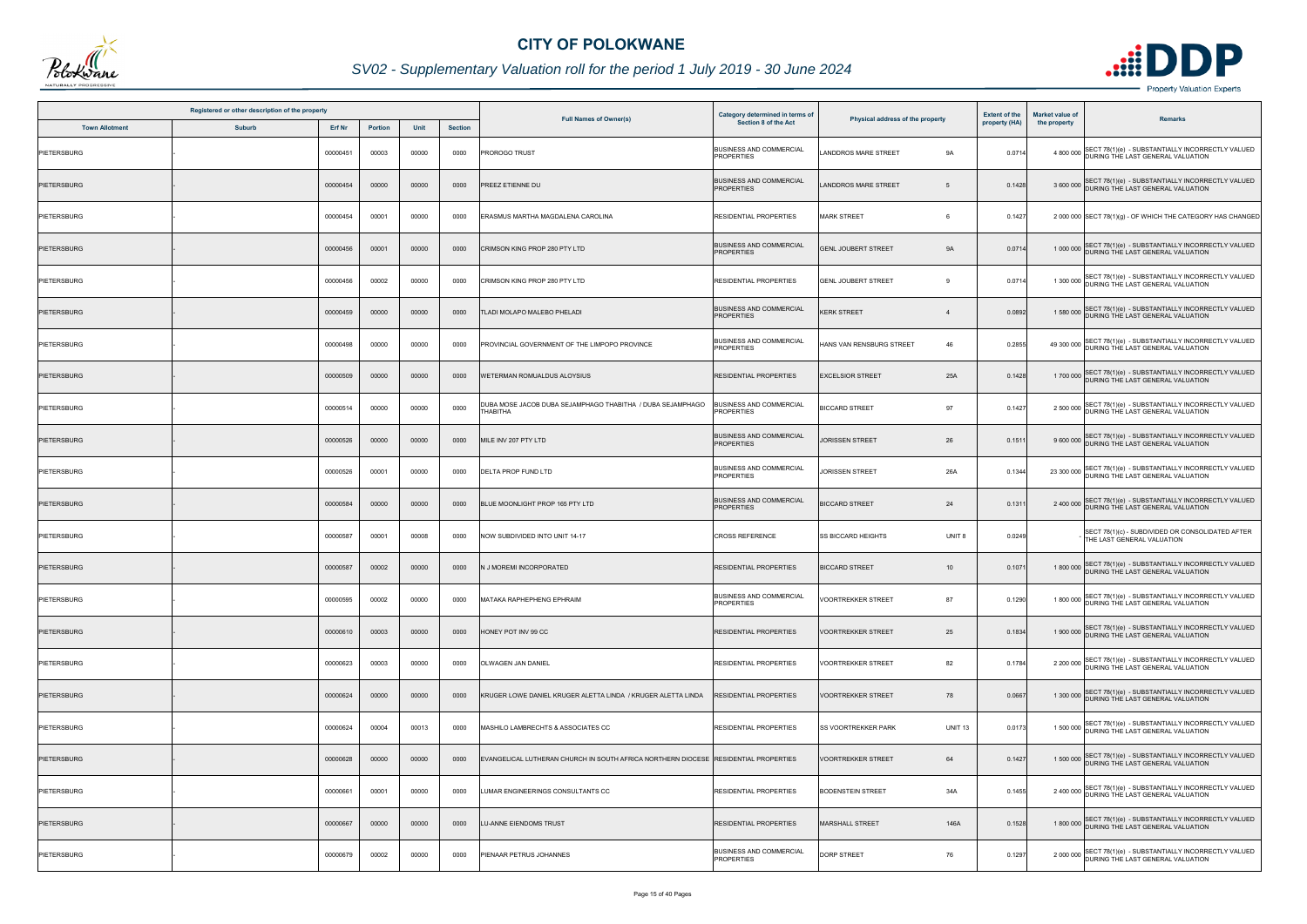

## *SV02 - Supplementary Valuation roll for the period 1 July 2019 - 30 June 2024*

|                       | Registered or other description of the property |          |         |       |                | <b>Full Names of Owner(s)</b>                                                  | Category determined in terms of                     | Physical address of the property   | <b>Extent of the</b> | <b>Market value of</b> | <b>Remarks</b>                                                                                    |
|-----------------------|-------------------------------------------------|----------|---------|-------|----------------|--------------------------------------------------------------------------------|-----------------------------------------------------|------------------------------------|----------------------|------------------------|---------------------------------------------------------------------------------------------------|
| <b>Town Allotment</b> | <b>Suburb</b>                                   | Erf Nr   | Portion | Unit  | <b>Section</b> |                                                                                | <b>Section 8 of the Act</b>                         |                                    | property (HA)        | the property           |                                                                                                   |
| PIETERSBURG           |                                                 | 00000684 | 00000   | 00000 | 0000           | <b>BOK STREET PROP TRUST</b>                                                   | <b>BUSINESS AND COMMERCIAL</b><br><b>PROPERTIES</b> | <b>DORP STREET</b><br>54           | 0.161                |                        | 1 800 000 SECT 78(1)(e) - SUBSTANTIALLY INCORRECTLY VALUED                                        |
| PIETERSBURG           |                                                 | 00000688 | 00001   | 00000 | 0000           | GAMA MOSES DA GAMA ABIGAIL MURIEL DA / GAMA ABIGAIL MURIEL DA                  | RESIDENTIAL PROPERTIES                              | <b>DORP STREET</b><br>40           | 0.1190               |                        | 1700 000 SECT 78(1)(e) - SUBSTANTIALLY INCORRECTLY VALUED<br>DURING THE LAST GENERAL VALUATION    |
| <b>PIETERSBURG</b>    |                                                 | 00000689 | 00000   | 00000 | 0000           | CAWOOD HENRY KNOTT B-E                                                         | <b>RESIDENTIAL PROPERTIES</b>                       | <b>DORP STREET</b><br>34           | 0.2855               |                        | 2 000 000 SECT 78(1)(e) - SUBSTANTIALLY INCORRECTLY VALUED<br>DURING THE LAST GENERAL VALUATION   |
| PIETERSBURG           |                                                 | 00000690 | 00000   | 00000 | 0000           | KARASSELLOS JOHN EMANUEL                                                       | RESIDENTIAL PROPERTIES                              | <b>DORP STREET</b><br>30           | 0.1904               |                        | SECT 78(1)(e) - SUBSTANTIALLY INCORRECTLY VALUED<br>1800 000 DURING THE LAST GENERAL VALUATION    |
| <b>PIETERSBURG</b>    |                                                 | 00000690 | 00004   | 00000 | 0000           | WHITE SHEILA VERONICA                                                          | <b>RESIDENTIAL PROPERTIES</b>                       | <b>DORP STREET</b><br>32A          | 0.0912               |                        | 1 100 000 SECT 78(1)(e) - SUBSTANTIALLY INCORRECTLY VALUED<br>DURING THE LAST GENERAL VALUATION   |
| PIETERSBURG           |                                                 | 00000710 | 00001   | 00000 | 0000           | RACHIDI KOPENG OBED                                                            | <b>BUSINESS AND COMMERCIAL</b><br><b>PROPERTIES</b> | <b>GROBLER STREET</b><br>37        | 0.0952               |                        | SECT 78(1)(e) - SUBSTANTIALLY INCORRECTLY VALUED<br>2 000 000 DURING THE LAST GENERAL VALUATION   |
| <b>PIETERSBURG</b>    |                                                 | 00000740 | 00001   | 00000 | 0000           | MATSOGOPALA'S BUSINESS ENTERPRISE CC                                           | <b>NON PERMITTED</b>                                | RABE STREET<br>39                  | 0.1428               |                        | 2 500 000 SECT 78(1)(g) - OF WHICH THE CATEGORY HAS CHANGED                                       |
| PIETERSBURG           |                                                 | 00000741 | 00001   | 00000 | 0000           | MARE GERHARD SIEGFRIED                                                         | <b>RESIDENTIAL PROPERTIES</b>                       | <b>COMPENSATION STREET</b><br>20   | 0.1903               |                        | 1 700 000 SECT 78(1)(g) - OF WHICH THE CATEGORY HAS CHANGED                                       |
| PIETERSBURG           |                                                 | 00000759 | 00003   | 00000 | 0000           | DIALE NGOAKO AARON DIALE RAMADIMETJA ENGELINA / DIALE<br>RAMADIMETJA ENGELINA  | RESIDENTIAL PROPERTIES                              | <b>BURGER STREET</b><br>29B        | 0.0879               |                        | 1 500 000 SECT 78(1)(e) - SUBSTANTIALLY INCORRECTLY VALUED                                        |
| <b>PIETERSBURG</b>    |                                                 | 00000784 | 00002   | 00000 | 0000           | MCNEIL ANTHONY ORITSEWEYIMI                                                    | <b>RESIDENTIAL PROPERTIES</b>                       | 38A<br><b>BURGER STREET</b>        | 0.0892               |                        | 1 200 000 SECT 78(1)(g) - OF WHICH THE CATEGORY HAS CHANGED                                       |
| PIETERSBURG           |                                                 | 00000796 | 00000   | 00000 | 0000           | TRANSNET LTD                                                                   | <b>RESIDENTIAL PROPERTIES</b>                       | PLEIN STREET<br>99                 | 0.5710               |                        | 5 500 000 SECT 78(1)(e) - SUBSTANTIALLY INCORRECTLY VALUED<br>DURING THE LAST GENERAL VALUATION   |
| PIETERSBURG           |                                                 | 00000811 | 00000   | 00000 | 0000           | STOFBERG ILSE MARIANNE                                                         | <b>RESIDENTIAL PROPERTIES</b>                       | <b>BODENSTEIN STREET</b><br>46A    | 0.1393               |                        | 1 500 000 SECT 78(1)(e) - SUBSTANTIALLY INCORRECTLY VALUED                                        |
| <b>PIETERSBURG</b>    |                                                 | 00000831 | 00000   | 00000 | 0000           | <b>GREYVENSTEIN MOGNONETTE</b>                                                 | <b>RESIDENTIAL PROPERTIES</b>                       | PLEIN STREET<br>66A                | 0.1903               |                        | 2 600 000 SECT 78(1)(e) - SUBSTANTIALLY INCORRECTLY VALUED<br>DURING THE LAST GENERAL VALUATION   |
| PIETERSBURG           |                                                 | 00000841 | 00001   | 00000 | 0000           | CRAFFORD JOHANNES PETRUS THEODORUS                                             | RESIDENTIAL PROPERTIES                              | <b>RABE STREET</b><br>48           | 0.077                |                        | 1 300 000 SECT 78(1)(e) - SUBSTANTIALLY INCORRECTLY VALUED                                        |
| <b>PIETERSBURG</b>    |                                                 | 00000841 | 00004   | 00000 | 0000           | RALEFETA LERIBA VINCENT RALEFETA NGOKOANA MARTHA / RALEFETA<br>NGOKOANA MARTHA | RESIDENTIAL PROPERTIES                              | PLEIN STREET<br>26A                | 0.0657               |                        | SECT 78(1)(e) - SUBSTANTIALLY INCORRECTLY VALUED<br>1400 000 DURING THE LAST GENERAL VALUATION    |
| PIETERSBURG           |                                                 | 00000853 | 00003   | 00000 | 0000           | ROSSOUW MARTHI JACOBA ROSSOUW DANTE / ROSSOUW DANTE                            | RESIDENTIAL PROPERTIES                              | 87A<br><b>MAGASYN STREET</b>       | 0.0892               |                        | 1 400 000 SECT 78(1)(e) - SUBSTANTIALLY INCORRECTLY VALUED<br>DURING THE LAST GENERAL VALUATION   |
| PIETERSBURG           |                                                 | 00000855 | 00002   | 00000 | 0000           | JAMIL AHMED FAMILY TRUST                                                       | RESIDENTIAL PROPERTIES                              | <b>MAGASYN STREET</b><br>77        | 0.1428               |                        | 1 600 000 SECT 78(1)(e) - SUBSTANTIALLY INCORRECTLY VALUED                                        |
| PIETERSBURG           |                                                 | 00000874 | 00000   | 00000 | 0000           | M M II INVEST PTY LTD                                                          | <b>RESIDENTIAL PROPERTIES</b>                       | 3A<br><b>MAGASYN STREET</b>        | 0.1141               |                        | 1 000 000 SECT 78(1)(e) - SUBSTANTIALLY INCORRECTLY VALUED                                        |
| PIETERSBURG           |                                                 | 00000882 | 00001   | 00000 | 0000           | GROBLER CATHARINA JOHANNA                                                      | <b>RESIDENTIAL PROPERTIES</b>                       | <b>MAGASYN STREET</b><br>80        | 0.1435               |                        | 1 100 000 SECT 78(1)(e) - SUBSTANTIALLY INCORRECTLY VALUED                                        |
| PIETERSBURG           |                                                 | 00000894 | 00001   | 00000 | 0000           | SWARTZ SANDRA                                                                  | <b>RESIDENTIAL PROPERTIES</b>                       | 30<br><b>MAGASYN STREET</b>        | 0.1427               |                        | 1 400 000 SECT 78(1)(g) - OF WHICH THE CATEGORY HAS CHANGED                                       |
| PIETERSBURG           |                                                 | 00000973 | 00005   | 00000 | 0000           | <b>TJALE MALOSE JONAS</b>                                                      | <b>RESIDENTIAL PROPERTIES</b>                       | <b>GENERAL JOUBERT STREET</b><br>8 | 0.0895               |                        | 1 200 000 SECT 78(1)(e) - SUBSTANTIALLY INCORRECTLY VALUED                                        |
| PIETERSBURG           |                                                 | 00001002 | 00000   | 00000 | 0000           | DELTA PROP FUND LTD                                                            | <b>BUSINESS AND COMMERCIAL</b><br><b>PROPERTIES</b> | 67<br><b>BICCARD STREET</b>        | 0.2141               |                        | 108 000 000 SECT 78(1)(e) - SUBSTANTIALLY INCORRECTLY VALUED<br>DURING THE LAST GENERAL VALUATION |
| <b>PIETERSBURG</b>    |                                                 | 00001532 | 00001   | 00000 | 0000           | HONEY POT INV 110 CC                                                           | <b>BUSINESS AND COMMERCIAL</b><br><b>PROPERTIES</b> | <b>BICCARD STREET</b><br>3         | 0.2046               |                        | 4 500 000 SECT 78(1)(g) - OF WHICH THE CATEGORY HAS CHANGED                                       |

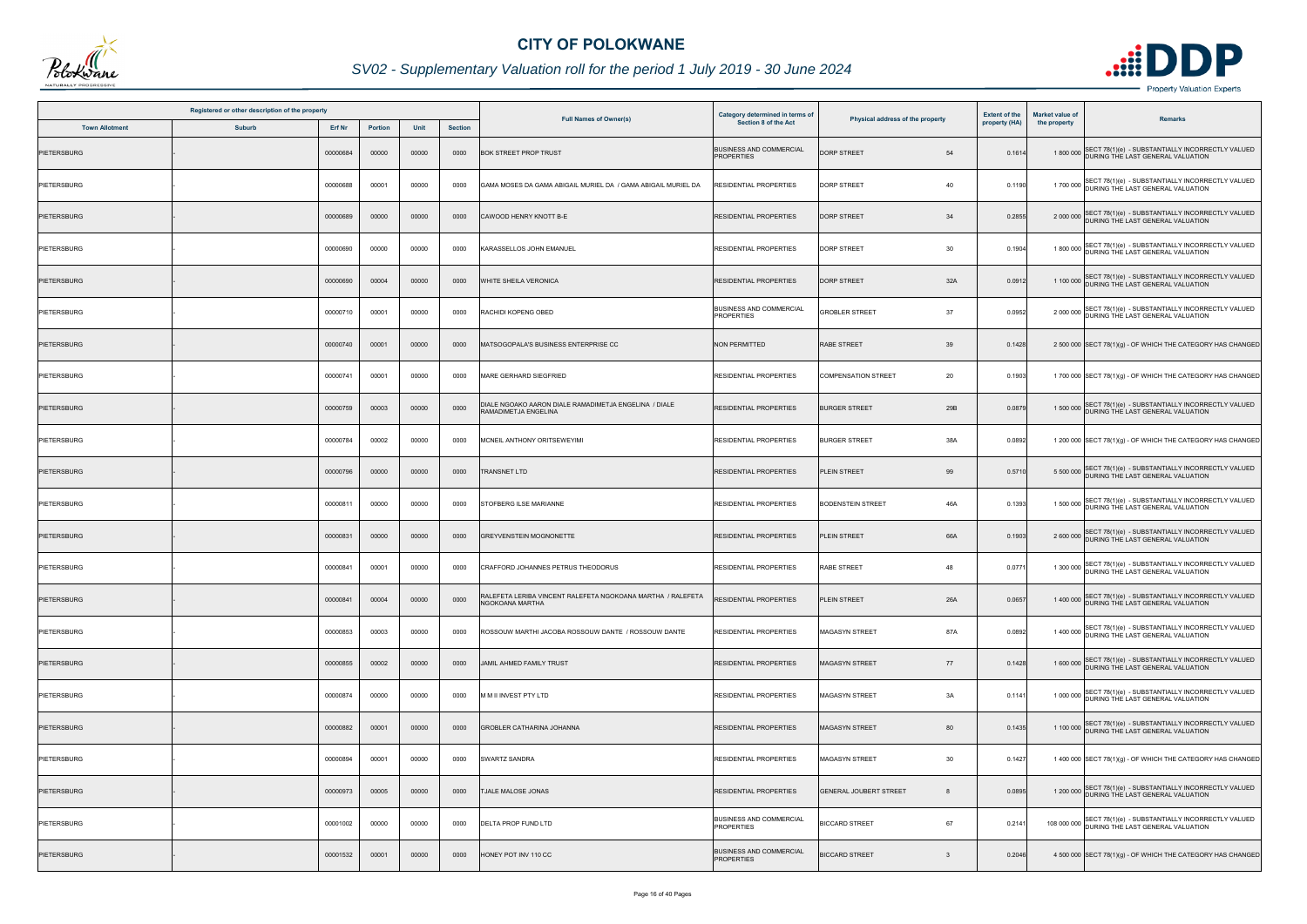

## *SV02 - Supplementary Valuation roll for the period 1 July 2019 - 30 June 2024*

| Registered or other description of the property<br>Erf Nr<br><b>Town Allotment</b><br><b>Suburb</b><br>Unit |                       |          |                |       |                |                                                                                                            | Category determined in terms of                     | Physical address of the property              |               | <b>Market value of</b> |                                                                                                   |
|-------------------------------------------------------------------------------------------------------------|-----------------------|----------|----------------|-------|----------------|------------------------------------------------------------------------------------------------------------|-----------------------------------------------------|-----------------------------------------------|---------------|------------------------|---------------------------------------------------------------------------------------------------|
|                                                                                                             |                       |          | <b>Portion</b> |       | <b>Section</b> | <b>Full Names of Owner(s)</b>                                                                              | Section 8 of the Act                                |                                               | property (HA) | the property           | <b>Remarks</b>                                                                                    |
| PIETERSBURG                                                                                                 |                       | 00001696 | 00005          | 00000 | 0000           | J W P SWART BELEGGINGS TRUST                                                                               | <b>BUSINESS AND COMMERCIAL</b><br><b>PROPERTIES</b> | <b>SCHOEMAN STREET</b><br>18                  | 0.0785        |                        | SECT 78(1)(e) - SUBSTANTIALLY INCORRECTLY VALUED<br>2 300 000 DURING THE LAST GENERAL VALUATION   |
| <b>PIETERSBURG</b>                                                                                          |                       | 00005702 | 00000          | 00001 | 0000           | SECTION 1 INV CC                                                                                           | <b>BUSINESS AND COMMERCIAL</b><br><b>PROPERTIES</b> | <b>SS SALAMAT CENTRE</b><br>UNIT <sub>1</sub> | 0.0195        |                        | 1 500 000 SECT 78(1)(e) - SUBSTANTIALLY INCORRECTLY VALUED<br>DURING THE LAST GENERAL VALUATION   |
| PIETERSBURG                                                                                                 |                       | 00005702 | 00000          | 00002 | 0000           | ZEE BEE INV CC                                                                                             | <b>BUSINESS AND COMMERCIAL</b><br><b>PROPERTIES</b> | UNIT <sub>2</sub><br><b>SS SALAMAT CENTRE</b> | 0.0188        |                        | 1 500 000 SECT 78(1)(e) - SUBSTANTIALLY INCORRECTLY VALUED<br>DURING THE LAST GENERAL VALUATION   |
| <b>PIETERSBURG</b>                                                                                          |                       | 00005723 | 00000          | 00014 | 0000           | JOMAR FAMILIE TRUST                                                                                        | <b>BUSINESS AND COMMERCIAL</b><br><b>PROPERTIES</b> | <b>SS PARKLANE</b><br><b>UNIT 14</b>          | 0.0100        |                        | 590 000 SECT 78(1)(e) - SUBSTANTIALLY INCORRECTLY VALUED                                          |
| <b>PIETERSBURG</b>                                                                                          |                       | 00005756 | 00001          | 00000 | 0000           | <b>KOTZE PIETER CHARLES KOTZE ELIZABETH CATHARINA / KOTZE</b><br><b>ELIZABETH CATHARINA</b>                | <b>RESIDENTIAL PROPERTIES</b>                       | <b>DORP STREET</b><br>20A                     | 0.1579        |                        | 1 200 000 SECT 78(1)(e) - SUBSTANTIALLY INCORRECTLY VALUED                                        |
| PIETERSBURG                                                                                                 |                       | 00005791 | 00000          | 00000 | 0000           | PROVINCIAL GOVERNMENT OF THE LIMPOPO PROVINCE                                                              | <b>BUSINESS AND COMMERCIAL</b><br><b>PROPERTIES</b> | HANS VAN RENSBURG STREET<br>34                | 0.5710        |                        | 35 000 000 SECT 78(1)(e) - SUBSTANTIALLY INCORRECTLY VALUED<br>DURING THE LAST GENERAL VALUATION  |
| PIETERSBURG                                                                                                 |                       | 00005889 | 00000          | 00000 | 0000           | BLACKROCK PROP INV PTY LTD                                                                                 | <b>BUSINESS AND COMMERCIAL</b><br><b>PROPERTIES</b> | 63A<br><b>LANDDROS MARE STREET</b>            | 0.1874        |                        | 20 000 000 SECT 78(1)(e) - SUBSTANTIALLY INCORRECTLY VALUED<br>DURING THE LAST GENERAL VALUATION  |
| PIETERSBURG                                                                                                 |                       | 00005898 | 00000          | 00000 | 0000           | PROVINCIAL GOVERNMENT OF THE LIMPOPO PROVINCE                                                              | <b>BUSINESS AND COMMERCIAL</b><br><b>PROPERTIES</b> | <b>RABE STREET</b><br>18                      | 0.571         |                        | SECT 78(1)(e) - SUBSTANTIALLY INCORRECTLY VALUED<br>57 000 000 DURING THE LAST GENERAL VALUATION  |
| <b>PIETERSBURG</b>                                                                                          |                       | 00006035 | 00000          | 00000 | 0000           | MANAMELA MALESELA ELIPHAS MANAMELA MOKUBENG PAULINA /<br>MANAMELA MOKUBENG PAULINA                         | <b>RESIDENTIAL PROPERTIES</b>                       | <b>BOK STREET</b><br>17                       | 0.0969        |                        | 950 000 SECT 78(1)(e) - SUBSTANTIALLY INCORRECTLY VALUED<br>DURING THE LAST GENERAL VALUATION     |
| <b>PIETERSBURG</b>                                                                                          |                       | 00006061 | 00000          | 00000 | 0000           | DELTA PROP FUND LTD                                                                                        | <b>BUSINESS AND COMMERCIAL</b><br><b>PROPERTIES</b> | <b>RABE STREET</b><br>20                      | 0.4283        |                        | 186 000 000 SECT 78(1)(e) - SUBSTANTIALLY INCORRECTLY VALUED<br>DURING THE LAST GENERAL VALUATION |
| PIETERSBURG                                                                                                 |                       | 00006072 | 00000          | 00000 | 0000           | EAST & WEST INV PTY LTD                                                                                    | <b>BUSINESS AND COMMERCIAL</b><br><b>PROPERTIES</b> | <b>MARK STREET</b><br>25                      | 0.8565        |                        | 34 000 000 SECT 78(1)(e) - SUBSTANTIALLY INCORRECTLY VALUED<br>DURING THE LAST GENERAL VALUATION  |
| <b>PIETERSBURG</b>                                                                                          |                       | 00006845 | 00000          | 00000 | 0000           | MOHAMED ANVER PROP INV TRUST                                                                               | <b>BUSINESS AND COMMERCIAL</b><br><b>PROPERTIES</b> | <b>EXCELSIOR STREET</b><br>5                  | 0.7138        |                        | 17 000 000 SECT 78(1)(e) - SUBSTANTIALLY INCORRECTLY VALUED<br>DURING THE LAST GENERAL VALUATION  |
| <b>PIETERSBURG</b>                                                                                          |                       | 00008149 | 00000          | 00000 | 0000           | OMTAY PROP HOLDING TRUST                                                                                   | <b>BUSINESS AND COMMERCIAL</b><br><b>PROPERTIES</b> | PRESIDENT KRUGER STREET<br>56                 | 0.2856        |                        | 35 500 000 SECT 78(1)(e) - SUBSTANTIALLY INCORRECTLY VALUED<br>DURING THE LAST GENERAL VALUATION  |
| <b>PIETERSBURG</b>                                                                                          |                       | 00010592 | 00000          | 00000 | 0000           | TWO STREETS INV PTY LTD                                                                                    | <b>BUSINESS AND COMMERCIAL</b><br><b>PROPERTIES</b> | <b>MARK STREET</b><br>52A                     | 0.1854        |                        | 10 500 000 SECT 78(1)(e) - SUBSTANTIALLY INCORRECTLY VALUED<br>DURING THE LAST GENERAL VALUATION  |
| <b>PIETERSBURG</b>                                                                                          |                       | 00011964 | 00000          | 00000 | 0000           | PROVINCIAL GOVERNMENT OF THE LIMPOPO PROVINCE                                                              | <b>BUSINESS AND COMMERCIAL</b><br><b>PROPERTIES</b> | HANS VAN RENSBURGSTRAAT<br>40                 | 0.8923        |                        | SECT 78(1)(e) - SUBSTANTIALLY INCORRECTLY VALUED<br>125 000 000 DURING THE LAST GENERAL VALUATION |
| <b>PIETERSBURG</b>                                                                                          |                       | 00011982 | 00000          | 00000 | 0000           | <b>EBOMBO INV PTY LTD</b>                                                                                  | <b>BUSINESS AND COMMERCIAL</b><br><b>PROPERTIES</b> | <b>SCHOEMAN STREET</b><br>50                  | 0.7137        |                        | 70 000 000 SECT 78(1)(e) - SUBSTANTIALLY INCORRECTLY VALUED<br>DURING THE LAST GENERAL VALUATION  |
| PIETERSBURG                                                                                                 |                       | 00013548 | 00000          | 00000 | 0000           | ROADS AGENCY LIMPOPO PTY LTD                                                                               | <b>BUSINESS AND COMMERCIAL</b><br><b>PROPERTIES</b> | <b>RABESTRAAT</b><br>26                       | 0.2142        |                        | 42 500 000 SECT 78(1)(e) - SUBSTANTIALLY INCORRECTLY VALUED<br>DURING THE LAST GENERAL VALUATION  |
| PIETERSBURG                                                                                                 |                       | 00014853 | 00000          | 00000 | 0000           | ALPHA-VETA ENTERTAINMENT ENTERPRISES PTY LTD                                                               | <b>BUSINESS AND COMMERCIAL</b><br><b>PROPERTIES</b> | <b>RABESTRAAT</b><br>25                       | 0.5710        |                        | 158 000 000 SECT 78(1)(e) - SUBSTANTIALLY INCORRECTLY VALUED<br>DURING THE LAST GENERAL VALUATION |
| PIETERSBURG EXT 003                                                                                         |                       | 00001455 | 00000          | 00000 | 0000           | SAFMADABE PTY LTD                                                                                          | INDUSTRIAL PROPERTIES                               | 20TH STREET<br>22                             | 0.3569        |                        | 4 400 000 SECT 78(1)(e) - SUBSTANTIALLY INCORRECTLY VALUED<br>DURING THE LAST GENERAL VALUATION   |
| PIETERSBURG EXT 003                                                                                         |                       | 00001697 | 00000          | 00000 | 0000           | BERRYDUST 73 PTY LTD                                                                                       | <b>INDUSTRIAL PROPERTIES</b>                        | 19TH STREET<br>25                             | 2.1845        |                        | 64 000 000 SECT 78(1)(e) - SUBSTANTIALLY INCORRECTLY VALUED<br>DURING THE LAST GENERAL VALUATION  |
| PIETERSBURG EXT 004                                                                                         | <b>HOSPITAAL PARK</b> | 00001018 | 00000          | 00000 | 0000           | BESTER JOHANNES HENDRIK STEPHANUS BESTER SUSANNA HENDRIKA<br>ELIZABETH / BESTER SUSANNA HENDRIKA ELIZABETH | <b>BUSINESS AND COMMERCIAL</b><br><b>PROPERTIES</b> | MAGASYN STREET<br>128                         | 0.1575        |                        | 2 600 000 SECT 78(1)(e) - SUBSTANTIALLY INCORRECTLY VALUED                                        |
| PIETERSBURG EXT 004                                                                                         | <b>HOSPITAAL PARK</b> | 00001065 | 00000          | 00000 | 0000           | BORNMAN LYNETTE ELIZABETH                                                                                  | <b>RESIDENTIAL PROPERTIES</b>                       | 55B<br>VAN NISPEN STREET                      | 0.158         |                        | 2 500 000 SECT 78(1)(e) - SUBSTANTIALLY INCORRECTLY VALUED                                        |
| PIETERSBURG EXT 004                                                                                         | <b>HOSPITAAL PARK</b> | 00001109 | 00000          | 00000 | 0000           | AMBRECHTS SUSARA CORNELIA                                                                                  | RESIDENTIAL PROPERTIES                              | <b>IRELAND STREET</b><br>59                   | 0.1575        |                        | SECT 78(1)(e) - SUBSTANTIALLY INCORRECTLY VALUED<br>1 600 000 DURING THE LAST GENERAL VALUATION   |

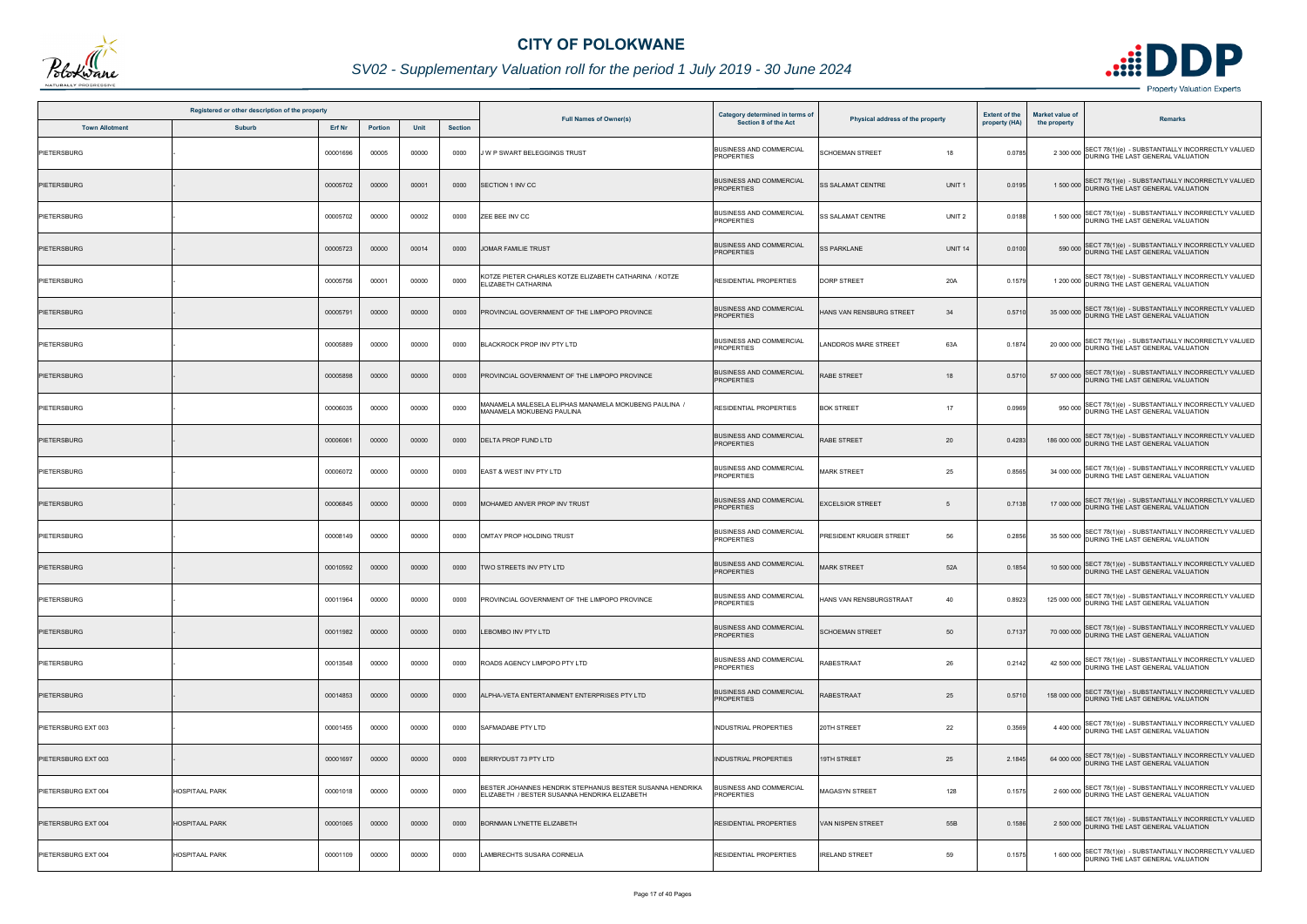

## *SV02 - Supplementary Valuation roll for the period 1 July 2019 - 30 June 2024*

|                       | Registered or other description of the property |          |         |       |                | <b>Full Names of Owner(s)</b>                                                                       | Category determined in terms of | Physical address of the property         | <b>Extent of the</b> | <b>Market value of</b> | <b>Remarks</b>                                                                                  |
|-----------------------|-------------------------------------------------|----------|---------|-------|----------------|-----------------------------------------------------------------------------------------------------|---------------------------------|------------------------------------------|----------------------|------------------------|-------------------------------------------------------------------------------------------------|
| <b>Town Allotment</b> | <b>Suburb</b>                                   | Erf Nr   | Portion | Unit  | <b>Section</b> |                                                                                                     | <b>Section 8 of the Act</b>     |                                          | property (HA)        | the property           |                                                                                                 |
| PIETERSBURG EXT 004   | <b>HOSPITAAL PARK</b>                           | 00001176 | 00000   | 00000 | 0000           | T BRIERS FAMILIE TRUST                                                                              | <b>RESIDENTIAL PROPERTIES</b>   | 85<br><b>KLEINEBERG STREET</b>           | 0.167                |                        | 1 400 000 SECT 78(1)(e) - SUBSTANTIALLY INCORRECTLY VALUED<br>DURING THE LAST GENERAL VALUATION |
| PIETERSBURG EXT 004   | <b>HOSPITAAL PARK</b>                           | 00001176 | 00001   | 00000 | 0000           | ERNST ILSE-MARIE                                                                                    | RESIDENTIAL PROPERTIES          | <b>KLEINEBERG STREET</b><br>85A          | 0.0739               |                        | 1 000 000 SECT 78(1)(e) - SUBSTANTIALLY INCORRECTLY VALUED                                      |
| PIETERSBURG EXT 004   | <b>HOSPITAAL PARK</b>                           | 00001217 | 00000   | 00000 | 0000           | <b>W DREYER TRUST</b>                                                                               | <b>RESIDENTIAL PROPERTIES</b>   | 83<br><b>JORISSEN STREET</b>             | 0.1586               |                        | 1 300 000 SECT 78(1)(e) - SUBSTANTIALLY INCORRECTLY VALUED                                      |
| PIETERSBURG EXT 004   | <b>HOSPITAAL PARK</b>                           | 00001523 | 00000   | 00000 | 0000           | (GANANE JOSEPH KHOLOFELO KGANANE JABULILE VICTORIA / KGANANE<br><b>JABULILE VICTORIA</b>            | RESIDENTIAL PROPERTIES          | 77<br>JORISSEN STREET                    | 0.1586               |                        | SECT 78(1)(e) - SUBSTANTIALLY INCORRECTLY VALUED<br>1 300 000 DURING THE LAST GENERAL VALUATION |
| PIETERSBURG EXT 006   |                                                 | 00001564 | 00000   | 00000 | 0000           | ENGELBRECHT ANNA ELIZABETH                                                                          | <b>RESIDENTIAL PROPERTIES</b>   | 93<br><b>GRIMBEEK STREET</b>             | 0.1573               |                        | 1 000 000 SECT 78(1)(e) - SUBSTANTIALLY INCORRECTLY VALUED<br>DURING THE LAST GENERAL VALUATION |
| PIETERSBURG EXT 008   |                                                 | 00002137 | 00000   | 00000 | 0000           | SUID-AFRIKAANSE SENTRALE KOOPERATIEWE GRAAN MPY LTD                                                 | <b>INDUSTRIAL PROPERTIES</b>    | 63<br><b>ANTIMOON STREET</b>             | 0.6246               |                        | 3 000 000 SECT 78(1)(e) - SUBSTANTIALLY INCORRECTLY VALUED<br>DURING THE LAST GENERAL VALUATION |
| PIETERSBURG EXT 008   |                                                 | 00002139 | 00000   | 00000 | 0000           | CLIFTON DUNES INV 393 PTY LTD                                                                       | <b>INDUSTRIAL PROPERTIES</b>    | 67<br><b>ANTIMOON STREET</b>             | 1.4902               |                        | 3 600 000 SECT 78(1)(e) - SUBSTANTIALLY INCORRECTLY VALUED                                      |
| PIETERSBURG EXT 008   |                                                 | 00002185 | 00000   | 00000 | 0000           | <b>VERENIGING YSTERBERG</b>                                                                         | <b>INDUSTRIAL PROPERTIES</b>    | <b>BULUWAYO STREET</b><br>84             | 0.3569               |                        | 350 000 SECT 78(1)(e) - SUBSTANTIALLY INCORRECTLY VALUED<br>DURING THE LAST GENERAL VALUATION   |
| PIETERSBURG EXT 008   |                                                 | 00005780 | 00000   | 00000 | 0000           | CLOVER SA PTY LTD                                                                                   | INDUSTRIAL PROPERTIES           | <b>FOSFAAT STREET</b><br>50              | 1.2492               |                        | 8 500 000 SECT 78(1)(e) - SUBSTANTIALLY INCORRECTLY VALUED                                      |
| PIETERSBURG EXT 009   |                                                 | 00002026 | 00000   | 00000 | 0000           | <b>BUSINESS PARTNERS LTD</b>                                                                        | <b>INDUSTRIAL PROPERTIES</b>    | 49<br><b>CORUNDUM STREET</b>             | 0.2974               |                        | 2 200 000 SECT 78(1)(e) - SUBSTANTIALLY INCORRECTLY VALUED<br>DURING THE LAST GENERAL VALUATION |
| PIETERSBURG EXT 009   |                                                 | 00002054 | 00000   | 00000 | 0000           | <b>BUSINESS PARTNERS LTD</b>                                                                        | <b>INDUSTRIAL PROPERTIES</b>    | <b>EMERALD STREET</b><br>45              | 0.2787               |                        | 2 100 000 SECT 78(1)(e) - SUBSTANTIALLY INCORRECTLY VALUED<br>DURING THE LAST GENERAL VALUATION |
| PIETERSBURG EXT 009   |                                                 | 00006002 | 00002   | 00000 | 0000           | STAND 6002 FUTURA CC                                                                                | <b>INDUSTRIAL PROPERTIES</b>    | <b>CORUNDUM STREET</b><br>45             | 0.3569               |                        | 3 700 000 SECT 78(1)(e) - SUBSTANTIALLY INCORRECTLY VALUED                                      |
| PIETERSBURG EXT 010   |                                                 | 00001976 | 00000   | 00000 | 0000           | SAFARI TAKSIDERMIE & LEERWERK PTY LTD                                                               | <b>INDUSTRIAL PROPERTIES</b>    | <b>YSTER STREET</b><br>12                | 0.2500               |                        | 1540 000 SECT 78(1)(e) - SUBSTANTIALLY INCORRECTLY VALUED<br>DURING THE LAST GENERAL VALUATION  |
| PIETERSBURG EXT 011   |                                                 | 00002344 | 00000   | 00000 | 0000           | KOCK JACOBA ALETTA CATHARINA DE KOCK KENNIE NICOLAAS DE / KOCK<br><b>KENNIE NICOLAAS DE</b>         | RESIDENTIAL PROPERTIES          | <b>MUNNIK AVENUE</b><br>49               | 0.1549               |                        | 1 600 000 SECT 78(1)(e) - SUBSTANTIALLY INCORRECTLY VALUED                                      |
| PIETERSBURG EXT 011   |                                                 | 00002354 | 00000   | 00000 | 0000           | SMIT HESTER SOPHIA                                                                                  | <b>RESIDENTIAL PROPERTIES</b>   | <b>HERCULES STREET</b><br>$\overline{4}$ | 0.1410               | 1 800 000              | SECT 78(1)(e) - SUBSTANTIALLY INCORRECTLY VALUED<br>DURING THE LAST GENERAL VALUATION           |
| PIETERSBURG EXT 011   |                                                 | 00002380 | 00000   | 00000 | 0000           | REPUBLIEK VAN SUID-AFRIKA                                                                           | RESIDENTIAL PROPERTIES          | 60<br><b>MUNNIK AVENUE</b>               | 0.1457               |                        | 1 400 000 SECT 78(1)(e) - SUBSTANTIALLY INCORRECTLY VALUED<br>DURING THE LAST GENERAL VALUATION |
| PIETERSBURG EXT 011   |                                                 | 00002408 | 00000   | 00000 | 0000           | OTTO MADELAINE OTTO JOHAN JACOBUS / OTTO JOHAN JACOBUS                                              | <b>RESIDENTIAL PROPERTIES</b>   | <b>CERES AVENUE</b><br>24                | 0.1444               |                        | SECT 78(1)(e) - SUBSTANTIALLY INCORRECTLY VALUED<br>1700 000 DURING THE LAST GENERAL VALUATION  |
| PIETERSBURG EXT 011   |                                                 | 00002409 | 00000   | 00000 | 0000           | VEIEDEMAN REINHARDT VICTOR WEIDEMANN LEONIE / WEIDEMANN<br>EONIE                                    | <b>RESIDENTIAL PROPERTIES</b>   | 26<br><b>CERES AVENUE</b>                | 0.1578               |                        | 2 000 000 SECT 78(1)(e) - SUBSTANTIALLY INCORRECTLY VALUED                                      |
| PIETERSBURG EXT 011   |                                                 | 00002410 | 00000   | 00000 | 0000           | IOUBERT MARTHA MARIA JOUBERT CORNELIUS JOHANNES / JOUBERT<br>CORNELIUS JOHANNES                     | RESIDENTIAL PROPERTIES          | <b>ADONIS STREET</b><br>11               | 0.1529               |                        | 1 800 000 SECT 78(1)(e) - SUBSTANTIALLY INCORRECTLY VALUED                                      |
| PIETERSBURG EXT 011   |                                                 | 00002424 | 00000   | 00000 | 0000           | <b>MALAN ROELINE</b>                                                                                | <b>RESIDENTIAL PROPERTIES</b>   | 36<br><b>GEMINI STREET</b>               | 0.1552               |                        | 1 600 000 SECT 78(1)(e) - SUBSTANTIALLY INCORRECTLY VALUED                                      |
| PIETERSBURG EXT 011   |                                                 | 00002431 | 00000   | 00000 | 0000           | PRETORIA DIOCESAN TRUSTEES                                                                          | <b>RESIDENTIAL PROPERTIES</b>   | <b>GEMINI STREET</b><br>22               | 0.1479               |                        | 1 200 000 SECT 78(1)(e) - SUBSTANTIALLY INCORRECTLY VALUED                                      |
| PIETERSBURG EXT 011   |                                                 | 00002445 | 00000   | 00000 | 0000           | MONYEPAO NGWAKO JOHN MONYEPAO MORAKOANE MONICCA /<br>MONYEPAO MORAKOANE MONICCA                     | RESIDENTIAL PROPERTIES          | JUNO AVENUE<br>25                        | 0.1768               |                        | 1 800 000 SECT 78(1)(e) - SUBSTANTIALLY INCORRECTLY VALUED                                      |
| PIETERSBURG EXT 011   |                                                 | 00002450 | 00000   | 00000 | 0000           | MERWE SUSANNA JOSINA VAN DER MERWE BAREND CHRISTOFFEL VAN<br>DER / MERWE BAREND CHRISTOFFEL VAN DER | <b>ESIDENTIAL PROPERTIES</b>    | JUPITER AVENUE<br>28                     | 0.1481               |                        | 1400 000 SECT 78(1)(e) - SUBSTANTIALLY INCORRECTLY VALUED<br>DURING THE LAST GENERAL VALUATION  |

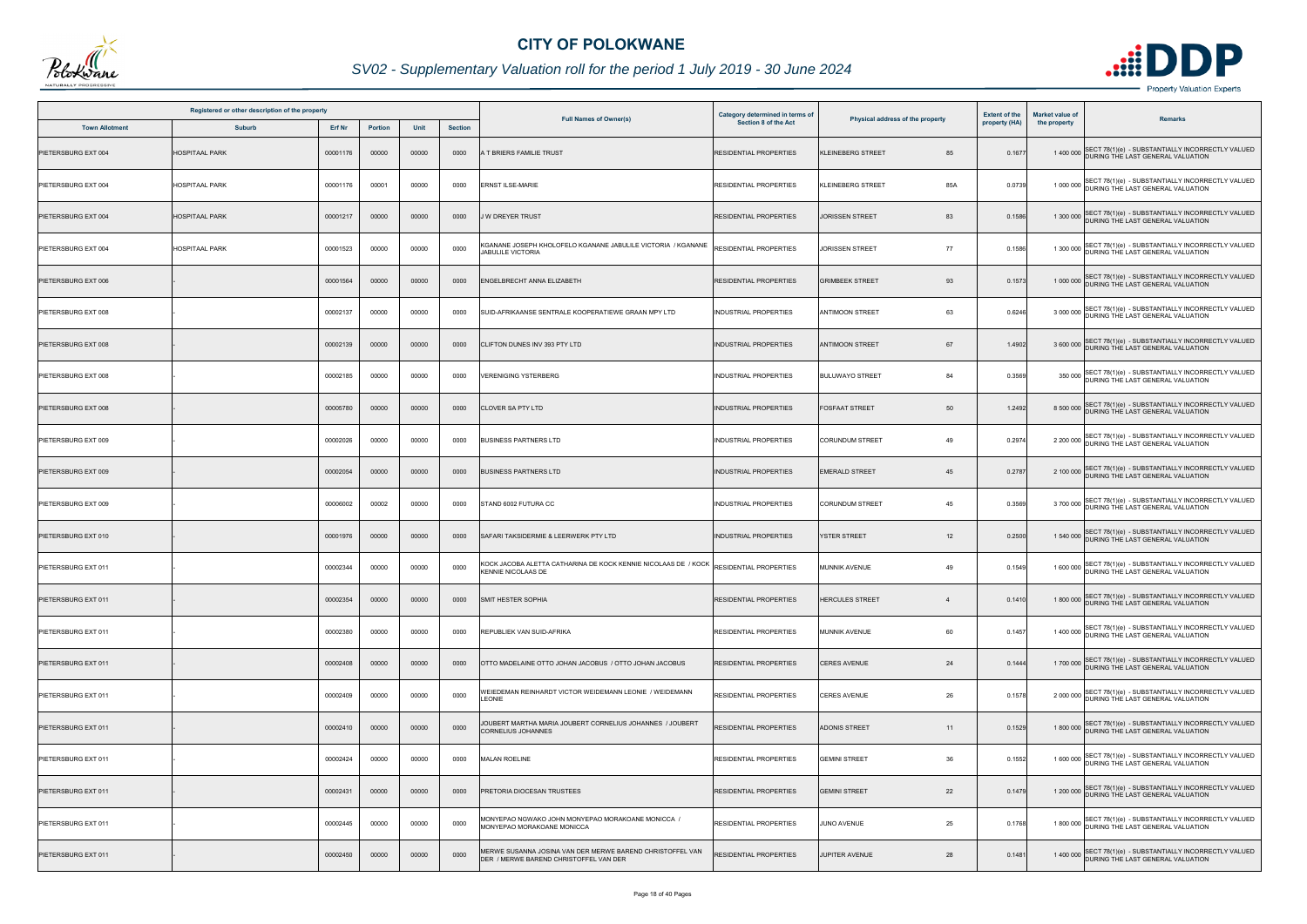

## *SV02 - Supplementary Valuation roll for the period 1 July 2019 - 30 June 2024*

|                       | Registered or other description of the property |          |                |       |                |                                                                                                      | Category determined in terms of |                                        | <b>Extent of the</b> | <b>Market value of</b> |                                                                                                 |
|-----------------------|-------------------------------------------------|----------|----------------|-------|----------------|------------------------------------------------------------------------------------------------------|---------------------------------|----------------------------------------|----------------------|------------------------|-------------------------------------------------------------------------------------------------|
| <b>Town Allotment</b> | <b>Suburb</b>                                   | Erf Nr   | <b>Portion</b> | Unit  | <b>Section</b> | <b>Full Names of Owner(s)</b>                                                                        | Section 8 of the Act            | Physical address of the property       | property (HA)        | the property           | Remarks                                                                                         |
| PIETERSBURG EXT 011   |                                                 | 00002451 | 00000          | 00000 | 0000           | RIBEIRO RONALDO JOSE SALDANHA                                                                        | <b>RESIDENTIAL PROPERTIES</b>   | JUPITER AVENUE<br>30                   | 0.1481               |                        | SECT 78(1)(e) - SUBSTANTIALLY INCORRECTLY VALUED<br>1 600 000 DURING THE LAST GENERAL VALUATION |
| PIETERSBURG EXT 011   |                                                 | 00002453 | 00000          | 00000 | 0000           | <b>BOTHA DEREK GERHARD</b>                                                                           | <b>RESIDENTIAL PROPERTIES</b>   | 66<br><b>MUNNIK AVENUE</b>             | 0.061                |                        | 1 100 000 SECT 78(1)(e) - SUBSTANTIALLY INCORRECTLY VALUED                                      |
| PIETERSBURG EXT 011   |                                                 | 00002454 | 00000          | 00000 | 0000           | RIKHOTSO ZANELE CAROL RIKHOTSO GIYANI BRIAN / RIKHOTSO GIYANI<br><b>BRIAN</b>                        | RESIDENTIAL PROPERTIES          | <b>JUNO AVENUE</b><br>23               | 0.1580               |                        | 1 700 000 SECT 78(1)(e) - SUBSTANTIALLY INCORRECTLY VALUED                                      |
| PIETERSBURG EXT 011   |                                                 | 00002460 | 00000          | 00000 | 0000           | (HOSA MILOVAN RHULANI                                                                                | <b>RESIDENTIAL PROPERTIES</b>   | <b>JUNO AVENUE</b><br>$\overline{7}$   | 0.1481               |                        | 1400 000 SECT 78(1)(e) - SUBSTANTIALLY INCORRECTLY VALUED                                       |
| PIETERSBURG EXT 011   |                                                 | 00002479 | 00000          | 00000 | 0000           | RAMPHELE CHRISTINE MORONGOE                                                                          | <b>RESIDENTIAL PROPERTIES</b>   | 33<br><b>ORION AVENUE</b>              | 0.1481               |                        | 1 400 000 SECT 78(1)(e) - SUBSTANTIALLY INCORRECTLY VALUED<br>DURING THE LAST GENERAL VALUATION |
| PIETERSBURG EXT 011   |                                                 | 00002487 | 00000          | 00000 | 0000           | NGELBRECHT LESLIE CHARLES ENGELBRECHT MELISSA / ENGELBRECHT RESIDENTIAL PROPERTIES<br><b>MELISSA</b> |                                 | <b>JUNO AVENUE</b><br>38               | 0.0801               |                        | 1 600 000 SECT 78(1)(e) - SUBSTANTIALLY INCORRECTLY VALUED                                      |
| PIETERSBURG EXT 011   |                                                 | 00002497 | 00000          | 00000 | 0000           | MODIBA KHUNNY DORCAS                                                                                 | <b>RESIDENTIAL PROPERTIES</b>   | ORION AVENUE<br>9                      | 0.1481               |                        | 2 300 000 SECT 78(1)(e) - SUBSTANTIALLY INCORRECTLY VALUED                                      |
| PIETERSBURG EXT 011   |                                                 | 00002505 | 00000          | 00000 | 0000           | <b>MOKGAPA CHUENE SALOME MOKGAPA PHUTI GODFREY / MOKGAPA PHUTI</b><br><b>GODFREY</b>                 | <b>RESIDENTIAL PROPERTIES</b>   | <b>JUNO AVENUE</b>                     | 0.148                |                        | SECT 78(1)(e) - SUBSTANTIALLY INCORRECTLY VALUED<br>1 800 000 DURING THE LAST GENERAL VALUATION |
| PIETERSBURG EXT 011   |                                                 | 00002510 | 00000          | 00000 | 0000           | <b>BARNARD ELMO BAREND</b>                                                                           | <b>RESIDENTIAL PROPERTIES</b>   | <b>JUNO AVENUE</b><br>18               | 0.148                |                        | 1 600 000 SECT 78(1)(e) - SUBSTANTIALLY INCORRECTLY VALUED                                      |
| PIETERSBURG EXT 011   |                                                 | 00002528 | 00000          | 00000 | 0000           | MMOLA STEPHEN MATOME MMOLA MOTLAGO MAGGIE / MMOLA MOTLAGO<br><b>AAGGIE</b>                           | RESIDENTIAL PROPERTIES          | <b>EKWATOR AVENUE</b>                  | 0.1618               |                        | 1700 000 SECT 78(1)(e) - SUBSTANTIALLY INCORRECTLY VALUED<br>DURING THE LAST GENERAL VALUATION  |
| PIETERSBURG EXT 011   |                                                 | 00002557 | 00000          | 00000 | 0000           | POLOKWANE LOCAL MUNICIPALITY                                                                         | RESIDENTIAL PROPERTIES          | <b>CORONA AVENUE</b><br>$\mathbf{Q}$   | 0.0777               |                        | 370 000 SECT 78(1)(e) - SUBSTANTIALLY INCORRECTLY VALUED<br>DURING THE LAST GENERAL VALUATION   |
| PIETERSBURG EXT 011   |                                                 | 00002581 | 00000          | 00000 | 0000           | MABONA LESETJA GODLEY                                                                                | <b>RESIDENTIAL PROPERTIES</b>   | <b>TAURIUS AVENUE</b><br>19            | 0.1575               |                        | 2 900 000 SECT 78(1)(e) - SUBSTANTIALLY INCORRECTLY VALUED                                      |
| PIETERSBURG EXT 011   |                                                 | 00002616 | 00000          | 00000 | 0000           | REINCAR TRUST                                                                                        | RESIDENTIAL PROPERTIES          | TAURIUS AVENUE<br>30                   | 0.1316               |                        | 2 500 000 SECT 78(1)(e) - SUBSTANTIALLY INCORRECTLY VALUED                                      |
| PIETERSBURG EXT 011   |                                                 | 00002645 | 00001          | 00000 | 0000           | MAKGOPA MATOME SAMUEL MAKGOPA MMAKOMA PRISCILLA / MAKGOPA<br>MMAKOMA PRISCILLA                       | <b>RESIDENTIAL PROPERTIES</b>   | <b>POLARISLAAN</b><br>15               | 0.0728               |                        | 1400 000 SECT 78(1)(e) - SUBSTANTIALLY INCORRECTLY VALUED                                       |
| PIETERSBURG EXT 011   |                                                 | 00002650 | 00000          | 00000 | 0000           | RAPHAHLELO MORUBULA CONSTANCE RAPHAHLELO MOLOKO PATRICK<br>RAPHAHLELO MOLOKO PATRICK                 | RESIDENTIAL PROPERTIES          | POLARIS AVENUE<br>5                    | 0.1481               |                        | SECT 78(1)(e) - SUBSTANTIALLY INCORRECTLY VALUED<br>2400 000 DURING THE LAST GENERAL VALUATION  |
| PIETERSBURG EXT 011   |                                                 | 00003095 | 00003          | 00000 | 0000           | BUDDINGTRADE 189 PTY LTD                                                                             | <b>RESIDENTIAL PROPERTIES</b>   | <b>SIRIUS STREET</b><br>11             | 0.3000               |                        | 4 500 000 SECT 78(1)(e) - SUBSTANTIALLY INCORRECTLY VALUED                                      |
| PIETERSBURG EXT 011   |                                                 | 00003266 | 00000          | 00000 | 0000           | NEIJS EDUARD OTTO DE                                                                                 | <b>RESIDENTIAL PROPERTIES</b>   | <b>FLAMINGO AVENUE</b><br>12           | 0.0975               |                        | 1 400 000 SECT 78(1)(e) - SUBSTANTIALLY INCORRECTLY VALUED<br>DURING THE LAST GENERAL VALUATION |
| PIETERSBURG EXT 011   |                                                 | 00003515 | 00000          | 00000 | 0000           | PEPLER ISEBEL                                                                                        | <b>RESIDENTIAL PROPERTIES</b>   | <b>TSESEBE AVENUE</b><br>16            | 0.1013               |                        | 1 050 000 SECT 78(1)(e) - SUBSTANTIALLY INCORRECTLY VALUED<br>DURING THE LAST GENERAL VALUATION |
| PIETERSBURG EXT 011   |                                                 | 00003748 | 00000          | 00000 | 0000           | <b>GILFILLAN CASPER</b>                                                                              | <b>RESIDENTIAL PROPERTIES</b>   | <b>BEKKER STREET</b><br>$\overline{7}$ | 0.1013               |                        | 1 550 000 SECT 78(1)(e) - SUBSTANTIALLY INCORRECTLY VALUED                                      |
| PIETERSBURG EXT 011   |                                                 | 00003771 | 00000          | 00000 | 0000           | MONYELA SEKITLA ANNAH                                                                                | <b>RESIDENTIAL PROPERTIES</b>   | 278<br><b>MARSHALL STREET</b>          | 0.1013               |                        | 710 000 SECT 78(1)(e) - SUBSTANTIALLY INCORRECTLY VALUED<br>DURING THE LAST GENERAL VALUATION   |
| PIETERSBURG EXT 011   |                                                 | 00003805 | 00000          | 00000 | 0000           | NTSHAVHENI KHUMBUDZO PHOPHI SILENCE                                                                  | <b>RESIDENTIAL PROPERTIES</b>   | 93<br>MC DONALD AVENUE                 | 0.1013               |                        | 1 300 000 SECT 78(1)(e) - SUBSTANTIALLY INCORRECTLY VALUED                                      |
| PIETERSBURG EXT 011   |                                                 | 00003931 | 00000          | 00000 | 0000           | PROCOST & ASSOCIATES CC                                                                              | <b>RESIDENTIAL PROPERTIES</b>   | <b>MARSHALL STREET</b><br>364          | 0.0994               |                        | 660 000 SECT 78(1)(e) - SUBSTANTIALLY INCORRECTLY VALUED                                        |
| PIETERSBURG EXT 011   |                                                 | 00003963 | 00000          | 00000 | 0000           | LAMOLA THABO MAURICE LAMOLA FANISA LYDIA / LAMOLA FANISA LYDIA                                       | <b>RESIDENTIAL PROPERTIES</b>   | MARSHALL STREET<br>400                 | 0.1013               |                        | SECT 78(1)(e) - SUBSTANTIALLY INCORRECTLY VALUED<br>1 200 000 DURING THE LAST GENERAL VALUATION |

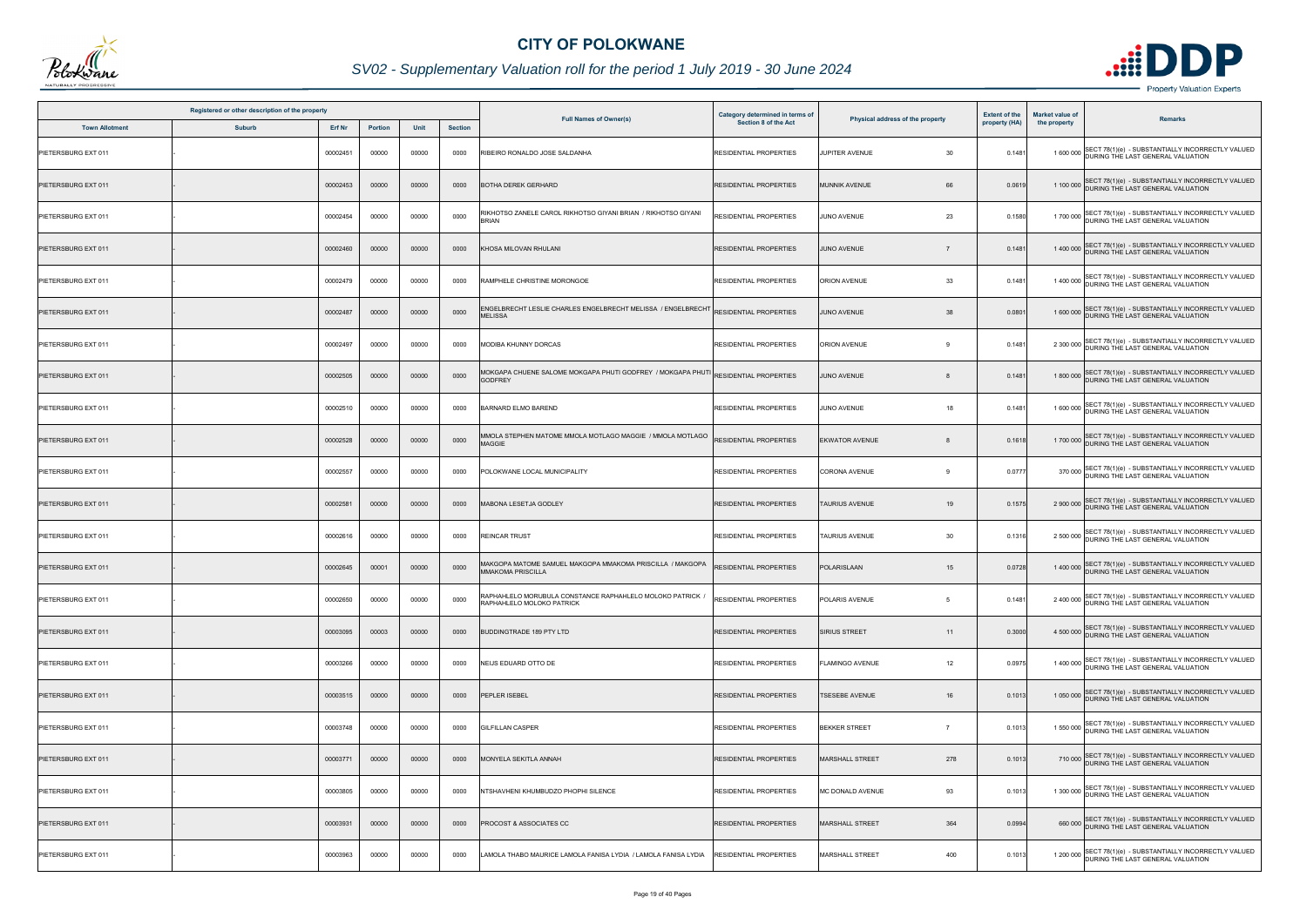

## *SV02 - Supplementary Valuation roll for the period 1 July 2019 - 30 June 2024*

| Registered or other description of the property |               |          |         |       |                |                                                                                        | Category determined in terms of                     |                                        | <b>Extent of the</b> | <b>Market value of</b> | <b>Remarks</b>                                                                                  |
|-------------------------------------------------|---------------|----------|---------|-------|----------------|----------------------------------------------------------------------------------------|-----------------------------------------------------|----------------------------------------|----------------------|------------------------|-------------------------------------------------------------------------------------------------|
| <b>Town Allotment</b>                           | <b>Suburb</b> | Erf Nr   | Portion | Unit  | <b>Section</b> | <b>Full Names of Owner(s)</b>                                                          | Section 8 of the Act                                | Physical address of the property       | property (HA)        | the property           |                                                                                                 |
| PIETERSBURG EXT 011                             |               | 00004015 | 00000   | 00001 | 0000           | GROENEWALD CHARLOTTE / GROENEWALD BERNHARDUS CHRISTOFFEL                               | RESIDENTIAL PROPERTIES                              | UNIT <sub>1</sub><br><b>SS CHINICK</b> | 0.0148               | 810 000                | SECT 78(1)(a) - INCORRECTLY OMITTED FROM THE<br><b>VALUATION ROLL</b>                           |
| PIETERSBURG EXT 011                             |               | 00004047 | 00000   | 00000 | 0000           | ENSLIN HENDRIK STEFANUS                                                                | RESIDENTIAL PROPERTIES                              | <b>KIEPERSOL AVENUE</b><br>17          | 0.1216               |                        | 1 500 000 SECT 78(1)(e) - SUBSTANTIALLY INCORRECTLY VALUED<br>DURING THE LAST GENERAL VALUATION |
| PIETERSBURG EXT 011                             |               | 00004087 | 00000   | 00000 | 0000           | LOPPER MARGARETHA JACOBA & KLOPPER GEORGE / KLOPPER<br><b>GEORGE</b>                   | <b>BUSINESS AND COMMERCIAL</b><br><b>PROPERTIES</b> | <b>KREMETART STREET</b><br>11          | 0.1013               |                        | 1 200 000 SECT 78(1)(g) - OF WHICH THE CATEGORY HAS CHANGED                                     |
| PIETERSBURG EXT 011                             |               | 00004418 | 00000   | 00000 | 0000           | LEE ELSABE / LEE CHRISTIAAN BREYTENBACH                                                | RESIDENTIAL PROPERTIES                              | 55<br><b>KAREE AVENUE</b>              | 0.0973               |                        | 900 000 SECT 78(1)(e) - SUBSTANTIALLY INCORRECTLY VALUED<br>DURING THE LAST GENERAL VALUATION   |
| PIETERSBURG EXT 011                             |               | 00004418 | 00001   | 00000 | 0000           | NEL ABRAHAM JOHANNES HENDRIK                                                           | <b>RESIDENTIAL PROPERTIES</b>                       | 55A<br><b>KAREE AVENUE</b>             | 0.0612               |                        | 900 000 SECT 78(1)(e) - SUBSTANTIALLY INCORRECTLY VALUED<br>DURING THE LAST GENERAL VALUATION   |
| PIETERSBURG EXT 011                             |               | 00004708 | 00000   | 00000 | 0000           | CHIHOTA MEMORY CHIHOTA KENNEDY / CHIHOTA KENNEDY                                       | <b>RESIDENTIAL PROPERTIES</b>                       | 23<br>MC DONALD AVENUE                 | 0.1013               |                        | SECT 78(1)(e) - SUBSTANTIALLY INCORRECTLY VALUED<br>1 000 000 DURING THE LAST GENERAL VALUATION |
| PIETERSBURG EXT 011                             |               | 00004747 | 00000   | 00000 | 0000           | SANDERS MELANIE LEE                                                                    | <b>RESIDENTIAL PROPERTIES</b>                       | 31<br>PROTEA AVENUE                    | 0.1126               |                        | 1 300 000 SECT 78(1)(e) - SUBSTANTIALLY INCORRECTLY VALUED                                      |
| PIETERSBURG EXT 011                             |               | 00004762 | 00000   | 00000 | 0000           | PHOKANE MACHAKA ROBIE                                                                  | <b>RESIDENTIAL PROPERTIES</b>                       | <b>ERASMUS STREET</b><br>92            | 0.0488               |                        | 1 050 000 SECT 78(1)(e) - SUBSTANTIALLY INCORRECTLY VALUED                                      |
| PIETERSBURG EXT 011                             |               | 00004788 | 00000   | 00000 | 0000           | TLEANA MATSOBANE FRANS TLEANA MOKGADI MAGDELINE / TLEANA<br><b>MOKGADI MAGDELINE</b>   | RESIDENTIAL PROPERTIES                              | <b>ERASMUS STREET</b><br>154           | 0.1013               |                        | 1 700 000 SECT 78(1)(e) - SUBSTANTIALLY INCORRECTLY VALUED                                      |
| PIETERSBURG EXT 011                             |               | 00005107 | 00000   | 00000 | 0000           | DLAMINI SYLVIA LUNGILE LANTSINI KHAZIMULA KHABONINA                                    | <b>RESIDENTIAL PROPERTIES</b>                       | <b>COHEN STREET</b><br>5               | 0.1013               |                        | 1 500 000 SECT 78(1)(e) - SUBSTANTIALLY INCORRECTLY VALUED<br>DURING THE LAST GENERAL VALUATION |
| PIETERSBURG EXT 011                             |               | 00005282 | 00000   | 00000 | 0000           | THOSAGO NKEKE DAMARIS                                                                  | <b>RESIDENTIAL PROPERTIES</b>                       | MC DONALD AVENUE<br>22                 | 0.1013               |                        | 1 300 000 SECT 78(1)(e) - SUBSTANTIALLY INCORRECTLY VALUED<br>DURING THE LAST GENERAL VALUATION |
| PIETERSBURG EXT 011                             |               | 00006140 | 00025   | 00000 | 0000           | PHOSA MOEKETSI FRIORDER                                                                | <b>RESIDENTIAL PROPERTIES</b>                       | 56<br>MC DONALD AVENUE                 | 0.0987               |                        | 1 000 000 SECT 78(1)(e) - SUBSTANTIALLY INCORRECTLY VALUED<br>DURING THE LAST GENERAL VALUATION |
| PIETERSBURG EXT 011                             |               | 00006416 | 00002   | 00000 | 0000           | PIETERSBURG/POLOKWANE OORGANGSRAAD                                                     | <b>RESIDENTIAL PROPERTIES</b>                       | <b>ERASMUS STREET</b><br>123           | 0.0300               |                        | 1 200 000 SECT 78(1)(e) - SUBSTANTIALLY INCORRECTLY VALUED<br>DURING THE LAST GENERAL VALUATION |
| PIETERSBURG EXT 011                             |               | 00006438 | 00000   | 00000 | 0000           | PIETERSBURG/POLOKWANE PLAASLIKE OORGANGSRAAD                                           | RESIDENTIAL PROPERTIES                              | <b>GRIMMSTRAAT</b>                     | 0.3064               |                        | 150 000 SECT 78(1)(e) - SUBSTANTIALLY INCORRECTLY VALUED<br>DURING THE LAST GENERAL VALUATION   |
| PIETERSBURG EXT 011                             |               | 00006469 | 00039   | 00000 | 0000           | LAMOLA CHUENE MARILYN                                                                  | <b>RESIDENTIAL PROPERTIES</b>                       | STRELITZIA STREET<br>36                | 0.0600               |                        | SECT 78(1)(e) - SUBSTANTIALLY INCORRECTLY VALUED<br>680 000 DURING THE LAST GENERAL VALUATION   |
| PIETERSBURG EXT 011                             |               | 00006469 | 00040   | 00000 | 0000           | RAMAHLO MATLHODI                                                                       | <b>RESIDENTIAL PROPERTIES</b>                       | <b>STRELITZIA STREET</b><br>34         | 0.0600               |                        | 580 000 SECT 78(1)(e) - SUBSTANTIALLY INCORRECTLY VALUED<br>DURING THE LAST GENERAL VALUATION   |
| PIETERSBURG EXT 011                             |               | 00006469 | 00041   | 00000 | 0000           | MATANE MPHAHLELE FAMILY TRUST                                                          | <b>RESIDENTIAL PROPERTIES</b>                       | <b>STRELITZIA STREET</b><br>24         | 0.0582               |                        | SECT 78(1)(e) - SUBSTANTIALLY INCORRECTLY VALUED<br>1 500 000 DURING THE LAST GENERAL VALUATION |
| PIETERSBURG EXT 011                             |               | 00006469 | 00048   | 00000 | 0000           | SEGOOA RASEROGOLE FIONA SEGOOA RAMOKONE WALTER / SEGOOA<br>RAMOKONE WALTER             | RESIDENTIAL PROPERTIES                              | <b>STRELITZIA STREET</b><br>10         | 0.0998               |                        | 1 600 000 SECT 78(1)(e) - SUBSTANTIALLY INCORRECTLY VALUED                                      |
| PIETERSBURG EXT 011                             |               | 00006469 | 00146   | 00000 | 0000           | MAGAGANE MAMOLEWA JULIUS MAGAGANE KGAUGELO PAULINAH /<br>MAGAGANE KGAUGELO PAULINAH    | RESIDENTIAL PROPERTIES                              | <b>STRELITZIA STREET</b><br>31         | 0.0630               |                        | 1 300 000 SECT 78(1)(e) - SUBSTANTIALLY INCORRECTLY VALUED                                      |
| PIETERSBURG EXT 011                             |               | 00006469 | 00151   | 00000 | 0000           | SITHOLE WENDY BOBY ZOLA SITHOLE SELLO LEVY / SITHOLE SELLO LEVY RESIDENTIAL PROPERTIES |                                                     | 139<br>DE WET DRIVE                    | 0.0582               |                        | 730 000 SECT 78(1)(e) - SUBSTANTIALLY INCORRECTLY VALUED<br>DURING THE LAST GENERAL VALUATION   |
| PIETERSBURG EXT 011                             |               | 00006469 | 00158   | 00000 | 0000           | MAHLO MASODI CATHRINE SOPHY                                                            | <b>RESIDENTIAL PROPERTIES</b>                       | 134<br><b>BOSHOFF STREET</b>           | 0.0551               |                        | 1 300 000 SECT 78(1)(e) - SUBSTANTIALLY INCORRECTLY VALUED                                      |
| PIETERSBURG EXT 011                             |               | 00006470 | 00072   | 00000 | 0000           | MOTHEMI DIRA JONAS MOTHEMI SEAKI WELHEMINAH / MOTHEMI SEAKI<br>WELHEMINAH              | RESIDENTIAL PROPERTIES                              | <b>MOKGAPA STREET</b><br>50            | 0.0600               |                        | 500 000 SECT 78(1)(e) - SUBSTANTIALLY INCORRECTLY VALUED<br>DURING THE LAST GENERAL VALUATION   |
| PIETERSBURG EXT 011                             |               | 00006470 | 00167   | 00000 | 0000           | MOLOTO MAKGABO ENOS MOLOTO MAMATLAKWE ROSINA / MOLOTO<br>MAMATLAKWE ROSINA             | RESIDENTIAL PROPERTIES                              | <b>MOKGAPA STREET</b><br>17            | 0.0600               |                        | SECT 78(1)(e) - SUBSTANTIALLY INCORRECTLY VALUED<br>1 200 000 DURING THE LAST GENERAL VALUATION |

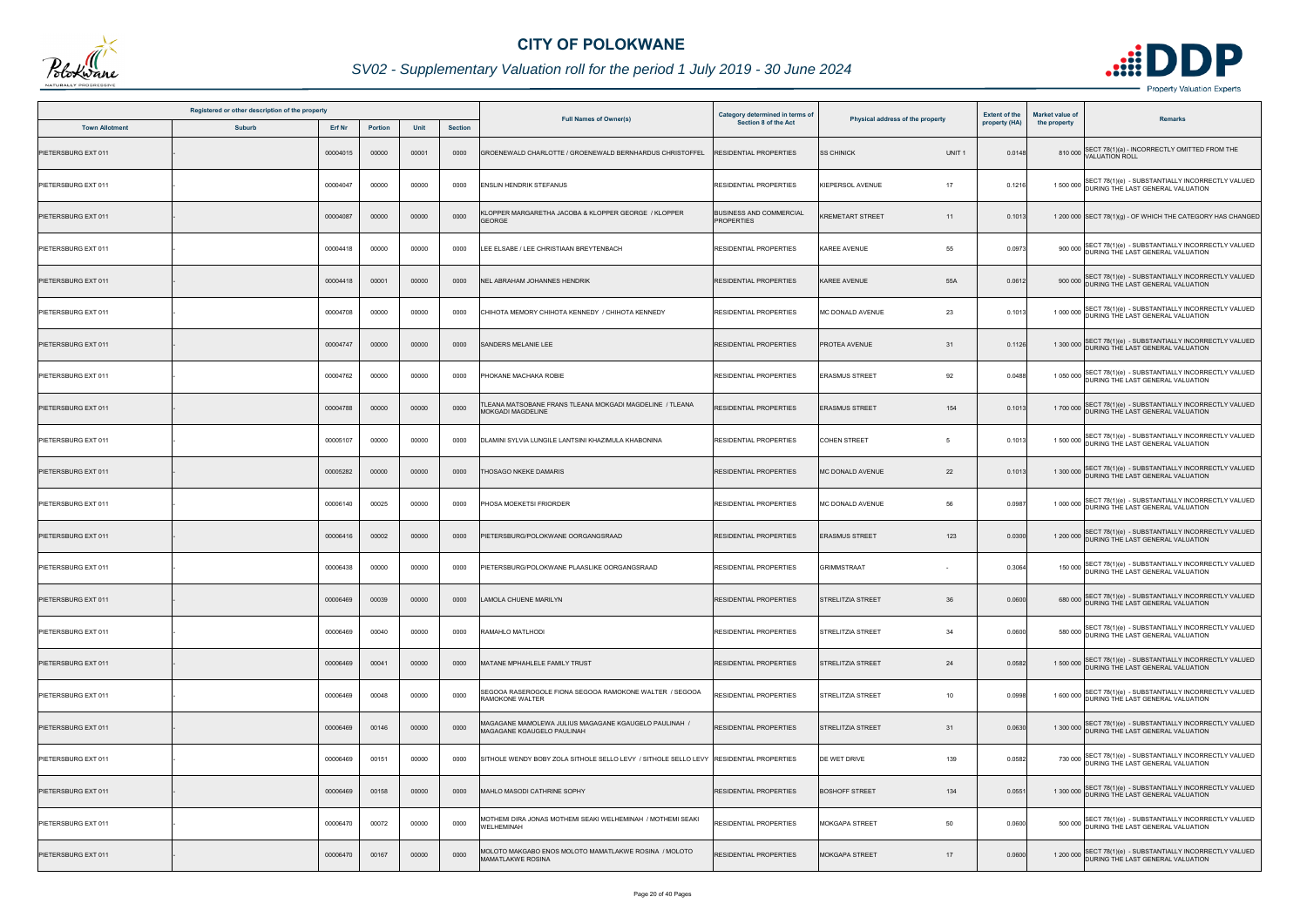

## *SV02 - Supplementary Valuation roll for the period 1 July 2019 - 30 June 2024*

| Registered or other description of the property |               |          |                |       |                |                                                                                            | Category determined in terms of                     |                                      | <b>Extent of the</b> | <b>Market value of</b> |                                                                                                  |
|-------------------------------------------------|---------------|----------|----------------|-------|----------------|--------------------------------------------------------------------------------------------|-----------------------------------------------------|--------------------------------------|----------------------|------------------------|--------------------------------------------------------------------------------------------------|
| <b>Town Allotment</b>                           | <b>Suburb</b> | Erf Nr   | <b>Portion</b> | Unit  | <b>Section</b> | <b>Full Names of Owner(s)</b>                                                              | Section 8 of the Act                                | Physical address of the property     | property (HA)        | the property           | <b>Remarks</b>                                                                                   |
| PIETERSBURG EXT 011                             |               | 00006470 | 00170          | 00000 | 0000           | MAMATSHELE REFILWE LESEGO BOITUMELO MAMATSHELE THABISO<br>JAMES / MAMATSHELE THABISO JAMES | RESIDENTIAL PROPERTIES                              | <b>MOKGAPA STREET</b><br>11          | 0.0600               |                        | 1 300 000 SECT 78(1)(e) - SUBSTANTIALLY INCORRECTLY VALUED                                       |
| PIETERSBURG EXT 011                             |               | 00006470 | 00324          | 00000 | 0000           | <b>MABILU LETLAPA CORDELIA</b>                                                             | <b>RESIDENTIAL PROPERTIES</b>                       | 404<br><b>SUID STREET</b>            | 0.0600               |                        | 600 000 SECT 78(1)(e) - SUBSTANTIALLY INCORRECTLY VALUED<br>DURING THE LAST GENERAL VALUATION    |
| PIETERSBURG EXT 011                             |               | 00006470 | 00328          | 00000 | 0000           | MAGORO MAKALELA PETRUS                                                                     | <b>RESIDENTIAL PROPERTIES</b>                       | <b>WISTERIA STREET</b><br>-6         | 0.0600               |                        | 600 000 SECT 78(1)(e) - SUBSTANTIALLY INCORRECTLY VALUED<br>DURING THE LAST GENERAL VALUATION    |
| PIETERSBURG EXT 011                             |               | 00006470 | 00340          | 00000 | 0000           | MOODLEY DARPANA MOODLEY KARTHIGASEN / MOODLEY KARTHIGASEN                                  | <b>RESIDENTIAL PROPERTIES</b>                       | <b>MOSU STREET</b><br>$\overline{4}$ | 0.0610               |                        | 670 000 SECT 78(1)(e) - SUBSTANTIALLY INCORRECTLY VALUED                                         |
| PIETERSBURG EXT 011                             |               | 00006470 | 00428          | 00000 | 0000           | MABOTHA MAMSHASHE HARRY                                                                    | RESIDENTIAL PROPERTIES                              | <b>BOSHOFF STREET</b><br>141         | 0.0600               |                        | 1 560 000 SECT 78(1)(e) - SUBSTANTIALLY INCORRECTLY VALUED<br>DURING THE LAST GENERAL VALUATION  |
| PIETERSBURG EXT 011                             |               | 00006470 | 00496          | 00000 | 0000           | CHUENE RAESETJA HOPE                                                                       | <b>RESIDENTIAL PROPERTIES</b>                       | <b>SOUR PLUM CRESCENT</b><br>11      | 0.0570               |                        | 1 300 000 SECT 78(1)(e) - SUBSTANTIALLY INCORRECTLY VALUED                                       |
| PIETERSBURG EXT 011                             |               | 00023177 | 00000          | 00000 | 0000           | PROVINCIAL GOVERNMENT OF LIMPOPO                                                           | <b>RESIDENTIAL PROPERTIES</b>                       | <b>GEMINISTRAAT</b>                  | 3.6008               |                        | SECT 78(1)(e) - SUBSTANTIALLY INCORRECTLY VALUED<br>21 700 000 DURING THE LAST GENERAL VALUATION |
| PIETERSBURG EXT 013                             |               | 00002209 | 00000          | 00000 | 0000           | <b>LANATUS INV PTY LTD</b>                                                                 | <b>INDUSTRIAL PROPERTIES</b>                        | 23<br><b>SAPPHIRE STREET</b>         | 0.5047               |                        | 5 700 000 SECT 78(1)(e) - SUBSTANTIALLY INCORRECTLY VALUED                                       |
| PIETERSBURG EXT 013                             |               | 00002259 | 00000          | 00000 | 0000           | RABE BOUERS & LOODGIETERS PTY LTD                                                          | INDUSTRIAL PROPERTIES                               | <b>MANGAAN STREET</b><br>16          | 0.2842               |                        | 2 300 000 SECT 78(1)(e) - SUBSTANTIALLY INCORRECTLY VALUED                                       |
| PIETERSBURG EXT 013                             |               | 00005697 | 00001          | 00000 | 0000           | MYYZ PROP INV 185 PTY LTD                                                                  | <b>BUSINESS AND COMMERCIAL</b><br><b>PROPERTIES</b> | <b>GRANIET STREET</b><br>45          | 0.1645               |                        | 1 700 000 SECT 78(1)(e) - SUBSTANTIALLY INCORRECTLY VALUED                                       |
| PIETERSBURG EXT 013                             |               | 00005697 | 00017          | 00000 | 0000           | <b>MOHAMED FAZILA</b>                                                                      | INDUSTRIAL PROPERTIES                               | 39<br><b>GRANIET STREET</b>          | 0.2694               |                        | 2 100 000 SECT 78(1)(e) - SUBSTANTIALLY INCORRECTLY VALUED                                       |
| PIETERSBURG EXT 013                             |               | 00005714 | 00002          | 00000 | 0000           | <b>BANNELL PROP TRUST</b>                                                                  | <b>INDUSTRIAL PROPERTIES</b>                        | <b>NIKKEL STREET</b><br>41           | 0.4266               |                        | 3 400 000 SECT 78(1)(e) - SUBSTANTIALLY INCORRECTLY VALUED                                       |
| PIETERSBURG EXT 015                             |               | 00005800 | 00000          | 00000 | 0000           | AMIDADA TRADING PTY LTD                                                                    | <b>BUSINESS AND COMMERCIAL</b><br><b>PROPERTIES</b> | <b>PIETERSBURG</b><br>5800           | 0.0522               |                        | SECT 78(1)(e) - SUBSTANTIALLY INCORRECTLY VALUED<br>3 000 000 DURING THE LAST GENERAL VALUATION  |
| PIETERSBURG EXT 015                             |               | 00005804 | 00000          | 00000 | 0000           | AMIDADA TRADING PTY LTD                                                                    | <b>BUSINESS AND COMMERCIAL</b><br><b>PROPERTIES</b> | <b>PIETERSBURG</b><br>5804           | 0.0298               |                        | 2 500 000 SECT 78(1)(e) - SUBSTANTIALLY INCORRECTLY VALUED                                       |
| PIETERSBURG EXT 015                             |               | 00005806 | 00000          | 00000 | 0000           | SAKOOR SINKANDER ISMAIL                                                                    | <b>BUSINESS AND COMMERCIAL</b><br><b>PROPERTIES</b> | PIETERSBURG<br>5806                  | 0.0155               |                        | SECT 78(1)(e) - SUBSTANTIALLY INCORRECTLY VALUED<br>1 100 000 DURING THE LAST GENERAL VALUATION  |
| PIETERSBURG EXT 015                             |               | 00005810 | 00000          | 00000 | 0000           | DULLABH NIROOBHEN GOVAN                                                                    | <b>BUSINESS AND COMMERCIAL</b><br><b>PROPERTIES</b> | <b>PIETERSBURG</b><br>5810           | 0.0115               |                        | 700 000 SECT 78(1)(e) - SUBSTANTIALLY INCORRECTLY VALUED<br>DURING THE LAST GENERAL VALUATION    |
| PIETERSBURG EXT 015                             |               | 00005812 | 00000          | 00000 | 0000           | RIMCAR PTY LTD                                                                             | <b>BUSINESS AND COMMERCIAL</b><br>PROPERTIES        | <b>PIETERSBURG</b><br>5812           | 0.0115               |                        | SECT 78(1)(e) - SUBSTANTIALLY INCORRECTLY VALUED<br>800 000 DURING THE LAST GENERAL VALUATION    |
| PIETERSBURG EXT 015                             |               | 00005813 | 00000          | 00000 | 0000           | DULLABH NIROOBHEN GOVAN                                                                    | <b>BUSINESS AND COMMERCIAL</b><br><b>PROPERTIES</b> | <b>PIETERSBURG</b><br>5813           | 0.0115               |                        | 800 000 SECT 78(1)(e) - SUBSTANTIALLY INCORRECTLY VALUED<br>DURING THE LAST GENERAL VALUATION    |
| PIETERSBURG EXT 015                             |               | 00005816 | 00000          | 00000 | 0000           | JUBISONS PTY LTD                                                                           | <b>BUSINESS AND COMMERCIAL</b><br><b>PROPERTIES</b> | <b>PIETERSBURG</b><br>5816           | 0.0120               |                        | 800 000 SECT 78(1)(e) - SUBSTANTIALLY INCORRECTLY VALUED<br>DURING THE LAST GENERAL VALUATION    |
| PIETERSBURG EXT 015                             |               | 00005817 | 00000          | 00000 | 0000           | TAYOB ZAITOON JOOSUB                                                                       | <b>BUSINESS AND COMMERCIAL</b><br><b>PROPERTIES</b> | <b>PIETERSBURG</b><br>5817           | 0.0119               |                        | 800 000 SECT 78(1)(e) - SUBSTANTIALLY INCORRECTLY VALUED                                         |
| PIETERSBURG EXT 015                             |               | 00005822 | 00000          | 00000 | 0000           | MISTRY ISHWARLAL VITHAL MISTRY JAGJIVAN VITHAL  / MISTRY JAGJIVAN<br>VITHAL                | <b>BUSINESS AND COMMERCIAL</b><br>PROPERTIES        | <b>PIETERSBURG</b><br>5822           | 0.0107               |                        | 700 000 SECT 78(1)(e) - SUBSTANTIALLY INCORRECTLY VALUED<br>DURING THE LAST GENERAL VALUATION    |
| PIETERSBURG EXT 015                             |               | 00005823 | 00000          | 00000 | 0000           | <b>TILLY MOHAMED CASSIM B-E TILLY TAYYEBAH / TILLY TAYYEBAH</b>                            | <b>BUSINESS AND COMMERCIAL</b><br><b>PROPERTIES</b> | <b>PIETERSBURG</b><br>5823           | 0.0267               |                        | 2 000 000 SECT 78(1)(e) - SUBSTANTIALLY INCORRECTLY VALUED                                       |
| PIETERSBURG EXT 015                             |               | 00005824 | 00000          | 00000 | 0000           | SULEMAN ABDOOL GAFAR                                                                       | <b>BUSINESS AND COMMERCIAL</b><br>PROPERTIES        | <b>PIETERSBURG</b><br>5824           | 0.0115               |                        | SECT 78(1)(e) - SUBSTANTIALLY INCORRECTLY VALUED<br>900 000 DURING THE LAST GENERAL VALUATION    |

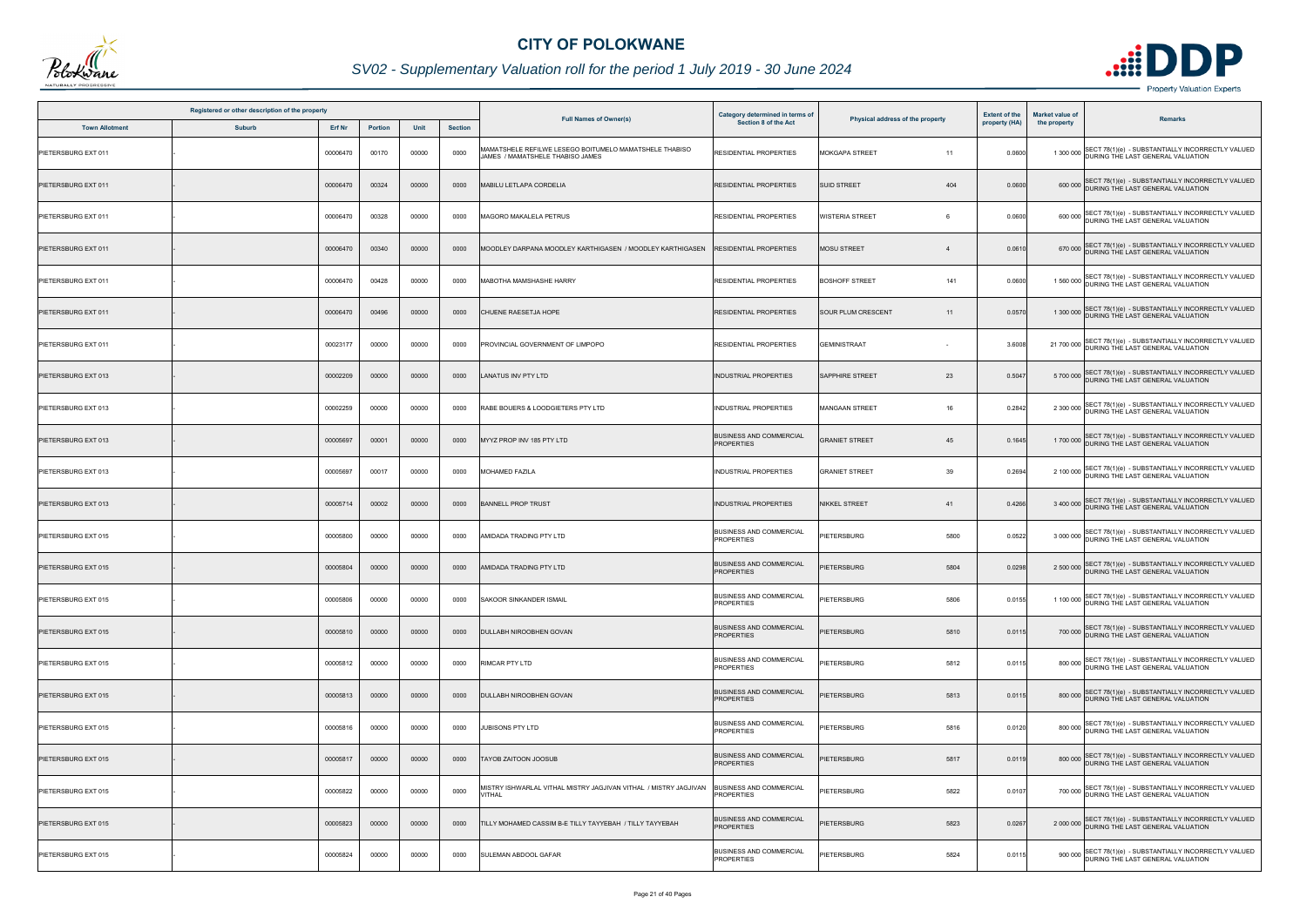

## *SV02 - Supplementary Valuation roll for the period 1 July 2019 - 30 June 2024*

| Registered or other description of the property |               |          |                |       |                | <b>Full Names of Owner(s)</b>                                                        | <b>Category determined in terms of</b>              | <b>Extent of the</b><br>Physical address of the property |               | <b>Market value of</b> | <b>Remarks</b>                                                                                            |
|-------------------------------------------------|---------------|----------|----------------|-------|----------------|--------------------------------------------------------------------------------------|-----------------------------------------------------|----------------------------------------------------------|---------------|------------------------|-----------------------------------------------------------------------------------------------------------|
| <b>Town Allotment</b>                           | <b>Suburb</b> | Erf Nr   | <b>Portion</b> | Unit  | <b>Section</b> |                                                                                      | <b>Section 8 of the Act</b>                         |                                                          | property (HA) | the property           |                                                                                                           |
| PIETERSBURG EXT 015                             |               | 00005826 | 00000          | 00000 | 0000           | <b>NAEEMS PTY LTD</b>                                                                | <b>BUSINESS AND COMMERCIAL</b><br><b>PROPERTIES</b> | <b>PIETERSBURG</b><br>5826                               | 0.0202        |                        | SECT 78(1)(e) - SUBSTANTIALLY INCORRECTLY VALUED<br>1 300 000 DURING THE LAST GENERAL VALUATION           |
| PIETERSBURG EXT 015                             |               | 00005828 | 00000          | 00000 | 0000           | ISMAIL ABDUL KADIR ISMAIL YUNUS / ISMAIL YUNUS                                       | <b>BUSINESS AND COMMERCIAL</b><br><b>PROPERTIES</b> | <b>PIETERSBURG</b><br>5828                               | 0.0080        |                        | 600 000 SECT 78(1)(e) - SUBSTANTIALLY INCORRECTLY VALUED<br>DURING THE LAST GENERAL VALUATION             |
| PIETERSBURG EXT 015                             |               | 00005853 | 00000          | 00000 | 0000           | MOHZA PTY LTD                                                                        | <b>BUSINESS AND COMMERCIAL</b><br><b>PROPERTIES</b> | <b>PIETERSBURG</b><br>5853                               | 0.0121        |                        | 900 000 SECT 78(1)(e) - SUBSTANTIALLY INCORRECTLY VALUED<br>DURING THE LAST GENERAL VALUATION             |
| PIETERSBURG EXT 015                             |               | 00005871 | 00000          | 00000 | 0000           | <b>SINGH JAYSHNA</b>                                                                 | <b>BUSINESS AND COMMERCIAL</b><br><b>PROPERTIES</b> | PIETERSBURG<br>5871                                      | 0.0133        |                        | 600 000 SECT 78(1)(e) - SUBSTANTIALLY INCORRECTLY VALUED<br>DURING THE LAST GENERAL VALUATION             |
| PIETERSBURG EXT 015                             |               | 00005875 | 00000          | 00000 | 0000           | <b>ISMAIL YUNUS</b>                                                                  | <b>BUSINESS AND COMMERCIAL</b><br><b>PROPERTIES</b> | <b>PIETERSBURG</b><br>5875                               | 0.0121        |                        | 540 000 SECT 78(1)(e) - SUBSTANTIALLY INCORRECTLY VALUED<br>DURING THE LAST GENERAL VALUATION             |
| PIETERSBURG EXT 017                             |               | 00006192 | 00000          | 00000 | 0000           | LOUGOT PROP INV PTY LTD                                                              | INDUSTRIAL PROPERTIES                               | <b>SILIKON STREET</b><br>95                              | 0.2340        |                        | SECT 78(1)(a) - INCORRECTLY OMITTED FROM THE<br>1 520 000 VALUATION ROLL                                  |
| PIETERSBURG EXT 017                             |               | 00006211 | 00000          | 00000 | 0000           | OIL SHOPPE CC                                                                        | <b>INDUSTRIAL PROPERTIES</b>                        | 64<br>PLATINUM STREET                                    | 0.2303        |                        | 1 300 000 SECT 78(1)(e) - SUBSTANTIALLY INCORRECTLY VALUED<br>1 300 000 DURING THE LAST GENERAL VALUATION |
| PIETERSBURG EXT 017                             |               | 00006225 | 00000          | 00000 | 0000           | APPETIT FUNCTION HIRE CC                                                             | INDUSTRIAL PROPERTIES                               | 17<br><b>DOLORIET STREET</b>                             | 0.2220        |                        | 1 900 000 SECT 78(1)(e) - SUBSTANTIALLY INCORRECTLY VALUED<br>DURING THE LAST GENERAL VALUATION           |
| PIETERSBURG EXT 017                             |               | 00026642 | 00000          | 00000 | 0000           | BIDCORP FOOD PROPERTIES PTY LTD                                                      | <b>INDUSTRIAL PROPERTIES</b>                        | 57<br>SILICONSTRAAT                                      | 1.1059        |                        | 27 900 000 SECT 78(1)(e) - SUBSTANTIALLY INCORRECTLY VALUED<br>DURING THE LAST GENERAL VALUATION          |
| PIETERSBURG EXT 028                             |               | 00007119 | 00000          | 00000 | 0000           | STAND 7119 PIETERSBURG EXTENSION 28                                                  | RESIDENTIAL PROPERTIES                              | <b>MAMBA STREET</b><br>$\overline{1}$                    | 4.4204        |                        | 6 600 000 SECT 78(1)(e) - SUBSTANTIALLY INCORRECTLY VALUED<br>DURING THE LAST GENERAL VALUATION           |
| PIETERSBURG EXT 028                             |               | 00007438 | 00000          | 00000 | 0000           | MUYENGWA TENDAI / MUYENGWA XITSUNDZUXO MYWISH                                        | <b>RESIDENTIAL PROPERTIES</b>                       | <b>MAMBA STREET</b><br>126                               | 0.0969        |                        | 910 000 SECT 78(1)(e) - SUBSTANTIALLY INCORRECTLY VALUED<br>DURING THE LAST GENERAL VALUATION             |
| PIETERSBURG EXT 028                             |               | 00007608 | 00000          | 00000 | 0000           | MANAMELA NARE ESROM                                                                  | <b>RESIDENTIAL PROPERTIES</b>                       | <b>LIZARD STREET</b><br>36                               | 0.0625        |                        | 1 200 000 SECT 78(1)(e) - SUBSTANTIALLY INCORRECTLY VALUED                                                |
| PIETERSBURG EXT 028                             |               | 00007641 | 00000          | 00000 | 0000           | MAMAREGANE EUNICE MAPHEFO MAMAREGANE MATHABATHA PETER<br>MAMAREGANE MATHABATHA PETER | <b>RESIDENTIAL PROPERTIES</b>                       | <b>KOMODO STREET</b>                                     | 0.0600        |                        | 1 300 000 SECT 78(1)(e) - SUBSTANTIALLY INCORRECTLY VALUED<br>DURING THE LAST GENERAL VALUATION           |
| PIETERSBURG EXT 028                             |               | 00007701 | 00000          | 00000 | 0000           | SHAI MMAKGARE PIET SHAI KELEBOGILE MARGARET / SHAI KELEBOGILE<br>MARGARET            | RESIDENTIAL PROPERTIES                              | <b>VIPER STREET</b><br>- 7                               | 0.0600        |                        | 1 300 000 SECT 78(1)(e) - SUBSTANTIALLY INCORRECTLY VALUED                                                |
| PIETERSBURG EXT 028                             |               | 00007783 | 00000          | 00000 | 0000           | MAILA MATOME MOSES MAILA SEDUPE HELEN / MAILA SEDUPE HELEN                           | <b>RESIDENTIAL PROPERTIES</b>                       | <b>TORTOISE STREET</b><br>9                              | 0.0600        | 1 200 000              | SECT 78(1)(e) - SUBSTANTIALLY INCORRECTLY VALUED<br>DURING THE LAST GENERAL VALUATION                     |
| PIETERSBURG EXT 028                             |               | 00007813 | 00000          | 00000 | 0000           | NKOANA FRANK BUTINYANA NKOANA CONSTANCE / NKOANA CONSTANCE RESIDENTIAL PROPERTIES    |                                                     | 77<br><b>RATTLESNAKE STREET</b>                          | 0.0600        |                        | 360 000 SECT 78(1)(e) - SUBSTANTIALLY INCORRECTLY VALUED<br>DURING THE LAST GENERAL VALUATION             |
| PIETERSBURG EXT 028                             |               | 00007817 | 00000          | 00000 | 0000           | NKGODI MPHO BEN NKGODI FLORENCE RAMAESELA / NKGODI FLORENCE<br><b>RAMAESELA</b>      | <b>RESIDENTIAL PROPERTIES</b>                       | 69<br><b>RATTLESNAKESTRAAT</b>                           | 0.0600        |                        | SECT 78(1)(e) - SUBSTANTIALLY INCORRECTLY VALUED<br>1 100 000 DURING THE LAST GENERAL VALUATION           |
| PIETERSBURG EXT 028                             |               | 00007822 | 00000          | 00000 | 0000           | KEKANA RANAMA JONAS KEKANA SEKUBA ANNY / KEKANA SEKUBA ANNY                          | <b>RESIDENTIAL PROPERTIES</b>                       | 59<br><b>RATTLESNAKE STREET</b>                          | 0.0600        |                        | 1 600 000 SECT 78(1)(e) - SUBSTANTIALLY INCORRECTLY VALUED                                                |
| PIETERSBURG EXT 029                             |               | 00006630 | 00000          | 00000 | 0000           | MATHATHO TLOU WINNY                                                                  | <b>RESIDENTIAL PROPERTIES</b>                       | <b>TUNA STREET</b><br>6                                  | 0.0529        |                        | SECT 78(1)(e) - SUBSTANTIALLY INCORRECTLY VALUED<br>530 000 DURING THE LAST GENERAL VALUATION             |
| PIETERSBURG EXT 044                             |               | 00008677 | 00000          | 00000 | 0000           | MAKAU RAMAABELO HELLEN                                                               | <b>RESIDENTIAL PROPERTIES</b>                       | 8677<br><b>KOOP REINECKE STREET</b>                      | 0.0260        |                        | 170 000 SECT 78(1)(e) - SUBSTANTIALLY INCORRECTLY VALUED<br>DURING THE LAST GENERAL VALUATION             |
| PIETERSBURG EXT 044                             |               | 00009138 | 00000          | 00000 | 0000           | PIETERSBURG/POLOKWANE PLAASLIKE OORGANGSRAAD                                         | <b>RESIDENTIAL PROPERTIES</b>                       | <b>BEN HARRIS STREET</b><br>9138                         | 0.0270        |                        | 130 000 SECT 78(1)(e) - SUBSTANTIALLY INCORRECTLY VALUED<br>DURING THE LAST GENERAL VALUATION             |
| PIETERSBURG EXT 059                             |               | 00010766 | 00000          | 00000 | 0000           | RUSPROP PIETERSBURG CC                                                               | <b>BUSINESS AND COMMERCIAL</b><br><b>PROPERTIES</b> | <b>HANS VAN</b>                                          | 1.3863        |                        | 27 100 000 SECT 78(1)(e) - SUBSTANTIALLY INCORRECTLY VALUED<br>DURING THE LAST GENERAL VALUATION          |
| PIETERSBURG EXT 068                             |               | 00016215 | 00001          | 00000 | 0000           | EARLY WORKS 272 PTY LTD                                                              | <b>INDUSTRIAL PROPERTIES</b>                        | <b>INDUSTRIA STREET</b>                                  | 0.2699        |                        | SECT 78(1)(e) - SUBSTANTIALLY INCORRECTLY VALUED<br>1700 000 DURING THE LAST GENERAL VALUATION            |

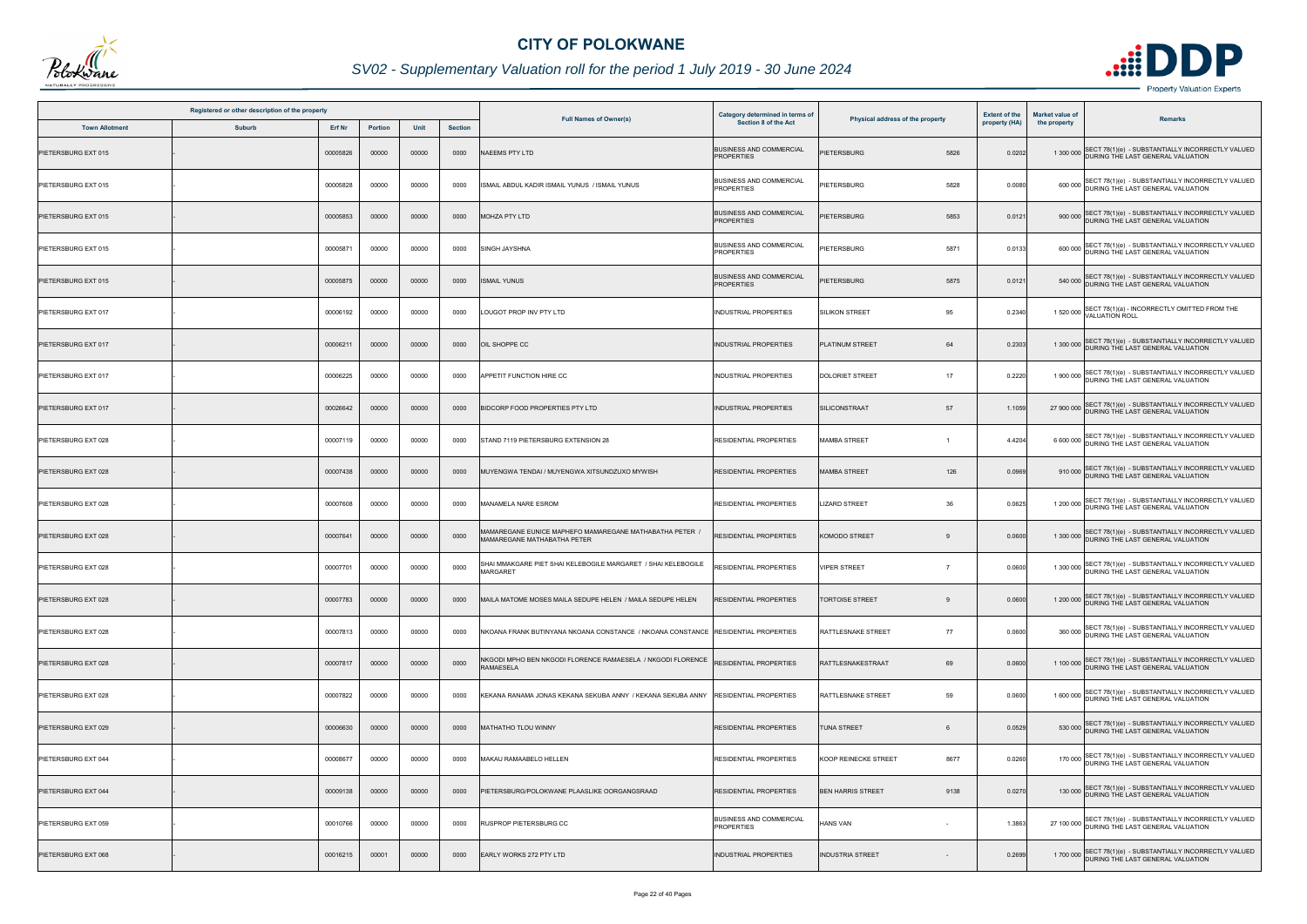

## *SV02 - Supplementary Valuation roll for the period 1 July 2019 - 30 June 2024*

| Registered or other description of the property |               |          |                |       |                | <b>Full Names of Owner(s)</b>                                                                 | Category determined in terms of | Physical address of the property         |               | <b>Market value of</b> |                                                                                                       |
|-------------------------------------------------|---------------|----------|----------------|-------|----------------|-----------------------------------------------------------------------------------------------|---------------------------------|------------------------------------------|---------------|------------------------|-------------------------------------------------------------------------------------------------------|
| <b>Town Allotment</b>                           | <b>Suburb</b> | Erf Nr   | <b>Portion</b> | Unit  | <b>Section</b> |                                                                                               | Section 8 of the Act            |                                          | property (HA) | the property           | Remarks                                                                                               |
| POLOKWANE EXT 073                               |               | 00013728 | 00000          | 00000 | 0000           | <b>GALANE SARAH EVAH</b>                                                                      | <b>RESIDENTIAL PROPERTIES</b>   | POLOKWANE EXT 071<br>13728               | 0.0500        |                        | 170 000 SECT 78(1)(e) - SUBSTANTIALLY INCORRECTLY VALUED<br>DURING THE LAST GENERAL VALUATION         |
| POLOKWANE EXT 073                               |               | 00013773 | 00000          | 00000 | 0000           | STANDER NOLIN WALTER                                                                          | <b>RESIDENTIAL PROPERTIES</b>   | 13773<br>POLOKWANE EXT 071               | 0.0740        |                        | 120 000 SECT 78(1)(e) - SUBSTANTIALLY INCORRECTLY VALUED<br>DURING THE LAST GENERAL VALUATION         |
| POLOKWANE EXT 073                               |               | 00013854 | 00000          | 00000 | 0000           | <b>ILHAKO PHILEMON</b>                                                                        | <b>RESIDENTIAL PROPERTIES</b>   | 13854<br>POLOKWANE EXT 071               | 0.0500        |                        | 210 000 SECT 78(1)(e) - SUBSTANTIALLY INCORRECTLY VALUED<br>DURING THE LAST GENERAL VALUATION         |
| POLOKWANE EXT 073                               |               | 00013886 | 00000          | 00000 | 0000           | MOKGETHLE HAMILTON MAPITSI                                                                    | <b>RESIDENTIAL PROPERTIES</b>   | POLOKWANE EXT 071<br>13886               | 0.0646        |                        | 120 000 SECT 78(1)(e) - SUBSTANTIALLY INCORRECTLY VALUED<br>DURING THE LAST GENERAL VALUATION         |
| POLOKWANE EXT 073                               |               | 00013888 | 00000          | 00000 | 0000           | <b>IM SETATI</b>                                                                              | <b>RESIDENTIAL PROPERTIES</b>   | 13888<br>POLOKWANE EXT 071               | 0.0503        |                        | 120 000 SECT 78(1)(e) - SUBSTANTIALLY INCORRECTLY VALUED<br>DURING THE LAST GENERAL VALUATION         |
| POLOKWANE EXT 073                               |               | 00013889 | 00000          | 00000 | 0000           | RAPUDI ANNA SEBUSHI                                                                           | <b>RESIDENTIAL PROPERTIES</b>   | POLOKWANE EXT 071<br>13889               | 0.0490        |                        | 180 000 SECT 78(1)(e) - SUBSTANTIALLY INCORRECTLY VALUED<br>DURING THE LAST GENERAL VALUATION         |
| POLOKWANE EXT 073                               |               | 00013891 | 00000          | 00000 | 0000           | MOREMI MOSIBODI SALOME                                                                        | RESIDENTIAL PROPERTIES          | POLOKWANE EXT 071<br>13891               | 0.0478        |                        | 230 000 SECT 78(1)(e) - SUBSTANTIALLY INCORRECTLY VALUED<br>230 000 DURING THE LAST GENERAL VALUATION |
| POLOKWANE EXT 073                               |               | 00013894 | 00000          | 00000 | 0000           | NGOBENI GEYINA MAVIS                                                                          | <b>RESIDENTIAL PROPERTIES</b>   | POLOKWANE EXT 071<br>13894               | 0.0512        |                        | SECT 78(1)(e) - SUBSTANTIALLY INCORRECTLY VALUED<br>190 000 DURING THE LAST GENERAL VALUATION         |
| POLOKWANE EXT 076                               |               | 00015778 | 00000          | 00000 | 0000           | POLOKWANE LOCAL MUNICIPALITY                                                                  | RESIDENTIAL PROPERTIES          | 15778<br>POLOKWANE EXT 076               | 0.7971        |                        | 130 000 SECT 78(1)(e) - SUBSTANTIALLY INCORRECTLY VALUED<br>DURING THE LAST GENERAL VALUATION         |
| POLOKWANE EXT 083                               |               | 00016627 | 00000          | 00000 | 0000           | MAHIBILA LEONARD MOHLEKHU                                                                     | <b>RESIDENTIAL PROPERTIES</b>   | <b>TORONTO AVENUE</b><br>67              | 0.0391        |                        | 1 000 000 SECT 78(1)(e) - SUBSTANTIALLY INCORRECTLY VALUED<br>DURING THE LAST GENERAL VALUATION       |
| POLOKWANE EXT 083                               |               | 00016662 | 00000          | 00000 | 0000           | MATLAKALA DINEO MATLAKALA MADIMETJA JACK / MATLAKALA MADIMETJA RESIDENTIAL PROPERTIES<br>IACK |                                 | 88<br><b>TORONTO AVENUE</b>              | 0.0391        |                        | 860 000 SECT 78(1)(e) - SUBSTANTIALLY INCORRECTLY VALUED<br>DURING THE LAST GENERAL VALUATION         |
| POLOKWANE EXT 083                               |               | 00016665 | 00000          | 00000 | 0000           | LEKGOTHOANE MMAPAU MICHAEL LEKGOTHOANE MALEHU MAGGIE /<br>LEKGOTHOANE MALEHU MAGGIE           | <b>RESIDENTIAL PROPERTIES</b>   | <b>TORONTO AVENUE</b><br>82              | 0.0391        |                        | 960 000 SECT 78(1)(e) - SUBSTANTIALLY INCORRECTLY VALUED<br>DURING THE LAST GENERAL VALUATION         |
| POLOKWANE EXT 083                               |               | 00016672 | 00000          | 00000 | 0000           | MASHIANE WILSON HUNADI MASHIANE CHOENE GERMINA / MASHIANE<br>CHOENE GERMINA                   | RESIDENTIAL PROPERTIES          | 33<br>PARIS AVENUE                       | 0.0391        |                        | 1 000 000 SECT 78(1)(e) - SUBSTANTIALLY INCORRECTLY VALUED<br>DURING THE LAST GENERAL VALUATION       |
| POLOKWANE EXT 083                               |               | 00016679 | 00000          | 00000 | 0000           | <b>KGARE KHOMOTSO JANE</b>                                                                    | <b>RESIDENTIAL PROPERTIES</b>   | 47<br><b>PARIS AVENUE</b>                | 0.0391        |                        | 1 100 000 SECT 78(1)(e) - SUBSTANTIALLY INCORRECTLY VALUED                                            |
| POLOKWANE EXT 083                               |               | 00016696 | 00000          | 00000 | 0000           | MACHETE MARGARET DISEGO MOLOKO                                                                | RESIDENTIAL PROPERTIES          | <b>LONDON AVENUE</b><br>$\overline{4}$   | 0.0311        |                        | SECT 78(1)(e) - SUBSTANTIALLY INCORRECTLY VALUED<br>880 000 DURING THE LAST GENERAL VALUATION         |
| POLOKWANE EXT 083                               |               | 00016701 | 00000          | 00000 | 0000           | <b>MATLOU MARTHA MOSA</b>                                                                     | <b>RESIDENTIAL PROPERTIES</b>   | <b>LONDON AVENUE</b><br>14               | 0.0391        |                        | 950 000 SECT 78(1)(e) - SUBSTANTIALLY INCORRECTLY VALUED<br>DURING THE LAST GENERAL VALUATION         |
| POLOKWANE EXT 083                               |               | 00016703 | 00000          | 00000 | 0000           | MAKGAKGA MAPHUTI DAVID MAKGAKGA MOKGADI MAGDALENE /<br>MAKGAKGA MOKGADI MAGDALENE             | <b>RESIDENTIAL PROPERTIES</b>   | <b>LONDON AVENUE</b><br>18               | 0.0391        |                        | SECT 78(1)(e) - SUBSTANTIALLY INCORRECTLY VALUED<br>920 000 DURING THE LAST GENERAL VALUATION         |
| POLOKWANE EXT 083                               |               | 00016735 | 00000          | 00000 | 0000           | MADIBANA MOKGAETSI PENELOPE                                                                   | <b>RESIDENTIAL PROPERTIES</b>   | <b>LONDON AVENUE</b><br>51               | 0.0372        |                        | 830 000 SECT 78(1)(e) - SUBSTANTIALLY INCORRECTLY VALUED<br>DURING THE LAST GENERAL VALUATION         |
| POLOKWANE EXT 083                               |               | 00016740 | 00000          | 00000 | 0000           | KOKA MAMONYEPO MAUREEN RAMABULANA LUFUNO GERSON /<br>RAMABULANA LUFUNO GERSON                 | <b>RESIDENTIAL PROPERTIES</b>   | <b>LONDON AVENUE</b><br>41               | 0.0479        |                        | 1 000 000 SECT 78(1)(e) - SUBSTANTIALLY INCORRECTLY VALUED                                            |
| POLOKWANE EXT 083                               |               | 00016746 | 00000          | 00000 | 0000           | MASHUHLA JESSICA SELAELO MASHUHLA SONTAGA PETER / MASHUHLA<br>SONTAGA PETER                   | RESIDENTIAL PROPERTIES          | <b>NEW YORK AVENUE</b><br>$\overline{4}$ | 0.0341        |                        | 900 000 SECT 78(1)(e) - SUBSTANTIALLY INCORRECTLY VALUED<br>DURING THE LAST GENERAL VALUATION         |
| POLOKWANE EXT 083                               |               | 00016750 | 00000          | 00000 | 0000           | MARUMA MORONGOA GLORIA                                                                        | RESIDENTIAL PROPERTIES          | <b>NEW YORK AVENUE</b><br>12             | 0.0396        |                        | 990 000 SECT 78(1)(e) - SUBSTANTIALLY INCORRECTLY VALUED<br>DURING THE LAST GENERAL VALUATION         |
| POLOKWANE EXT 083                               |               | 00016752 | 00000          | 00000 | 0000           | SERUMULA MASHILO CHARLES                                                                      | <b>RESIDENTIAL PROPERTIES</b>   | <b>NEW YORK AVENUE</b><br>16             | 0.0391        |                        | 990 000 SECT 78(1)(e) - SUBSTANTIALLY INCORRECTLY VALUED<br>DURING THE LAST GENERAL VALUATION         |
| POLOKWANE EXT 083                               |               | 00016755 | 00000          | 00000 | 0000           | MADIBANA MATOME HOSEAH                                                                        | <b>RESIDENTIAL PROPERTIES</b>   | 22<br><b>NEW YORK AVENUE</b>             | 0.0391        |                        | SECT 78(1)(e) - SUBSTANTIALLY INCORRECTLY VALUED<br>1 000 000 DURING THE LAST GENERAL VALUATION       |

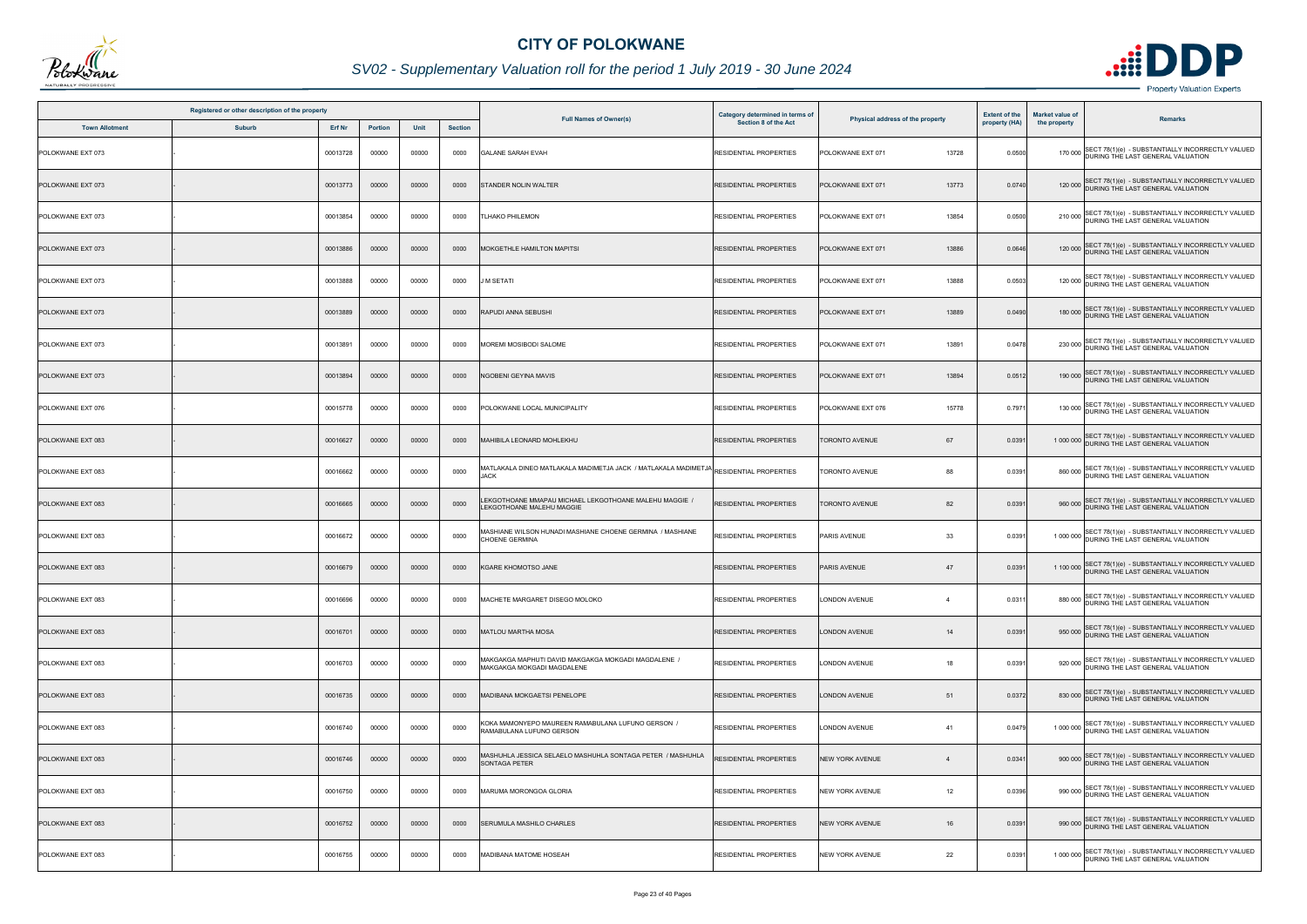

## *SV02 - Supplementary Valuation roll for the period 1 July 2019 - 30 June 2024*

| Registered or other description of the property<br>Erf Nr<br><b>Town Allotment</b><br><b>Suburb</b> |  |          |         |       | Category determined in terms of<br><b>Full Names of Owner(s)</b> |                                                                                         | <b>Extent of the</b>                                | <b>Market value of</b>           |               |              |                                                                                                                                                  |
|-----------------------------------------------------------------------------------------------------|--|----------|---------|-------|------------------------------------------------------------------|-----------------------------------------------------------------------------------------|-----------------------------------------------------|----------------------------------|---------------|--------------|--------------------------------------------------------------------------------------------------------------------------------------------------|
|                                                                                                     |  |          | Portion | Unit  | <b>Section</b>                                                   |                                                                                         | Section 8 of the Act                                | Physical address of the property | property (HA) | the property | <b>Remarks</b>                                                                                                                                   |
| POLOKWANE EXT 083                                                                                   |  | 00016768 | 00000   | 00000 | 0000                                                             | MATLOU KHOLOFELO RAMATSOBANE MATLOU MAFULATSA GEORGE<br>MATLOU MAFULATSA GEORGE         | RESIDENTIAL PROPERTIES                              | <b>NEW YORK AVENUE</b><br>29     | 0.0334        |              | SECT 78(1)(e) - SUBSTANTIALLY INCORRECTLY VALUED<br>990 000 DURING THE LAST GENERAL VALUATION                                                    |
| POLOKWANE EXT 083                                                                                   |  | 00016797 | 00000   | 00000 | 0000                                                             | MATTHEWS KELEBOGILE STELLA                                                              | RESIDENTIAL PROPERTIES                              | 13<br><b>LONDON AVENUE</b>       | 0.0501        |              | 1 000 000 SECT 78(1)(e) - SUBSTANTIALLY INCORRECTLY VALUED                                                                                       |
| POLOKWANE EXT 083                                                                                   |  | 00016816 | 00000   | 00000 | 0000                                                             | MOLOTO PHUTI ABBEY PHUKUBJE ALPHINA DOLLY TUMI / PHUKUBJE<br><b>ALPHINA DOLLY TUMI</b>  | <b>RESIDENTIAL PROPERTIES</b>                       | <b>GLASGOW AVENUE</b><br>6       | 0.0432        |              | 990 000 SECT 78(1)(e) - SUBSTANTIALLY INCORRECTLY VALUED<br>DURING THE LAST GENERAL VALUATION                                                    |
| POLOKWANE EXT 083                                                                                   |  | 00016822 | 00000   | 00000 | 0000                                                             | PHOSA MANCHADI SUZAN PHOSA MOHLATLEGO ADAM / PHOSA<br>MOHLATLEGO ADAM                   | RESIDENTIAL PROPERTIES                              | 54<br><b>TORONTO AVENUE</b>      | 0.0381        |              | SECT 78(1)(e) - SUBSTANTIALLY INCORRECTLY VALUED<br>1 000 000 DURING THE LAST GENERAL VALUATION                                                  |
| POLOKWANE EXT 083                                                                                   |  | 00016826 | 00000   | 00000 | 0000                                                             | NETSHITAKANI NTSHAVHENI                                                                 | <b>RESIDENTIAL PROPERTIES</b>                       | 62<br><b>TORONTO AVENUE</b>      | 0.0381        |              | 1 000 000 SECT 78(1)(e) - SUBSTANTIALLY INCORRECTLY VALUED<br>DURING THE LAST GENERAL VALUATION                                                  |
| POLOKWANE EXT 083                                                                                   |  | 00016835 | 00000   | 00000 | 0000                                                             | MACHETE MOSIMA ESTRECH MACHETE LESIBA HARRY / MACHETE LESIBA<br><b>HARRY</b>            | RESIDENTIAL PROPERTIES                              | PARIS AVENUE<br>21               | 0.0381        |              | SECT 78(1)(e) - SUBSTANTIALLY INCORRECTLY VALUED<br>940 000 DURING THE LAST GENERAL VALUATION                                                    |
| POLOKWANE EXT 083                                                                                   |  | 00016836 | 00000   | 00000 | 0000                                                             | MAFELA MUTSHINYA JOHANNES                                                               | <b>RESIDENTIAL PROPERTIES</b>                       | <b>PARIS AVENUE</b><br>19        | 0.0381        |              | 1 000 000 SECT 78(1)(e) - SUBSTANTIALLY INCORRECTLY VALUED                                                                                       |
| POLOKWANE EXT 083                                                                                   |  | 00016855 | 00000   | 00000 | 0000                                                             | HLAHLA LIZA MMATSHWENE                                                                  | <b>RESIDENTIAL PROPERTIES</b>                       | 20<br><b>PARIS AVENUE</b>        | 0.0326        |              | 1 000 000 SECT 78(1)(e) - SUBSTANTIALLY INCORRECTLY VALUED<br>DURING THE LAST GENERAL VALUATION                                                  |
| POLOKWANE EXT 083                                                                                   |  | 00016863 | 00000   | 00000 | 0000                                                             | MPEBE KWENA PEGGY                                                                       | <b>RESIDENTIAL PROPERTIES</b>                       | <b>NEW YORK AVENUE</b>           | 0.0326        |              | 910 000 SECT 78(1)(e) - SUBSTANTIALLY INCORRECTLY VALUED<br>DURING THE LAST GENERAL VALUATION                                                    |
| POLOKWANE EXT 083                                                                                   |  | 00016899 | 00000   | 00000 | 0000                                                             | KGARE TEBELLO KGABO PHILLISTUS                                                          | <b>RESIDENTIAL PROPERTIES</b>                       | 44<br><b>ROME AVENUE</b>         | 0.0343        |              | 1 000 000 SECT 78(1)(e) - SUBSTANTIALLY INCORRECTLY VALUED<br>DURING THE LAST GENERAL VALUATION                                                  |
| POLOKWANE EXT 083                                                                                   |  | 00026686 | 00000   | 00000 | 0000                                                             | XANADO TRADE OR INVEST 123 PTY                                                          | <b>BUSINESS AND COMMERCIAL</b><br><b>PROPERTIES</b> | POLOKWANE EXT 083<br>26686       | 1.8015        |              | 3 600 000 SECT 78(1)(g) - OF WHICH THE CATEGORY HAS CHANGED                                                                                      |
| POLOKWANE EXT 091                                                                                   |  | 00026164 | 00000   | 00000 | 0000                                                             | T P HENTIQ 6370 PTY LTD                                                                 | INDUSTRIAL PROPERTIES                               | <b>ZUNE STREET</b><br>22         | 0.4468        |              | 11 800 000 SECT 78(1)(e) - SUBSTANTIALLY INCORRECTLY VALUED                                                                                      |
| POLOKWANE EXT 094                                                                                   |  | 00020211 | 00000   | 00000 | 0000                                                             | MALEBATI MAPHUTI CLARA MALEBATI MADIMETJA FRANS / MALEBATI<br>MADIMETJA FRANS           | <b>RESIDENTIAL PROPERTIES</b>                       | <b>LESOKANA STREET</b><br>13     | 0.0354        |              | SECT 78(1)(e) - SUBSTANTIALLY INCORRECTLY VALUED<br>1 100 000 DURING THE LAST GENERAL VALUATION                                                  |
| POLOKWANE EXT 109                                                                                   |  | 00027009 | 00000   | 00000 | 0000                                                             | SERWALE RAMOGOHLO ESTHER SERWALE MAHLALEFETSE PHINIAS /<br>SERWALE MAHLALEFETSE PHINIAS | RESIDENTIAL PROPERTIES                              | 21<br>PHAHLA STREET              | 0.0338        |              | 750 000 SECT 78(1)(e) - SUBSTANTIALLY INCORRECTLY VALUED<br>DURING THE LAST GENERAL VALUATION                                                    |
| POLOKWANE EXT 122                                                                                   |  | 00023187 | 00000   | 00000 | 0000                                                             | LEDWABA MMALEBE GUEEN                                                                   | <b>RESIDENTIAL PROPERTIES</b>                       | POLOKWANE EXT 122<br>23187       | 0.0311        |              | SECT 78(1)(d) - OF WHICH THE MARKET VALUE HAS<br>500 000 SUBSTANTIALLY INCREASED OR DECREASED FOR ANY<br>REASON AFTER THE LAST GENERAL VALUATION |
| POLOKWANE EXT 123                                                                                   |  | 00026793 | 00000   | 00000 | 0000                                                             | HLAKUDI NGWANALEKGOLA KATE                                                              | <b>RESIDENTIAL PROPERTIES</b>                       | 26793<br>POLOKWANE EXT 123       | 0.0300        |              | 620 000 SECT 78(1)(e) - SUBSTANTIALLY INCORRECTLY VALUED<br>DURING THE LAST GENERAL VALUATION                                                    |
| POLOKWANE EXT 123                                                                                   |  | 00026815 | 00000   | 00000 | 0000                                                             | MORONE FLORAH MPHO                                                                      | <b>RESIDENTIAL PROPERTIES</b>                       | 26815<br>POLOKWANE EXT 123       | 0.0299        |              | SECT 78(1)(e) - SUBSTANTIALLY INCORRECTLY VALUED<br>490 000 DURING THE LAST GENERAL VALUATION                                                    |
| SESHEGO-9A                                                                                          |  | 00000053 | 00000   | 00000 | 0000                                                             | ZESTPROPT INV HOLDINGS PTY LTD                                                          | <b>RESIDENTIAL PROPERTIES</b>                       | 53<br>SESHEGO-9A                 | 0.0472        |              | 240 000 SECT 78(1)(e) - SUBSTANTIALLY INCORRECTLY VALUED<br>DURING THE LAST GENERAL VALUATION                                                    |
| SESHEGO-9A                                                                                          |  | 00000060 | 00000   | 00000 | 0000                                                             | MATLALA MAPULA WELRY / MATLALA MARIPA BENNETT                                           | <b>RESIDENTIAL PROPERTIES</b>                       | 60<br>SESHEGO-9A                 | 0.0472        |              | 360 000 SECT 78(1)(e) - SUBSTANTIALLY INCORRECTLY VALUED                                                                                         |
| SESHEGO-9A EXT 001                                                                                  |  | 00000167 | 00000   | 00000 | 0000                                                             | MATHIBENG SAMUEL TAUMANG                                                                | <b>RESIDENTIAL PROPERTIES</b>                       | 167<br>SESHEGO-9A EXT 001        | 0.0448        |              | 180 000 SECT 78(1)(e) - SUBSTANTIALLY INCORRECTLY VALUED<br>DURING THE LAST GENERAL VALUATION                                                    |
| SESHEGO-9A EXT 005                                                                                  |  | 00000470 | 00000   | 00000 | 0000                                                             | TSHABALALA LERATO VERONINA TSHABALALA ARTHUR SERAPE /<br>TSHABALALA ARTHUR SERAPE       | <b>RESIDENTIAL PROPERTIES</b>                       | 470<br>SESHEGO-9A EXT 005        | 0.0448        |              | 550 000 SECT 78(1)(e) - SUBSTANTIALLY INCORRECTLY VALUED                                                                                         |
| SESHEGO-9B                                                                                          |  | 00000043 | 00000   | 00000 | 0000                                                             | MUTHALA HULISANI SULPHINAH                                                              | <b>RESIDENTIAL PROPERTIES</b>                       | <b>MOHLAKANENG STREET</b><br>141 | 0.037         |              | 540 000 SECT 78(1)(e) - SUBSTANTIALLY INCORRECTLY VALUED                                                                                         |
| SESHEGO-9B                                                                                          |  | 00000061 | 00000   | 00000 | 0000                                                             | BOTOPELA MOSHE BOTOPELA MAGDELINE / BOTOPELA MAGDELINE                                  | RESIDENTIAL PROPERTIES                              | 148<br>MOHLAKANENG STREET        | 0.0372        |              | SECT 78(1)(e) - SUBSTANTIALLY INCORRECTLY VALUED<br>790 000 DURING THE LAST GENERAL VALUATION                                                    |

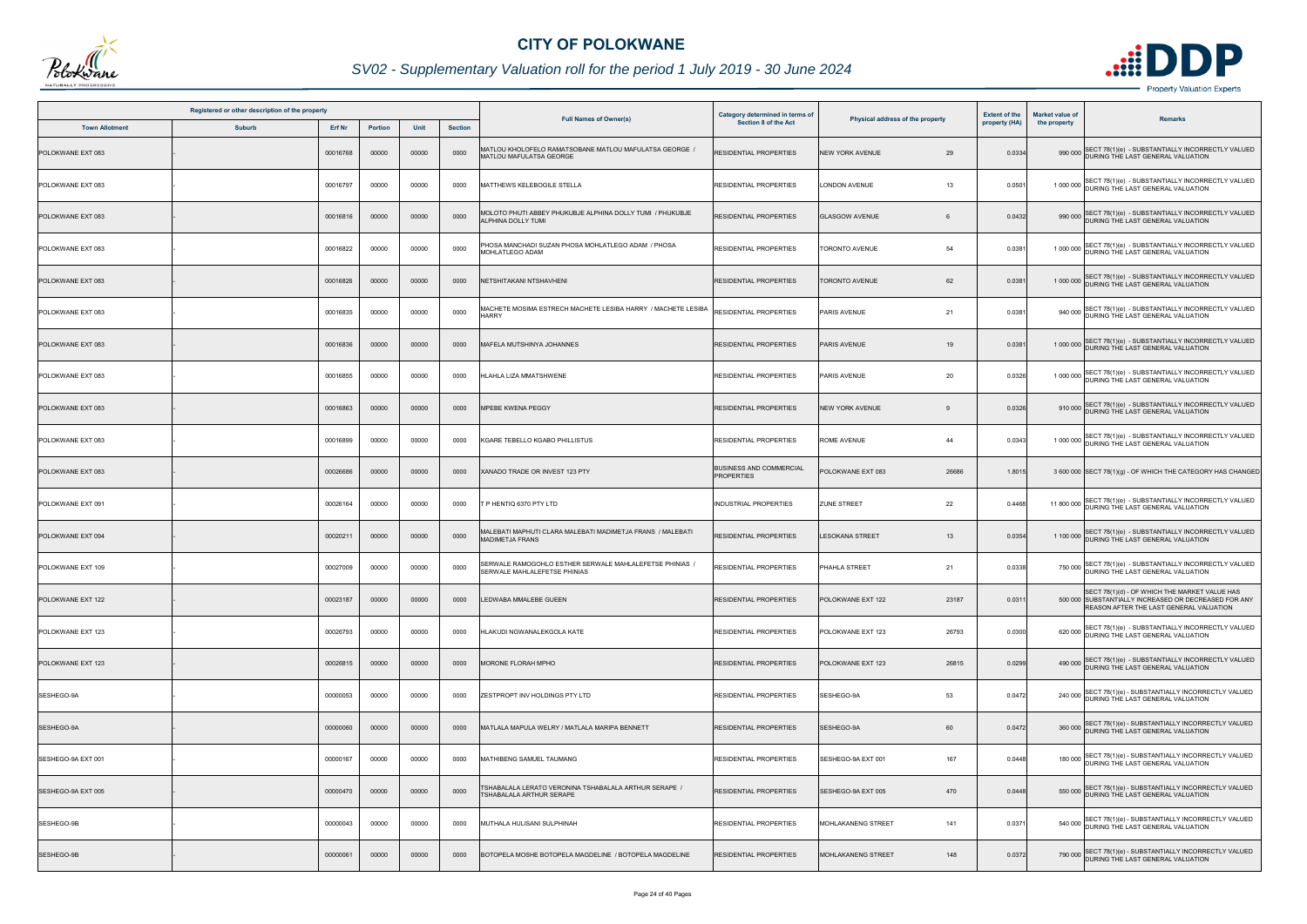

## *SV02 - Supplementary Valuation roll for the period 1 July 2019 - 30 June 2024*

|                       | Registered or other description of the property |          |                |       |                |                                                                                              | Category determined in terms of                     |                                        | <b>Extent of the</b> | <b>Market value of</b> |                                                                                                       |
|-----------------------|-------------------------------------------------|----------|----------------|-------|----------------|----------------------------------------------------------------------------------------------|-----------------------------------------------------|----------------------------------------|----------------------|------------------------|-------------------------------------------------------------------------------------------------------|
| <b>Town Allotment</b> | <b>Suburb</b>                                   | Erf Nr   | <b>Portion</b> | Unit  | <b>Section</b> | <b>Full Names of Owner(s)</b>                                                                | <b>Section 8 of the Act</b>                         | Physical address of the property       | property (HA)        | the property           | <b>Remarks</b>                                                                                        |
| SESHEGO-9B            |                                                 | 00000066 | 00000          | 00000 | 0000           | <i><b>IASINDI NTSIENI GEORGE</b></i>                                                         | RESIDENTIAL PROPERTIES                              | MOHLAKANENG STREET<br>158              | 0.0372               |                        | SECT 78(1)(e) - SUBSTANTIALLY INCORRECTLY VALUED<br>690 000 DURING THE LAST GENERAL VALUATION         |
| SESHEGO-9B EXT 002    |                                                 | 00000213 | 00000          | 00000 | 0000           | MASIA OUPA ROMEO MASIA SEWELA JULIA / MASIA SEWELA JULIA                                     | <b>RESIDENTIAL PROPERTIES</b>                       | <b>MARABE STREET</b><br>15             | 0.037                |                        | 790 000 SECT 78(1)(e) - SUBSTANTIALLY INCORRECTLY VALUED<br>DURING THE LAST GENERAL VALUATION         |
| SESHEGO-9C            |                                                 | 00000026 | 00000          | 00000 | 0000           | <b>VEMANAMA CC</b>                                                                           | <b>BUSINESS AND COMMERCIAL</b><br><b>PROPERTIES</b> | 26<br>SESHEGO-9C                       | 0.9988               |                        | 1 400 000 SECT 78(1)(e) - SUBSTANTIALLY INCORRECTLY VALUED<br>DURING THE LAST GENERAL VALUATION       |
| SESHEGO-9C            |                                                 | 00000064 | 00000          | 00000 | 0000           | SETJIE TSEBANANG TAPSON                                                                      | <b>RESIDENTIAL PROPERTIES</b>                       | SESHEGO-9C<br>64                       | 0.0405               |                        | 290 000 SECT 78(1)(e) - SUBSTANTIALLY INCORRECTLY VALUED<br>DURING THE LAST GENERAL VALUATION         |
| SESHEGO-9E            |                                                 | 00000030 | 00000          | 00000 | 0000           | MATIMATJATJI SANAH RAMATSIMELA                                                               | <b>RESIDENTIAL PROPERTIES</b>                       | MMUTLA STREET<br>$\mathbf{Q}$          | 0.0488               |                        | 710 000 SECT 78(1)(e) - SUBSTANTIALLY INCORRECTLY VALUED<br>DURING THE LAST GENERAL VALUATION         |
| SESHEGO-9E            |                                                 | 00000039 | 00000          | 00000 | 0000           | SOMO KGADI GRACE SOMO MOKETEKA KAIZER / SOMO MOKETEKA KAIZER RESIDENTIAL PROPERTIES          |                                                     | <b>MOSWE STREET</b><br>10 <sup>1</sup> | 0.0488               |                        | 770 000 SECT 78(1)(e) - SUBSTANTIALLY INCORRECTLY VALUED<br>DURING THE LAST GENERAL VALUATION         |
| SESHEGO-9E            |                                                 | 00000040 | 00000          | 00000 | 0000           | AANGANYI MOLEKWANA FRIDAH MANGANYI JOHN HLAISANE / MANGANYI<br>JOHN HLAISANE                 | RESIDENTIAL PROPERTIES                              | <b>MOSWE STREET</b><br>12              | 0.0488               |                        | 730 000 SECT 78(1)(e) - SUBSTANTIALLY INCORRECTLY VALUED<br>T30 000 DURING THE LAST GENERAL VALUATION |
| SESHEGO-9E            |                                                 | 00000048 | 00000          | 00000 | 0000           | MOKGATHI ANNANIAS MALESELA MOKGATHI CHOENE ALBERTINAH /<br><b>MOKGATHI CHOENE ALBERTINAH</b> | <b>RESIDENTIAL PROPERTIES</b>                       | <b>MOSWE STREET</b>                    | 0.0488               |                        | 620 000 SECT 78(1)(e) - SUBSTANTIALLY INCORRECTLY VALUED<br>DURING THE LAST GENERAL VALUATION         |
| SESHEGO-9E            |                                                 | 00000059 | 00000          | 00000 | 0000           | BUYS ROURKE LEON / BUYS ROBERTHA MANUELLA                                                    | RESIDENTIAL PROPERTIES                              | 67<br><b>THUTLWA STREET</b>            | 0.0488               |                        | 750 000 SECT 78(1)(e) - SUBSTANTIALLY INCORRECTLY VALUED<br>DURING THE LAST GENERAL VALUATION         |
| SESHEGO-9E            |                                                 | 00000061 | 00000          | 00000 | 0000           | BOTOPELA MOSHE / BOTOPELA MAGDELINE                                                          | <b>RESIDENTIAL PROPERTIES</b>                       | 63<br><b>THUTLWA STREET</b>            | 0.0488               |                        | 790 000 SECT 78(1)(e) - SUBSTANTIALLY INCORRECTLY VALUED<br>DURING THE LAST GENERAL VALUATION         |
| SESHEGO-9E            |                                                 | 00000064 | 00000          | 00000 | 0000           | AASIPA MASHILO LUCAS MASIPA DISEGO ELIZABETH / MASIPA DISEGO<br><b>LIZABETH</b>              | RESIDENTIAL PROPERTIES                              | <b>MADIBA STREET</b><br>100            | 0.0488               |                        | 750 000 SECT 78(1)(e) - SUBSTANTIALLY INCORRECTLY VALUED<br>DURING THE LAST GENERAL VALUATION         |
| SESHEGO-9E EXT 001    |                                                 | 00000076 | 00000          | 00000 | 0000           | MACHABA SEANI HELLEN                                                                         | RESIDENTIAL PROPERTIES                              | 66<br>MOHLAKANENG STREET               | 0.0450               |                        | 490 000 SECT 78(1)(e) - SUBSTANTIALLY INCORRECTLY VALUED<br>DURING THE LAST GENERAL VALUATION         |
| SESHEGO-9E EXT 001    |                                                 | 00000084 | 00000          | 00000 | 0000           | LEGODI MAROPENG WILHEMINA                                                                    | <b>RESIDENTIAL PROPERTIES</b>                       | 50<br><b>MOHLAKANENG STREET</b>        | 0.0450               |                        | 690 000 SECT 78(1)(e) - SUBSTANTIALLY INCORRECTLY VALUED                                              |
| SESHEGO-9E EXT 001    |                                                 | 00000086 | 00000          | 00000 | 0000           | MOGALE MOKUPI HILDAH / MOGALE JACOB NARE                                                     | <b>RESIDENTIAL PROPERTIES</b>                       | <b>MOHLAKANENG STREET</b><br>46        | 0.0450               |                        | 730 000 SECT 78(1)(e) - SUBSTANTIALLY INCORRECTLY VALUED<br>DURING THE LAST GENERAL VALUATION         |
| SESHEGO-9E EXT 001    |                                                 | 00000117 | 00000          | 00000 | 0000           | MATHYE THABO SAMUEL                                                                          | <b>RESIDENTIAL PROPERTIES</b>                       | PHUTI STREET<br>5                      | 0.0463               |                        | SECT 78(1)(e) - SUBSTANTIALLY INCORRECTLY VALUED<br>680 000 DURING THE LAST GENERAL VALUATION         |
| SESHEGO-9E EXT 001    |                                                 | 00000120 | 00000          | 00000 | 0000           | <b>MATLALA LESIBA JOSEPH</b>                                                                 | <b>RESIDENTIAL PROPERTIES</b>                       | <b>PITSI STREET</b><br>6               | 0.0494               |                        | 640 000 SECT 78(1)(e) - SUBSTANTIALLY INCORRECTLY VALUED<br>DURING THE LAST GENERAL VALUATION         |
| SESHEGO-9E EXT 003    |                                                 | 00000223 | 00000          | 00000 | 0000           | RAKABE MICHAEL SEPEKE RAKABE NGWANAMATEBANE DOROTHEA /<br>RAKABE NGWANAMATEBANE DOROTHEA     | RESIDENTIAL PROPERTIES                              | <b>KUBU STREET</b><br>$\mathbf{1}$     | 0.0509               |                        | 680 000 SECT 78(1)(e) - SUBSTANTIALLY INCORRECTLY VALUED                                              |
| SESHEGO-9E EXT 003    |                                                 | 00000228 | 00000          | 00000 | 0000           | BAPELA LINDA AGNES MOKGADI                                                                   | <b>RESIDENTIAL PROPERTIES</b>                       | PTHUTLWA STREET<br>10                  | 0.0500               |                        | 570 000 SECT 78(1)(e) - SUBSTANTIALLY INCORRECTLY VALUED<br>DURING THE LAST GENERAL VALUATION         |
| SESHEGO-9E EXT 003    |                                                 | 00000229 | 00000          | 00000 | 0000           | RABYANYANA MATSHIDISO CATHERINE                                                              | RESIDENTIAL PROPERTIES                              | PTHUTLWA STREET<br>12                  | 0.0500               |                        | 800 000 SECT 78(1)(e) - SUBSTANTIALLY INCORRECTLY VALUED<br>DURING THE LAST GENERAL VALUATION         |
| SESHEGO-9E EXT 004    |                                                 | 00000285 | 00000          | 00000 | 0000           | MATHABATHA NTOVHEDZI VALDAH                                                                  | <b>RESIDENTIAL PROPERTIES</b>                       | <b>MADIBA STREET</b><br>34             | 0.0463               |                        | 710 000 SECT 78(1)(e) - SUBSTANTIALLY INCORRECTLY VALUED                                              |
| SESHEGO-9E EXT 004    |                                                 | 00000289 | 00000          | 00000 | 0000           | MATHEKGA THABANG                                                                             | <b>RESIDENTIAL PROPERTIES</b>                       | <b>MADIBA STREET</b><br>42             | 0.0463               |                        | 500 000 SECT 78(1)(e) - SUBSTANTIALLY INCORRECTLY VALUED<br>DURING THE LAST GENERAL VALUATION         |
| SESHEGO-9E EXT 004    |                                                 | 00000310 | 00000          | 00000 | 0000           | RAMETSE MARIPA JAN RAMETSE BATENNE ROSPHINAH / RAMETSE<br>BATENNE ROSPHINAH                  | RESIDENTIAL PROPERTIES                              | <b>MADIBA STREET</b><br>92             | 0.0488               |                        | 580 000 SECT 78(1)(e) - SUBSTANTIALLY INCORRECTLY VALUED                                              |
| SESHEGO-9F EXT 001    |                                                 | 00000087 | 00000          | 00000 | 0000           | MARKETPRO PROP 18 CC                                                                         | RESIDENTIAL PROPERTIES                              | SESHEGO-9F<br>87                       | 0.0533               |                        | SECT 78(1)(e) - SUBSTANTIALLY INCORRECTLY VALUED<br>430 000 DURING THE LAST GENERAL VALUATION         |

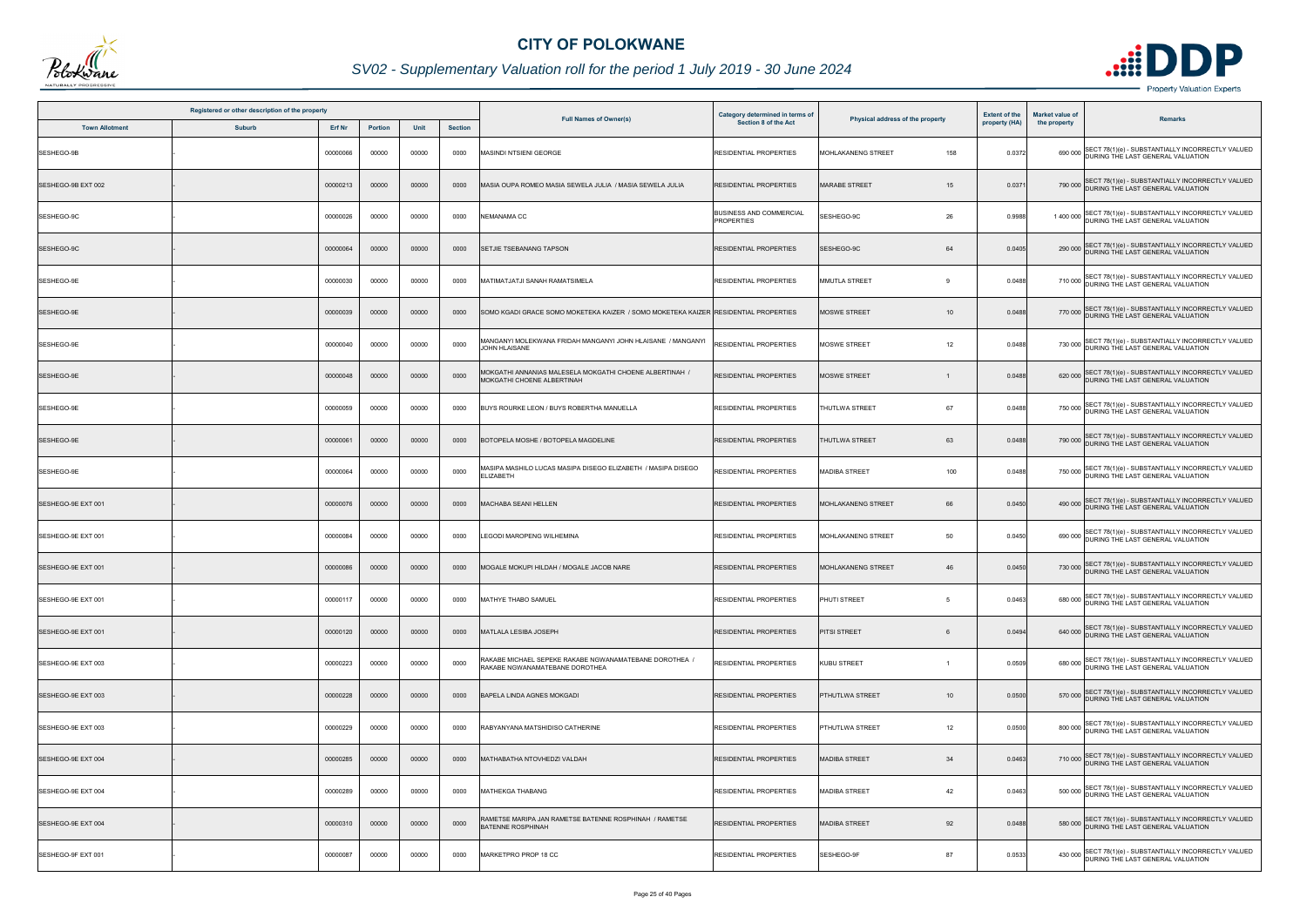

## *SV02 - Supplementary Valuation roll for the period 1 July 2019 - 30 June 2024*

| Registered or other description of the property<br>Erf Nr<br><b>Town Allotment</b><br><b>Suburb</b><br>Unit |  |          |         |       |                |                                                                                          | Category determined in terms of |                                  | <b>Extent of the</b> | <b>Market value of</b> | <b>Remarks</b>                                                                                |
|-------------------------------------------------------------------------------------------------------------|--|----------|---------|-------|----------------|------------------------------------------------------------------------------------------|---------------------------------|----------------------------------|----------------------|------------------------|-----------------------------------------------------------------------------------------------|
|                                                                                                             |  |          | Portion |       | <b>Section</b> | <b>Full Names of Owner(s)</b>                                                            | Section 8 of the Act            | Physical address of the property | property (HA)        | the property           |                                                                                               |
| SESHEGO-9F EXT 004                                                                                          |  | 00000170 | 00000   | 00000 | 0000           | MOFELE TLHAPEDI FAMILY TRUST                                                             | <b>RESIDENTIAL PROPERTIES</b>   | 170<br>SESHEGO-9F                | 0.0776               |                        | SECT 78(1)(e) - SUBSTANTIALLY INCORRECTLY VALUED<br>550 000 DURING THE LAST GENERAL VALUATION |
| SESHEGO-9H                                                                                                  |  | 00000170 | 00000   | 00000 | 0000           | SEPHUMA LETHABO                                                                          | RESIDENTIAL PROPERTIES          | SESHEGO-9H<br>170                | 0.0483               |                        | 540 000 SECT 78(1)(e) - SUBSTANTIALLY INCORRECTLY VALUED<br>DURING THE LAST GENERAL VALUATION |
| SESHEGO-9J                                                                                                  |  | 00000041 | 00000   | 00000 | 0000           | KGOALE MOKEKOLO DORCAS KGOALE SEKGOBA ELIFAS / KGOALE<br>SEKGOBA ELIFAS                  | <b>RESIDENTIAL PROPERTIES</b>   | PHALA STREET<br>13               | 0.0360               |                        | 640 000 SECT 78(1)(e) - SUBSTANTIALLY INCORRECTLY VALUED<br>DURING THE LAST GENERAL VALUATION |
| SESHEGO-9J                                                                                                  |  | 00000108 | 00000   | 00000 | 0000           | RAKOBELA MABU FORTUNE                                                                    | RESIDENTIAL PROPERTIES          | 21<br><b>HLOSI STREET</b>        | 0.0471               |                        | 600 000 SECT 78(1)(e) - SUBSTANTIALLY INCORRECTLY VALUED<br>DURING THE LAST GENERAL VALUATION |
| SESHEGO-9J                                                                                                  |  | 00000126 | 00000   | 00000 | 0000           | MABOYA KENNETH MATHOPE                                                                   | <b>RESIDENTIAL PROPERTIES</b>   | 36<br><b>HLOSI STREET</b>        | 0.0592               |                        | 550 000 SECT 78(1)(e) - SUBSTANTIALLY INCORRECTLY VALUED                                      |
| SESHEGO-9K                                                                                                  |  | 00000008 | 00000   | 00000 | 0000           | HUTAMO MAKOENA JACOLINE / RAMALEPE THAPELO RICHARD                                       | <b>RESIDENTIAL PROPERTIES</b>   | <b>NOGA STREET</b><br>16         | 0.0428               |                        | SECT 78(1)(e) - SUBSTANTIALLY INCORRECTLY VALUED<br>700 000 DURING THE LAST GENERAL VALUATION |
| SESHEGO-9K                                                                                                  |  | 00000034 | 00000   | 00000 | 0000           | LAMOLA MOKGADI BRENDA LAMOLA MATSOBANE JANPHRY / LAMOLA<br>MATSOBANE JANPHRY             | <b>RESIDENTIAL PROPERTIES</b>   | <b>HLOSI STREET</b>              | 0.0360               |                        | 700 000 SECT 78(1)(e) - SUBSTANTIALLY INCORRECTLY VALUED<br>DURING THE LAST GENERAL VALUATION |
| SESHEGO-9K EXT 001                                                                                          |  | 00000056 | 00000   | 00000 | 0000           | MATHATHO GODWILL NARE                                                                    | <b>RESIDENTIAL PROPERTIES</b>   | <b>KF STREET</b><br>57           | 0.0341               |                        | SECT 78(1)(e) - SUBSTANTIALLY INCORRECTLY VALUED<br>670 000 DURING THE LAST GENERAL VALUATION |
| SESHEGO-9K EXT 001                                                                                          |  | 00000062 | 00000   | 00000 | 0000           | RAMADZHIE MONYAI WALTER RAMADZHIE MAHLODI TAPSY / RAMADZHIE<br><b>MAHLODI TAPSY</b>      | <b>RESIDENTIAL PROPERTIES</b>   | <b>URANATE STREET</b><br>11      | 0.0354               |                        | 730 000 SECT 78(1)(e) - SUBSTANTIALLY INCORRECTLY VALUED<br>DURING THE LAST GENERAL VALUATION |
| SESHEGO-9K EXT 001                                                                                          |  | 00000076 | 00000   | 00000 | 0000           | MABOTE NAKEDI JAMESON MABOTE SEWELA PEGGY / MABOTE SEWELA<br><b>PEGGY</b>                | <b>ESIDENTIAL PROPERTIES</b>    | <b>KF STREET</b><br>48           | 0.0384               |                        | 720 000 SECT 78(1)(e) - SUBSTANTIALLY INCORRECTLY VALUED<br>DURING THE LAST GENERAL VALUATION |
| SESHEGO-9L                                                                                                  |  | 00000661 | 00000   | 00000 | 0000           | POLOKWANE LOCAL MUNICIPALITY                                                             | <b>RESIDENTIAL PROPERTIES</b>   | SESHEGO-9L<br>661                | 0.0305               |                        | 170 000 SECT 78(1)(e) - SUBSTANTIALLY INCORRECTLY VALUED<br>DURING THE LAST GENERAL VALUATION |
| SESHEGO-A                                                                                                   |  | 00000004 | 00000   | 00000 | 0000           | MAINELA M JANE                                                                           | <b>RESIDENTIAL PROPERTIES</b>   | CHRIS HANI DRIVE<br>161          | 0.0422               |                        | 350 000 SECT 78(1)(e) - SUBSTANTIALLY INCORRECTLY VALUED<br>DURING THE LAST GENERAL VALUATION |
| SESHEGO-A                                                                                                   |  | 00000012 | 00000   | 00000 | 0000           | RASESEMOLA TSHEHLANE ABRAM                                                               | <b>RESIDENTIAL PROPERTIES</b>   | SESHEGO-A<br>12                  | 0.0631               |                        | SECT 78(1)(e) - SUBSTANTIALLY INCORRECTLY VALUED<br>600 000 DURING THE LAST GENERAL VALUATION |
| SESHEGO-A                                                                                                   |  | 00000030 | 00000   | 00000 | 0000           | MAAPOLA POGANA ALPHEUS                                                                   | <b>RESIDENTIAL PROPERTIES</b>   | <b>BOOKELO STREET</b><br>388     | 0.0768               |                        | 320 000 SECT 78(1)(e) - SUBSTANTIALLY INCORRECTLY VALUED<br>DURING THE LAST GENERAL VALUATION |
| SESHEGO-A                                                                                                   |  | 00000031 | 00000   | 00000 | 0000           | MOTHIBI MALEBEYA MARTHA                                                                  | <b>RESIDENTIAL PROPERTIES</b>   | <b>14TH STREET</b><br>73         | 0.0427               |                        | SECT 78(1)(e) - SUBSTANTIALLY INCORRECTLY VALUED<br>300 000 DURING THE LAST GENERAL VALUATION |
| SESHEGO-A                                                                                                   |  | 00000032 | 00000   | 00000 | 0000           | SHILAJOE MAPHUTI EVELYN                                                                  | <b>RESIDENTIAL PROPERTIES</b>   | <b>14TH STREET</b><br>71         | 0.0372               |                        | 620 000 SECT 78(1)(e) - SUBSTANTIALLY INCORRECTLY VALUED<br>DURING THE LAST GENERAL VALUATION |
| SESHEGO-A                                                                                                   |  | 00000041 | 00000   | 00000 | 0000           | MATJIE MOLEMOSI RAMATSIMELE / MATJIE MASELE TOKOLOGO                                     | <b>RESIDENTIAL PROPERTIES</b>   | <b>14TH STREET</b><br>53         | 0.0372               |                        | SECT 78(1)(e) - SUBSTANTIALLY INCORRECTLY VALUED<br>320 000 DURING THE LAST GENERAL VALUATION |
| SESHEGO-A                                                                                                   |  | 00000046 | 00000   | 00000 | 0000           | PHOSHOKO M ACHSAH                                                                        | <b>RESIDENTIAL PROPERTIES</b>   | <b>14TH STREET</b><br>43         | 0.0427               |                        | 340 000 SECT 78(1)(e) - SUBSTANTIALLY INCORRECTLY VALUED<br>DURING THE LAST GENERAL VALUATION |
| SESHEGO-A                                                                                                   |  | 00000057 | 00000   | 00000 | 0000           | RAKOBO PHINEAS MATSORWANE                                                                | <b>RESIDENTIAL PROPERTIES</b>   | <b>15TH STREET</b><br>68         | 0.0372               |                        | 310 000 SECT 78(1)(e) - SUBSTANTIALLY INCORRECTLY VALUED                                      |
| SESHEGO-A                                                                                                   |  | 00000060 | 00000   | 00000 | 0000           | MODIBA MAKWALA ARCHIBOLD                                                                 | <b>RESIDENTIAL PROPERTIES</b>   | 74<br>15TH STREET                | 0.0372               |                        | 360 000 SECT 78(1)(e) - SUBSTANTIALLY INCORRECTLY VALUED<br>DURING THE LAST GENERAL VALUATION |
| SESHEGO-A                                                                                                   |  | 00000147 | 00000   | 00000 | 0000           | MOTJOPYE MASHADI STEPHINA MATYOPYE MOYAHABO JOSIAS B-E /<br>MATYOPYE MOYAHABO JOSIAS B-E | <b>RESIDENTIAL PROPERTIES</b>   | 17TH STREET<br>42                | 0.0372               |                        | 330 000 SECT 78(1)(e) - SUBSTANTIALLY INCORRECTLY VALUED                                      |
| SESHEGO-A                                                                                                   |  | 00000245 | 00000   | 00000 | 0000           | MOHLOANA FLORAH MAKOMA                                                                   | <b>RESIDENTIAL PROPERTIES</b>   | 19TH STREET<br>28                | 0.0372               |                        | 350 000 SECT 78(1)(e) - SUBSTANTIALLY INCORRECTLY VALUED<br>DURING THE LAST GENERAL VALUATION |
| SESHEGO-A                                                                                                   |  | 00000259 | 00000   | 00000 | 0000           | MADIBA DAPHNE MAPHUTI MAJAPIE                                                            | <b>RESIDENTIAL PROPERTIES</b>   | 20TH STREET<br>5                 | 0.0372               |                        | SECT 78(1)(e) - SUBSTANTIALLY INCORRECTLY VALUED<br>320 000 DURING THE LAST GENERAL VALUATION |

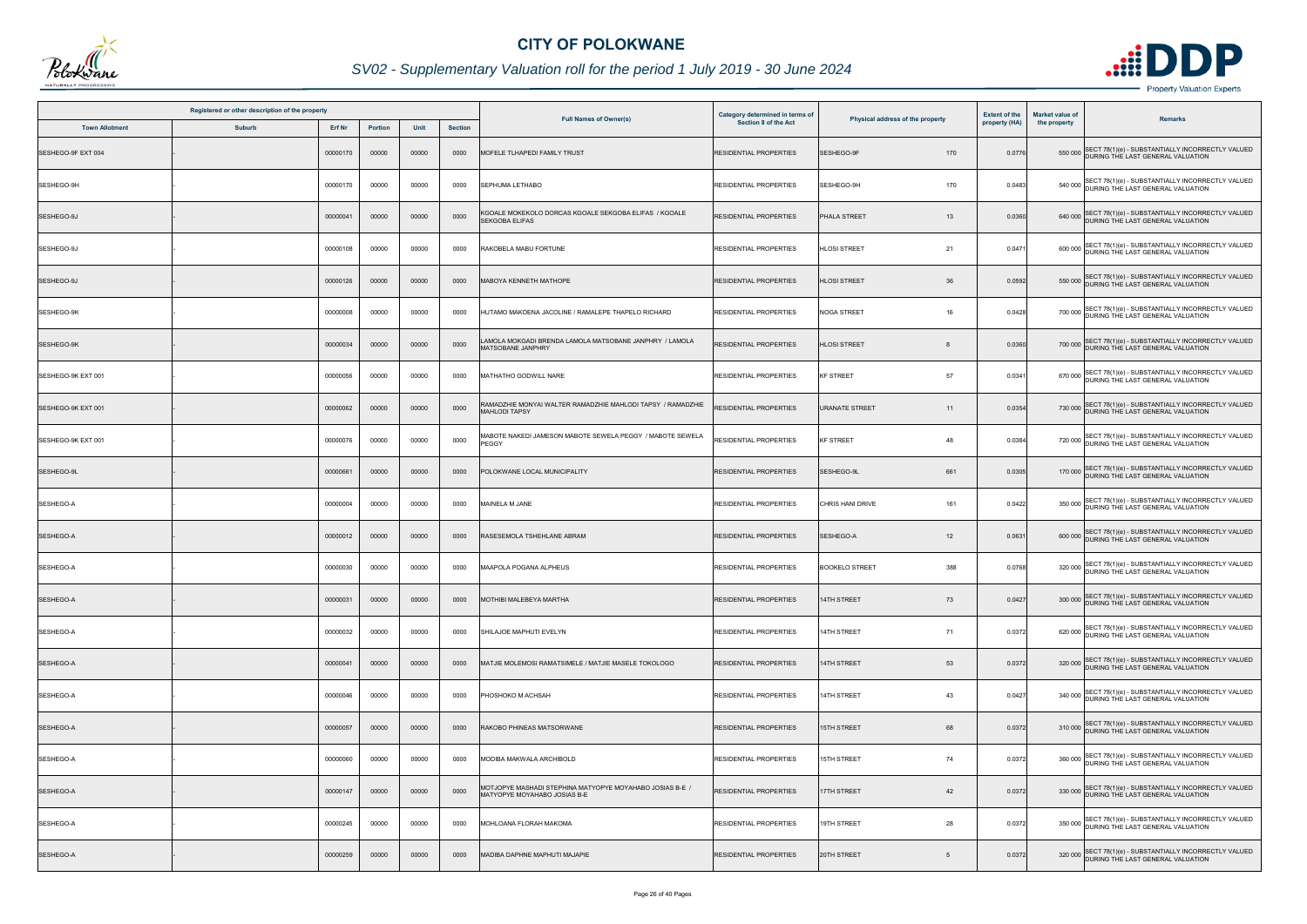

## *SV02 - Supplementary Valuation roll for the period 1 July 2019 - 30 June 2024*

| Registered or other description of the property |               |               |                |       |                |                                                                                     | Category determined in terms of |                                       | <b>Extent of the</b> | Market value of |                                                                                               |
|-------------------------------------------------|---------------|---------------|----------------|-------|----------------|-------------------------------------------------------------------------------------|---------------------------------|---------------------------------------|----------------------|-----------------|-----------------------------------------------------------------------------------------------|
| <b>Town Allotment</b>                           | <b>Suburb</b> | <b>Erf Nr</b> | <b>Portion</b> | Unit  | <b>Section</b> | <b>Full Names of Owner(s)</b>                                                       | <b>Section 8 of the Act</b>     | Physical address of the property      | property (HA)        | the property    | <b>Remarks</b>                                                                                |
| SESHEGO-A                                       |               | 00000260      | 00000          | 00000 | 0000           | SELEKA MAKI WALTER                                                                  | RESIDENTIAL PROPERTIES          | 17TH AVENUE<br>$\overline{4}$         | 0.0427               |                 | SECT 78(1)(e) - SUBSTANTIALLY INCORRECTLY VALUED<br>340 000 DURING THE LAST GENERAL VALUATION |
| SESHEGO-A                                       |               | 00000436      | 00000          | 00000 | 0000           | <b>VALEDI MIRANDA RAMALLA</b>                                                       | <b>RESIDENTIAL PROPERTIES</b>   | <b>BOOKELO STREET</b><br>300          | 0.0372               |                 | 600 000 SECT 78(1)(e) - SUBSTANTIALLY INCORRECTLY VALUED<br>DURING THE LAST GENERAL VALUATION |
| SESHEGO-A                                       |               | 00000456      | 00000          | 00000 | 0000           | MOGANO RARANG ANNAH                                                                 | <b>RESIDENTIAL PROPERTIES</b>   | 109<br><b>SOLOMON MAHLANGU STREET</b> | 0.0372               |                 | 600 000 SECT 78(1)(e) - SUBSTANTIALLY INCORRECTLY VALUED<br>DURING THE LAST GENERAL VALUATION |
| SESHEGO-A                                       |               | 00000464      | 00000          | 00000 | 0000           | MAJA MAJASE W                                                                       | RESIDENTIAL PROPERTIES          | 93<br>SOLOMON MAHLANGU STREET         | 0.0372               |                 | 400 000 SECT 78(1)(e) - SUBSTANTIALLY INCORRECTLY VALUED<br>DURING THE LAST GENERAL VALUATION |
| SESHEGO-A                                       |               | 00000468      | 00000          | 00000 | 0000           | MARAPJANE MACHABA SYDNEY                                                            | <b>RESIDENTIAL PROPERTIES</b>   | 12TH AVENUE<br>9                      | 0.0427               |                 | 630 000 SECT 78(1)(e) - SUBSTANTIALLY INCORRECTLY VALUED<br>DURING THE LAST GENERAL VALUATION |
| SESHEGO-A                                       |               | 00000478      | 00000          | 00000 | 0000           | MOLOKOMME KUBJANA JOSEPH                                                            | <b>RESIDENTIAL PROPERTIES</b>   | <b>11TH AVENUE</b><br>22              | 0.0372               |                 | 340 000 SECT 78(1)(e) - SUBSTANTIALLY INCORRECTLY VALUED<br>DURING THE LAST GENERAL VALUATION |
| SESHEGO-A                                       |               | 00000483      | 00000          | 00000 | 0000           | MMETHI LESIBANA MANASSEH                                                            | <b>RESIDENTIAL PROPERTIES</b>   | 11TH AVENUE<br>32                     | 0.0427               |                 | 230 000 SECT 78(1)(e) - SUBSTANTIALLY INCORRECTLY VALUED<br>DURING THE LAST GENERAL VALUATION |
| SESHEGO-A                                       |               | 00000484      | 00000          | 00000 | 0000           | BALOYI M                                                                            | <b>RESIDENTIAL PROPERTIES</b>   | 11TH AVENUE<br>31                     | 0.0427               |                 | 410 000 SECT 78(1)(e) - SUBSTANTIALLY INCORRECTLY VALUED                                      |
| SESHEGO-A                                       |               | 00000485      | 00000          | 00000 | 0000           | MAKGWANA SELLO SIMON                                                                | <b>RESIDENTIAL PROPERTIES</b>   | 29<br><b>11TH AVENUE</b>              | 0.0372               |                 | 650 000 SECT 78(1)(e) - SUBSTANTIALLY INCORRECTLY VALUED<br>DURING THE LAST GENERAL VALUATION |
| SESHEGO-A                                       |               | 00000488      | 00000          | 00000 | 0000           | MAKGATO MOHALE DAVID                                                                | <b>RESIDENTIAL PROPERTIES</b>   | <b>11TH AVENUE</b><br>23              | 0.0372               |                 | 330 000 SECT 78(1)(e) - SUBSTANTIALLY INCORRECTLY VALUED<br>DURING THE LAST GENERAL VALUATION |
| SESHEGO-A                                       |               | 00000495      | 00000          | 00000 | 0000           | NAKANA MODIKA FREDDY                                                                | RESIDENTIAL PROPERTIES          | <b>11TH AVENUE</b><br>9               | 0.0372               |                 | 510 000 SECT 78(1)(e) - SUBSTANTIALLY INCORRECTLY VALUED                                      |
| SESHEGO-A                                       |               | 00000511      | 00000          | 00000 | 0000           | <b>MAMABOLO MATLAKALA WINNIE</b>                                                    | <b>RESIDENTIAL PROPERTIES</b>   | 13TH STREET<br>56                     | 0.0372               |                 | 270 000 SECT 78(1)(e) - SUBSTANTIALLY INCORRECTLY VALUED<br>DURING THE LAST GENERAL VALUATION |
| SESHEGO-A                                       |               | 00000550      | 00000          | 00000 | 0000           | <b>THANTSHA LESIBANA ELIAS</b>                                                      | <b>RESIDENTIAL PROPERTIES</b>   | 12TH STREET<br>51                     | 0.0372               |                 | 300 000 SECT 78(1)(e) - SUBSTANTIALLY INCORRECTLY VALUED                                      |
| SESHEGO-A                                       |               | 00000607      | 00000          | 00000 | 0000           | <b>MOEMI MOSIBUDI MARTHA</b>                                                        | <b>RESIDENTIAL PROPERTIES</b>   | CHRIS HANI DRIVE<br>83                | 0.0446               |                 | 840 000 SECT 78(1)(e) - SUBSTANTIALLY INCORRECTLY VALUED<br>DURING THE LAST GENERAL VALUATION |
| SESHEGO-A                                       |               | 00000608      | 00000          | 00000 | 0000           | DONN'S CONSTRUCTION CC                                                              | <b>RESIDENTIAL PROPERTIES</b>   | CHRIS HANI DRIVE<br>81                | 0.0446               |                 | SECT 78(1)(e) - SUBSTANTIALLY INCORRECTLY VALUED<br>330 000 DURING THE LAST GENERAL VALUATION |
| SESHEGO-A                                       |               | 00000610      | 00000          | 00000 | 0000           | NKADIMENG SEIPATI SYLVIA                                                            | <b>RESIDENTIAL PROPERTIES</b>   | 77<br>CHRIS HANI DRIVE                | 0.0446               |                 | 480 000 SECT 78(1)(e) - SUBSTANTIALLY INCORRECTLY VALUED<br>DURING THE LAST GENERAL VALUATION |
| SESHEGO-A                                       |               | 00000618      | 00000          | 00000 | 0000           | KUBUZIE MAKGABO ISAAC                                                               | RESIDENTIAL PROPERTIES          | SESHEGO-A<br>618                      | 0.0427               |                 | 660 000 SECT 78(1)(e) - SUBSTANTIALLY INCORRECTLY VALUED                                      |
| SESHEGO-A                                       |               | 00000619      | 00000          | 00000 | 0000           | SEKHITLA MATOME ABIOT                                                               | <b>RESIDENTIAL PROPERTIES</b>   | SESHEGO-A<br>619                      | 0.0372               |                 | 660 000 SECT 78(1)(e) - SUBSTANTIALLY INCORRECTLY VALUED<br>DURING THE LAST GENERAL VALUATION |
| SESHEGO-A                                       |               | 00000627      | 00000          | 00000 | 0000           | / AUDITAMBI NTSANDENI FLORAH MUDITAMBI LITSHANI JOSEPH<br>MUDITAMBI LITSHANI JOSEPH | <b>RESIDENTIAL PROPERTIES</b>   | SESHEGO-A<br>627                      | 0.0372               |                 | 700 000 SECT 78(1)(e) - SUBSTANTIALLY INCORRECTLY VALUED<br>DURING THE LAST GENERAL VALUATION |
| SESHEGO-A                                       |               | 00000641      | 00000          | 00000 | 0000           | RAMALOKO NGWAKO EDWARD                                                              | <b>RESIDENTIAL PROPERTIES</b>   | SESHEGO-A<br>641                      | 0.0427               |                 | 700 000 SECT 78(1)(e) - SUBSTANTIALLY INCORRECTLY VALUED<br>DURING THE LAST GENERAL VALUATION |
| SESHEGO-A                                       |               | 00000644      | 00000          | 00000 | 0000           | <b>M F MAKHENYA</b>                                                                 | <b>RESIDENTIAL PROPERTIES</b>   | 644<br>SESHEGO-A                      | 0.0372               |                 | 300 000 SECT 78(1)(e) - SUBSTANTIALLY INCORRECTLY VALUED<br>DURING THE LAST GENERAL VALUATION |
| SESHEGO-A                                       |               | 00000646      | 00000          | 00000 | 0000           | MOKHUTWANA THABANE ANDRIES                                                          | <b>RESIDENTIAL PROPERTIES</b>   | SESHEGO-A<br>646                      | 0.0372               |                 | 200 000 SECT 78(1)(e) - SUBSTANTIALLY INCORRECTLY VALUED                                      |
| SESHEGO-A                                       |               | 00000648      | 00000          | 00000 | 0000           | MOETLO DANIEL MALESELA MOETLO VILLA CC / MOETLO VILLA CC                            | <b>RESIDENTIAL PROPERTIES</b>   | SESHEGO-A<br>648                      | 0.0372               |                 | SECT 78(1)(e) - SUBSTANTIALLY INCORRECTLY VALUED<br>380 000 DURING THE LAST GENERAL VALUATION |

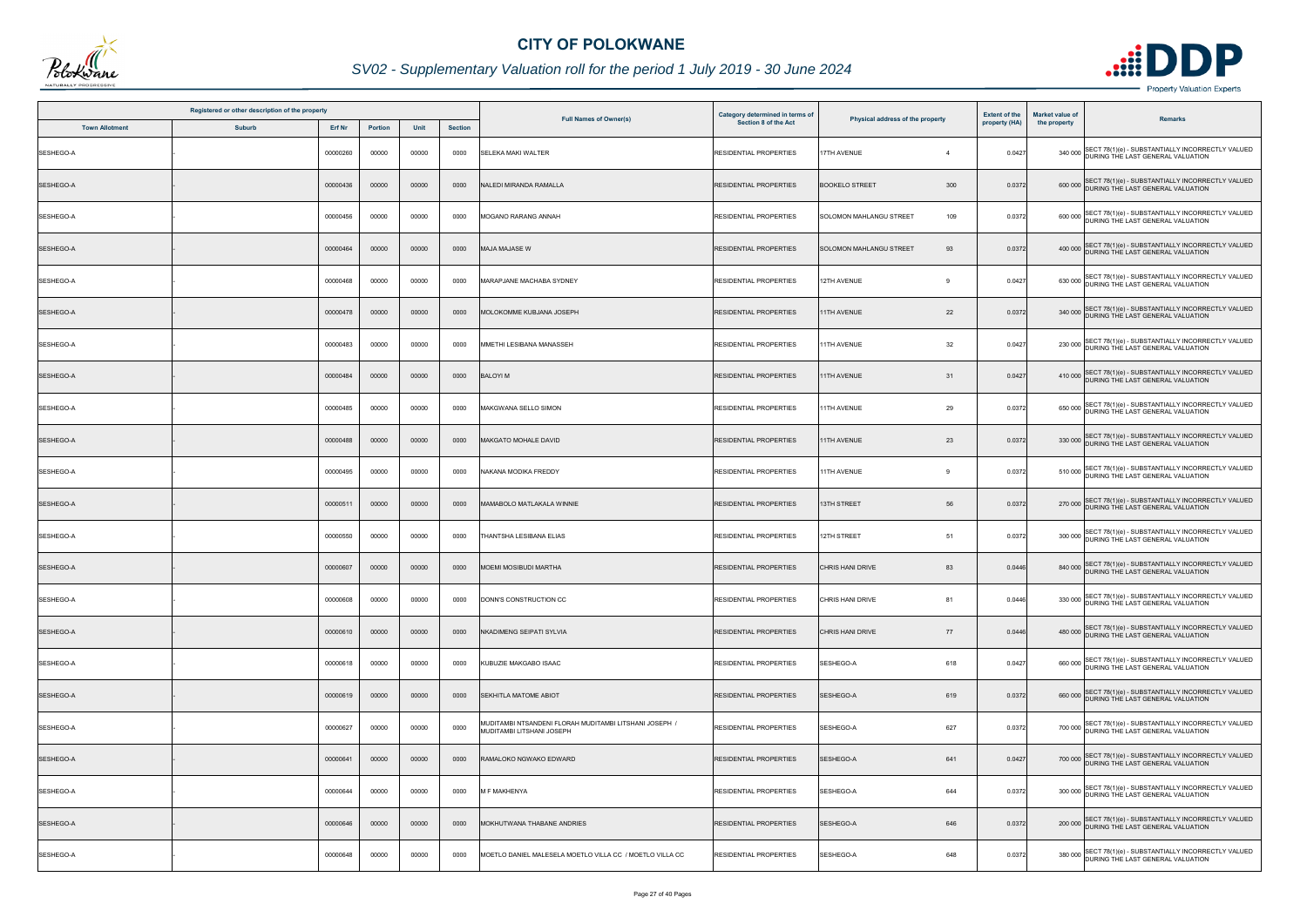

## *SV02 - Supplementary Valuation roll for the period 1 July 2019 - 30 June 2024*

|                       | Registered or other description of the property |          |                |       |                |                                                                                | Category determined in terms of |                                       | <b>Extent of the</b> | <b>Market value of</b> |                                                                                               |
|-----------------------|-------------------------------------------------|----------|----------------|-------|----------------|--------------------------------------------------------------------------------|---------------------------------|---------------------------------------|----------------------|------------------------|-----------------------------------------------------------------------------------------------|
| <b>Town Allotment</b> | <b>Suburb</b>                                   | Erf Nr   | <b>Portion</b> | Unit  | <b>Section</b> | <b>Full Names of Owner(s)</b>                                                  | Section 8 of the Act            | Physical address of the property      | property (HA)        | the property           | <b>Remarks</b>                                                                                |
| SESHEGO-A             |                                                 | 00000653 | 00000          | 00000 | 0000           | MASITENG SIPHO ABSALOM                                                         | <b>RESIDENTIAL PROPERTIES</b>   | 653<br>SESHEGO-A                      | 0.0427               |                        | SECT 78(1)(e) - SUBSTANTIALLY INCORRECTLY VALUED<br>580 000 DURING THE LAST GENERAL VALUATION |
| SESHEGO-A             |                                                 | 00000654 | 00000          | 00000 | 0000           | MOTLANTHE SEALOGA BERNARD                                                      | <b>RESIDENTIAL PROPERTIES</b>   | 96<br>SOLOMON MAHLANGU STREET         | 0.0427               |                        | 370 000 SECT 78(1)(e) - SUBSTANTIALLY INCORRECTLY VALUED<br>DURING THE LAST GENERAL VALUATION |
| SESHEGO-A             |                                                 | 00000664 | 00000          | 00000 | 0000           | <b>MATLALA JOEL</b>                                                            | <b>RESIDENTIAL PROPERTIES</b>   | <b>SOLOMON MAHLANGU STREET</b><br>116 | 0.0372               |                        | 750 000 SECT 78(1)(e) - SUBSTANTIALLY INCORRECTLY VALUED<br>DURING THE LAST GENERAL VALUATION |
| SESHEGO-A             |                                                 | 00000665 | 00000          | 00000 | 0000           | MOHALE LESETJA WILSON                                                          | RESIDENTIAL PROPERTIES          | 118<br>SOLOMON MAHLANGU STREET        | 0.0427               |                        | 580 000 SECT 78(1)(e) - SUBSTANTIALLY INCORRECTLY VALUED                                      |
| SESHEGO-A             |                                                 | 00000666 | 00000          | 00000 | 0000           | SETATI JOSEPHINE RAMAESELA                                                     | <b>RESIDENTIAL PROPERTIES</b>   | SESHEGO-A<br>666                      | 0.0548               |                        | 530 000 SECT 78(1)(e) - SUBSTANTIALLY INCORRECTLY VALUED                                      |
| SESHEGO-A             |                                                 | 00000681 | 00000          | 00000 | 0000           | TSHABALALA PAULOS MPHO NONYANE ANNAH LEBOGANG / NONYANE<br>ANNAH LEBOGANG      | RESIDENTIAL PROPERTIES          | SESHEGO-A<br>681                      | 0.0372               |                        | SECT 78(1)(e) - SUBSTANTIALLY INCORRECTLY VALUED<br>650 000 DURING THE LAST GENERAL VALUATION |
| SESHEGO-A             |                                                 | 00000686 | 00000          | 00000 | 0000           | MOLANYAMA LAU LEON                                                             | <b>RESIDENTIAL PROPERTIES</b>   | 686<br>SESHEGO-A                      | 0.0427               |                        | 320 000 SECT 78(1)(e) - SUBSTANTIALLY INCORRECTLY VALUED<br>DURING THE LAST GENERAL VALUATION |
| SESHEGO-A             |                                                 | 00000690 | 00000          | 00000 | 0000           | MATJULA MARTHA MAHADI MATJUTLA MAKWETJA CHARLES / MATJUTLA<br>MAKWETJA CHARLES | RESIDENTIAL PROPERTIES          | SESHEGO-A<br>690                      | 0.0372               |                        | SECT 78(1)(e) - SUBSTANTIALLY INCORRECTLY VALUED<br>330 000 DURING THE LAST GENERAL VALUATION |
| SESHEGO-A             |                                                 | 00000691 | 00000          | 00000 | 0000           | NGOMANE MAFEMANI WILSON                                                        | <b>RESIDENTIAL PROPERTIES</b>   | SESHEGO-A<br>691                      | 0.0372               |                        | 310 000 SECT 78(1)(e) - SUBSTANTIALLY INCORRECTLY VALUED                                      |
| SESHEGO-A             |                                                 | 00000701 | 00000          | 00000 | 0000           | MAILULA MATSOBANE THOMAS                                                       | <b>RESIDENTIAL PROPERTIES</b>   | 701<br>SESHEGO-A                      | 0.0372               |                        | 660 000 SECT 78(1)(e) - SUBSTANTIALLY INCORRECTLY VALUED<br>DURING THE LAST GENERAL VALUATION |
| SESHEGO-A             |                                                 | 00000709 | 00000          | 00000 | 0000           | NDOU NDEBELE WILLIAM NDOU BALA MIRIAM / NDOU BALA MIRIAM                       | <b>RESIDENTIAL PROPERTIES</b>   | SESHEGO-A<br>709                      | 0.0505               |                        | 340 000 SECT 78(1)(e) - SUBSTANTIALLY INCORRECTLY VALUED<br>DURING THE LAST GENERAL VALUATION |
| SESHEGO-A             |                                                 | 00000712 | 00000          | 00000 | 0000           | <b>M S MUSHI</b>                                                               | <b>RESIDENTIAL PROPERTIES</b>   | SESHEGO-A<br>712                      | 0.0372               |                        | 680 000 SECT 78(1)(e) - SUBSTANTIALLY INCORRECTLY VALUED<br>DURING THE LAST GENERAL VALUATION |
| SESHEGO-A             |                                                 | 00000719 | 00000          | 00000 | 0000           | <b>MOSANA DITHOBE PAUL</b>                                                     | <b>RESIDENTIAL PROPERTIES</b>   | SESHEGO-A<br>719                      | 0.0768               |                        | SECT 78(1)(e) - SUBSTANTIALLY INCORRECTLY VALUED<br>340 000 DURING THE LAST GENERAL VALUATION |
| SESHEGO-A             |                                                 | 00000751 | 00000          | 00000 | 0000           | MTOMBENI ABEL BOTINYANA                                                        | <b>RESIDENTIAL PROPERTIES</b>   | 90<br>SOLOMON MAHLANGU STREET         | 0.0427               |                        | 320 000 SECT 78(1)(e) - SUBSTANTIALLY INCORRECTLY VALUED                                      |
| SESHEGO-A             |                                                 | 00000762 | 00000          | 00000 | 0000           | <b>MATLOU ELIAS MATSOBANE</b>                                                  | <b>RESIDENTIAL PROPERTIES</b>   | <b>7TH STREET</b><br>75               | 0.0372               |                        | SECT 78(1)(e) - SUBSTANTIALLY INCORRECTLY VALUED<br>350 000 DURING THE LAST GENERAL VALUATION |
| SESHEGO-A             |                                                 | 00000782 | 00000          | 00000 | 0000           | SEEMOLA TSIPA MERIAM                                                           | <b>RESIDENTIAL PROPERTIES</b>   | SOLOMON MAHLANGU STREET<br>72         | 0.0604               |                        | 520 000 SECT 78(1)(e) - SUBSTANTIALLY INCORRECTLY VALUED<br>DURING THE LAST GENERAL VALUATION |
| SESHEGO-A             |                                                 | 00001146 | 00000          | 00000 | 0000           | MOTAU MATLAKALA JOSEPHINE                                                      | <b>RESIDENTIAL PROPERTIES</b>   | <b>BOOKELO STREET</b><br>115          | 0.0582               |                        | SECT 78(1)(e) - SUBSTANTIALLY INCORRECTLY VALUED<br>590 000 DURING THE LAST GENERAL VALUATION |
| SESHEGO-A             |                                                 | 00001155 | 00000          | 00000 | 0000           | <b>MSIMANG MA</b>                                                              | RESIDENTIAL PROPERTIES          | 120<br><b>BOOKELO STREET</b>          | 0.0372               |                        | 500 000 SECT 78(1)(e) - SUBSTANTIALLY INCORRECTLY VALUED<br>DURING THE LAST GENERAL VALUATION |
| SESHEGO-A             |                                                 | 00001163 | 00000          | 00000 | 0000           | MAHWASANE NTEBALENG JENNIFER                                                   | <b>RESIDENTIAL PROPERTIES</b>   | SESHEGO-A<br>1163                     | 0.0372               |                        | 270 000 SECT 78(1)(e) - SUBSTANTIALLY INCORRECTLY VALUED                                      |
| SESHEGO-A             |                                                 | 00001177 | 00000          | 00000 | 0000           | MAOTOANA DAVID                                                                 | <b>RESIDENTIAL PROPERTIES</b>   | 82<br><b>BOOKELO STREET</b>           | 0.0372               |                        | 320 000 SECT 78(1)(e) - SUBSTANTIALLY INCORRECTLY VALUED<br>DURING THE LAST GENERAL VALUATION |
| SESHEGO-A             |                                                 | 00001213 | 00000          | 00000 | 0000           | <b>CHAUKE MODIEGI ESTHER</b>                                                   | <b>RESIDENTIAL PROPERTIES</b>   | CHRIS HANI DRIVE<br>44                | 0.0502               |                        | 530 000 SECT 78(1)(e) - SUBSTANTIALLY INCORRECTLY VALUED<br>DURING THE LAST GENERAL VALUATION |
| SESHEGO-A             |                                                 | 00001430 | 00000          | 00000 | 0000           | <b>MASHILO KLAAS CEPHAS</b>                                                    | <b>RESIDENTIAL PROPERTIES</b>   | 30TH STREET<br>$\overline{4}$         | 0.0372               |                        | 680 000 SECT 78(1)(e) - SUBSTANTIALLY INCORRECTLY VALUED<br>DURING THE LAST GENERAL VALUATION |
| SESHEGO-A             |                                                 | 00001437 | 00000          | 00000 | 0000           | MOLOKO NOZINDABA LIDWINA                                                       | <b>RESIDENTIAL PROPERTIES</b>   | 30TH STREET<br>18                     | 0.0372               |                        | SECT 78(1)(e) - SUBSTANTIALLY INCORRECTLY VALUED<br>290 000 DURING THE LAST GENERAL VALUATION |

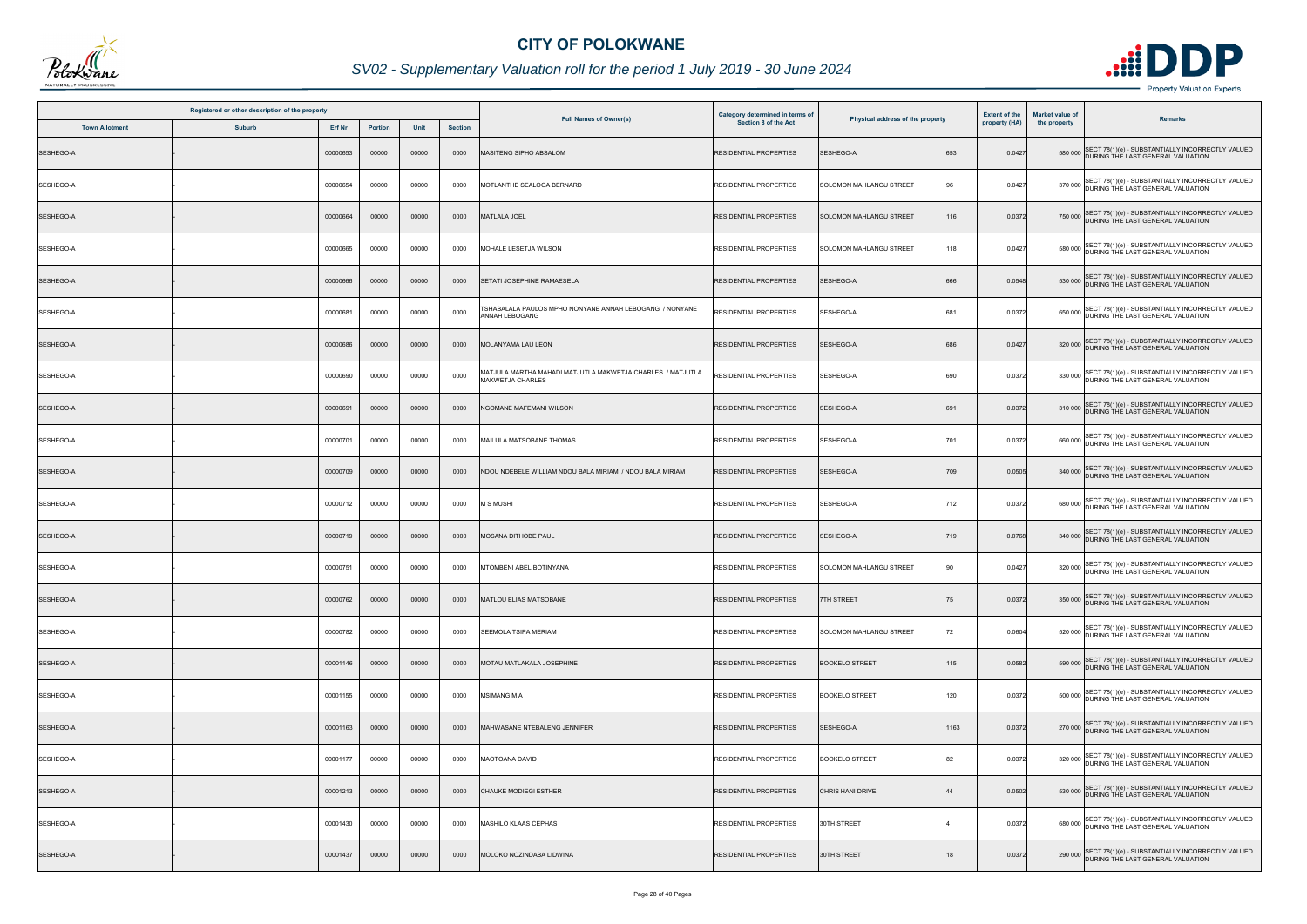

## *SV02 - Supplementary Valuation roll for the period 1 July 2019 - 30 June 2024*

|                       | Registered or other description of the property |          |                |       |                |                                                                                          | Category determined in terms of                     |                                      | <b>Extent of the</b> | <b>Market value of</b> |                                                                                               |
|-----------------------|-------------------------------------------------|----------|----------------|-------|----------------|------------------------------------------------------------------------------------------|-----------------------------------------------------|--------------------------------------|----------------------|------------------------|-----------------------------------------------------------------------------------------------|
| <b>Town Allotment</b> | <b>Suburb</b>                                   | Erf Nr   | <b>Portion</b> | Unit  | <b>Section</b> | <b>Full Names of Owner(s)</b>                                                            | Section 8 of the Act                                | Physical address of the property     | property (HA)        | the property           | <b>Remarks</b>                                                                                |
| SESHEGO-A             |                                                 | 00001442 | 00000          | 00000 | 0000           | MODIPA NOGANE ALLETA                                                                     | RESIDENTIAL PROPERTIES                              | 30TH STREET<br>28                    | 0.0372               |                        | SECT 78(1)(e) - SUBSTANTIALLY INCORRECTLY VALUED<br>290 000 DURING THE LAST GENERAL VALUATION |
| SESHEGO-A             |                                                 | 00001454 | 00000          | 00000 | 0000           | ETSOALO GAVILLAN CASPER MOLEBATJI                                                        | <b>RESIDENTIAL PROPERTIES</b>                       | 26TH STREET<br>17                    | 0.0372               |                        | 590 000 SECT 78(1)(e) - SUBSTANTIALLY INCORRECTLY VALUED<br>DURING THE LAST GENERAL VALUATION |
| SESHEGO-A             |                                                 | 00001461 | 00000          | 00000 | 0000           | MOLOTO DAVID REUBEN MMAKOLOBE MOLOTO CHRISTABEL MMASEROLE<br>MOLOTO CHRISTABEL MMASEROLE | RESIDENTIAL PROPERTIES                              | 30TH STREET<br>$\mathbf{3}$          | 0.081                |                        | 710 000 SECT 78(1)(e) - SUBSTANTIALLY INCORRECTLY VALUED<br>DURING THE LAST GENERAL VALUATION |
| SESHEGO-A             |                                                 | 00001466 | 00000          | 00000 | 0000           | MOJAPELO CHACHA MANUEL MOSES                                                             | RESIDENTIAL PROPERTIES                              | 25TH STREET<br>20                    | 0.0372               |                        | 720 000 SECT 78(1)(e) - SUBSTANTIALLY INCORRECTLY VALUED<br>DURING THE LAST GENERAL VALUATION |
| SESHEGO-A             |                                                 | 00001491 | 00000          | 00000 | 0000           | <b>DUBA PHINEAS</b>                                                                      | <b>RESIDENTIAL PROPERTIES</b>                       | 25TH STREET<br>5                     | 0.0541               |                        | 540 000 SECT 78(1)(e) - SUBSTANTIALLY INCORRECTLY VALUED<br>DURING THE LAST GENERAL VALUATION |
| SESHEGO-A             |                                                 | 00001493 | 00000          | 00000 | 0000           | HAUKE MAHLODI MARGARET CHAUKE VINCENT JAMES / CHAUKE<br><b>INCENT JAMES</b>              | <b>RESIDENTIAL PROPERTIES</b>                       | CHRIS HANI DRIVE<br>118              | 0.0502               |                        | 590 000 SECT 78(1)(e) - SUBSTANTIALLY INCORRECTLY VALUED<br>DURING THE LAST GENERAL VALUATION |
| SESHEGO-A             |                                                 | 00001506 | 00000          | 00000 | 0000           | MASHALA MAKWENA ALFRED                                                                   | <b>RESIDENTIAL PROPERTIES</b>                       | 24TH STREET<br>26                    | 0.0372               |                        | 540 000 SECT 78(1)(e) - SUBSTANTIALLY INCORRECTLY VALUED<br>DURING THE LAST GENERAL VALUATION |
| SESHEGO-A             |                                                 | 00001511 | 00000          | 00000 | 0000           | <b>TELE INV CC</b>                                                                       | <b>RESIDENTIAL PROPERTIES</b>                       | <b>CHRIS HANI DRIVE</b><br>132       | 0.0720               |                        | 340 000 SECT 78(1)(e) - SUBSTANTIALLY INCORRECTLY VALUED                                      |
| SESHEGO-A             |                                                 | 00001512 | 00000          | 00000 | 0000           | <b>MAILA MMAPITSA PAUL</b>                                                               | RESIDENTIAL PROPERTIES                              | 134<br>CHRIS HANI DRIVE              | 0.0372               |                        | 660 000 SECT 78(1)(e) - SUBSTANTIALLY INCORRECTLY VALUED<br>DURING THE LAST GENERAL VALUATION |
| SESHEGO-A             |                                                 | 00001527 | 00000          | 00000 | 0000           | CHUENE REHUMETSWE LINA                                                                   | <b>RESIDENTIAL PROPERTIES</b>                       | PHIRI STREET<br>15                   | 0.0484               |                        | 800 000 SECT 78(1)(e) - SUBSTANTIALLY INCORRECTLY VALUED<br>DURING THE LAST GENERAL VALUATION |
| SESHEGO-A             |                                                 | 00001532 | 00000          | 00000 | 0000           | <b>MANAMANE TRUST</b>                                                                    | RESIDENTIAL PROPERTIES                              | PHIRI STREET<br>-3                   | 0.0903               |                        | 800 000 SECT 78(1)(e) - SUBSTANTIALLY INCORRECTLY VALUED                                      |
| SESHEGO-B             |                                                 | 00002459 | 00000          | 00000 | 0000           | D T MAHAPA FAMILY TRUST                                                                  | <b>RESIDENTIAL PROPERTIES</b>                       | 44TH STREET<br>41                    | 0.0372               |                        | 100 000 SECT 78(1)(e) - SUBSTANTIALLY INCORRECTLY VALUED<br>DURING THE LAST GENERAL VALUATION |
| SESHEGO-B             |                                                 | 00002464 | 00000          | 00000 | 0000           | MATHOLE MAMPE MERIAM                                                                     | <b>RESIDENTIAL PROPERTIES</b>                       | 44TH STREET<br>31                    | 0.0372               |                        | 550 000 SECT 78(1)(e) - SUBSTANTIALLY INCORRECTLY VALUED                                      |
| SESHEGO-B             |                                                 | 00002705 | 00000          | 00000 | 0000           | MANAMELA K C                                                                             | <b>RESIDENTIAL PROPERTIES</b>                       | <b>DINKWE STREET</b><br>39           | 0.0545               |                        | 620 000 SECT 78(1)(e) - SUBSTANTIALLY INCORRECTLY VALUED                                      |
| SESHEGO-B             |                                                 | 00002739 | 00000          | 00000 | 0000           | MOLOKOANE AUDREY GALBLANE MOLOKOANE SIDNEY MAHLOLA /<br>MOLOKOANE SIDNEY MAHLOLA         | <b>BUSINESS AND COMMERCIAL</b><br><b>PROPERTIES</b> | 29TH AVENUE<br>40                    | 0.0775               |                        | SECT 78(1)(e) - SUBSTANTIALLY INCORRECTLY VALUED<br>600 000 DURING THE LAST GENERAL VALUATION |
| SESHEGO-B             |                                                 | 00002966 | 00000          | 00000 | 0000           | LEBEA MADIYA WILLIAM                                                                     | <b>RESIDENTIAL PROPERTIES</b>                       | <b>45TH STREET</b><br>29             | 0.0427               |                        | 620 000 SECT 78(1)(e) - SUBSTANTIALLY INCORRECTLY VALUED<br>DURING THE LAST GENERAL VALUATION |
| SESHEGO-B             |                                                 | 00002970 | 00000          | 00000 | 0000           | LEKOANE M VIOLET                                                                         | RESIDENTIAL PROPERTIES                              | 45TH STREET<br>21                    | 0.0372               |                        | 650 000 SECT 78(1)(e) - SUBSTANTIALLY INCORRECTLY VALUED                                      |
| SESHEGO-B             |                                                 | 00002985 | 00000          | 00000 | 0000           | KGANYAGO MALIMETSHA EDWARD                                                               | <b>RESIDENTIAL PROPERTIES</b>                       | 29<br><b>TPKYO SEXWALE AVENUE</b>    | 0.0372               |                        | 600 000 SECT 78(1)(e) - SUBSTANTIALLY INCORRECTLY VALUED<br>DURING THE LAST GENERAL VALUATION |
| SESHEGO-B             |                                                 | 00002987 | 00000          | 00000 | 0000           | SENYATSI MAKWENA FRANS                                                                   | <b>RESIDENTIAL PROPERTIES</b>                       | TOKYO SEXWALE AVENUE<br>25           | 0.0576               |                        | 730 000 SECT 78(1)(e) - SUBSTANTIALLY INCORRECTLY VALUED<br>DURING THE LAST GENERAL VALUATION |
| SESHEGO-B             |                                                 | 00002988 | 00000          | 00000 | 0000           | MASHAPHU MALESELA EZEKIEL                                                                | <b>RESIDENTIAL PROPERTIES</b>                       | <b>48TH STREET</b><br>$\overline{4}$ | 0.0576               |                        | 550 000 SECT 78(1)(e) - SUBSTANTIALLY INCORRECTLY VALUED<br>DURING THE LAST GENERAL VALUATION |
| SESHEGO-B             |                                                 | 00002998 | 00000          | 00000 | 0000           | MATLOGA MOKGADI                                                                          | <b>RESIDENTIAL PROPERTIES</b>                       | 43RD AVENUE<br>15                    | 0.0372               |                        | 330 000 SECT 78(1)(e) - SUBSTANTIALLY INCORRECTLY VALUED<br>DURING THE LAST GENERAL VALUATION |
| SESHEGO-B             |                                                 | 00003004 | 00000          | 00000 | 0000           | <b>THAMAGA NNYANA LYDIA</b>                                                              | <b>RESIDENTIAL PROPERTIES</b>                       | 43RD AVENUE<br>$\overline{3}$        | 0.0372               |                        | 520 000 SECT 78(1)(e) - SUBSTANTIALLY INCORRECTLY VALUED                                      |
| SESHEGO-B             |                                                 | 00003005 | 00000          | 00000 | 0000           | MPE LESIBA SIMON                                                                         | <b>RESIDENTIAL PROPERTIES</b>                       | 48TH STREET<br>8                     | 0.0576               |                        | SECT 78(1)(e) - SUBSTANTIALLY INCORRECTLY VALUED<br>660 000 DURING THE LAST GENERAL VALUATION |

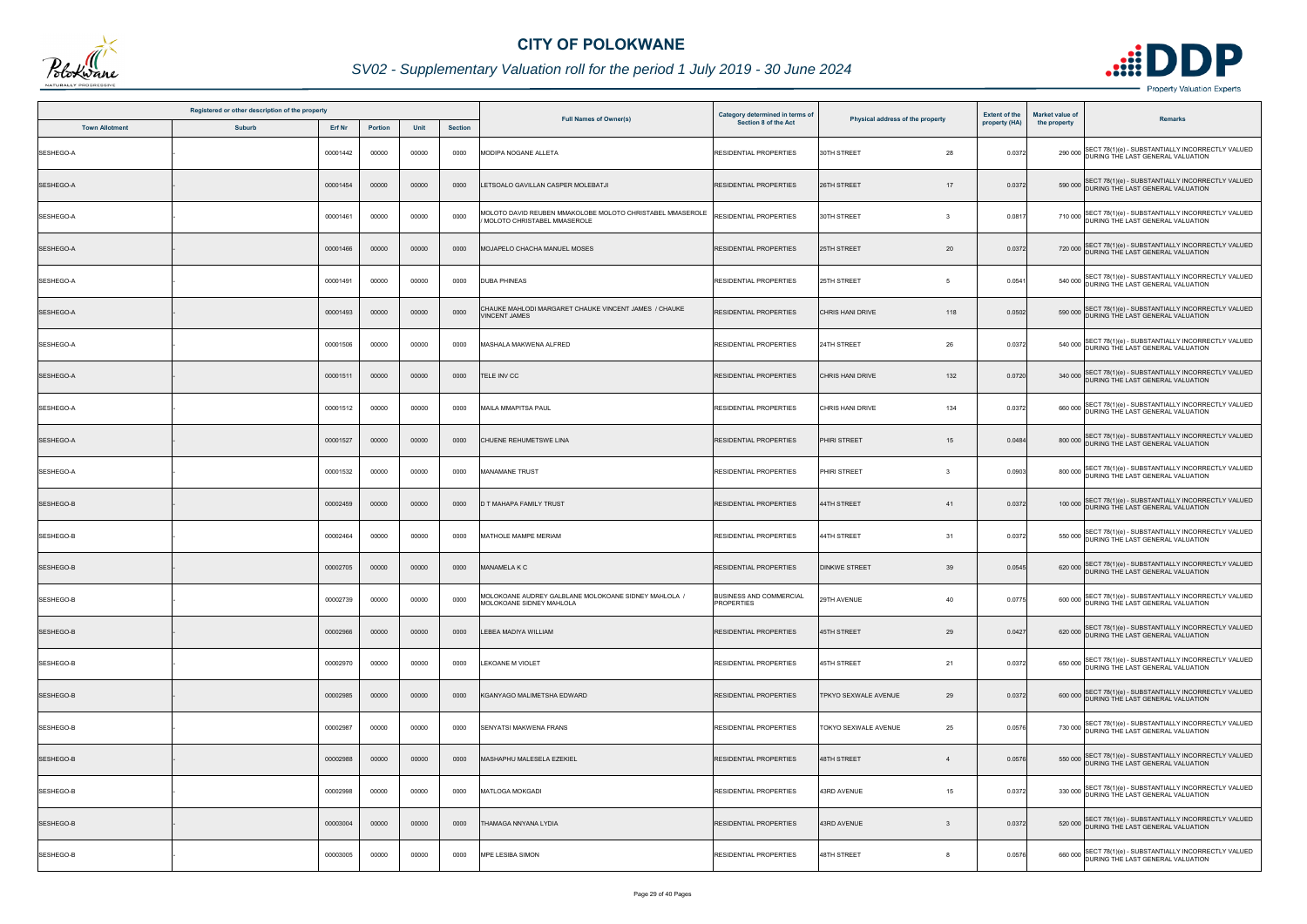

## *SV02 - Supplementary Valuation roll for the period 1 July 2019 - 30 June 2024*

| Registered or other description of the property |               |          |         |       |                |                                                                                     | Category determined in terms of |                                    | <b>Extent of the</b> | <b>Market value of</b> | <b>Remarks</b>                                                                                |
|-------------------------------------------------|---------------|----------|---------|-------|----------------|-------------------------------------------------------------------------------------|---------------------------------|------------------------------------|----------------------|------------------------|-----------------------------------------------------------------------------------------------|
| <b>Town Allotment</b>                           | <b>Suburb</b> | Erf Nr   | Portion | Unit  | <b>Section</b> | <b>Full Names of Owner(s)</b>                                                       | Section 8 of the Act            | Physical address of the property   | property (HA)        | the property           |                                                                                               |
| SESHEGO-B                                       |               | 00003006 | 00000   | 00000 | 0000           | MASHUBA KGOPOLO JOHN                                                                | <b>RESIDENTIAL PROPERTIES</b>   | 48TH STREET<br>10                  | 0.0576               |                        | SECT 78(1)(e) - SUBSTANTIALLY INCORRECTLY VALUED<br>560 000 DURING THE LAST GENERAL VALUATION |
| SESHEGO-B                                       |               | 00003012 | 00000   | 00000 | 0000           | <b>BOPAPE MAISHE PHILLIP</b>                                                        | RESIDENTIAL PROPERTIES          | 45TH AVENUE<br>36                  | 0.0372               |                        | 300 000 SECT 78(1)(e) - SUBSTANTIALLY INCORRECTLY VALUED<br>DURING THE LAST GENERAL VALUATION |
| SESHEGO-B                                       |               | 00003016 | 00000   | 00000 | 0000           | SIGEDA NTSHENGEDZENI EMMANUEL NTHULANA TINY / NTHULANA TINY                         | <b>RESIDENTIAL PROPERTIES</b>   | <b>45TH AVENUE</b><br>37           | 0.0372               |                        | 400 000 SECT 78(1)(e) - SUBSTANTIALLY INCORRECTLY VALUED<br>DURING THE LAST GENERAL VALUATION |
| SESHEGO-B                                       |               | 00003018 | 00000   | 00000 | 0000           | THONGOANA MMARATHOKE MARGARET                                                       | <b>RESIDENTIAL PROPERTIES</b>   | 45TH AVENUE<br>33                  | 0.0372               |                        | 500 000 SECT 78(1)(e) - SUBSTANTIALLY INCORRECTLY VALUED<br>DURING THE LAST GENERAL VALUATION |
| SESHEGO-B                                       |               | 00003056 | 00000   | 00000 | 0000           | MOHLOLA NKAHLOLENG RONNIE ROBERT                                                    | <b>RESIDENTIAL PROPERTIES</b>   | 46TH AVENUE                        | 0.0427               |                        | 740 000 SECT 78(1)(e) - SUBSTANTIALLY INCORRECTLY VALUED<br>DURING THE LAST GENERAL VALUATION |
| SESHEGO-B                                       |               | 00003061 | 00000   | 00000 | 0000           | LEDWABA MADIMETJA DAVID                                                             | <b>RESIDENTIAL PROPERTIES</b>   | 47TH AVENUE<br>10                  | 0.0372               |                        | SECT 78(1)(e) - SUBSTANTIALLY INCORRECTLY VALUED<br>410 000 DURING THE LAST GENERAL VALUATION |
| SESHEGO-B                                       |               | 00003097 | 00000   | 00000 | 0000           | RAMOLEFO MPHODI MAGDELINE                                                           | <b>RESIDENTIAL PROPERTIES</b>   | 34<br><b>48TH AVENUE</b>           | 0.0372               |                        | SECT 78(1)(e) - SUBSTANTIALLY INCORRECTLY VALUED<br>400 000 DURING THE LAST GENERAL VALUATION |
| SESHEGO-B                                       |               | 00003099 | 00000   | 00000 | 0000           | MUSI ABEL MALOPE                                                                    | <b>RESIDENTIAL PROPERTIES</b>   | 159<br><b>ZONDI MAPANGA STREET</b> | 0.0576               |                        | SECT 78(1)(e) - SUBSTANTIALLY INCORRECTLY VALUED<br>410 000 DURING THE LAST GENERAL VALUATION |
| SESHEGO-B                                       |               | 00003100 | 00000   | 00000 | 0000           | MATHUNYANE MAMAGABE STEPHEN                                                         | <b>RESIDENTIAL PROPERTIES</b>   | <b>48TH AVENUE</b><br>43           | 0.0372               |                        | 580 000 SECT 78(1)(e) - SUBSTANTIALLY INCORRECTLY VALUED                                      |
| SESHEGO-B                                       |               | 00003115 | 00000   | 00000 | 0000           | SATHEKGE MAPULE SUZAN SATHEKGE SEOME WALTER / SATHEKGE<br><b>SEOME WALTER</b>       | RESIDENTIAL PROPERTIES          | 13<br><b>48TH AVENUE</b>           | 0.0372               |                        | 660 000 SECT 78(1)(e) - SUBSTANTIALLY INCORRECTLY VALUED<br>DURING THE LAST GENERAL VALUATION |
| SESHEGO-B                                       |               | 00003158 | 00000   | 00000 | 0000           | KGASAGO KOKO WELHEMINA                                                              | <b>RESIDENTIAL PROPERTIES</b>   | <b>ZONDI MAPANGA STREET</b><br>127 | 0.0372               |                        | 640 000 SECT 78(1)(e) - SUBSTANTIALLY INCORRECTLY VALUED<br>DURING THE LAST GENERAL VALUATION |
| SESHEGO-B                                       |               | 00003175 | 00000   | 00000 | 0000           | SETLATJILE MATSOBANE JONAS SETLATJILE MOTSOKE GLORIA /<br>SETLATJILE MOTSOKE GLORIA | <b>RESIDENTIAL PROPERTIES</b>   | 132<br><b>DINKWE STREET</b>        | 0.0372               |                        | 370 000 SECT 78(1)(e) - SUBSTANTIALLY INCORRECTLY VALUED<br>DURING THE LAST GENERAL VALUATION |
| SESHEGO-B                                       |               | 00003185 | 00000   | 00000 | 0000           | RAMOGALE MOSHERE GEORGE                                                             | <b>RESIDENTIAL PROPERTIES</b>   | <b>ZONDI MAPANGA STREET</b><br>111 | 0.0372               |                        | SECT 78(1)(e) - SUBSTANTIALLY INCORRECTLY VALUED<br>660 000 DURING THE LAST GENERAL VALUATION |
| SESHEGO-B                                       |               | 00003186 | 00000   | 00000 | 0000           | MABOTJA NARE NELSON                                                                 | <b>RESIDENTIAL PROPERTIES</b>   | 109<br><b>ZONDI MAPANGA STREET</b> | 0.0372               |                        | 610 000 SECT 78(1)(e) - SUBSTANTIALLY INCORRECTLY VALUED<br>DURING THE LAST GENERAL VALUATION |
| SESHEGO-B                                       |               | 00003187 | 00000   | 00000 | 0000           | MARABA MALESELA WINDSOR                                                             | <b>RESIDENTIAL PROPERTIES</b>   | 107<br><b>ZONDI MAPANGA STREET</b> | 0.0372               |                        | SECT 78(1)(e) - SUBSTANTIALLY INCORRECTLY VALUED<br>540 000 DURING THE LAST GENERAL VALUATION |
| SESHEGO-B                                       |               | 00003229 | 00000   | 00000 | 0000           | MOTHATA PHUTI TUMISO DYLAN                                                          | <b>RESIDENTIAL PROPERTIES</b>   | <b>DINKWE STREET</b><br>94         | 0.0372               |                        | 430 000 SECT 78(1)(e) - SUBSTANTIALLY INCORRECTLY VALUED<br>DURING THE LAST GENERAL VALUATION |
| SESHEGO-B                                       |               | 00003230 | 00000   | 00000 | 0000           | MOTHATA MADIMETJA KARABO BORIS                                                      | <b>RESIDENTIAL PROPERTIES</b>   | <b>DINKWE STREET</b><br>96         | 0.0372               |                        | 420 000 SECT 78(1)(e) - SUBSTANTIALLY INCORRECTLY VALUED                                      |
| SESHEGO-B                                       |               | 00003233 | 00000   | 00000 | 0000           | MALOBA ELIAS MALOBA SIPHUIA MAKOMA MATSHIDISO / MALOBA SIPHUIA<br>MAKOMA MATSHIDISO | RESIDENTIAL PROPERTIES          | <b>DINKWE STREET</b><br>102        | 0.0372               |                        | 700 000 SECT 78(1)(e) - SUBSTANTIALLY INCORRECTLY VALUED<br>DURING THE LAST GENERAL VALUATION |
| SESHEGO-B                                       |               | 00003247 | 00000   | 00000 | 0000           | MODIBA MATOME PETER                                                                 | <b>RESIDENTIAL PROPERTIES</b>   | <b>ZONDI MAPANGA STREET</b><br>110 | 0.0372               |                        | 510 000 SECT 78(1)(e) - SUBSTANTIALLY INCORRECTLY VALUED                                      |
| SESHEGO-B                                       |               | 00003255 | 00000   | 00000 | 0000           | LETSOALO M S                                                                        | <b>RESIDENTIAL PROPERTIES</b>   | 19<br>49TH STREET                  | 0.0372               |                        | 480 000 SECT 78(1)(e) - SUBSTANTIALLY INCORRECTLY VALUED<br>DURING THE LAST GENERAL VALUATION |
| SESHEGO-B                                       |               | 00003259 | 00000   | 00000 | 0000           | TEFFO LAURETTA MAPHAKA                                                              | <b>RESIDENTIAL PROPERTIES</b>   | 49TH STREET<br>11                  | 0.0372               |                        | 690 000 SECT 78(1)(e) - SUBSTANTIALLY INCORRECTLY VALUED<br>DURING THE LAST GENERAL VALUATION |
| SESHEGO-B                                       |               | 00003274 | 00000   | 00000 | 0000           | SEGOALE THABO PHILLEMON                                                             | <b>RESIDENTIAL PROPERTIES</b>   | 49TH STREET<br>$\overline{2}$      | 0.0427               |                        | 700 000 SECT 78(1)(e) - SUBSTANTIALLY INCORRECTLY VALUED<br>DURING THE LAST GENERAL VALUATION |
| SESHEGO-B                                       |               | 00003303 | 00000   | 00000 | 0000           | MATLALA ISAAC MOGOJA                                                                | <b>RESIDENTIAL PROPERTIES</b>   | 49TH AVENUE<br>18                  | 0.0372               |                        | SECT 78(1)(e) - SUBSTANTIALLY INCORRECTLY VALUED<br>660 000 DURING THE LAST GENERAL VALUATION |

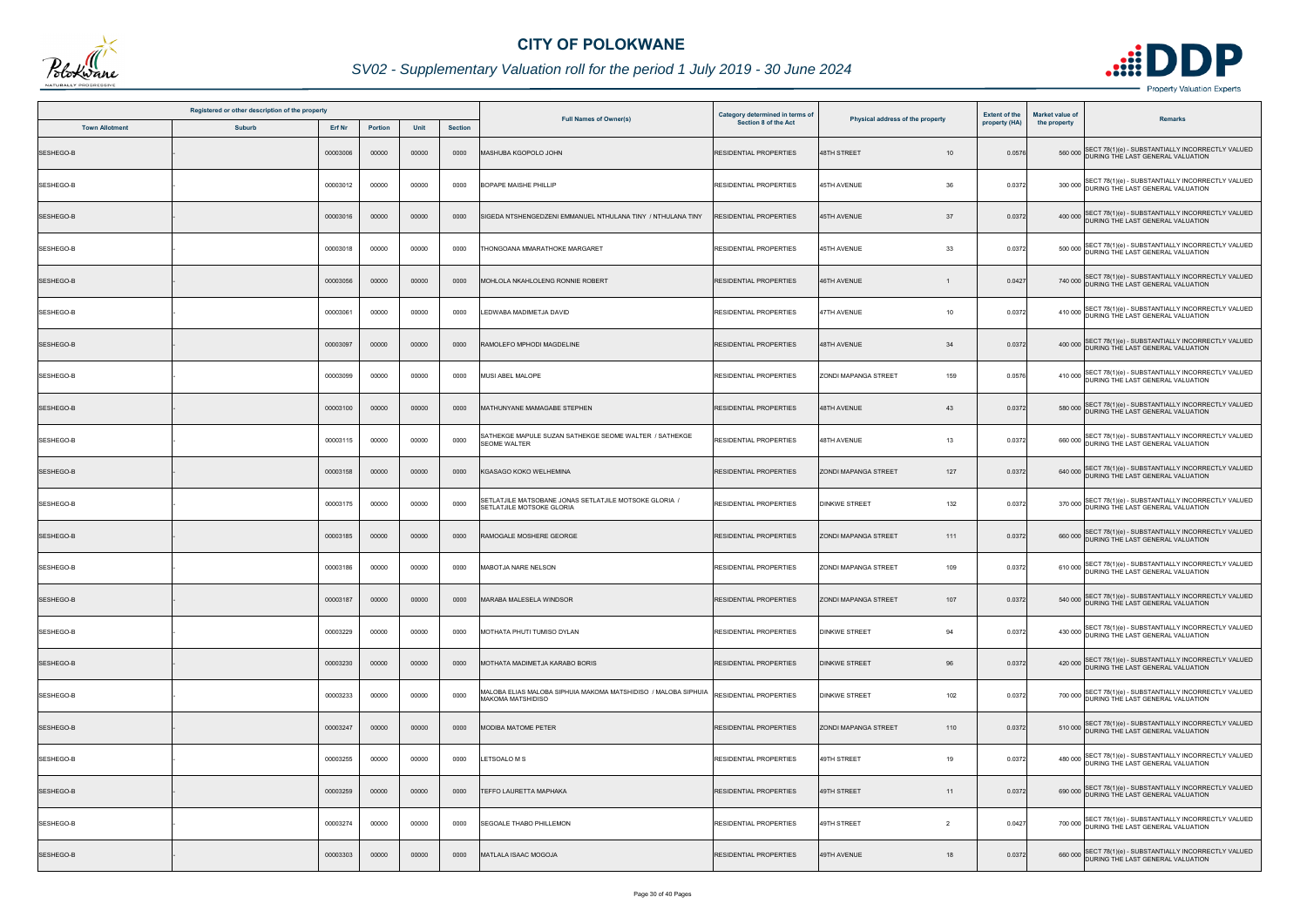

## *SV02 - Supplementary Valuation roll for the period 1 July 2019 - 30 June 2024*

|                       | Registered or other description of the property |               |                |       |                |                                                                                     | Category determined in terms of |                                         | <b>Extent of the</b> | Market value of |                                                                                                       |
|-----------------------|-------------------------------------------------|---------------|----------------|-------|----------------|-------------------------------------------------------------------------------------|---------------------------------|-----------------------------------------|----------------------|-----------------|-------------------------------------------------------------------------------------------------------|
| <b>Town Allotment</b> | <b>Suburb</b>                                   | <b>Erf Nr</b> | <b>Portion</b> | Unit  | <b>Section</b> | <b>Full Names of Owner(s)</b>                                                       | Section 8 of the Act            | Physical address of the property        | property (HA)        | the property    | <b>Remarks</b>                                                                                        |
| SESHEGO-B             |                                                 | 00003311      | 00000          | 00000 | 0000           | THAMAGA RAMPHELE CHRISTINA                                                          | <b>RESIDENTIAL PROPERTIES</b>   | 49TH AVENUE<br>$\overline{7}$           | 0.0372               |                 | SECT 78(1)(e) - SUBSTANTIALLY INCORRECTLY VALUED<br>640 000 DURING THE LAST GENERAL VALUATION         |
| SESHEGO-B             |                                                 | 00003314      | 00000          | 00000 | 0000           | MBOWANA LYDIA MOSIMA                                                                | <b>RESIDENTIAL PROPERTIES</b>   | 49TH STREET<br>20                       | 0.0427               |                 | 530 000 SECT 78(1)(e) - SUBSTANTIALLY INCORRECTLY VALUED<br>DURING THE LAST GENERAL VALUATION         |
| SESHEGO-B             |                                                 | 00003315      | 00000          | 00000 | 0000           | THEMA MADIPADI KINGSLEY                                                             | <b>RESIDENTIAL PROPERTIES</b>   | 64<br>TOKYO SEXWALE AVENUE              | 0.0967               |                 | 800 000 SECT 78(1)(e) - SUBSTANTIALLY INCORRECTLY VALUED<br>DURING THE LAST GENERAL VALUATION         |
| SESHEGO-B             |                                                 | 00003317      | 00000          | 00000 | 0000           | <b>KGANYAGO L J</b>                                                                 | RESIDENTIAL PROPERTIES          | TOKYO SEXWALE AVENUE<br>68              | 0.0423               |                 | 520 000 SECT 78(1)(e) - SUBSTANTIALLY INCORRECTLY VALUED<br>DURING THE LAST GENERAL VALUATION         |
| SESHEGO-B             |                                                 | 00003320      | 00000          | 00000 | 0000           | MACHERU GRACE NURSE MACHERU NGOAKO SAMUEL / MACHERU<br><b>NGOAKO SAMUEL</b>         | <b>RESIDENTIAL PROPERTIES</b>   | 50TH STREET<br>21                       | 0.0427               |                 | 520 000 SECT 78(1)(e) - SUBSTANTIALLY INCORRECTLY VALUED<br>DURING THE LAST GENERAL VALUATION         |
| SESHEGO-B             |                                                 | 00003328      | 00000          | 00000 | 0000           | TSHABALALA SHIKUMBI GEORGE B-E                                                      | RESIDENTIAL PROPERTIES          | 27<br>54TH STREET                       | 0.0372               |                 | 380 000 SECT 78(1)(e) - SUBSTANTIALLY INCORRECTLY VALUED<br>DURING THE LAST GENERAL VALUATION         |
| SESHEGO-B             |                                                 | 00003345      | 00000          | 00000 | 0000           | MATHOSA KGALADI REBECCA                                                             | <b>RESIDENTIAL PROPERTIES</b>   | 71<br>TOKYO SEXWALE STREET              | 0.0372               |                 | 360 000 SECT 78(1)(e) - SUBSTANTIALLY INCORRECTLY VALUED<br>360 000 DURING THE LAST GENERAL VALUATION |
| SESHEGO-B             |                                                 | 00003348      | 00000          | 00000 | 0000           | MULAUDZI PHOPHI RHODA                                                               | <b>RESIDENTIAL PROPERTIES</b>   | <b>TOKYO SEXWALE AVENUE</b><br>63       | 0.0372               |                 | SECT 78(1)(e) - SUBSTANTIALLY INCORRECTLY VALUED<br>660 000 DURING THE LAST GENERAL VALUATION         |
| SESHEGO-B             |                                                 | 00003352      | 00000          | 00000 | 0000           | PILUSA MAIMELE TERRENCE PILUSA MAITE MARIA / PILUSA MAITE MARIA                     | RESIDENTIAL PROPERTIES          | TOKYO SEXWALE AVENUE<br>55              | 0.0372               |                 | 610 000 SECT 78(1)(e) - SUBSTANTIALLY INCORRECTLY VALUED<br>DURING THE LAST GENERAL VALUATION         |
| SESHEGO-B             |                                                 | 00003353      | 00000          | 00000 | 0000           | MAGAGANE M M                                                                        | <b>RESIDENTIAL PROPERTIES</b>   | 53<br>TOKYO SEXWALE AVENUE              | 0.0600               |                 | 710 000 SECT 78(1)(e) - SUBSTANTIALLY INCORRECTLY VALUED<br>DURING THE LAST GENERAL VALUATION         |
| SESHEGO-B             |                                                 | 00003354      | 00000          | 00000 | 0000           | <b>DIKGALE SEHLOMOLA CORNELIUS</b>                                                  | RESIDENTIAL PROPERTIES          | TOKYO SEXWALE AVENUE<br>51              | 0.0372               |                 | 600 000 SECT 78(1)(e) - SUBSTANTIALLY INCORRECTLY VALUED<br>DURING THE LAST GENERAL VALUATION         |
| SESHEGO-B             |                                                 | 00003355      | 00000          | 00000 | 0000           | MOHLAKE KOLOBE CALVIN                                                               | <b>RESIDENTIAL PROPERTIES</b>   | TOKYO SEXWALE AVENUE<br>49              | 0.0372               |                 | 490 000 SECT 78(1)(e) - SUBSTANTIALLY INCORRECTLY VALUED<br>DURING THE LAST GENERAL VALUATION         |
| SESHEGO-B             |                                                 | 00003357      | 00000          | 00000 | 0000           | PHASHE FRANCINAH                                                                    | <b>RESIDENTIAL PROPERTIES</b>   | <b>MANTUBA STREET</b><br>$\overline{2}$ | 0.0427               |                 | 700 000 SECT 78(1)(e) - SUBSTANTIALLY INCORRECTLY VALUED                                              |
| SESHEGO-B             |                                                 | 00003358      | 00000          | 00000 | 0000           | LEGODI RAMAESELA NTSEPA                                                             | <b>RESIDENTIAL PROPERTIES</b>   | <b>MANTUBA STREET</b><br>$\overline{4}$ | 0.0372               |                 | 340 000 SECT 78(1)(e) - SUBSTANTIALLY INCORRECTLY VALUED                                              |
| SESHEGO-B             |                                                 | 00003362      | 00000          | 00000 | 0000           | H SETHOSA                                                                           | RESIDENTIAL PROPERTIES          | <b>MANTUBA STREET</b><br>14             | 0.0372               |                 | SECT 78(1)(e) - SUBSTANTIALLY INCORRECTLY VALUED<br>590 000 DURING THE LAST GENERAL VALUATION         |
| SESHEGO-B             |                                                 | 00003367      | 00000          | 00000 | 0000           | NGWEPE RAMADIMETJA MARIA                                                            | <b>RESIDENTIAL PROPERTIES</b>   | <b>MANTUBA STREET</b><br>24             | 0.0577               |                 | 430 000 SECT 78(1)(e) - SUBSTANTIALLY INCORRECTLY VALUED<br>DURING THE LAST GENERAL VALUATION         |
| SESHEGO-B             |                                                 | 00003371      | 00000          | 00000 | 0000           | MALAKALAKA MPHEKANA MERIAM                                                          | RESIDENTIAL PROPERTIES          | 56TH STREET<br>12                       | 0.0427               |                 | 650 000 SECT 78(1)(e) - SUBSTANTIALLY INCORRECTLY VALUED                                              |
| SESHEGO-B             |                                                 | 00003386      | 00000          | 00000 | 0000           | MOGASHOA MELINA MADISHEGO                                                           | <b>RESIDENTIAL PROPERTIES</b>   | 53RD STREET<br>5                        | 0.0372               |                 | 610 000 SECT 78(1)(e) - SUBSTANTIALLY INCORRECTLY VALUED<br>DURING THE LAST GENERAL VALUATION         |
| SESHEGO-B             |                                                 | 00003387      | 00000          | 00000 | 0000           | HEMA MAMPAYI ADELAIDE THEMBA PAPANYE AMON B-E / THEMBA<br>PAPANYE AMON B-E          | RESIDENTIAL PROPERTIES          | 53RD STREET                             | 0.0606               |                 | 610 000 SECT 78(1)(e) - SUBSTANTIALLY INCORRECTLY VALUED<br>DURING THE LAST GENERAL VALUATION         |
| SESHEGO-B             |                                                 | 00003388      | 00000          | 00000 | 0000           | MAHLAELA KEDIBONE IRENE MAHLAELA KWENA IMMANUEL / MAHLAELA<br><b>KWENA IMMANUEL</b> | RESIDENTIAL PROPERTIES          | 52ND STREET<br>$\overline{4}$           | 0.0736               |                 | 680 000 SECT 78(1)(e) - SUBSTANTIALLY INCORRECTLY VALUED<br>DURING THE LAST GENERAL VALUATION         |
| SESHEGO-B             |                                                 | 00003395      | 00000          | 00000 | 0000           | MOGOBOYA KOBELA ANNA                                                                | RESIDENTIAL PROPERTIES          | 52ND STREET<br>18                       | 0.0372               |                 | 570 000 SECT 78(1)(e) - SUBSTANTIALLY INCORRECTLY VALUED<br>DURING THE LAST GENERAL VALUATION         |
| SESHEGO-B             |                                                 | 00003399      | 00000          | 00000 | 0000           | LEGODI LESETJA JOSEPH                                                               | RESIDENTIAL PROPERTIES          | 52ND STREET<br>26                       | 0.0372               |                 | 380 000 SECT 78(1)(e) - SUBSTANTIALLY INCORRECTLY VALUED                                              |
| SESHEGO-B             |                                                 | 00003401      | 00000          | 00000 | 0000           | SELEPE MOKGAPI CATHRINE                                                             | RESIDENTIAL PROPERTIES          | 52ND STREET<br>30                       | 0.0372               |                 | SECT 78(1)(e) - SUBSTANTIALLY INCORRECTLY VALUED<br>420 000 DURING THE LAST GENERAL VALUATION         |

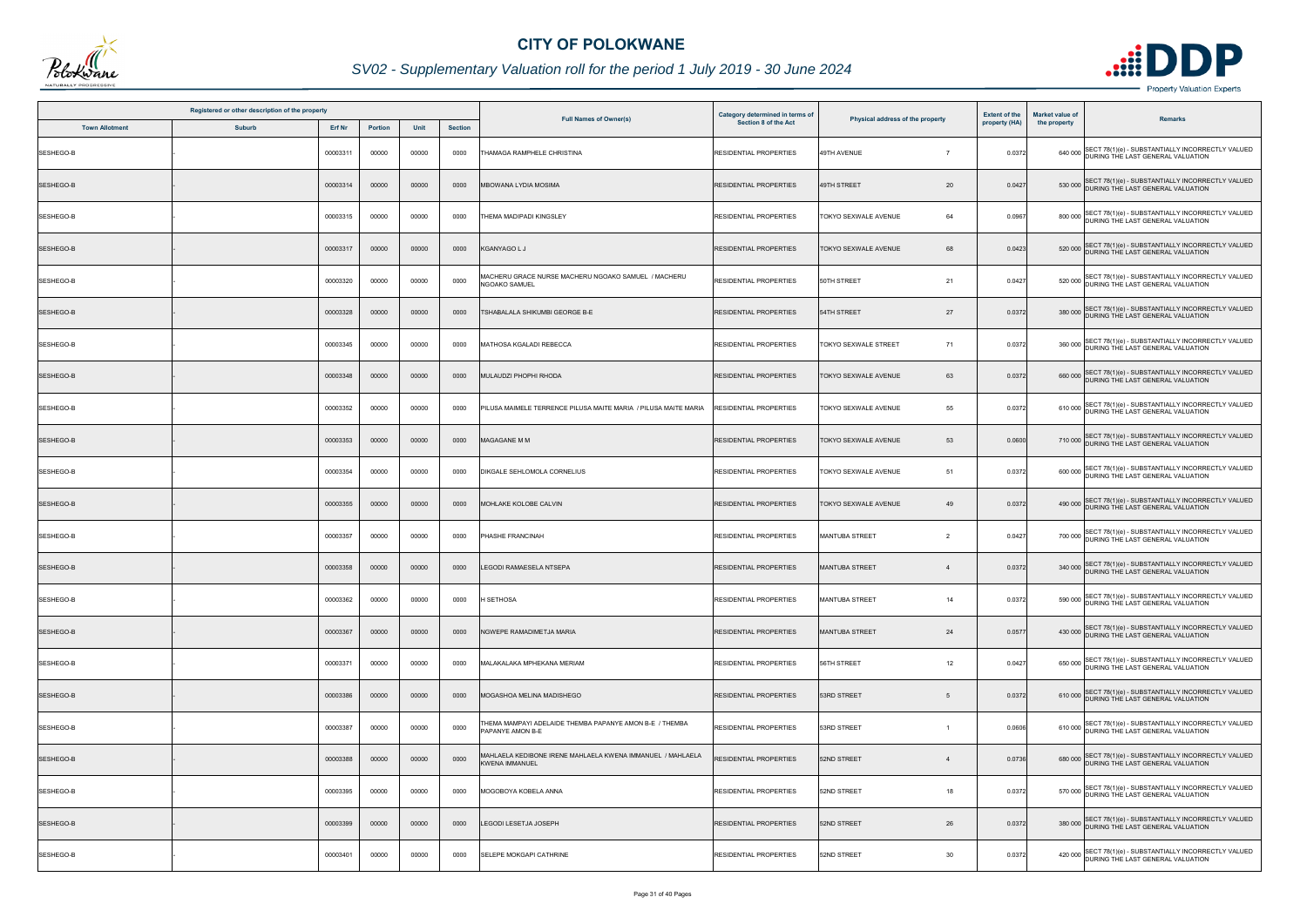

## *SV02 - Supplementary Valuation roll for the period 1 July 2019 - 30 June 2024*

| Registered or other description of the property |               |          |                |       |                |                                                                          | Category determined in terms of |                                    | <b>Extent of the</b> | <b>Market value of</b> |                                                                                               |
|-------------------------------------------------|---------------|----------|----------------|-------|----------------|--------------------------------------------------------------------------|---------------------------------|------------------------------------|----------------------|------------------------|-----------------------------------------------------------------------------------------------|
| <b>Town Allotment</b>                           | <b>Suburb</b> | Erf Nr   | <b>Portion</b> | Unit  | <b>Section</b> | <b>Full Names of Owner(s)</b>                                            | Section 8 of the Act            | Physical address of the property   | property (HA)        | the property           | <b>Remarks</b>                                                                                |
| SESHEGO-B                                       |               | 00003412 | 00000          | 00000 | 0000           | POOTONA MAPULA M                                                         | <b>RESIDENTIAL PROPERTIES</b>   | 52ND STREET<br>17                  | 0.0372               |                        | SECT 78(1)(e) - SUBSTANTIALLY INCORRECTLY VALUED<br>360 000 DURING THE LAST GENERAL VALUATION |
| SESHEGO-B                                       |               | 00003418 | 00000          | 00000 | 0000           | LEGODI KGALABANA TIMOTHY                                                 | <b>RESIDENTIAL PROPERTIES</b>   | 51ST STREET<br>-8                  | 0.0372               |                        | 370 000 SECT 78(1)(e) - SUBSTANTIALLY INCORRECTLY VALUED<br>DURING THE LAST GENERAL VALUATION |
| SESHEGO-B                                       |               | 00003419 | 00000          | 00000 | 0000           | <b>JARUMO DANIEL MAPHEPA</b>                                             | <b>RESIDENTIAL PROPERTIES</b>   | 51ST STREET<br>10 <sup>1</sup>     | 0.0372               |                        | 440 000 SECT 78(1)(e) - SUBSTANTIALLY INCORRECTLY VALUED<br>DURING THE LAST GENERAL VALUATION |
| SESHEGO-B                                       |               | 00003422 | 00000          | 00000 | 0000           | <b>MESO M FRANS</b>                                                      | RESIDENTIAL PROPERTIES          | 51ST STREET<br>16                  | 0.0372               |                        | 700 000 SECT 78(1)(e) - SUBSTANTIALLY INCORRECTLY VALUED<br>DURING THE LAST GENERAL VALUATION |
| SESHEGO-B                                       |               | 00003425 | 00000          | 00000 | 0000           | MOKGOHLOA R P                                                            | <b>RESIDENTIAL PROPERTIES</b>   | 51ST STREET<br>22                  | 0.0372               |                        | 560 000 SECT 78(1)(e) - SUBSTANTIALLY INCORRECTLY VALUED                                      |
| SESHEGO-B                                       |               | 00003427 | 00000          | 00000 | 0000           | LETLALO MAHLODI ALBERT                                                   | <b>RESIDENTIAL PROPERTIES</b>   | 51ST STREET<br>26                  | 0.0372               |                        | SECT 78(1)(e) - SUBSTANTIALLY INCORRECTLY VALUED<br>570 000 DURING THE LAST GENERAL VALUATION |
| SESHEGO-B                                       |               | 00003429 | 00000          | 00000 | 0000           | EGODI P SAMUEL                                                           | <b>RESIDENTIAL PROPERTIES</b>   | 56TH STREET<br>2                   | 0.0427               |                        | 370 000 SECT 78(1)(e) - SUBSTANTIALLY INCORRECTLY VALUED<br>DURING THE LAST GENERAL VALUATION |
| SESHEGO-B                                       |               | 00003435 | 00000          | 00000 | 0000           | SEMENYA MOTHEBULI DINA                                                   | <b>RESIDENTIAL PROPERTIES</b>   | 27<br>51ST STREET                  | 0.0372               |                        | SECT 78(1)(e) - SUBSTANTIALLY INCORRECTLY VALUED<br>520 000 DURING THE LAST GENERAL VALUATION |
| SESHEGO-B                                       |               | 00003439 | 00000          | 00000 | 0000           | SETHEBE MATSIMELA CALVIN                                                 | <b>RESIDENTIAL PROPERTIES</b>   | 51ST STREET<br>19                  | 0.0372               |                        | 500 000 SECT 78(1)(e) - SUBSTANTIALLY INCORRECTLY VALUED                                      |
| SESHEGO-B                                       |               | 00003443 | 00000          | 00000 | 0000           | NDABANE MGWAMBANE JOSEPH                                                 | <b>RESIDENTIAL PROPERTIES</b>   | 51ST STREET<br>11                  | 0.0372               |                        | 670 000 SECT 78(1)(e) - SUBSTANTIALLY INCORRECTLY VALUED<br>DURING THE LAST GENERAL VALUATION |
| SESHEGO-B                                       |               | 00003444 | 00000          | 00000 | 0000           | MASHAMAITE MOKGADI DORCAS                                                | <b>RESIDENTIAL PROPERTIES</b>   | 51ST STREET                        | 0.0372               |                        | 510 000 SECT 78(1)(e) - SUBSTANTIALLY INCORRECTLY VALUED<br>DURING THE LAST GENERAL VALUATION |
| SESHEGO-B                                       |               | 00003445 | 00000          | 00000 | 0000           | MATHEKGA TLOU PETRUS                                                     | <b>RESIDENTIAL PROPERTIES</b>   | 51ST STREET<br>$\overline{7}$      | 0.0372               |                        | 540 000 SECT 78(1)(e) - SUBSTANTIALLY INCORRECTLY VALUED<br>DURING THE LAST GENERAL VALUATION |
| SESHEGO-B                                       |               | 00003450 | 00000          | 00000 | 0000           | RAMAKGOAKGOA THOBA PIET                                                  | <b>RESIDENTIAL PROPERTIES</b>   | <b>ZONDI MAPANGA STREET</b><br>128 | 0.0372               |                        | SECT 78(1)(e) - SUBSTANTIALLY INCORRECTLY VALUED<br>340 000 DURING THE LAST GENERAL VALUATION |
| SESHEGO-B                                       |               | 00003453 | 00000          | 00000 | 0000           | SETWABA KOBELA AGNES                                                     | <b>RESIDENTIAL PROPERTIES</b>   | 134<br>ZONDI MAPANGA STREET        | 0.0372               |                        | 450 000 SECT 78(1)(e) - SUBSTANTIALLY INCORRECTLY VALUED                                      |
| SESHEGO-B                                       |               | 00003463 | 00000          | 00000 | 0000           | LEMEKOANA GADINA P                                                       | <b>RESIDENTIAL PROPERTIES</b>   | <b>ZONDI MAPANG STREET</b><br>154  | 0.0372               |                        | SECT 78(1)(e) - SUBSTANTIALLY INCORRECTLY VALUED<br>630 000 DURING THE LAST GENERAL VALUATION |
| SESHEGO-B                                       |               | 00003474 | 00000          | 00000 | 0000           | EGODI MOLOKO FRIDAH LEGODI PHAUWE ALFRED / LEGODI PHAUWE<br><b>LFRED</b> | RESIDENTIAL PROPERTIES          | <b>FREEDOM DRIVE</b><br>168        | 0.0372               |                        | 470 000 SECT 78(1)(e) - SUBSTANTIALLY INCORRECTLY VALUED<br>DURING THE LAST GENERAL VALUATION |
| SESHEGO-B                                       |               | 00003489 | 00000          | 00000 | 0000           | LEDIGA LAPSON MOSES                                                      | <b>RESIDENTIAL PROPERTIES</b>   | 25<br>56TH STREET                  | 0.0543               |                        | SECT 78(1)(e) - SUBSTANTIALLY INCORRECTLY VALUED<br>450 000 DURING THE LAST GENERAL VALUATION |
| SESHEGO-B                                       |               | 00003495 | 00000          | 00000 | 0000           | CHOLO MANGAKA MAGDELINE                                                  | <b>RESIDENTIAL PROPERTIES</b>   | 56TH STREET<br>11                  | 0.0372               |                        | 600 000 SECT 78(1)(e) - SUBSTANTIALLY INCORRECTLY VALUED<br>DURING THE LAST GENERAL VALUATION |
| SESHEGO-B                                       |               | 00003499 | 00000          | 00000 | 0000           | <b>MAHAPA MOSIMA B</b>                                                   | <b>RESIDENTIAL PROPERTIES</b>   | 56TH STREET<br>$\overline{3}$      | 0.0372               |                        | 520 000 SECT 78(1)(e) - SUBSTANTIALLY INCORRECTLY VALUED                                      |
| SESHEGO-B                                       |               | 00003511 | 00000          | 00000 | 0000           | F F O HOLDINGS PTY LTD                                                   | <b>RESIDENTIAL PROPERTIES</b>   | 51<br>TPKYO SEXWALE AVENUE         | 0.0372               |                        | 620 000 SECT 78(1)(e) - SUBSTANTIALLY INCORRECTLY VALUED<br>DURING THE LAST GENERAL VALUATION |
| SESHEGO-B                                       |               | 00003574 | 00000          | 00000 | 0000           | LEDWABA M H                                                              | <b>RESIDENTIAL PROPERTIES</b>   | <b>MANTUBA STREET</b><br>65        | 0.0862               |                        | 620 000 SECT 78(1)(e) - SUBSTANTIALLY INCORRECTLY VALUED<br>DURING THE LAST GENERAL VALUATION |
| SESHEGO-B                                       |               | 00003590 | 00000          | 00000 | 0000           | JANTJI MALESELA REUBEN                                                   | <b>RESIDENTIAL PROPERTIES</b>   | 53RD AVENUE<br>17                  | 0.0372               |                        | 540 000 SECT 78(1)(e) - SUBSTANTIALLY INCORRECTLY VALUED                                      |
| SESHEGO-B                                       |               | 00003609 | 00000          | 00000 | 0000           | SEABI RAMALATSWA JOSIAS                                                  | <b>RESIDENTIAL PROPERTIES</b>   | 54TH AVENUE<br>31                  | 0.0427               |                        | SECT 78(1)(e) - SUBSTANTIALLY INCORRECTLY VALUED<br>660 000 DURING THE LAST GENERAL VALUATION |

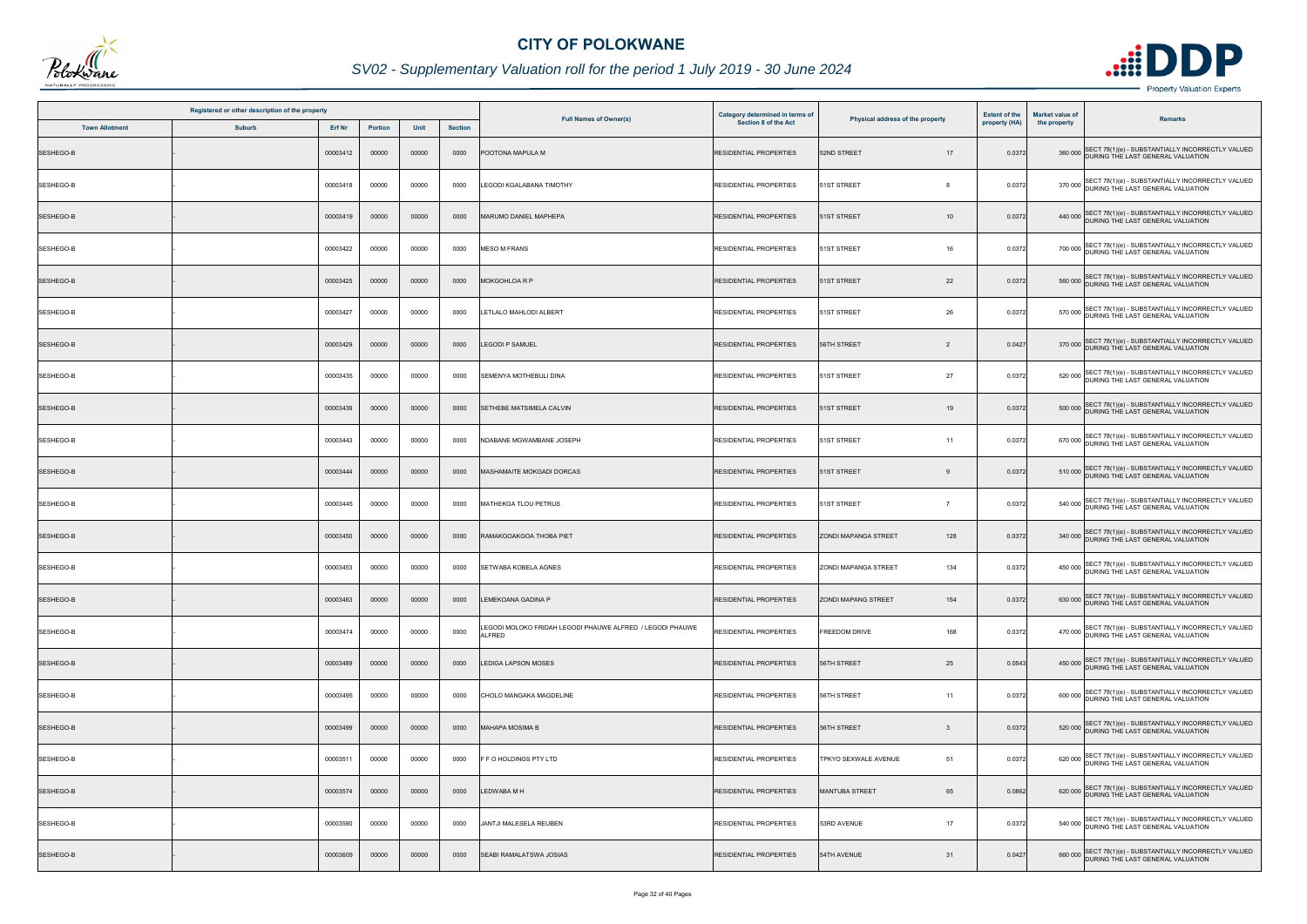

## *SV02 - Supplementary Valuation roll for the period 1 July 2019 - 30 June 2024*

|           | Registered or other description of the property<br><b>Town Allotment</b><br><b>Suburb</b><br>Erf Nr<br>Unit<br><b>Portion</b> |          |       |       |                |                                                                                         | <b>Category determined in terms of</b> |                                       | <b>Extent of the</b> | <b>Market value of</b> | <b>Remarks</b>                                                                                |
|-----------|-------------------------------------------------------------------------------------------------------------------------------|----------|-------|-------|----------------|-----------------------------------------------------------------------------------------|----------------------------------------|---------------------------------------|----------------------|------------------------|-----------------------------------------------------------------------------------------------|
|           |                                                                                                                               |          |       |       | <b>Section</b> | <b>Full Names of Owner(s)</b>                                                           | <b>Section 8 of the Act</b>            | Physical address of the property      | property (HA)        | the property           |                                                                                               |
| SESHEGO-B |                                                                                                                               | 00003623 | 00000 | 00000 | 0000           | MOKONO M F                                                                              | <b>RESIDENTIAL PROPERTIES</b>          | <b>54TH AVENUE</b><br>10              | 0.0372               |                        | SECT 78(1)(e) - SUBSTANTIALLY INCORRECTLY VALUED<br>630 000 DURING THE LAST GENERAL VALUATION |
| SESHEGO-B |                                                                                                                               | 00003637 | 00000 | 00000 | 0000           | MAKGOBA MOGADI MARIA                                                                    | <b>RESIDENTIAL PROPERTIES</b>          | 33<br>55TH AVENUE                     | 0.0372               |                        | 350 000 SECT 78(1)(e) - SUBSTANTIALLY INCORRECTLY VALUED<br>DURING THE LAST GENERAL VALUATION |
| SESHEGO-B |                                                                                                                               | 00003674 | 00000 | 00000 | 0000           | MATSAUNG MAEMO MERIAM                                                                   | <b>RESIDENTIAL PROPERTIES</b>          | 56TH AVENUE<br>31                     | 0.0372               |                        | 60 000 SECT 78(1)(e) - SUBSTANTIALLY INCORRECTLY VALUED<br>DURING THE LAST GENERAL VALUATION  |
| SESHEGO-B |                                                                                                                               | 00008287 | 00000 | 00000 | 0000           | MARISHANE LEFALANE ANGELINAH MARISHANE MAKAU / MARISHANE<br>MAKAU                       | RESIDENTIAL PROPERTIES                 | <b>TPKYO SEXWALE AVENUE</b><br>41     | 0.0799               |                        | 670 000 SECT 78(1)(e) - SUBSTANTIALLY INCORRECTLY VALUED<br>DURING THE LAST GENERAL VALUATION |
| SESHEGO-B |                                                                                                                               | 00008289 | 00000 | 00000 | 0000           | MODJADJI MAPITI ISAIAH                                                                  | RESIDENTIAL PROPERTIES                 | 117<br>ZONDI MAPANGA STREET           | 0.0799               |                        | 710 000 SECT 78(1)(e) - SUBSTANTIALLY INCORRECTLY VALUED<br>DURING THE LAST GENERAL VALUATION |
| SESHEGO-B |                                                                                                                               | 00008290 | 00000 | 00000 | 0000           | SELEKA MARUMO ESTHER                                                                    | <b>RESIDENTIAL PROPERTIES</b>          | <b>DINKWE STREET</b><br>110           | 0.0799               |                        | 730 000 SECT 78(1)(e) - SUBSTANTIALLY INCORRECTLY VALUED<br>DURING THE LAST GENERAL VALUATION |
| SESHEGO-B |                                                                                                                               | 00008291 | 00000 | 00000 | 0000           | MAHLO SELLO JACOB                                                                       | <b>RESIDENTIAL PROPERTIES</b>          | TOKYO SEXWALE AVENUE<br>46            | 0.0799               |                        | 640 000 SECT 78(1)(e) - SUBSTANTIALLY INCORRECTLY VALUED<br>DURING THE LAST GENERAL VALUATION |
| SESHEGO-B |                                                                                                                               | 00008292 | 00000 | 00000 | 0000           | PHATUDI ANTHONY MOGALATJANE                                                             | <b>RESIDENTIAL PROPERTIES</b>          | <b>TOKYO SEXWALE AVENUE</b><br>44     | 0.0799               |                        | 560 000 SECT 78(1)(e) - SUBSTANTIALLY INCORRECTLY VALUED                                      |
| SESHEGO-B |                                                                                                                               | 00008302 | 00000 | 00000 | 0000           | SEBETHA TLOU HOSEA                                                                      | <b>RESIDENTIAL PROPERTIES</b>          | 65<br><b>TOKYO SEXWALE STREET</b>     | 0.0808               |                        | 760 000 SECT 78(1)(e) - SUBSTANTIALLY INCORRECTLY VALUED<br>DURING THE LAST GENERAL VALUATION |
| SESHEGO-C |                                                                                                                               | 00000581 | 00000 | 00000 | 0000           | CHURCH OF CHRIST                                                                        | <b>RESIDENTIAL PROPERTIES</b>          | SESHEGO-C<br>581                      | 0.1122               |                        | 560 000 SECT 78(1)(e) - SUBSTANTIALLY INCORRECTLY VALUED<br>DURING THE LAST GENERAL VALUATION |
| SESHEGO-C |                                                                                                                               | 00000582 | 00000 | 00000 | 0000           | MAROKANE CHERENE MATILDA                                                                | RESIDENTIAL PROPERTIES                 | <b>72ND AVENUE</b><br>47              | 0.0487               |                        | 670 000 SECT 78(1)(e) - SUBSTANTIALLY INCORRECTLY VALUED                                      |
| SESHEGO-C |                                                                                                                               | 00000638 | 00000 | 00000 | 0000           | MALEKA NKGORWANA MARTHA                                                                 | <b>RESIDENTIAL PROPERTIES</b>          | 77TH STREET<br>13                     | 0.0372               |                        | 620 000 SECT 78(1)(e) - SUBSTANTIALLY INCORRECTLY VALUED<br>DURING THE LAST GENERAL VALUATION |
| SESHEGO-C |                                                                                                                               | 00000777 | 00000 | 00000 | 0000           | MAGAGANE MABU ROSE                                                                      | RESIDENTIAL PROPERTIES                 | ELIAS MOTSOALEDI AVENUE<br>30         | 0.0194               |                        | 380 000 SECT 78(1)(e) - SUBSTANTIALLY INCORRECTLY VALUED                                      |
| SESHEGO-C |                                                                                                                               | 00000987 | 00000 | 00000 | 0000           | KGOMO KWENA GOODWELL PETER KGOMO SERUBABELE JOCELYN /<br>KGOMO SERUBABELE JOCELYN       | RESIDENTIAL PROPERTIES                 | 22<br>74TH STREET                     | 0.0372               |                        | 330 000 SECT 78(1)(e) - SUBSTANTIALLY INCORRECTLY VALUED                                      |
| SESHEGO-C |                                                                                                                               | 00001038 | 00000 | 00000 | 0000           | SEEMA N A                                                                               | <b>RESIDENTIAL PROPERTIES</b>          | <b>KWENA MOLOTO STREET</b><br>13      | 0.0372               |                        | SECT 78(1)(e) - SUBSTANTIALLY INCORRECTLY VALUED<br>600 000 DURING THE LAST GENERAL VALUATION |
| SESHEGO-C |                                                                                                                               | 00001172 | 00000 | 00000 | 0000           | HLAZANA MAKEKO MARIA                                                                    | <b>RESIDENTIAL PROPERTIES</b>          | <b>61ST AVENUE</b><br>47              | 0.0372               |                        | 420 000 SECT 78(1)(e) - SUBSTANTIALLY INCORRECTLY VALUED<br>DURING THE LAST GENERAL VALUATION |
| SESHEGO-D |                                                                                                                               | 00000291 | 00000 | 00000 | 0000           | SETHOSA MOHLONO WINNIE                                                                  | <b>RESIDENTIAL PROPERTIES</b>          | <b>MOGOL STREET</b><br>$\overline{7}$ | 0.2068               |                        | 720 000 SECT 78(1)(e) - SUBSTANTIALLY INCORRECTLY VALUED                                      |
| SESHEGO-D |                                                                                                                               | 00000291 | 00001 | 00000 | 0000           | <b>MOKWELE FAMILY TRUST</b>                                                             | <b>RESIDENTIAL PROPERTIES</b>          | SESHEGO-D<br>291                      | 0.1206               |                        | 530 000 SECT 78(1)(e) - SUBSTANTIALLY INCORRECTLY VALUED<br>DURING THE LAST GENERAL VALUATION |
| SESHEGO-D |                                                                                                                               | 00000291 | 00002 | 00000 | 0000           | MATLATSE ZANDILE PERPETUA                                                               | RESIDENTIAL PROPERTIES                 | SESHEGO-D<br>291                      | 0.0421               |                        | 610 000 SECT 78(1)(e) - SUBSTANTIALLY INCORRECTLY VALUED<br>DURING THE LAST GENERAL VALUATION |
| SESHEGO-D |                                                                                                                               | 00000367 | 00000 | 00000 | 0000           | <b>MOKOKA'S TRUST</b>                                                                   | <b>RESIDENTIAL PROPERTIES</b>          | 85TH AVENUE<br>18                     | 0.1000               |                        | 860 000 SECT 78(1)(e) - SUBSTANTIALLY INCORRECTLY VALUED<br>DURING THE LAST GENERAL VALUATION |
| SESHEGO-D |                                                                                                                               | 00000403 | 00000 | 00000 | 0000           | MOLEPO KARABO SEPEDI                                                                    | <b>RESIDENTIAL PROPERTIES</b>          | 54<br>85TH AVENUE                     | 0.1440               |                        | 850 000 SECT 78(1)(e) - SUBSTANTIALLY INCORRECTLY VALUED<br>DURING THE LAST GENERAL VALUATION |
| SESHEGO-D |                                                                                                                               | 00000448 | 00000 | 00000 | 0000           | BOSALETSI LETUMA ELIA BOSALETSI OUMA ENESIA TLOU / BOSALETSI<br><b>OUMA ENESIA TLOU</b> | RESIDENTIAL PROPERTIES                 | SESHEGO-D<br>448                      | 0.1000               |                        | 670 000 SECT 78(1)(e) - SUBSTANTIALLY INCORRECTLY VALUED                                      |
| SESHEGO-D |                                                                                                                               | 00000466 | 00000 | 00000 | 0000           | MABOTJA KOENA JACKINA                                                                   | <b>RESIDENTIAL PROPERTIES</b>          | SESHEGO-D<br>466                      | 0.0505               |                        | SECT 78(1)(e) - SUBSTANTIALLY INCORRECTLY VALUED<br>690 000 DURING THE LAST GENERAL VALUATION |

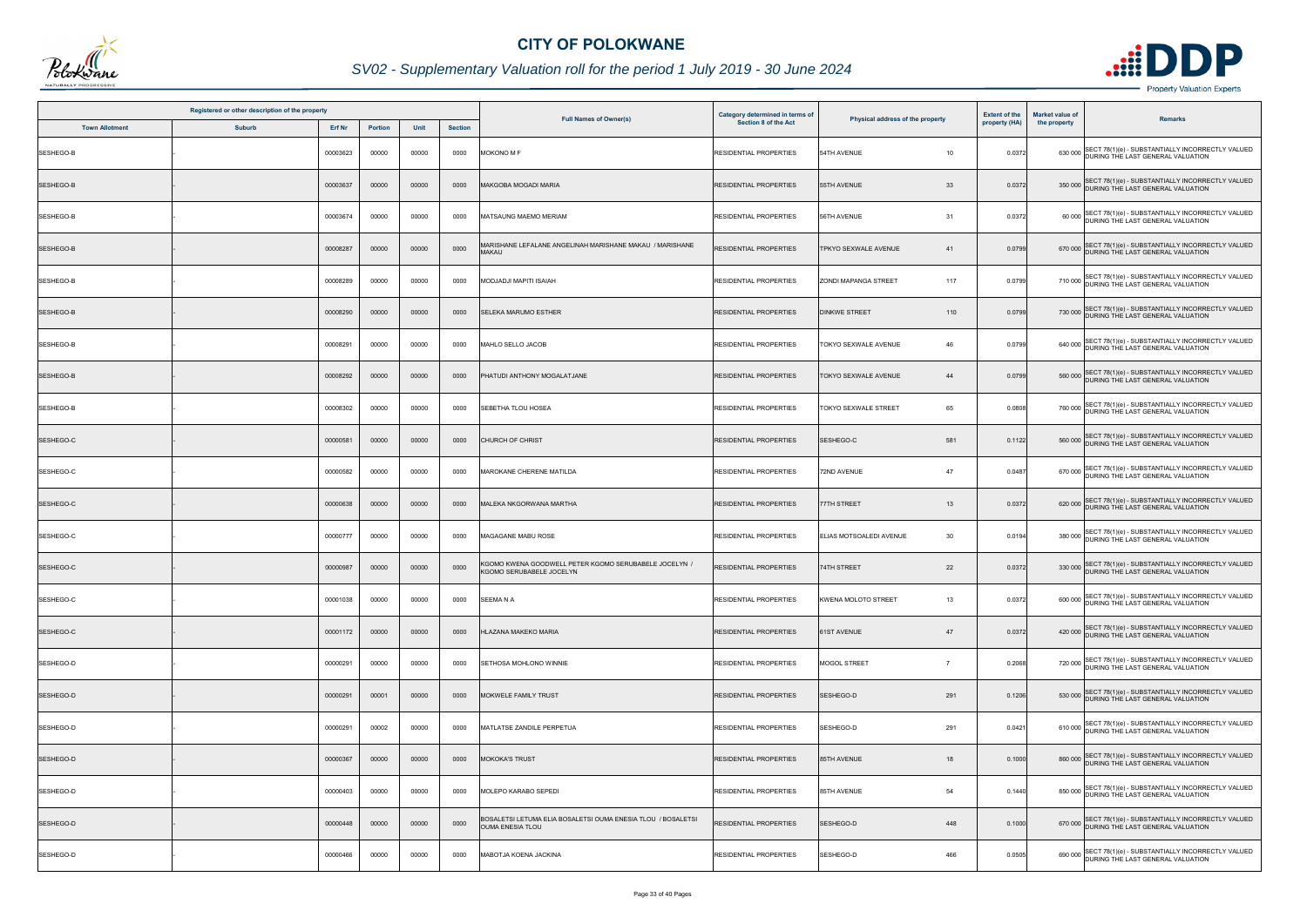

## *SV02 - Supplementary Valuation roll for the period 1 July 2019 - 30 June 2024*

| Registered or other description of the property |               |          |                |       |                | Category determined in terms of                                                  |                               | <b>Extent of the</b>                  | <b>Market value of</b> |              |                                                                                               |
|-------------------------------------------------|---------------|----------|----------------|-------|----------------|----------------------------------------------------------------------------------|-------------------------------|---------------------------------------|------------------------|--------------|-----------------------------------------------------------------------------------------------|
| <b>Town Allotment</b>                           | <b>Suburb</b> | Erf Nr   | <b>Portion</b> | Unit  | <b>Section</b> | <b>Full Names of Owner(s)</b>                                                    | Section 8 of the Act          | Physical address of the property      | property (HA)          | the property | Remarks                                                                                       |
| SESHEGO-D                                       |               | 00000500 | 00000          | 00000 | 0000           | MODIBA VICTOR MATOME                                                             | <b>RESIDENTIAL PROPERTIES</b> | SESHEGO-D<br>500                      | 0.1280                 |              | SECT 78(1)(e) - SUBSTANTIALLY INCORRECTLY VALUED<br>840 000 DURING THE LAST GENERAL VALUATION |
| SESHEGO-D                                       |               | 00000668 | 00000          | 00000 | 0000           | KGOLE LESIBA JOSEPH KGOLE MOLOBELE JOHANNAH / KGOLE MOLOBELE<br>HANNAHOL         | RESIDENTIAL PROPERTIES        | 103RD STREET<br>23                    | 0.0795                 |              | 780 000 SECT 78(1)(e) - SUBSTANTIALLY INCORRECTLY VALUED<br>DURING THE LAST GENERAL VALUATION |
| SESHEGO-D                                       |               | 00000796 | 00000          | 00000 | 0000           | <b>DUBA MOSES J</b>                                                              | <b>RESIDENTIAL PROPERTIES</b> | THUTO STREET<br>42                    | 0.0450                 |              | 470 000 SECT 78(1)(e) - SUBSTANTIALLY INCORRECTLY VALUED<br>DURING THE LAST GENERAL VALUATION |
| SESHEGO-D                                       |               | 00000927 | 00000          | 00000 | 0000           | MAMABOLO MAPHATE SARAH                                                           | <b>RESIDENTIAL PROPERTIES</b> | 35<br>88TH AVENUE                     | 0.0600                 |              | SECT 78(1)(e) - SUBSTANTIALLY INCORRECTLY VALUED<br>630 000 DURING THE LAST GENERAL VALUATION |
| SESHEGO-D                                       |               | 00001252 | 00000          | 00000 | 0000           | RAPHAHLELA SPHENGE TINA RAPHAHLELA MOLOKO GERRALD /<br>RAPHAHLELA MOLOKO GERRALD | <b>RESIDENTIAL PROPERTIES</b> | <b>THUTO STREET</b><br>$\overline{2}$ | 0.0620                 |              | 590 000 SECT 78(1)(e) - SUBSTANTIALLY INCORRECTLY VALUED<br>DURING THE LAST GENERAL VALUATION |
| SESHEGO-D                                       |               | 00001269 | 00000          | 00000 | 0000           | MODISE MATSOBANE KOOS / MODISE MAMOTHUPI DEBORAH                                 | RESIDENTIAL PROPERTIES        | SESHEGO-D<br>1269                     | 0.0450                 |              | 530 000 SECT 78(1)(e) - SUBSTANTIALLY INCORRECTLY VALUED<br>DURING THE LAST GENERAL VALUATION |
| SESHEGO-D                                       |               | 00001443 | 00000          | 00000 | 0000           | ABATLO IRENE MMAKEREKENG MABATLO MANGANYI JOSIAH / MABATLO<br>HAIGOU IYAAGANAM   | RESIDENTIAL PROPERTIES        | 285<br><b>NEW ERA DRIVE</b>           | 0.0608                 |              | SECT 78(1)(e) - SUBSTANTIALLY INCORRECTLY VALUED<br>560 000 DURING THE LAST GENERAL VALUATION |
| SESHEGO-E                                       |               | 00000091 | 00000          | 00000 | 0000           | KHUMALO THERESA THANDI                                                           | <b>RESIDENTIAL PROPERTIES</b> | 108TH AVENUE<br>17                    | 0.037                  |              | SECT 78(1)(e) - SUBSTANTIALLY INCORRECTLY VALUED<br>440 000 DURING THE LAST GENERAL VALUATION |
| SESHEGO-E                                       |               | 00000117 | 00000          | 00000 | 0000           | <b>MASEMOLA MALOPE BEN</b>                                                       | <b>RESIDENTIAL PROPERTIES</b> | 108TH AVENUE<br>36                    | 0.037                  |              | 690 000 SECT 78(1)(e) - SUBSTANTIALLY INCORRECTLY VALUED<br>DURING THE LAST GENERAL VALUATION |
| SESHEGO-E                                       |               | 00000119 | 00000          | 00000 | 0000           | RAMMABI LESIBA KLEINBOOI                                                         | <b>RESIDENTIAL PROPERTIES</b> | 33<br><b>TAU STREET</b>               | 0.0371                 |              | 610 000 SECT 78(1)(e) - SUBSTANTIALLY INCORRECTLY VALUED<br>DURING THE LAST GENERAL VALUATION |
| SESHEGO-E                                       |               | 00000140 | 00000          | 00000 | 0000           | MOGALE MASA MARIA                                                                | RESIDENTIAL PROPERTIES        | 62<br>HECTOR PETERSON AVENUE          | 0.0371                 |              | 300 000 SECT 78(1)(e) - SUBSTANTIALLY INCORRECTLY VALUED<br>DURING THE LAST GENERAL VALUATION |
| SESHEGO-E                                       |               | 00000142 | 00000          | 00000 | 0000           | MPE PHOLOGA WINSTON                                                              | <b>RESIDENTIAL PROPERTIES</b> | HECTOR PETERSON AVENUE<br>66          | 0.0371                 |              | 470 000 SECT 78(1)(e) - SUBSTANTIALLY INCORRECTLY VALUED<br>DURING THE LAST GENERAL VALUATION |
| SESHEGO-E                                       |               | 00000144 | 00000          | 00000 | 0000           | TEFU DAPHINE RAISIBE                                                             | RESIDENTIAL PROPERTIES        | 70<br><b>HECTOR PETERSON AVENUE</b>   | 0.0371                 |              | 300 000 SECT 78(1)(e) - SUBSTANTIALLY INCORRECTLY VALUED<br>DURING THE LAST GENERAL VALUATION |
| SESHEGO-E                                       |               | 00000150 | 00000          | 00000 | 0000           | <b>MARINGA KEDIBONE GETRUDE</b>                                                  | <b>RESIDENTIAL PROPERTIES</b> | 82<br><b>HECTOR PETERSON AVENUE</b>   | 0.0371                 |              | 470 000 SECT 78(1)(e) - SUBSTANTIALLY INCORRECTLY VALUED                                      |
| SESHEGO-E                                       |               | 00000151 | 00000          | 00000 | 0000           | MAPONYA RACHEL MOKOKOBALE                                                        | <b>RESIDENTIAL PROPERTIES</b> | HECTOR PETERSON AVENUE<br>84          | 0.037                  |              | SECT 78(1)(e) - SUBSTANTIALLY INCORRECTLY VALUED<br>620 000 DURING THE LAST GENERAL VALUATION |
| SESHEGO-E                                       |               | 00000154 | 00000          | 00000 | 0000           | RIKHOTO MABALANE JAMES                                                           | <b>RESIDENTIAL PROPERTIES</b> | 90<br>HECTOR PETERSON AVENUE          | 0.0414                 |              | 490 000 SECT 78(1)(e) - SUBSTANTIALLY INCORRECTLY VALUED<br>DURING THE LAST GENERAL VALUATION |
| SESHEGO-E                                       |               | 00000165 | 00000          | 00000 | 0000           | <b>UVHIMBI MPHO NANCY</b>                                                        | <b>RESIDENTIAL PROPERTIES</b> | <b>TAU STREET</b><br>55               | 0.0426                 |              | SECT 78(1)(e) - SUBSTANTIALLY INCORRECTLY VALUED<br>210 000 DURING THE LAST GENERAL VALUATION |
| SESHEGO-E                                       |               | 00000170 | 00000          | 00000 | 0000           | MOTHUTSE TATIL EPAUL                                                             | <b>RESIDENTIAL PROPERTIES</b> | 108TH AVENUE<br>49                    | 0.0697                 |              | 300 000 SECT 78(1)(e) - SUBSTANTIALLY INCORRECTLY VALUED<br>DURING THE LAST GENERAL VALUATION |
| SESHEGO-E                                       |               | 00000186 | 00000          | 00000 | 0000           | MATAKANYE THUSO ELMON                                                            | <b>RESIDENTIAL PROPERTIES</b> | <b>TAU STREET</b><br>24               | 0.0371                 |              | 260 000 SECT 78(1)(e) - SUBSTANTIALLY INCORRECTLY VALUED<br>DURING THE LAST GENERAL VALUATION |
| SESHEGO-E                                       |               | 00000192 | 00000          | 00000 | 0000           | RANGWANASHE ISAIAH MMAPUTLAFASE                                                  | <b>RESIDENTIAL PROPERTIES</b> | 36<br><b>TAU STREET</b>               | 0.0371                 |              | 280 000 SECT 78(1)(e) - SUBSTANTIALLY INCORRECTLY VALUED<br>DURING THE LAST GENERAL VALUATION |
| SESHEGO-E                                       |               | 00000194 | 00000          | 00000 | 0000           | MASEDI MOLOBE PATRICIA MASEDI KENNETH MMAKWENA / MASEDI<br>KENNETH MMAKWENA      | <b>RESIDENTIAL PROPERTIES</b> | <b>TAU STREET</b><br>40               | 0.0371                 |              | 520 000 SECT 78(1)(e) - SUBSTANTIALLY INCORRECTLY VALUED                                      |
| SESHEGO-E                                       |               | 00000196 | 00000          | 00000 | 0000           | LEPURU NGOAKO JACOB                                                              | <b>RESIDENTIAL PROPERTIES</b> | <b>TAU STREET</b><br>44               | 0.037                  |              | 580 000 SECT 78(1)(e) - SUBSTANTIALLY INCORRECTLY VALUED                                      |
| SESHEGO-E                                       |               | 00000202 | 00000          | 00000 | 0000           | MOGALE SEFITI LORNIA HLAKO TLABO JEREMIAH / HLAKO TLABO<br><b>JEREMIAH</b>       | <b>RESIDENTIAL PROPERTIES</b> | <b>TAU STREET</b><br>56               | 0.037'                 |              | SECT 78(1)(e) - SUBSTANTIALLY INCORRECTLY VALUED<br>460 000 DURING THE LAST GENERAL VALUATION |

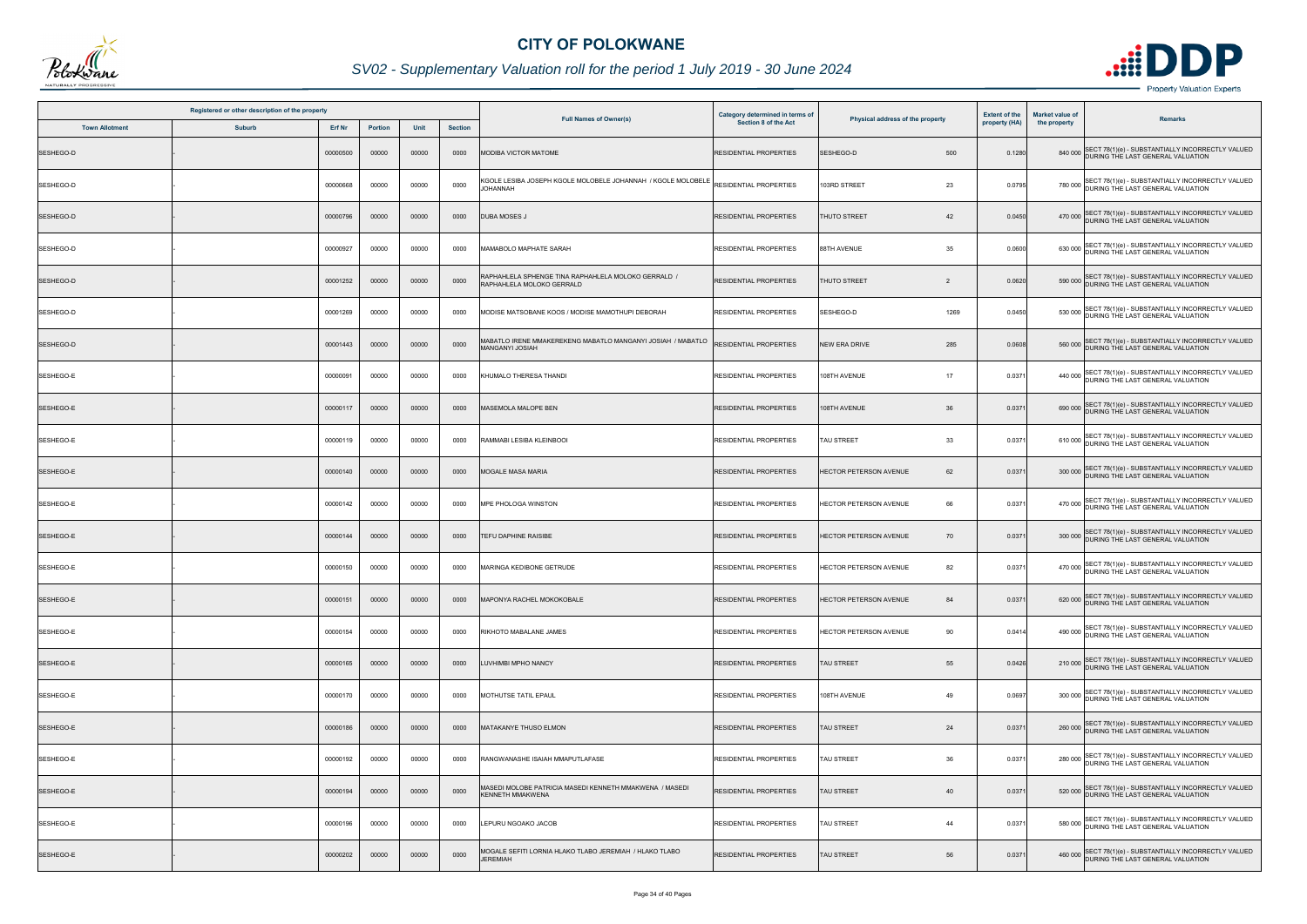

## *SV02 - Supplementary Valuation roll for the period 1 July 2019 - 30 June 2024*

|                       | Registered or other description of the property |               |                |       |                |                                                                                                 | Category determined in terms of |                                  | <b>Extent of the</b> | <b>Market value of</b> |                                                                                               |
|-----------------------|-------------------------------------------------|---------------|----------------|-------|----------------|-------------------------------------------------------------------------------------------------|---------------------------------|----------------------------------|----------------------|------------------------|-----------------------------------------------------------------------------------------------|
| <b>Town Allotment</b> | <b>Suburb</b>                                   | <b>Erf Nr</b> | <b>Portion</b> | Unit  | <b>Section</b> | <b>Full Names of Owner(s)</b>                                                                   | <b>Section 8 of the Act</b>     | Physical address of the property | property (HA)        | the property           | <b>Remarks</b>                                                                                |
| SESHEGO-E             |                                                 | 00000205      | 00000          | 00000 | 0000           | <b>HOPANE FAMILY TRUST</b>                                                                      | RESIDENTIAL PROPERTIES          | 62<br><b>TAU STREET</b>          | 0.0371               |                        | SECT 78(1)(e) - SUBSTANTIALLY INCORRECTLY VALUED<br>550 000 DURING THE LAST GENERAL VALUATION |
| SESHEGO-E             |                                                 | 00000207      | 00000          | 00000 | 0000           | MULLIGAN CYRIL ARTHUR                                                                           | <b>RESIDENTIAL PROPERTIES</b>   | TAU STREET<br>66                 | 0.0385               |                        | 350 000 SECT 78(1)(e) - SUBSTANTIALLY INCORRECTLY VALUED<br>DURING THE LAST GENERAL VALUATION |
| SESHEGO-E             |                                                 | 00000213      | 00000          | 00000 | 0000           | MOTHEMA MATOME JOSEPH                                                                           | RESIDENTIAL PROPERTIES          | 118TH STREET<br>78               | 0.0550               |                        | 310 000 SECT 78(1)(e) - SUBSTANTIALLY INCORRECTLY VALUED<br>DURING THE LAST GENERAL VALUATION |
| SESHEGO-E             |                                                 | 00000215      | 00000          | 00000 | 0000           | PHUKUBJE JOSEPHINE MARUTLA                                                                      | RESIDENTIAL PROPERTIES          | TAU STREET<br>82                 | 0.0565               |                        | 300 000 SECT 78(1)(e) - SUBSTANTIALLY INCORRECTLY VALUED<br>DURING THE LAST GENERAL VALUATION |
| SESHEGO-E             |                                                 | 00000216      | 00000          | 00000 | 0000           | MALEKUTU POROME PETRUS                                                                          | <b>RESIDENTIAL PROPERTIES</b>   | 118TH STREET<br>$\mathbf{3}$     | 0.0578               |                        | 300 000 SECT 78(1)(e) - SUBSTANTIALLY INCORRECTLY VALUED<br>DURING THE LAST GENERAL VALUATION |
| SESHEGO-E             |                                                 | 00000217      | 00000          | 00000 | 0000           | MOGOLLA MALESELA JERRY                                                                          | <b>RESIDENTIAL PROPERTIES</b>   | 118TH STREET                     | 0.0506               |                        | 470 000 SECT 78(1)(e) - SUBSTANTIALLY INCORRECTLY VALUED<br>DURING THE LAST GENERAL VALUATION |
| SESHEGO-E             |                                                 | 00000218      | 00000          | 00000 | 0000           | MONAMA MPHETTWI SOLOMON MONAMA MMATLOU MELIDA / MONAMA<br>MMATLOU MELIDA                        | RESIDENTIAL PROPERTIES          | 123<br><b>RIVERCROSS AVENUE</b>  | 0.0640               |                        | 210 000 SECT 78(1)(e) - SUBSTANTIALLY INCORRECTLY VALUED<br>DURING THE LAST GENERAL VALUATION |
| SESHEGO-E             |                                                 | 00000219      | 00000          | 00000 | 0000           | MOLOTO TEBOGO                                                                                   | <b>RESIDENTIAL PROPERTIES</b>   | <b>RIVERCROSS AVENUE</b><br>121  | 0.0538               |                        | 600 000 SECT 78(1)(e) - SUBSTANTIALLY INCORRECTLY VALUED                                      |
| SESHEGO-E             |                                                 | 00000220      | 00000          | 00000 | 0000           | MAPHOTO RAESIBE EVELYN                                                                          | <b>RESIDENTIAL PROPERTIES</b>   | 106TH AVENUE<br>75               | 0.0585               |                        | 630 000 SECT 78(1)(e) - SUBSTANTIALLY INCORRECTLY VALUED<br>DURING THE LAST GENERAL VALUATION |
| SESHEGO-E             |                                                 | 00000241      | 00000          | 00000 | 0000           | MAGANANISO LESETJA ELIAS                                                                        | <b>RESIDENTIAL PROPERTIES</b>   | 106TH AVENUE<br>23               | 0.0371               |                        | 590 000 SECT 78(1)(e) - SUBSTANTIALLY INCORRECTLY VALUED<br>DURING THE LAST GENERAL VALUATION |
| SESHEGO-E             |                                                 | 00000267      | 00000          | 00000 | 0000           | <b>MALEKA NCHAUPA FLORENCE</b>                                                                  | RESIDENTIAL PROPERTIES          | 30<br>106TH AVENUE               | 0.0371               |                        | 610 000 SECT 78(1)(e) - SUBSTANTIALLY INCORRECTLY VALUED<br>DURING THE LAST GENERAL VALUATION |
| SESHEGO-E             |                                                 | 00000270      | 00000          | 00000 | 0000           | MOKOKA MALESELA JACQUELINE                                                                      | <b>RESIDENTIAL PROPERTIES</b>   | 106TH AVENUE<br>36               | 0.0371               |                        | 620 000 SECT 78(1)(e) - SUBSTANTIALLY INCORRECTLY VALUED<br>DURING THE LAST GENERAL VALUATION |
| SESHEGO-E             |                                                 | 00000284      | 00000          | 00000 | 0000           | LETSOALO MAMPHA MAGGIE                                                                          | <b>RESIDENTIAL PROPERTIES</b>   | 106TH AVENUE<br>64               | 0.0371               |                        | 500 000 SECT 78(1)(e) - SUBSTANTIALLY INCORRECTLY VALUED                                      |
| SESHEGO-E             |                                                 | 00000285      | 00000          | 00000 | 0000           | MUKANSI BOOI JAMES                                                                              | <b>RESIDENTIAL PROPERTIES</b>   | 106TH AVENUE<br>66               | 0.0371               |                        | 350 000 SECT 78(1)(e) - SUBSTANTIALLY INCORRECTLY VALUED                                      |
| SESHEGO-E             |                                                 | 00000286      | 00000          | 00000 | 0000           | MAROTOLA MANOKO BELINA                                                                          | <b>RESIDENTIAL PROPERTIES</b>   | 68<br>106TH AVENUE               | 0.0397               |                        | SECT 78(1)(e) - SUBSTANTIALLY INCORRECTLY VALUED<br>280 000 DURING THE LAST GENERAL VALUATION |
| SESHEGO-E             |                                                 | 00000288      | 00000          | 00000 | 0000           | SEBATA DITHOBE ROSINA                                                                           | <b>RESIDENTIAL PROPERTIES</b>   | 106TH AVENUE<br>76               | 0.0409               |                        | 540 000 SECT 78(1)(e) - SUBSTANTIALLY INCORRECTLY VALUED<br>DURING THE LAST GENERAL VALUATION |
| SESHEGO-E             |                                                 | 00000291      | 00000          | 00000 | 0000           | MATEMANE REBECCA MOKGADI                                                                        | RESIDENTIAL PROPERTIES          | 109<br>RIVERCROSS AVENUE         | 0.0372               |                        | 300 000 SECT 78(1)(e) - SUBSTANTIALLY INCORRECTLY VALUED<br>DURING THE LAST GENERAL VALUATION |
| SESHEGO-E             |                                                 | 00000302      | 00000          | 00000 | 0000           | <b>TSHEISA RAMATSOBANE ANNA</b>                                                                 | <b>RESIDENTIAL PROPERTIES</b>   | 105TH AVENUE<br>41               | 0.0470               |                        | 390 000 SECT 78(1)(e) - SUBSTANTIALLY INCORRECTLY VALUED<br>DURING THE LAST GENERAL VALUATION |
| SESHEGO-E             |                                                 | 00000393      | 00000          | 00000 | 0000           | P M MOKWELE                                                                                     | <b>RESIDENTIAL PROPERTIES</b>   | SESHEGO-E<br>393                 | 0.0480               |                        | 530 000 SECT 78(1)(e) - SUBSTANTIALLY INCORRECTLY VALUED<br>DURING THE LAST GENERAL VALUATION |
| SESHEGO-E             |                                                 | 00000556      | 00000          | 00000 | 0000           | MOKONYANE FAMILY TRUST                                                                          | <b>RESIDENTIAL PROPERTIES</b>   | <b>114TH AVENUE</b><br>42        | 0.6416               |                        | 510 000 SECT 78(1)(e) - SUBSTANTIALLY INCORRECTLY VALUED<br>DURING THE LAST GENERAL VALUATION |
| SESHEGO-E EXT 001     |                                                 | 00000883      | 00000          | 00000 | 0000           | OLIPHANT MANTSIBILE THERESA MELINA OLIPHANT SETLAKALANE<br>SAMSON / OLIPHANT SETLAKALANE SAMSON | <b>RESIDENTIAL PROPERTIES</b>   | SESHEGO-E EXT 001<br>883         | 0.0408               |                        | 490 000 SECT 78(1)(e) - SUBSTANTIALLY INCORRECTLY VALUED<br>DURING THE LAST GENERAL VALUATION |
| SESHEGO-E EXT 006     |                                                 | 00002533      | 00000          | 00000 | 0000           | CHRIST THE REDEEMER BAPTIST                                                                     | RESIDENTIAL PROPERTIES          | 2533<br>SESHEGO-E EXT 006        | 0.2533               |                        | 610 000 SECT 78(1)(e) - SUBSTANTIALLY INCORRECTLY VALUED                                      |
| SESHEGO-F             |                                                 | 00003935      | 00000          | 00000 | 0000           | <b>EBOWA FUNERAL PARLOUR</b>                                                                    | INDUSTRIAL PROPERTIES           | 123RD STREET<br>17               | 0.1858               |                        | SECT 78(1)(e) - SUBSTANTIALLY INCORRECTLY VALUED<br>730 000 DURING THE LAST GENERAL VALUATION |

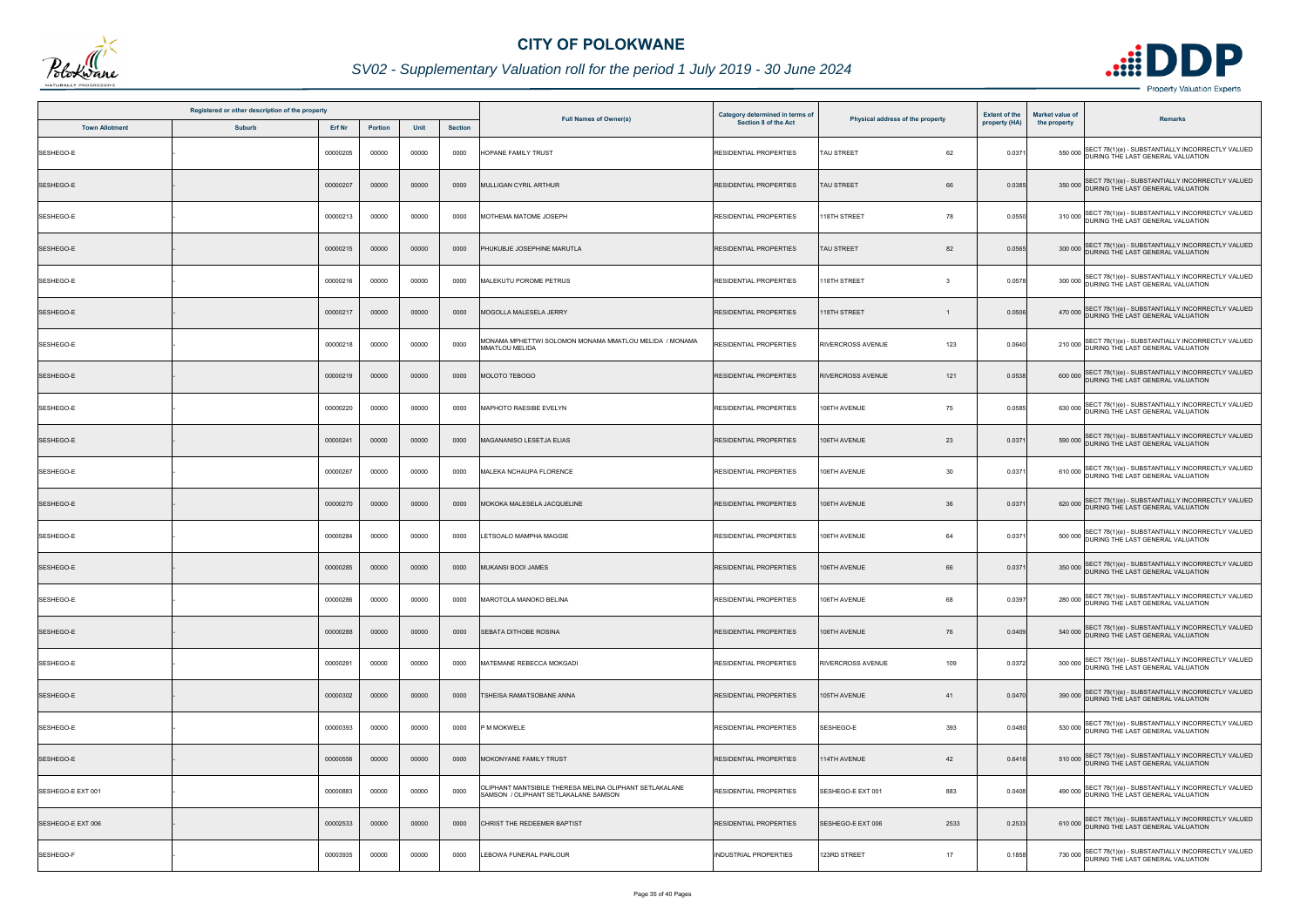

## *SV02 - Supplementary Valuation roll for the period 1 July 2019 - 30 June 2024*

|                       | Registered or other description of the property |          |                |       |                | <b>Full Names of Owner(s)</b>                                                     | Category determined in terms of                     | Physical address of the property | <b>Extent of the</b> | <b>Market value of</b> | <b>Remarks</b>                                                                                   |
|-----------------------|-------------------------------------------------|----------|----------------|-------|----------------|-----------------------------------------------------------------------------------|-----------------------------------------------------|----------------------------------|----------------------|------------------------|--------------------------------------------------------------------------------------------------|
| <b>Town Allotment</b> | <b>Suburb</b>                                   | Erf Nr   | <b>Portion</b> | Unit  | <b>Section</b> |                                                                                   | Section 8 of the Act                                |                                  | property (HA)        | the property           |                                                                                                  |
| SESHEGO-F             |                                                 | 00007947 | 00000          | 00000 | 0000           | BANTOEBELEGGINGSKORPORASIE VAN SUID-AFRIKA LTD                                    | <b>INDUSTRIAL PROPERTIES</b>                        | SESHEGO-F<br>7947                | 2.9693               |                        | 4 500 000 SECT 78(1)(e) - SUBSTANTIALLY INCORRECTLY VALUED<br>DURING THE LAST GENERAL VALUATION  |
| SESHEGO-F             |                                                 | 00007958 | 00000          | 00000 | 0000           | LEBOWA DEVELOPMENT CORP LTD                                                       | INDUSTRIAL PROPERTIES                               | SESHEGO-F<br>7958                | 1.1078               |                        | 4 200 000 SECT 78(1)(e) - SUBSTANTIALLY INCORRECTLY VALUED<br>DURING THE LAST GENERAL VALUATION  |
| SESHEGO-F             |                                                 | 00007979 | 00000          | 00000 | 0000           | LEBOWA DEVELOPMENT CORP LTD                                                       | INDUSTRIAL PROPERTIES                               | 12TH AVENUE<br>19                | 0.1486               |                        | 600 000 SECT 78(1)(e) - SUBSTANTIALLY INCORRECTLY VALUED<br>DURING THE LAST GENERAL VALUATION    |
| SESHEGO-F             |                                                 | 00007984 | 00000          | 00000 | 0000           | LEBOWA TRANSPORT PTY LTD                                                          | INDUSTRIAL PROPERTIES                               | SESHEGO-F<br>7984                | 4.2280               |                        | 10 400 000 SECT 78(1)(e) - SUBSTANTIALLY INCORRECTLY VALUED<br>DURING THE LAST GENERAL VALUATION |
| SESHEGO-F             |                                                 | 00008137 | 00000          | 00000 | 0000           | MOJAPELO MATSIMELA HARRY                                                          | <b>RESIDENTIAL PROPERTIES</b>                       | 119TH STREET<br>$\overline{4}$   | 0.1779               |                        | 400 000 SECT 78(1)(e) - SUBSTANTIALLY INCORRECTLY VALUED<br>DURING THE LAST GENERAL VALUATION    |
| SESHEGO-G             |                                                 | 00008227 | 00002          | 00000 | 0000           | TEFFO SHIBE FRANS                                                                 | <b>BUSINESS AND COMMERCIAL</b><br><b>PROPERTIES</b> | SESHEGO-G<br>8227                | 0.2767               |                        | 140 000 SECT 78(1)(e) - SUBSTANTIALLY INCORRECTLY VALUED<br>DURING THE LAST GENERAL VALUATION    |
| SESHEGO-G             |                                                 | 00008227 | 00003          | 00000 | 0000           | <b>IEFFO SHIBE FRANS</b>                                                          | <b>BUSINESS AND COMMERCIAL</b><br><b>PROPERTIES</b> | SESHEGO-G<br>8227                | 0.2768               |                        | 140 000 SECT 78(1)(e) - SUBSTANTIALLY INCORRECTLY VALUED<br>DURING THE LAST GENERAL VALUATION    |
| SESHEGO-G             |                                                 | 00008227 | 00004          | 00000 | 0000           | TEFFO SHIBE FRANS                                                                 | <b>BUSINESS AND COMMERCIAL</b><br><b>PROPERTIES</b> | SESHEGO-G<br>8227                | 0.4404               |                        | 220 000 SECT 78(1)(e) - SUBSTANTIALLY INCORRECTLY VALUED<br>DURING THE LAST GENERAL VALUATION    |
| SESHEGO-G             |                                                 | 00009061 | 00000          | 00000 | 0000           | POLOKWANE LOCAL MUNICIPALITY                                                      | MUNICIPAL PROPERTIES                                | SESHEGO-G<br>9061                | 0.0000               |                        | 1 000 SECT 78(1)(a) - INCORRECTLY OMITTED FROM THE<br>VALUATION ROLL                             |
| SESHEGO-G             |                                                 | 00009061 | 00001          | 00000 | 0000           | POLOKWANE LOCAL MUNICIPALITY                                                      | MUNICIPAL PROPERTIES                                | SESHEGO-G<br>9061                | 0.0037               |                        | 2 000 SECT 78(1)(a) - INCORRECTLY OMITTED FROM THE<br><b>VALUATION ROLL</b>                      |
| SESHEGO-G             |                                                 | 00009061 | 00002          | 00000 | 0000           | POLOKWANE LOCAL MUNICIPALITY                                                      | MUNICIPAL PROPERTIES                                | SESHEGO-G<br>9061                | 0.0503               |                        | 25 000 SECT 78(1)(a) - INCORRECTLY OMITTED FROM THE<br>VALUATION ROLL                            |
| SESHEGO-G             |                                                 | 00009061 | 00003          | 00000 | 0000           | POLOKWANE LOCAL MUNICIPALITY                                                      | MUNICIPAL PROPERTIES                                | SESHEGO-G<br>9061                | 0.0045               |                        | 2 000 SECT 78(1)(a) - INCORRECTLY OMITTED FROM THE<br>VALUATION ROLL                             |
| SESHEGO-H             |                                                 | 00000136 | 00000          | 00000 | 0000           | LEDWABA VIOLET                                                                    | <b>RESIDENTIAL PROPERTIES</b>                       | 128TH STREET<br>18               | 0.0588               |                        | SECT 78(1)(e) - SUBSTANTIALLY INCORRECTLY VALUED<br>640 000 DURING THE LAST GENERAL VALUATION    |
| SESHEGO-H             |                                                 | 00000470 | 00000          | 00000 | 0000           | MATLOGA MAOMELA PETRUS                                                            | <b>RESIDENTIAL PROPERTIES</b>                       | 122ND AVENUE<br>42               | 0.0450               |                        | 570 000 SECT 78(1)(e) - SUBSTANTIALLY INCORRECTLY VALUED                                         |
| SESHEGO-H             |                                                 | 00000471 | 00000          | 00000 | 0000           | MALATJI KGADI ELSIE                                                               | <b>RESIDENTIAL PROPERTIES</b>                       | 122ND AVENUE<br>44               | 0.0450               |                        | SECT 78(1)(e) - SUBSTANTIALLY INCORRECTLY VALUED<br>590 000 DURING THE LAST GENERAL VALUATION    |
| SESHEGO-H             |                                                 | 00000510 | 00000          | 00000 | 0000           | LEGODI WILLIAM LLUSI                                                              | <b>RESIDENTIAL PROPERTIES</b>                       | <b>THUTLWA STREET</b><br>25      | 0.0450               |                        | 560 000 SECT 78(1)(e) - SUBSTANTIALLY INCORRECTLY VALUED<br>DURING THE LAST GENERAL VALUATION    |
| SESHEGO-H             |                                                 | 00000558 | 00000          | 00000 | 0000           | <b>MAKHAOKHAO MASHILE ELIAS</b>                                                   | <b>RESIDENTIAL PROPERTIES</b>                       | 125TH AVENUE<br>81               | 0.0450               |                        | 570 000 SECT 78(1)(e) - SUBSTANTIALLY INCORRECTLY VALUED                                         |
| SESHEGO-H             |                                                 | 00000607 | 00000          | 00000 | 0000           | SHIRAMI MARIA JOHANNA                                                             | <b>RESIDENTIAL PROPERTIES</b>                       | 138TH AVENUE<br>$\overline{1}$   | 0.0588               |                        | 590 000 SECT 78(1)(e) - SUBSTANTIALLY INCORRECTLY VALUED<br>DURING THE LAST GENERAL VALUATION    |
| SESHEGO-H             |                                                 | 00000634 | 00000          | 00000 | 0000           | KGOBUDI MAVIS TSAKANE                                                             | <b>RESIDENTIAL PROPERTIES</b>                       | NGOAKO RAMALEPE STREET<br>8      | 0.0450               |                        | 560 000 SECT 78(1)(e) - SUBSTANTIALLY INCORRECTLY VALUED                                         |
| SESHEGO-H             |                                                 | 00000636 | 00000          | 00000 | 0000           | MONYEMORATHO JANE MALEHU MONYEMORATHO SELAELO JOHN /<br>MONYEMORATHO SELAELO JOHN | RESIDENTIAL PROPERTIES                              | 12<br>NGOAKO RAMALEPE STREET     | 0.0450               |                        | 530 000 SECT 78(1)(e) - SUBSTANTIALLY INCORRECTLY VALUED<br>DURING THE LAST GENERAL VALUATION    |
| SESHEGO-H             |                                                 | 00000639 | 00000          | 00000 | 0000           | MPHAGO CHOKOE MARCEL                                                              | <b>RESIDENTIAL PROPERTIES</b>                       | NGOAKO RAMALEPE STREET<br>18     | 0.0450               |                        | 450 000 SECT 78(1)(e) - SUBSTANTIALLY INCORRECTLY VALUED<br>DURING THE LAST GENERAL VALUATION    |
| SESHEGO-H             |                                                 | 00000641 | 00000          | 00000 | 0000           | THELEDI RAPULE MESHACK                                                            | <b>RESIDENTIAL PROPERTIES</b>                       | 22<br>NGOAKO RAMALEPE STREET     | 0.0450               |                        | 570 000 SECT 78(1)(e) - SUBSTANTIALLY INCORRECTLY VALUED                                         |
| SESHEGO-H             |                                                 | 00000644 | 00000          | 00000 | 0000           | RANGONGO MARACHA JERMINAH RANGONGO EDWARD / RANGONGO<br>EDWARD                    | RESIDENTIAL PROPERTIES                              | NGOAKO RAMALEPE STREET<br>21     | 0.0450               |                        | 590 000 SECT 78(1)(e) - SUBSTANTIALLY INCORRECTLY VALUED<br>DURING THE LAST GENERAL VALUATION    |

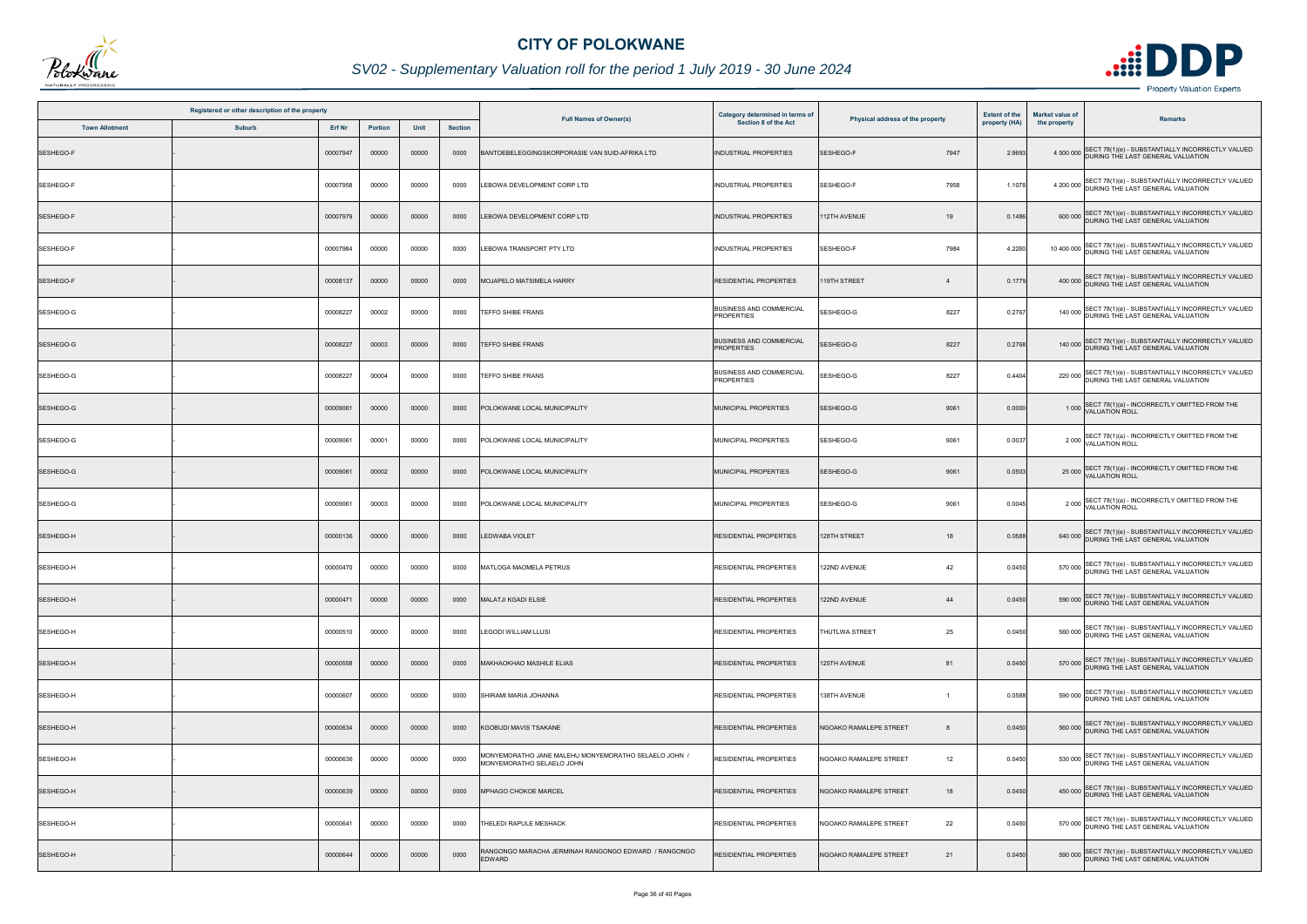

## *SV02 - Supplementary Valuation roll for the period 1 July 2019 - 30 June 2024*

|                       | Registered or other description of the property |          |                |       |                | <b>Full Names of Owner(s)</b>                                                                      | Category determined in terms of<br>Section 8 of the Act | Physical address of the property | <b>Extent of the</b><br>property (HA) | <b>Market value of</b><br>the property | <b>Remarks</b>                                                                                |
|-----------------------|-------------------------------------------------|----------|----------------|-------|----------------|----------------------------------------------------------------------------------------------------|---------------------------------------------------------|----------------------------------|---------------------------------------|----------------------------------------|-----------------------------------------------------------------------------------------------|
| <b>Town Allotment</b> | <b>Suburb</b>                                   | Erf Nr   | <b>Portion</b> | Unit  | <b>Section</b> |                                                                                                    |                                                         |                                  |                                       |                                        |                                                                                               |
| SESHEGO-H             |                                                 | 00000645 | 00000          | 00000 | 0000           | AFRIKA URBAN DEVELOPMENTS PTY LTD                                                                  | RESIDENTIAL PROPERTIES                                  | NGOAKO RAMALEPE STREET<br>19     | 0.0450                                |                                        | SECT 78(1)(e) - SUBSTANTIALLY INCORRECTLY VALUED<br>490 000 DURING THE LAST GENERAL VALUATION |
| SESHEGO-H             |                                                 | 00000665 | 00000          | 00000 | 0000           | IASIPA KGABO TRYPHINA MASIPA MASILO JACKSON / MASIPA MASILO<br><b>ACKSON</b>                       | RESIDENTIAL PROPERTIES                                  | 139TH STREET<br>21               | 0.0692                                |                                        | 530 000 SECT 78(1)(e) - SUBSTANTIALLY INCORRECTLY VALUED<br>DURING THE LAST GENERAL VALUATION |
| SESHEGO-H             |                                                 | 00000679 | 00000          | 00000 | 0000           | MAJA PHUTI AGNES MAJA SIMON MALESELA / MAJA SIMON MALESELA                                         | RESIDENTIAL PROPERTIES                                  | 138TH AVENUE<br>8                | 0.0450                                |                                        | 570 000 SECT 78(1)(e) - SUBSTANTIALLY INCORRECTLY VALUED<br>DURING THE LAST GENERAL VALUATION |
| SESHEGO-H             |                                                 | 00000686 | 00000          | 00000 | 0000           | HLAHLA NARE JOSEPHINE HLAHLA NOKO ABIOT / HLAHLA NOKO ABIOT                                        | RESIDENTIAL PROPERTIES                                  | 22<br>138TH AVENUE               | 0.0692                                |                                        | 650 000 SECT 78(1)(e) - SUBSTANTIALLY INCORRECTLY VALUED<br>DURING THE LAST GENERAL VALUATION |
| SESHEGO-H             |                                                 | 00000690 | 00000          | 00000 | 0000           | MOTHOTSE KWAILA STENFORD                                                                           | RESIDENTIAL PROPERTIES                                  | 119TH AVENUE<br>6                | 0.0450                                |                                        | 560 000 SECT 78(1)(e) - SUBSTANTIALLY INCORRECTLY VALUED<br>DURING THE LAST GENERAL VALUATION |
| SESHEGO-H             |                                                 | 00000691 | 00000          | 00000 | 0000           | KOMAPE MOKGAETJI ANGELINA                                                                          | <b>RESIDENTIAL PROPERTIES</b>                           | 119TH AVENUE                     | 0.0450                                |                                        | 540 000 SECT 78(1)(e) - SUBSTANTIALLY INCORRECTLY VALUED<br>DURING THE LAST GENERAL VALUATION |
| SESHEGO-H             |                                                 | 00000740 | 00000          | 00000 | 0000           | <b>EDWABA MAISHIBE CAROLINE</b>                                                                    | <b>RESIDENTIAL PROPERTIES</b>                           | 133RD STREET<br>$\overline{2}$   | 0.0558                                |                                        | 540 000 SECT 78(1)(e) - SUBSTANTIALLY INCORRECTLY VALUED<br>DURING THE LAST GENERAL VALUATION |
| SESHEGO-H             |                                                 | 00000764 | 00000          | 00000 | 0000           | LUSI ENTERPRICES & BUILDING CONSTRUCTION CC                                                        | <b>RESIDENTIAL PROPERTIES</b>                           | 133RD STREET<br>21               | 0.0450                                |                                        | SECT 78(1)(e) - SUBSTANTIALLY INCORRECTLY VALUED<br>380 000 DURING THE LAST GENERAL VALUATION |
| SESHEGO-H             |                                                 | 00000850 | 00000          | 00000 | 0000           | SENOSHA LENGOKO JOSEPHINE / SENOSHA LESIBA MISHACK                                                 | <b>RESIDENTIAL PROPERTIES</b>                           | 72<br>133RD STREET               | 0.0450                                |                                        | 510 000 SECT 78(1)(e) - SUBSTANTIALLY INCORRECTLY VALUED                                      |
| SESHEGO-H             |                                                 | 00000975 | 00000          | 00000 | 0000           | MOLOKOMME DORCAS MORAKANA                                                                          | <b>RESIDENTIAL PROPERTIES</b>                           | 137TH STREET<br>84               | 0.0450                                |                                        | 560 000 SECT 78(1)(e) - SUBSTANTIALLY INCORRECTLY VALUED<br>DURING THE LAST GENERAL VALUATION |
| SESHEGO-H             |                                                 | 00000976 | 00000          | 00000 | 0000           | MORIBANE MAPULA ELIZABETH                                                                          | RESIDENTIAL PROPERTIES                                  | 137TH STREET<br>86               | 0.0525                                |                                        | 470 000 SECT 78(1)(e) - SUBSTANTIALLY INCORRECTLY VALUED<br>DURING THE LAST GENERAL VALUATION |
| SESHEGO-H             |                                                 | 00000979 | 00000          | 00000 | 0000           | RAMAPHAKELA NGALETJANE JOSEPH                                                                      | <b>RESIDENTIAL PROPERTIES</b>                           | <b>KOMAPE STREET</b><br>96       | 0.0450                                |                                        | 590 000 SECT 78(1)(e) - SUBSTANTIALLY INCORRECTLY VALUED<br>DURING THE LAST GENERAL VALUATION |
| SESHEGO-H             |                                                 | 00000986 | 00000          | 00000 | 0000           | MONYEMORATHO NOKO SELINA                                                                           | <b>RESIDENTIAL PROPERTIES</b>                           | <b>KOMAPE STREET</b><br>112      | 0.0450                                |                                        | 580 000 SECT 78(1)(e) - SUBSTANTIALLY INCORRECTLY VALUED                                      |
| SESHEGO-H             |                                                 | 00001064 | 00000          | 00000 | 0000           | DILEBO DONALD FATHER                                                                               | <b>RESIDENTIAL PROPERTIES</b>                           | 141ST STREET<br>1                | 0.0468                                |                                        | 700 000 SECT 78(1)(e) - SUBSTANTIALLY INCORRECTLY VALUED                                      |
| SESHEGO-H             |                                                 | 00001072 | 00000          | 00000 | 0000           | SEHONA MALOSE PATIENCE SEHONA MAMAROPENG RICHARD / SEHONA<br><b>MAMAROPENG RICHARD</b>             | RESIDENTIAL PROPERTIES                                  | <b>THUTLWA STREET</b><br>14      | 0.0450                                |                                        | SECT 78(1)(e) - SUBSTANTIALLY INCORRECTLY VALUED<br>560 000 DURING THE LAST GENERAL VALUATION |
| SESHEGO-H             |                                                 | 00001078 | 00000          | 00000 | 0000           | <b>TEFFO LESIBA WILLIAM</b>                                                                        | <b>RESIDENTIAL PROPERTIES</b>                           | <b>THUTLWA STREET</b><br>26      | 0.0450                                |                                        | 620 000 SECT 78(1)(e) - SUBSTANTIALLY INCORRECTLY VALUED<br>DURING THE LAST GENERAL VALUATION |
| SESHEGO-H             |                                                 | 00001177 | 00000          | 00000 | 0000           | MOLIKI RAPHAEL ESSA                                                                                | RESIDENTIAL PROPERTIES                                  | 128TH AVENUE<br>$\overline{7}$   | 0.0450                                |                                        | 500 000 SECT 78(1)(e) - SUBSTANTIALLY INCORRECTLY VALUED                                      |
| SESHEGO-H             |                                                 | 00001179 | 00000          | 00000 | 0000           | MOKGOLO JOHN CHUENE                                                                                | <b>RESIDENTIAL PROPERTIES</b>                           | 128TH AVENUE<br>$\overline{3}$   | 0.0765                                |                                        | 850 000 SECT 78(1)(e) - SUBSTANTIALLY INCORRECTLY VALUED<br>DURING THE LAST GENERAL VALUATION |
| SESHEGO-H             |                                                 | 00001185 | 00000          | 00000 | 0000           | HEMA MAPALE PHILLIP THEMA TSHWENE HILDAH / THEMA TSHWENE<br><b>IILDAH</b>                          | RESIDENTIAL PROPERTIES                                  | KOMAPE STREET<br>103             | 0.0450                                |                                        | 550 000 SECT 78(1)(e) - SUBSTANTIALLY INCORRECTLY VALUED<br>DURING THE LAST GENERAL VALUATION |
| SESHEGO-H             |                                                 | 00001194 | 00000          | 00000 | 0000           | HOZA TSHEPO FRANCE KHOZA KHOLOFELO REGINA / KHOZA KHOLOFELO RESIDENTIAL PROPERTIES<br><b>EGINA</b> |                                                         | 123RD AVENUE<br>6                | 0.0450                                |                                        | 500 000 SECT 78(1)(e) - SUBSTANTIALLY INCORRECTLY VALUED<br>DURING THE LAST GENERAL VALUATION |
| SESHEGO-H             |                                                 | 00001197 | 00000          | 00000 | 0000           | PHASHE RAISIBE STELLA                                                                              | <b>RESIDENTIAL PROPERTIES</b>                           | 141ST STREET<br>8                | 0.0528                                |                                        | 470 000 SECT 78(1)(e) - SUBSTANTIALLY INCORRECTLY VALUED<br>DURING THE LAST GENERAL VALUATION |
| SESHEGO-H             |                                                 | 00001202 | 00000          | 00000 | 0000           | MATLADI MPULE RICHARD                                                                              | RESIDENTIAL PROPERTIES                                  | 126TH AVENUE<br>12               | 0.0450                                |                                        | 600 000 SECT 78(1)(e) - SUBSTANTIALLY INCORRECTLY VALUED                                      |
| SESHEGO-H             |                                                 | 00001253 | 00000          | 00000 | 0000           | MELLO PHUTI EDITH                                                                                  | <b>RESIDENTIAL PROPERTIES</b>                           | 141ST STREET<br>18               | 0.0912                                |                                        | SECT 78(1)(e) - SUBSTANTIALLY INCORRECTLY VALUED<br>570 000 DURING THE LAST GENERAL VALUATION |

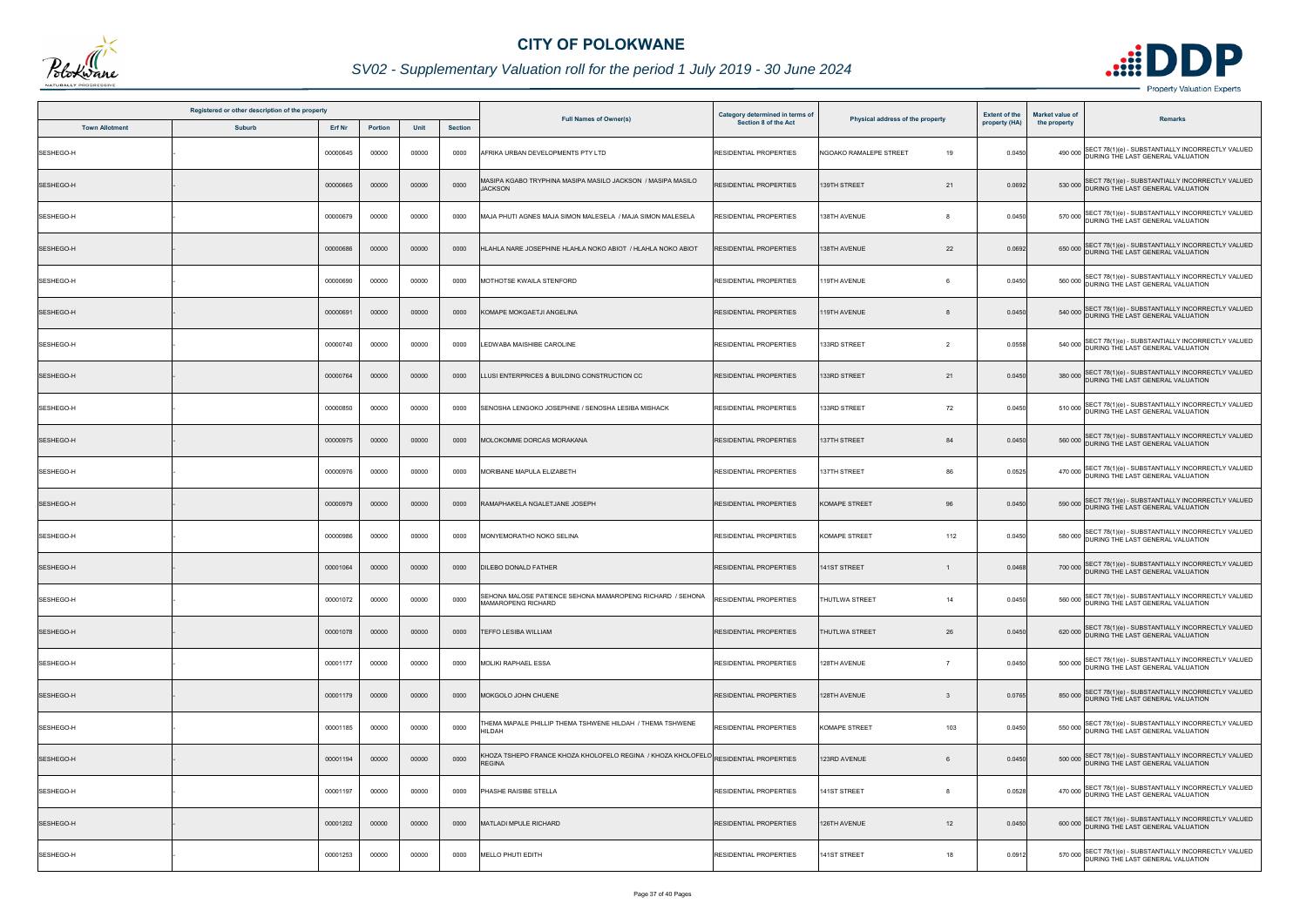

## *SV02 - Supplementary Valuation roll for the period 1 July 2019 - 30 June 2024*

|                          | Registered or other description of the property |               |                |       |                | <b>Full Names of Owner(s)</b>                                                                                                                                                      | Category determined in terms of<br><b>Section 8 of the Act</b> | Physical address of the property          | <b>Extent of the</b> | <b>Market value of</b> | <b>Remarks</b>                                                                                  |
|--------------------------|-------------------------------------------------|---------------|----------------|-------|----------------|------------------------------------------------------------------------------------------------------------------------------------------------------------------------------------|----------------------------------------------------------------|-------------------------------------------|----------------------|------------------------|-------------------------------------------------------------------------------------------------|
| <b>Town Allotment</b>    | <b>Suburb</b>                                   | <b>Erf Nr</b> | <b>Portion</b> | Unit  | <b>Section</b> |                                                                                                                                                                                    |                                                                |                                           | property (HA)        | the property           |                                                                                                 |
| SESHEGO-H                |                                                 | 00001255      | 00000          | 00000 | 0000           | THEMA LETOBOKO JOSEPH THEMA PHUTI MERIAM / THEMA PHUTI MERIAM  RESIDENTIAL PROPERTIES                                                                                              |                                                                | 127TH AVENUE                              | 0.0508               | 560 000                | SECT 78(1)(e) - SUBSTANTIALLY INCORRECTLY VALUED<br>DURING THE LAST GENERAL VALUATION           |
| SESHEGO-H                |                                                 | 00001267      | 00000          | 00000 | 0000           | KHUMALO MAKOTSE ABEL                                                                                                                                                               | RESIDENTIAL PROPERTIES                                         | 126TH AVENUE<br>$\overline{7}$            | 0.0686               |                        | 580 000 SECT 78(1)(e) - SUBSTANTIALLY INCORRECTLY VALUED<br>DURING THE LAST GENERAL VALUATION   |
| SOUTHERN GATEWAY EXT 003 |                                                 | 00000025      | 00000          | 00000 | 0000           | PHOSHOKO NKOLE WILLIAM                                                                                                                                                             | <b>RESIDENTIAL PROPERTIES</b>                                  | 27<br><b>THUDA STREET</b>                 | 0.0273               |                        | 500 000 SECT 78(1)(e) - SUBSTANTIALLY INCORRECTLY VALUED<br>DURING THE LAST GENERAL VALUATION   |
| SOUTHERN GATEWAY EXT 003 |                                                 | 00000150      | 00000          | 00000 | 0000           | PHAMBANE NGWANAMOLABA VERINA                                                                                                                                                       | RESIDENTIAL PROPERTIES                                         | <b>KGARANYANE STREET</b><br>12            | 0.0315               |                        | SECT 78(1)(e) - SUBSTANTIALLY INCORRECTLY VALUED<br>710 000 DURING THE LAST GENERAL VALUATION   |
| SOUTHERN GATEWAY EXT 003 |                                                 | 00000203      | 00000          | 00000 | 0000           | IANAMELA SALOME MAHLOGONOLO MANAMELA NOKO JOSEPH /<br>MANAMELA NOKO JOSEPH                                                                                                         | <b>RESIDENTIAL PROPERTIES</b>                                  | 28<br><b>NTSU STREET</b>                  | 0.0394               |                        | 680 000 SECT 78(1)(e) - SUBSTANTIALLY INCORRECTLY VALUED<br>DURING THE LAST GENERAL VALUATION   |
| SOUTHERN GATEWAY EXT 003 |                                                 | 00000255      | 00000          | 00000 | 0000           | MODIBA DORCUS RAESETJA                                                                                                                                                             | <b>RESIDENTIAL PROPERTIES</b>                                  | <b>NDOU STREET</b><br>74                  | 0.0275               |                        | SECT 78(1)(e) - SUBSTANTIALLY INCORRECTLY VALUED<br>580 000 DURING THE LAST GENERAL VALUATION   |
| SOUTHERN GATEWAY EXT 003 |                                                 | 00000358      | 00000          | 00000 | 0000           | MANGWANE MAROPENG SAINETT                                                                                                                                                          | <b>RESIDENTIAL PROPERTIES</b>                                  | <b>KGARANYANE STREET</b><br>13            | 0.0300               |                        | SECT 78(1)(e) - SUBSTANTIALLY INCORRECTLY VALUED<br>600 000 DURING THE LAST GENERAL VALUATION   |
| SOUTHERN GATEWAY EXT 003 |                                                 | 00000381      | 00000          | 00000 | 0000           | KGANYAGO NANNA GLANCINAH                                                                                                                                                           | <b>RESIDENTIAL PROPERTIES</b>                                  | <b>KGARANYANE STREET</b><br>29            | 0.0300               |                        | 590 000 SECT 78(1)(e) - SUBSTANTIALLY INCORRECTLY VALUED<br>DURING THE LAST GENERAL VALUATION   |
| SOUTHERN GATEWAY EXT 003 |                                                 | 00000384      | 00000          | 00000 | 0000           | MAISHA NGOAKO PERCY SETHOLE MPHO ANNI / SETHOLE MPHO ANNI                                                                                                                          | RESIDENTIAL PROPERTIES                                         | <b>KGARANYANE STREET</b><br>35            | 0.0376               |                        | 790 000 SECT 78(1)(e) - SUBSTANTIALLY INCORRECTLY VALUED<br>DURING THE LAST GENERAL VALUATION   |
| SOUTHERN GATEWAY EXT 003 |                                                 | 00000446      | 00000          | 00000 | 0000           | RAPATSA SESHEGO STANLEY / RAPATSA MAHLATSE EMMAH                                                                                                                                   | <b>RESIDENTIAL PROPERTIES</b>                                  | PHEPENG STREET<br>$\overline{4}$          | 0.0300               |                        | 650 000 SECT 78(1)(e) - SUBSTANTIALLY INCORRECTLY VALUED<br>DURING THE LAST GENERAL VALUATION   |
| WELGELEGEN               |                                                 | 00000017      | 00000          | 00000 | 0000           | ALEXMA TRADING CC                                                                                                                                                                  | <b>RESIDENTIAL PROPERTIES</b>                                  | KOMMANDANT LOMBAARD STREET<br>108         | 0.1682               |                        | 2 100 000 SECT 78(1)(e) - SUBSTANTIALLY INCORRECTLY VALUED<br>DURING THE LAST GENERAL VALUATION |
| WELGELEGEN               |                                                 | 00000020      | 00000          | 00000 | 0000           | NIEKERK LOUIS JOHANNES VAN                                                                                                                                                         | <b>RESIDENTIAL PROPERTIES</b>                                  | KAPT VAN DAM STREET<br>154                | 0.1470               |                        | 2 000 000 SECT 78(1)(e) - SUBSTANTIALLY INCORRECTLY VALUED                                      |
| WELGELEGEN               |                                                 | 00000029      | 00000          | 00000 | 0000           | (AMPHERBEEK SIMONE ANGELIQUE / KAMPHERBEEK JAN                                                                                                                                     | <b>RESIDENTIAL PROPERTIES</b>                                  | <b>KAPT VAN DAM STREET</b><br>159         | 0.1375               |                        | SECT 78(1)(e) - SUBSTANTIALLY INCORRECTLY VALUED<br>1700 000 DURING THE LAST GENERAL VALUATION  |
| WELGELEGEN               |                                                 | 00000048      | 00000          | 00000 | 0000           | ROETS JPHANNES CORNELIUS                                                                                                                                                           | <b>RESIDENTIAL PROPERTIES</b>                                  | KOMANDANT DANIE THERON STREET 152         | 0.141                |                        | 2 200 000 SECT 78(1)(e) - SUBSTANTIALLY INCORRECTLY VALUED                                      |
| WELGELEGEN               |                                                 | 00000053      | 00000          | 00000 | 0000           | LIGTHELM NICOLAAS WILLEM                                                                                                                                                           | <b>RESIDENTIAL PROPERTIES</b>                                  | KOMANDANT DANIE THERON STREET 166         | 0.1770               | 2 900 000              | SECT 78(1)(e) - SUBSTANTIALLY INCORRECTLY VALUED<br>DURING THE LAST GENERAL VALUATION           |
| WELGELEGEN               |                                                 | 00000110      | 00000          | 00000 | 0000           | NATIONAL GOVERNMENT OF THE REPUBLIC OF SOUTH AFRICA NATIONAL<br>GOVERNMENT OF REPUBLIC OF SOUTH AFRICA / NATIONAL GOVERNMENT RESIDENTIAL PROPERTIES<br>OF REPUBLIC OF SOUTH AFRICA |                                                                | 125<br><b>GENERAL MARITZ STREET</b>       | 0.1473               |                        | 1 300 000 SECT 78(1)(e) - SUBSTANTIALLY INCORRECTLY VALUED<br>DURING THE LAST GENERAL VALUATION |
| WELGELEGEN               |                                                 | 00000113      | 00000          | 00000 | 0000           | SOMMA VINCENZO ERNSETO DI                                                                                                                                                          | RESIDENTIAL PROPERTIES                                         | <b>GENERAL VILJOEN STREET</b><br>104      | 0.1733               |                        | SECT 78(1)(e) - SUBSTANTIALLY INCORRECTLY VALUED<br>1700 000 DURING THE LAST GENERAL VALUATION  |
| WELGELEGEN               |                                                 | 00000126      | 00000          | 00000 | 0000           | AKUSSAH GEORGE KOMLA AKUSSAH JENNIFER KAFUI / AKUSSAH<br>JENNIFER KAFUI                                                                                                            | <b>RESIDENTIAL PROPERTIES</b>                                  | <b>GENERAL SMIT STREET</b><br>120         | 0.1393               |                        | 1 600 000 SECT 78(1)(e) - SUBSTANTIALLY INCORRECTLY VALUED                                      |
| WELGELEGEN               |                                                 | 00000163      | 00000          | 00000 | 0000           | MATLALA DAVID MAPHUTI                                                                                                                                                              | RESIDENTIAL PROPERTIES                                         | GENERAL DE LA REY STREET<br>80            | 0.1873               |                        | SECT 78(1)(e) - SUBSTANTIALLY INCORRECTLY VALUED<br>2 200 000 DURING THE LAST GENERAL VALUATION |
| WELGELEGEN               |                                                 | 00000175      | 00000          | 00006 | 0000           | MOTIFPROPS 1092 CC                                                                                                                                                                 | <b>RESIDENTIAL PROPERTIES</b>                                  | UNIT <sub>6</sub><br><b>SS DOMICILIUM</b> | 0.0155               |                        | 1 300 000 SECT 78(1)(e) - SUBSTANTIALLY INCORRECTLY VALUED                                      |
| WELGELEGEN               |                                                 | 00000175      | 00000          | 00011 | 0000           | SIBUYI MAKWENA MIDAH / SIBUYI MCDONALD VUSIMUZI                                                                                                                                    | <b>RESIDENTIAL PROPERTIES</b>                                  | <b>SS DOMICILIUM</b><br><b>UNIT 11</b>    | 0.014                |                        | SECT 78(1)(e) - SUBSTANTIALLY INCORRECTLY VALUED<br>1 200 000 DURING THE LAST GENERAL VALUATION |
| WELGELEGEN               |                                                 | 00000184      | 00000          | 00000 | 0000           | VORSTER ZELDA VORSTER FRANCI PHILLUP / VORSTER FRANCI PHILLUP                                                                                                                      | <b>RESIDENTIAL PROPERTIES</b>                                  | <b>GENERAL MULLER STREET</b><br>108       | 0.1421               |                        | 1 700 000 SECT 78(1)(e) - SUBSTANTIALLY INCORRECTLY VALUED                                      |
| WELGELEGEN               |                                                 | 00000189      | 00000          | 00000 | 0000           | BRITZ PETRUS HENDRIK BRITZ INGE / BRITZ INGE                                                                                                                                       | <b>RESIDENTIAL PROPERTIES</b>                                  | <b>GENERAL MULLER STREET</b><br>124       | 0.1407               |                        | SECT 78(1)(e) - SUBSTANTIALLY INCORRECTLY VALUED<br>2 200 000 DURING THE LAST GENERAL VALUATION |

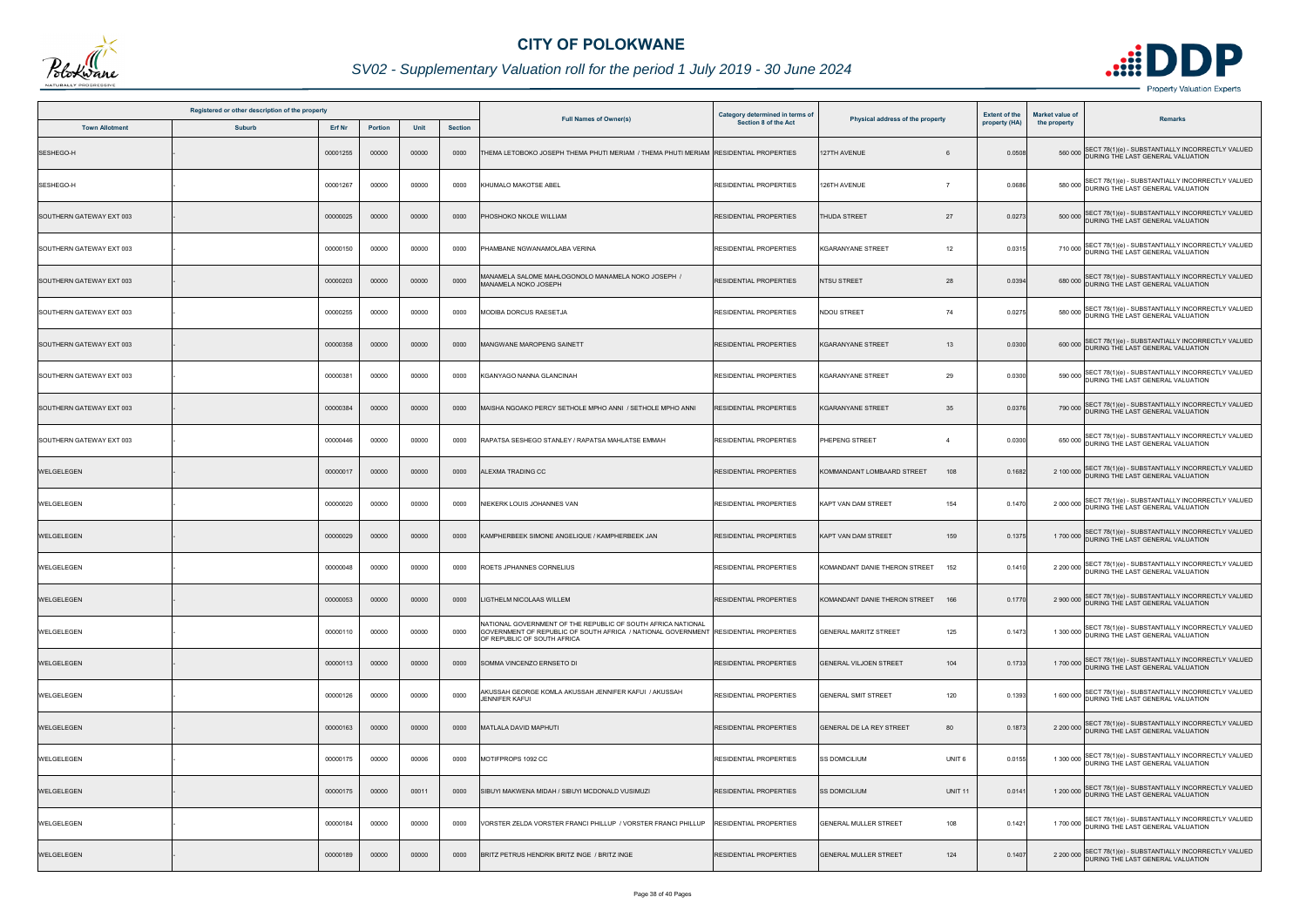

## *SV02 - Supplementary Valuation roll for the period 1 July 2019 - 30 June 2024*

|                           | Registered or other description of the property |          |         |       |                | <b>Full Names of Owner(s)</b>                                                                           | Category determined in terms of<br>Section 8 of the Act |                                              | <b>Extent of the</b><br>property (HA) | <b>Market value of</b><br>the property | <b>Remarks</b>                                                                                  |
|---------------------------|-------------------------------------------------|----------|---------|-------|----------------|---------------------------------------------------------------------------------------------------------|---------------------------------------------------------|----------------------------------------------|---------------------------------------|----------------------------------------|-------------------------------------------------------------------------------------------------|
| <b>Town Allotment</b>     | <b>Suburb</b>                                   | Erf Nr   | Portion | Unit  | <b>Section</b> |                                                                                                         |                                                         | Physical address of the property             |                                       |                                        |                                                                                                 |
| WELGELEGEN                |                                                 | 00000198 | 00000   | 00000 | 0000           | CALITZ CHRISTIPHER JOHANNES                                                                             | <b>RESIDENTIAL PROPERTIES</b>                           | <b>GENERAL MULLER STREET</b><br>111          | 0.2148                                |                                        | SECT 78(1)(e) - SUBSTANTIALLY INCORRECTLY VALUED<br>1800 000 DURING THE LAST GENERAL VALUATION  |
| WELGELEGEN                |                                                 | 00000201 | 00000   | 00000 | 0000           | <b>MARA CHARLES HECTOR</b>                                                                              | <b>RESIDENTIAL PROPERTIES</b>                           | 105<br><b>GENERAL MULLER STREET</b>          | 0.145                                 |                                        | SECT 78(1)(e) - SUBSTANTIALLY INCORRECTLY VALUED<br>1900 000 DURING THE LAST GENERAL VALUATION  |
| WELGELEGEN                |                                                 | 00000203 | 00000   | 00000 | 0000           | EHOHLA HABELANG MELYDAH                                                                                 | <b>RESIDENTIAL PROPERTIES</b>                           | <b>GENERAL BEYERS STREET</b><br>112          | 0.1618                                |                                        | 2 400 000 SECT 78(1)(e) - SUBSTANTIALLY INCORRECTLY VALUED                                      |
| WELGELEGEN                |                                                 | 00000207 | 00000   | 00000 | 0000           | <b>COETZER TANYA</b>                                                                                    | <b>RESIDENTIAL PROPERTIES</b>                           | 95<br><b>GENL MULLER STREET</b>              | 0.1901                                |                                        | SECT 78(1)(e) - SUBSTANTIALLY INCORRECTLY VALUED<br>3 400 000 DURING THE LAST GENERAL VALUATION |
| WELGELEGEN                |                                                 | 00000220 | 00006   | 00000 | 0000           | MERWE ELIZABETH JACOBA VAN DER                                                                          | <b>RESIDENTIAL PROPERTIES</b>                           | <b>GENL MULLER STREET</b><br>115             | 0.1405                                |                                        | 2 500 000 SECT 78(1)(e) - SUBSTANTIALLY INCORRECTLY VALUED                                      |
| WELGELEGEN                |                                                 | 00000220 | 00011   | 00000 | 0000           | RATHMANN CARYN FRANCIS RATHMANN NEIL / RATHMANN NEIL                                                    | <b>RESIDENTIAL PROPERTIES</b>                           | <b>GENL MULLER STREET</b><br>119             | 0.2591                                |                                        | 3 400 000 SECT 78(1)(e) - SUBSTANTIALLY INCORRECTLY VALUED<br>DURING THE LAST GENERAL VALUATION |
| WELGELEGEN                |                                                 | 00000221 | 00001   | 00000 | 0000           | SMIT OLGA SMIT DIEDERICK JOHANNES / SMIT DIEDERICK JOHANNES                                             | RESIDENTIAL PROPERTIES                                  | KAPT VAN DAM STREET<br>161                   | 0.1662                                |                                        | 1 800 000 SECT 78(1)(e) - SUBSTANTIALLY INCORRECTLY VALUED                                      |
| WELGELEGEN                |                                                 | 00000222 | 00000   | 00000 | 0000           | PARTRIDGE WENDY JUNE PARTRIDGE RICHARD ALEC / PARTRIDGE<br><b>RICHARD ALEC</b>                          | RESIDENTIAL PROPERTIES                                  | 97<br><b>GENERAL MULLER STREET</b>           | 0.161                                 |                                        | SECT 78(1)(e) - SUBSTANTIALLY INCORRECTLY VALUED<br>1700 000 DURING THE LAST GENERAL VALUATION  |
| WELGELEGEN EXT 001        |                                                 | 00000287 | 00000   | 00008 | 0000           | PHATEDI TEBOGO AMOS PHATEDI MABITSELA SALOME / PHATEDI<br>MABITSELA SALOME                              | <b>RESIDENTIAL PROPERTIES</b>                           | <b>SS THE SANCTUARY</b><br>UNIT 8            | 0.0139                                |                                        | 1 300 000 SECT 78(1)(e) - SUBSTANTIALLY INCORRECTLY VALUED                                      |
| WELGELEGEN EXT 001        |                                                 | 00000291 | 00000   | 00014 | 0000           | CHRONOS PROP PTY LTD                                                                                    | <b>RESIDENTIAL PROPERTIES</b>                           | <b>SS MONET</b><br><b>UNIT 14</b>            | 0.0134                                |                                        | 1 100 000 SECT 78(1)(e) - SUBSTANTIALLY INCORRECTLY VALUED<br>DURING THE LAST GENERAL VALUATION |
| WELGELEGEN EXT 001        |                                                 | 00000291 | 00000   | 00022 | 0000           | KOCK PIETER ANDRIES DE BURGER MARELIZE / BURGER MARELIZE                                                | <b>RESIDENTIAL PROPERTIES</b>                           | <b>SS MONET</b><br><b>UNIT 22</b>            | 0.0138                                |                                        | 1 000 000 SECT 78(1)(e) - SUBSTANTIALLY INCORRECTLY VALUED                                      |
| <b>WELGELEGEN EXT 001</b> |                                                 | 00000296 | 00000   | 00017 | 0000           | <b>KEKANA MALUSI ISAAC</b>                                                                              | <b>RESIDENTIAL PROPERTIES</b>                           | <b>SS IRIS-AMADEUS</b><br>UNIT <sub>17</sub> | 0.0139                                |                                        | 1 000 000 SECT 78(1)(e) - SUBSTANTIALLY INCORRECTLY VALUED<br>DURING THE LAST GENERAL VALUATION |
| WELGELEGEN EXT 001        |                                                 | 00000296 | 00000   | 00023 | 0000           | VUUREN ANDRIES DE PREEZE VAN VUUREN SUSARA ALETTA ELIZABETH<br>VAN / VUUREN SUSARA ALETTA ELIZABETH VAN | <b>RESIDENTIAL PROPERTIES</b>                           | <b>SS IRIS-AMADEUS</b><br><b>UNIT 23</b>     | 0.0122                                |                                        | 930 000 SECT 78(1)(e) - SUBSTANTIALLY INCORRECTLY VALUED<br>DURING THE LAST GENERAL VALUATION   |
| <b>WELGELEGEN EXT 001</b> |                                                 | 00000296 | 00001   | 00016 | 0000           | LIVERSAGE THOMAS GEORGE                                                                                 | <b>RESIDENTIAL PROPERTIES</b>                           | <b>SS LOERIE</b><br><b>UNIT 16</b>           | 0.0106                                |                                        | 1 000 000 SECT 78(1)(e) - SUBSTANTIALLY INCORRECTLY VALUED                                      |
| WELGELEGEN EXT 001        |                                                 | 00000297 | 00000   | 00001 | 0000           | JARDIM SUSANA JARDIM JOSE VISENTE REBELO / JARDIM JOSE VISENTE<br>REBELO                                | RESIDENTIAL PROPERTIES                                  | UNIT <sub>1</sub><br><b>SS ALPETRA</b>       | 0.017                                 |                                        | SECT 78(1)(e) - SUBSTANTIALLY INCORRECTLY VALUED<br>1 600 000 DURING THE LAST GENERAL VALUATION |
| WELGELEGEN EXT 001        |                                                 | 00000297 | 00000   | 00002 | 0000           | PHEEHA REGINALD MOHLATLEGO PHEEHA HELEN HLANGANANI / PHEEHA<br><b>HELEN HLANGANANI</b>                  | <b>RESIDENTIAL PROPERTIES</b>                           | <b>SS ALPETRA</b><br>UNIT <sub>2</sub>       | 0.017                                 |                                        | 1 600 000 SECT 78(1)(e) - SUBSTANTIALLY INCORRECTLY VALUED<br>DURING THE LAST GENERAL VALUATION |
| WELGELEGEN EXT 004        |                                                 | 00000237 | 00000   | 00000 | 0000           | MAKENA MOLETSE KLAAS MAKENA MASHIANOKE ELIZABETH / MAKENA<br><b>MASHIANOKE ELIZABETH</b>                | RESIDENTIAL PROPERTIES                                  | 107<br>KOMMANDANT LOMBAARD STREET            | 0.0991                                |                                        | 1 600 000 SECT 78(1)(e) - SUBSTANTIALLY INCORRECTLY VALUED<br>DURING THE LAST GENERAL VALUATION |
| <b>WELGELEGEN EXT 004</b> |                                                 | 00000282 | 00000   | 00000 | 0000           | PREEZ GERHARD CLOETE DU                                                                                 | <b>RESIDENTIAL PROPERTIES</b>                           | <b>GENERAL BOTHA STREET</b><br>13            | 0.1108                                |                                        | 2 900 000 SECT 78(1)(e) - SUBSTANTIALLY INCORRECTLY VALUED                                      |
| <b>WELGELEGEN EXT 004</b> |                                                 | 00000300 | 00000   | 00000 | 0000           | NEUHOFF DANELLE                                                                                         | <b>RESIDENTIAL PROPERTIES</b>                           | 36<br><b>GENERAL BOTHA STREET</b>            | 0.1943                                |                                        | 2 900 000 SECT 78(1)(e) - SUBSTANTIALLY INCORRECTLY VALUED                                      |
| <b>WELGELEGEN EXT 004</b> |                                                 | 00000301 | 00000   | 00000 | 0000           | BRUIN THERESA ANNA-MARIE DE                                                                             | <b>RESIDENTIAL PROPERTIES</b>                           | KOMMANDANT LOMBAARD STREET<br>81             | 0.2070                                |                                        | 2 600 000 SECT 78(1)(e) - SUBSTANTIALLY INCORRECTLY VALUED                                      |
| <b>WESTENBURG</b>         |                                                 | 00000289 | 00000   | 00000 | 0000           | SHARPE THOMAS                                                                                           | <b>RESIDENTIAL PROPERTIES</b>                           | <b>KENNEDY STREET</b><br>38                  | 0.1009                                |                                        | 950 000 SECT 78(1)(e) - SUBSTANTIALLY INCORRECTLY VALUED                                        |
| WESTENBURG                |                                                 | 00000380 | 00048   | 00000 | 0000           | <b>MABULE SELLO</b>                                                                                     | <b>RESIDENTIAL PROPERTIES</b>                           | STERKLOOP AVENUE<br>19                       | 0.031                                 |                                        | 540 000 SECT 78(1)(e) - SUBSTANTIALLY INCORRECTLY VALUED                                        |
| <b>WESTENBURG EXT 002</b> |                                                 | 00000441 | 00000   | 00000 | 0000           | MASEBE MARABE KABELO                                                                                    | RESIDENTIAL PROPERTIES                                  | PETER STREET<br>69                           | 0.0424                                |                                        | 750 000 SECT 78(1)(e) - SUBSTANTIALLY INCORRECTLY VALUED<br>DURING THE LAST GENERAL VALUATION   |